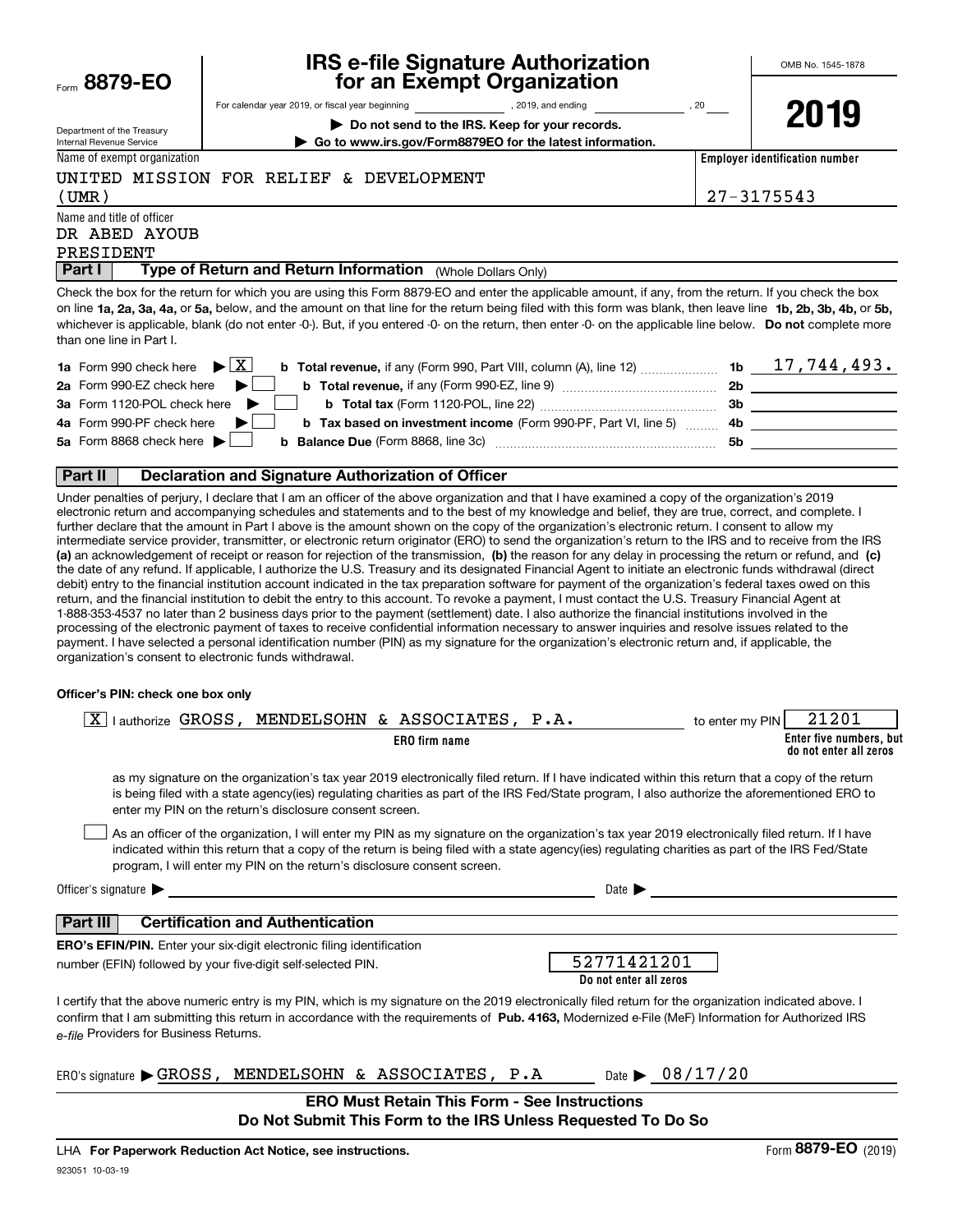|                                                   |                                                                                                                                             | <b>Return of Organization Exempt From Income Tax</b>                        |            |                                                           | OMB No. 1545-0047                                |  |  |
|---------------------------------------------------|---------------------------------------------------------------------------------------------------------------------------------------------|-----------------------------------------------------------------------------|------------|-----------------------------------------------------------|--------------------------------------------------|--|--|
| Form                                              | Under section 501(c), 527, or 4947(a)(1) of the Internal Revenue Code (except private foundations)                                          |                                                                             |            |                                                           |                                                  |  |  |
| (Rev. January 2020)<br>Department of the Treasury |                                                                                                                                             | Do not enter social security numbers on this form as it may be made public. |            |                                                           | <b>Open to Public</b>                            |  |  |
| Internal Revenue Service                          | A For the 2019 calendar year, or tax year beginning                                                                                         | Go to www.irs.gov/Form990 for instructions and the latest information.      | and ending |                                                           | Inspection                                       |  |  |
| <b>B</b> Check if                                 | C Name of organization                                                                                                                      |                                                                             |            | D Employer identification number                          |                                                  |  |  |
| applicable:                                       | UNITED MISSION FOR RELIEF & DEVELOPMENT                                                                                                     |                                                                             |            |                                                           |                                                  |  |  |
| Address<br>change                                 | (UMR)                                                                                                                                       |                                                                             |            |                                                           |                                                  |  |  |
| Name<br>change                                    | Doing business as                                                                                                                           |                                                                             |            | $27 - 3175543$                                            |                                                  |  |  |
| Initial<br>return                                 | Number and street (or P.O. box if mail is not delivered to street address)                                                                  |                                                                             | Room/suite | E Telephone number                                        |                                                  |  |  |
| Final<br>return/                                  | 1990 K STREET NW                                                                                                                            |                                                                             | 425        | $202 - 370 - 6963$                                        |                                                  |  |  |
| termin-<br>ated                                   | City or town, state or province, country, and ZIP or foreign postal code                                                                    |                                                                             |            | G Gross receipts \$                                       | 17,744,493.                                      |  |  |
| Amended<br> return                                | 20006<br>WASHINGTON, DC                                                                                                                     |                                                                             |            | H(a) Is this a group return                               |                                                  |  |  |
| Applica-<br>tion                                  | F Name and address of principal officer: DR. ABED AYOUB                                                                                     |                                                                             |            | for subordinates?                                         | $\sqrt{}$ Yes $\sqrt{}$ $\overline{\text{X}}$ No |  |  |
| pending                                           | 1800 DIAGONAL RD                                                                                                                            | #350, ALEXANDRIA, VA                                                        | 2231       | H(b) Are all subordinates included?                       | <b>Yes</b><br><b>No</b>                          |  |  |
|                                                   | Tax-exempt status: $\boxed{\mathbf{X}}$ 501(c)(3)<br>$501(c)$ (                                                                             | $\mathcal{A}$ (insert no.)<br>$4947(a)(1)$ or                               | 527        |                                                           | If "No," attach a list. (see instructions)       |  |  |
|                                                   | J Website: DUMRELIEF.ORG                                                                                                                    |                                                                             |            | $H(c)$ Group exemption number $\blacktriangleright$       |                                                  |  |  |
|                                                   | K Form of organization: X Corporation<br>Trust                                                                                              | Association<br>Other $\blacktriangleright$                                  |            | L Year of formation: $2010$ M State of legal domicile: VA |                                                  |  |  |
| Part I I                                          | <b>Summary</b>                                                                                                                              |                                                                             |            |                                                           |                                                  |  |  |
| 1.                                                | Briefly describe the organization's mission or most significant activities: SEE SCHEDULE O                                                  |                                                                             |            |                                                           |                                                  |  |  |
|                                                   |                                                                                                                                             |                                                                             |            |                                                           |                                                  |  |  |
| Governance<br>2                                   | Check this box $\blacktriangleright$ $\Box$ if the organization discontinued its operations or disposed of more than 25% of its net assets. |                                                                             |            |                                                           |                                                  |  |  |
| з                                                 | Number of voting members of the governing body (Part VI, line 1a)                                                                           |                                                                             |            | 3                                                         |                                                  |  |  |
| 4                                                 |                                                                                                                                             |                                                                             |            | $\overline{4}$                                            |                                                  |  |  |
| <b>Activities &amp;</b><br>5                      |                                                                                                                                             |                                                                             |            | 5                                                         | $\overline{31}$                                  |  |  |
| 6                                                 |                                                                                                                                             |                                                                             |            | 6                                                         |                                                  |  |  |
|                                                   | 7 a Total unrelated business revenue from Part VIII, column (C), line 12                                                                    |                                                                             |            | 7a                                                        | $0$ .                                            |  |  |
|                                                   |                                                                                                                                             |                                                                             |            | 7b                                                        | $\overline{0}$ .                                 |  |  |
|                                                   |                                                                                                                                             |                                                                             |            | <b>Prior Year</b>                                         | <b>Current Year</b>                              |  |  |
| 8                                                 | Contributions and grants (Part VIII, line 1h)                                                                                               |                                                                             |            | 83,899,621.                                               | 17,744,493.                                      |  |  |
| Revenue<br>9                                      | Program service revenue (Part VIII, line 2g)                                                                                                |                                                                             |            | 0.                                                        | 0.                                               |  |  |
| 10                                                |                                                                                                                                             |                                                                             |            | 0.                                                        | 0.                                               |  |  |
| 11                                                | Other revenue (Part VIII, column (A), lines 5, 6d, 8c, 9c, 10c, and 11e)                                                                    |                                                                             |            | 0.                                                        | 0.                                               |  |  |
| 12                                                | Total revenue - add lines 8 through 11 (must equal Part VIII, column (A), line 12)                                                          |                                                                             |            | 83,899,621.                                               | 17,744,493.                                      |  |  |
| 13                                                | Grants and similar amounts paid (Part IX, column (A), lines 1-3)                                                                            |                                                                             |            | 79,863,951.                                               | 16, 383, 012.                                    |  |  |
| 14                                                | Benefits paid to or for members (Part IX, column (A), line 4)                                                                               |                                                                             |            | 0.                                                        | 0.                                               |  |  |
| 15<br>w                                           | Salaries, other compensation, employee benefits (Part IX, column (A), lines 5-10)                                                           |                                                                             |            | 1,840,684.                                                | 1,706,054.                                       |  |  |
|                                                   |                                                                                                                                             |                                                                             |            | 0.                                                        | 0.                                               |  |  |
| Expense                                           | <b>b</b> Total fundraising expenses (Part IX, column (D), line 25)                                                                          | 27,192.                                                                     |            |                                                           |                                                  |  |  |
| 17                                                |                                                                                                                                             |                                                                             |            | 1,345,903.                                                | 1,456,771.                                       |  |  |
| 18                                                | Total expenses. Add lines 13-17 (must equal Part IX, column (A), line 25) [                                                                 |                                                                             |            | 83,050,538.                                               | 19,545,837.                                      |  |  |
| 19                                                |                                                                                                                                             |                                                                             |            | 849,083.                                                  | $-1,801,344.$                                    |  |  |
|                                                   |                                                                                                                                             |                                                                             |            | <b>Beginning of Current Year</b>                          | <b>End of Year</b>                               |  |  |
| Net Assets or<br>Fund Balances<br>20              | Total assets (Part X, line 16)                                                                                                              |                                                                             |            | 2,069,035.                                                | 243,428.                                         |  |  |
| 21                                                | Total liabilities (Part X, line 26)                                                                                                         |                                                                             |            | 337,287.                                                  | 313,024.                                         |  |  |
|                                                   |                                                                                                                                             |                                                                             |            | 1,731,748.                                                | $-69,596.$                                       |  |  |
| 22                                                |                                                                                                                                             |                                                                             |            |                                                           |                                                  |  |  |

| Sign<br>Here | Signature of officer<br>DR. ABED AYOUB, PRESIDENT                                                                                                                                                                                 |                                             | Date                                   |    |
|--------------|-----------------------------------------------------------------------------------------------------------------------------------------------------------------------------------------------------------------------------------|---------------------------------------------|----------------------------------------|----|
|              | Type or print name and title                                                                                                                                                                                                      |                                             |                                        |    |
|              | Print/Type preparer's name                                                                                                                                                                                                        | Preparer's signature                        | <b>PTIN</b><br>Date<br>Check           |    |
| Paid         | ERNEST J. PASZKIEWICZ                                                                                                                                                                                                             | ERNEST J. PASZKIEWIC 08/17/20 self-employed | P00173378                              |    |
| Preparer     | Firm's name GROSS, MENDELSOHN & ASSOCIATES, P.A.                                                                                                                                                                                  |                                             | Firm's EIN $\triangleright$ 52-0982413 |    |
| Use Only     | Firm's address 1801 PORTER STREET, SUITE 500                                                                                                                                                                                      |                                             |                                        |    |
|              | BALTIMORE, MD 21230                                                                                                                                                                                                               |                                             | Phone no. $410 - 685 - 5512$           |    |
|              | May the IRS discuss this return with the preparer shown above? (see instructions)                                                                                                                                                 |                                             | X l<br>Yes                             | No |
|              | $\mathbf{r}$ . The contract of the contract of the contract of the contract of the contract of the contract of the contract of the contract of the contract of the contract of the contract of the contract of the contract of th |                                             | $\sim$ 000 $\sim$                      |    |

true, correct, and complete. Declaration of preparer (other than officer) is based on all information of which preparer has any knowledge.

932001 01-20-20 **For Paperwork Reduction Act Notice, see the separate instructions.** LHA Form (2019)

**990**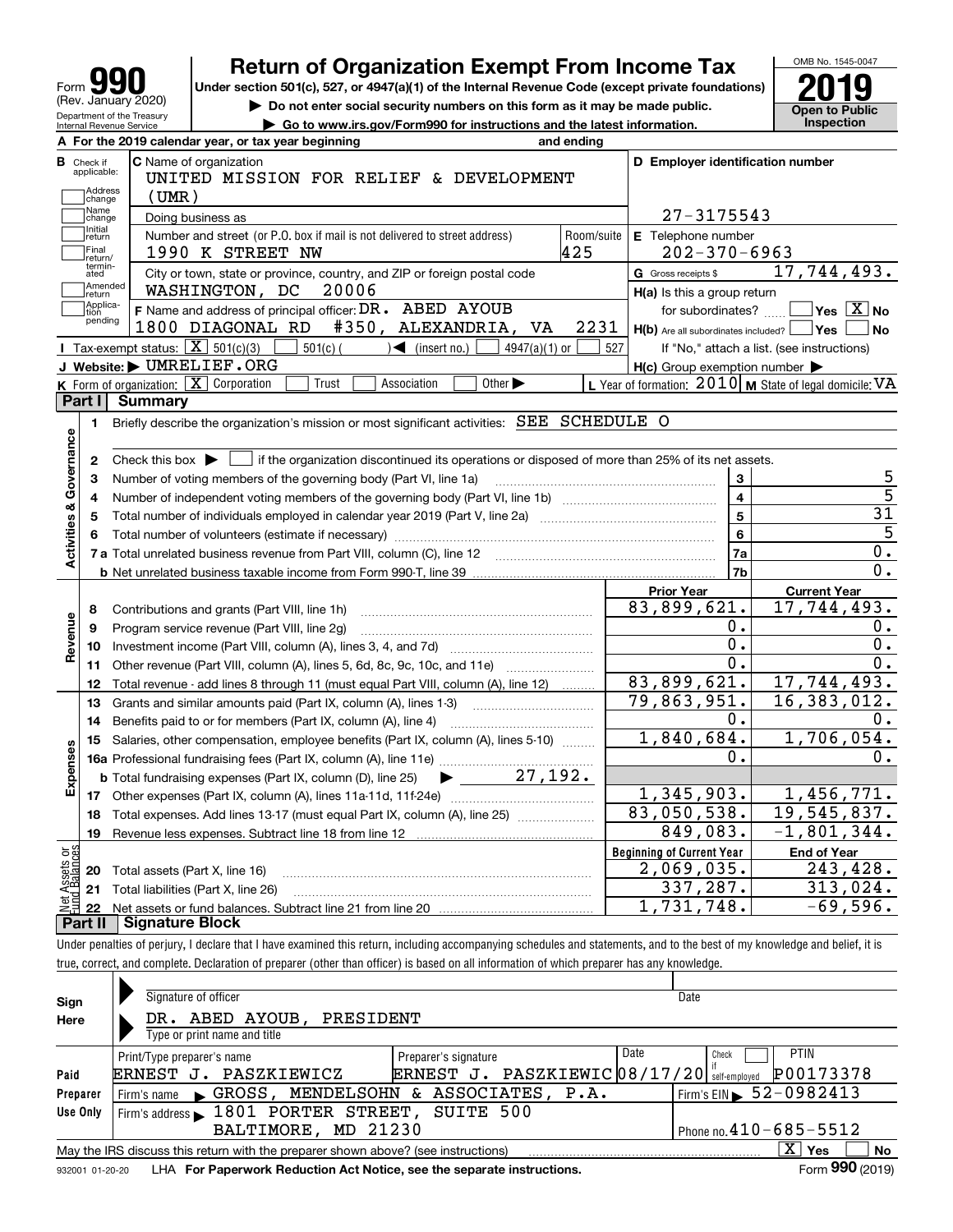|              | UNITED MISSION FOR RELIEF & DEVELOPMENT<br>$27 - 3175543$<br>$($ UMR $)$<br>Page 2<br>Form 990 (2019)<br><b>Part III Statement of Program Service Accomplishments</b>                                                                                                                                                                                                                                                                                                                                                                                                                                                                                                                         |
|--------------|-----------------------------------------------------------------------------------------------------------------------------------------------------------------------------------------------------------------------------------------------------------------------------------------------------------------------------------------------------------------------------------------------------------------------------------------------------------------------------------------------------------------------------------------------------------------------------------------------------------------------------------------------------------------------------------------------|
| 1            | $\vert$ X $\vert$<br>Briefly describe the organization's mission:<br>PROVIDE HUMANITARIAN ASSISTANCE SUCH AS MEDICINES, HEALTHCARE, FOOD,<br>WATER, AND HYGIENE SUPPLIES TO DISPLACED, DISADVANTAGED PERSONS &<br>REFUGEES DUE TO DISASTERS AND WARS.                                                                                                                                                                                                                                                                                                                                                                                                                                         |
| $\mathbf{2}$ | Did the organization undertake any significant program services during the year which were not listed on the<br>$\boxed{\text{X}}$ Yes<br>l No<br>prior Form 990 or 990-EZ?                                                                                                                                                                                                                                                                                                                                                                                                                                                                                                                   |
| 3            | If "Yes," describe these new services on Schedule O.<br>$\overline{\ }$ Yes $\overline{\phantom{X}}$ No<br>Did the organization cease conducting, or make significant changes in how it conducts, any program services?                                                                                                                                                                                                                                                                                                                                                                                                                                                                       |
| 4            | If "Yes," describe these changes on Schedule O.<br>Describe the organization's program service accomplishments for each of its three largest program services, as measured by expenses.                                                                                                                                                                                                                                                                                                                                                                                                                                                                                                       |
|              | Section 501(c)(3) and 501(c)(4) organizations are required to report the amount of grants and allocations to others, the total expenses, and<br>revenue, if any, for each program service reported.<br>11, 717, 724. including grants of \$10, 343, 076. ) (Revenue \$<br>(Expenses \$<br><b>4a</b> (Code:<br>HEALTHCARE                                                                                                                                                                                                                                                                                                                                                                      |
|              | UMR'S HEALTH PROGRAM HAS SERVED 392,943 PEOPLE UNDER FIVE MAIN<br>PROJECTS: MEDICAL SHIPMENTS FOR VULNERABLE, DISPLACED, AND REFUGEE<br>POPULATIONS; POST-WAR PSYCHOSOCIAL SUPPORT; SURGICAL TREATMENT OF<br>PREVENTABLE DISEASE LIKE CATARACT AND LOW VISION; HEARING AID<br>EVALUATIONS AND FITTING; AS WELL AS MEDICAL MISSIONS AND GIFTS-IN-KIND<br>TO SUPPORT LOCAL UNDER-RESOURCED HOSPITAL SET UP WITH EQUIPMENT AND<br>SUPPLIES.                                                                                                                                                                                                                                                      |
|              | COX'S BAZAAR MOBILE CLINIQUE FOR ROHINGYA REFUGEES                                                                                                                                                                                                                                                                                                                                                                                                                                                                                                                                                                                                                                            |
| 4b           | $2,116,072.$ ) (Revenue \$<br>2,397,309. including grants of \$<br>(Expenses \$<br>(Code:<br>EDUCATION:                                                                                                                                                                                                                                                                                                                                                                                                                                                                                                                                                                                       |
|              | IN 2019, UMR'S EDUCATION AND TRAINING PROGRAM SUPPORTED 23,769 PEOPLE.<br>FOCUSED ON TRAINING AND REHABILITATION OF DISABLED FEMALE AND MALE<br>IΤ<br>BENEFICIARIES ON A NUMBER OF SKILLS (SELF-CARE, COGNITIVE, SOCIAL,<br>ACADEMIC, AND VOCATIONAL)<br>TO INTEGRATE THEM INTO SOCIETY,<br><b>EMPOWER THEM</b><br>TO BE SELF-RELIANT AND ULTIMATELY LEAVE THEM WITH MARKETABLE SKILLS.<br>THIS, IN ADDITION TO MULTI-COUNTRY SUPPORT FOR CHILDREN AT THE<br>BEGINNING OF THE SCHOOL SEASON, BY PROVIDING SCHOOL SUPPLIES UNDER THE<br>RECURRING BACK-TO-SCHOOL CAMPAIGN. THE PROGRAM ALSO OFFERED THEMATIC<br>TRAINING ON PRINCIPLES OF HUMANITARIAN WORK FOR JARASH UNIVERSITY<br>STUDENTS. |
|              | 4c (Code: (Expenses \$928, 168. including grants of \$819, 281. ) (Revenue \$<br>FOOD SECURITY:                                                                                                                                                                                                                                                                                                                                                                                                                                                                                                                                                                                               |
|              | TEN MILLION YEMENIS ARE 'ONE STEP AWAY' FROM FAMINE, 5.6 MILLION SYRIAN<br>REFUGEES SUFFER DONOR FATIGUE IN A PROTRACTED CRISIS, AND SOMALI IDP<br>POPULATION REACHED 2.6 MILLION IN MORE THAN 2,000 IDP SITES FLEEING<br>DROUGHT AND LANDSLIDES. UMR MOBILIZED ALL POSSIBLE RESOURCES TO SHARE<br>THE BURDEN, ALONG WITH STRENGTHENING THE CAPACITY OF LOCAL GOVERNMENT<br>AND THE PRIVATE SECTOR.                                                                                                                                                                                                                                                                                           |
|              | OUR RAMADAN AND QURBANI FOOD PROGRAMS PROVIDED FOOD PARCELS, AND A MIX<br>OF IFTAR MEALS, EID AND ZAKAT CASH VOUCHERS TO 187,372 PEOPLE IN 2019,<br>PRIORITIZING ROHINGYA REFUGEES IN BANGLADESH, ORPHANS AND WOMEN IN                                                                                                                                                                                                                                                                                                                                                                                                                                                                        |
|              | 4d Other program services (Describe on Schedule O.)<br>(Expenses \$ 3,517,197. including grants of \$ 3,104,582.) (Revenue \$<br>$\overline{\phantom{a}}$                                                                                                                                                                                                                                                                                                                                                                                                                                                                                                                                     |
|              | 4e Total program service expenses 18, 560, 398.                                                                                                                                                                                                                                                                                                                                                                                                                                                                                                                                                                                                                                               |

Form (2019) **990**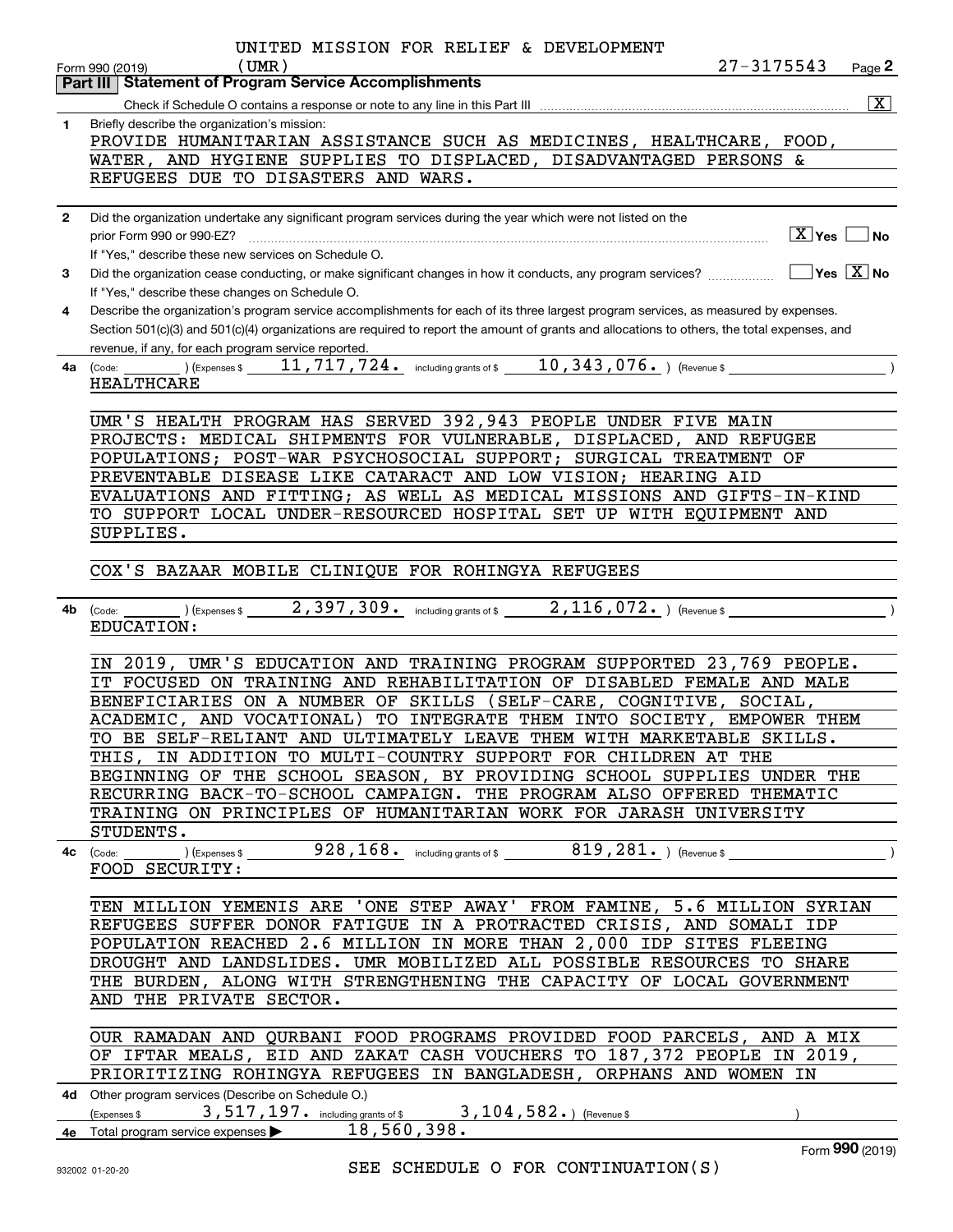|     |                                                                                                                                       |                 | Yes                     | No          |
|-----|---------------------------------------------------------------------------------------------------------------------------------------|-----------------|-------------------------|-------------|
| 1.  | Is the organization described in section $501(c)(3)$ or $4947(a)(1)$ (other than a private foundation)?                               |                 |                         |             |
|     |                                                                                                                                       | 1.              | х                       |             |
| 2   |                                                                                                                                       | $\overline{2}$  | $\overline{\mathbf{x}}$ |             |
| 3   | Did the organization engage in direct or indirect political campaign activities on behalf of or in opposition to candidates for       |                 |                         |             |
|     |                                                                                                                                       | 3               |                         | x           |
| 4   | Section 501(c)(3) organizations. Did the organization engage in lobbying activities, or have a section 501(h) election in effect      |                 |                         |             |
|     |                                                                                                                                       | 4               |                         | x           |
| 5   | Is the organization a section 501(c)(4), 501(c)(5), or 501(c)(6) organization that receives membership dues, assessments, or          |                 |                         |             |
|     |                                                                                                                                       | 5               |                         | x           |
| 6   | Did the organization maintain any donor advised funds or any similar funds or accounts for which donors have the right to             |                 |                         |             |
|     | provide advice on the distribution or investment of amounts in such funds or accounts? If "Yes," complete Schedule D, Part I          | 6               |                         | x           |
| 7   | Did the organization receive or hold a conservation easement, including easements to preserve open space,                             |                 |                         |             |
|     |                                                                                                                                       | $\overline{7}$  |                         | x           |
| 8   | Did the organization maintain collections of works of art, historical treasures, or other similar assets? If "Yes," complete          |                 |                         |             |
|     |                                                                                                                                       | 8               |                         | x           |
| 9   | Did the organization report an amount in Part X, line 21, for escrow or custodial account liability, serve as a custodian for         |                 |                         |             |
|     | amounts not listed in Part X; or provide credit counseling, debt management, credit repair, or debt negotiation services?             |                 |                         |             |
|     |                                                                                                                                       | 9               |                         | x           |
| 10  | Did the organization, directly or through a related organization, hold assets in donor-restricted endowments                          |                 |                         |             |
|     |                                                                                                                                       | 10              |                         | x           |
| 11  | If the organization's answer to any of the following questions is "Yes," then complete Schedule D, Parts VI, VII, VIII, IX, or X      |                 |                         |             |
|     | as applicable.                                                                                                                        |                 |                         |             |
|     | a Did the organization report an amount for land, buildings, and equipment in Part X, line 10? If "Yes," complete Schedule D,         |                 | Х                       |             |
|     |                                                                                                                                       | 11a             |                         |             |
|     | <b>b</b> Did the organization report an amount for investments - other securities in Part X, line 12, that is 5% or more of its total |                 |                         | x           |
|     |                                                                                                                                       | 11 <sub>b</sub> |                         |             |
| c   | Did the organization report an amount for investments - program related in Part X, line 13, that is 5% or more of its total           |                 |                         | X.          |
|     |                                                                                                                                       | 11c             |                         |             |
|     | d Did the organization report an amount for other assets in Part X, line 15, that is 5% or more of its total assets reported in       | 11d             |                         | X.          |
|     | Did the organization report an amount for other liabilities in Part X, line 25? If "Yes," complete Schedule D, Part X                 | 11e             | X                       |             |
| f   | Did the organization's separate or consolidated financial statements for the tax year include a footnote that addresses               |                 |                         |             |
|     | the organization's liability for uncertain tax positions under FIN 48 (ASC 740)? If "Yes," complete Schedule D, Part X                | 11f             | Х                       |             |
|     | 12a Did the organization obtain separate, independent audited financial statements for the tax year? If "Yes," complete               |                 |                         |             |
|     |                                                                                                                                       | 12a             | Х                       |             |
|     | <b>b</b> Was the organization included in consolidated, independent audited financial statements for the tax year?                    |                 |                         |             |
|     | If "Yes," and if the organization answered "No" to line 12a, then completing Schedule D, Parts XI and XII is optional                 | 12b             |                         | A           |
| 13  |                                                                                                                                       | 13              |                         | $\mathbf X$ |
| 14a | Did the organization maintain an office, employees, or agents outside of the United States?                                           | 14a             | x                       |             |
| b   | Did the organization have aggregate revenues or expenses of more than \$10,000 from grantmaking, fundraising, business,               |                 |                         |             |
|     | investment, and program service activities outside the United States, or aggregate foreign investments valued at \$100,000            |                 |                         |             |
|     |                                                                                                                                       | 14b             | x                       |             |
| 15  | Did the organization report on Part IX, column (A), line 3, more than \$5,000 of grants or other assistance to or for any             |                 |                         |             |
|     |                                                                                                                                       | 15              | х                       |             |
| 16  | Did the organization report on Part IX, column (A), line 3, more than \$5,000 of aggregate grants or other assistance to              |                 |                         |             |
|     |                                                                                                                                       | 16              |                         | x           |
| 17  | Did the organization report a total of more than \$15,000 of expenses for professional fundraising services on Part IX,               |                 |                         |             |
|     |                                                                                                                                       | 17              |                         | x           |
| 18  | Did the organization report more than \$15,000 total of fundraising event gross income and contributions on Part VIII, lines          |                 |                         |             |
|     |                                                                                                                                       | 18              |                         | x           |
| 19  | Did the organization report more than \$15,000 of gross income from gaming activities on Part VIII, line 9a? If "Yes."                |                 |                         |             |
|     |                                                                                                                                       | 19              |                         | X           |
| 20a |                                                                                                                                       | 20a             |                         | $\mathbf X$ |
| b   | If "Yes" to line 20a, did the organization attach a copy of its audited financial statements to this return?                          | 20 <sub>b</sub> |                         |             |
| 21  | Did the organization report more than \$5,000 of grants or other assistance to any domestic organization or                           |                 |                         |             |
|     |                                                                                                                                       | 21              | x                       |             |

Form (2019) **990**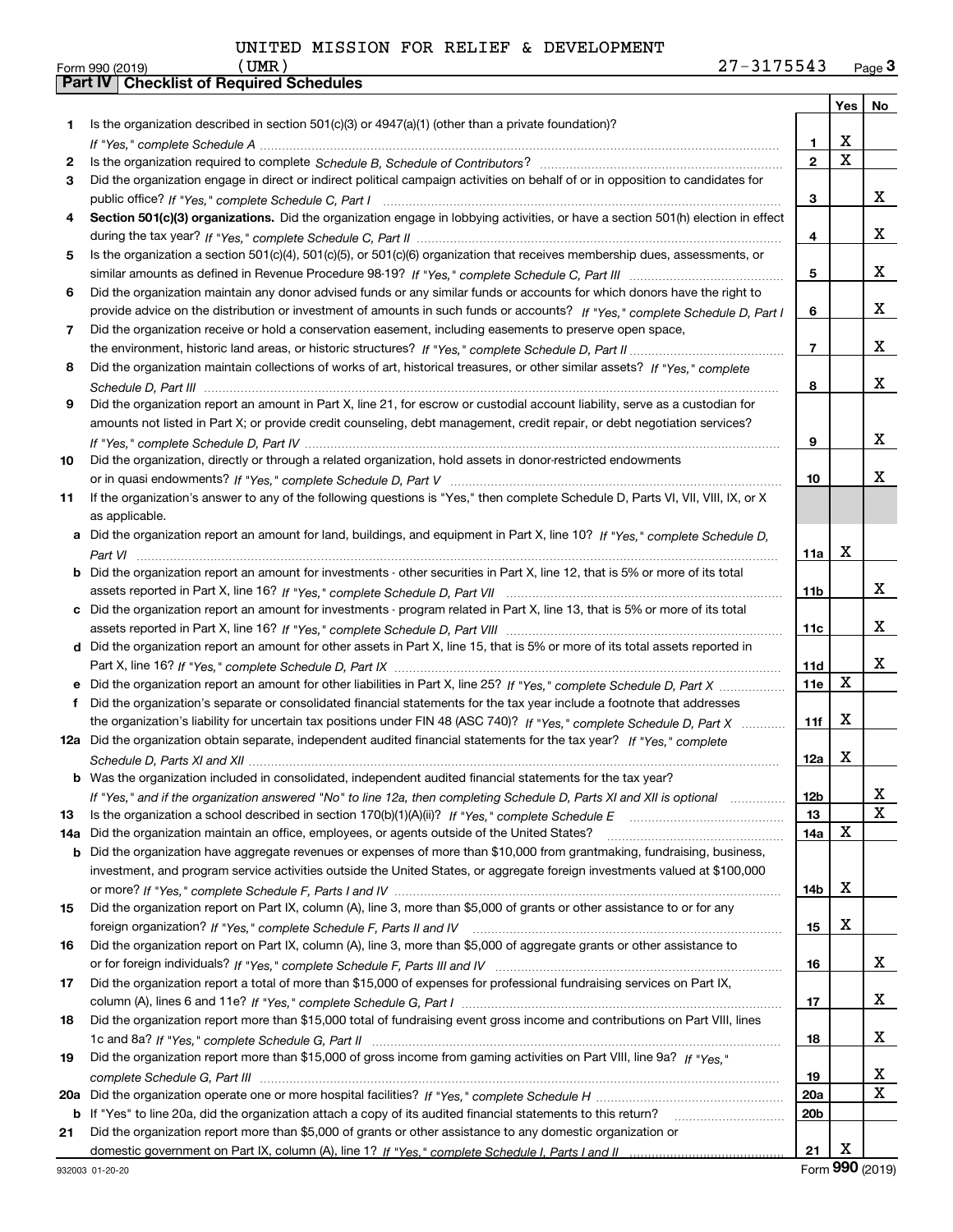|               | 27-3175543<br>(UMR )<br>Form 990 (2019)                                                                                                                                                                                                               |     |     | Page 4      |
|---------------|-------------------------------------------------------------------------------------------------------------------------------------------------------------------------------------------------------------------------------------------------------|-----|-----|-------------|
|               | Part IV   Checklist of Required Schedules (continued)                                                                                                                                                                                                 |     |     |             |
|               |                                                                                                                                                                                                                                                       |     | Yes | No          |
| 22            | Did the organization report more than \$5,000 of grants or other assistance to or for domestic individuals on                                                                                                                                         |     |     |             |
|               |                                                                                                                                                                                                                                                       | 22  |     | х           |
| 23            | Did the organization answer "Yes" to Part VII, Section A, line 3, 4, or 5 about compensation of the organization's current                                                                                                                            |     |     |             |
|               | and former officers, directors, trustees, key employees, and highest compensated employees? If "Yes," complete                                                                                                                                        |     |     |             |
|               |                                                                                                                                                                                                                                                       | 23  | х   |             |
|               | 24a Did the organization have a tax-exempt bond issue with an outstanding principal amount of more than \$100,000 as of the                                                                                                                           |     |     |             |
|               | last day of the year, that was issued after December 31, 2002? If "Yes," answer lines 24b through 24d and complete                                                                                                                                    |     |     |             |
|               |                                                                                                                                                                                                                                                       | 24a |     | x           |
|               |                                                                                                                                                                                                                                                       | 24b |     |             |
|               | c Did the organization maintain an escrow account other than a refunding escrow at any time during the year to defease                                                                                                                                |     |     |             |
|               |                                                                                                                                                                                                                                                       | 24c |     |             |
|               |                                                                                                                                                                                                                                                       | 24d |     |             |
|               | 25a Section 501(c)(3), 501(c)(4), and 501(c)(29) organizations. Did the organization engage in an excess benefit                                                                                                                                      |     |     |             |
|               |                                                                                                                                                                                                                                                       | 25a |     | x           |
|               |                                                                                                                                                                                                                                                       |     |     |             |
|               | b Is the organization aware that it engaged in an excess benefit transaction with a disqualified person in a prior year, and<br>that the transaction has not been reported on any of the organization's prior Forms 990 or 990-EZ? If "Yes," complete |     |     |             |
|               |                                                                                                                                                                                                                                                       |     |     | x           |
|               | Schedule L. Part I                                                                                                                                                                                                                                    | 25b |     |             |
| 26            | Did the organization report any amount on Part X, line 5 or 22, for receivables from or payables to any current                                                                                                                                       |     |     |             |
|               | or former officer, director, trustee, key employee, creator or founder, substantial contributor, or 35%                                                                                                                                               |     |     |             |
|               | controlled entity or family member of any of these persons? If "Yes," complete Schedule L, Part II                                                                                                                                                    | 26  |     | x           |
| 27            | Did the organization provide a grant or other assistance to any current or former officer, director, trustee, key employee,                                                                                                                           |     |     |             |
|               | creator or founder, substantial contributor or employee thereof, a grant selection committee member, or to a 35% controlled                                                                                                                           |     |     |             |
|               | entity (including an employee thereof) or family member of any of these persons? If "Yes," complete Schedule L, Part III                                                                                                                              | 27  |     | х           |
| 28            | Was the organization a party to a business transaction with one of the following parties (see Schedule L, Part IV                                                                                                                                     |     |     |             |
|               | instructions, for applicable filing thresholds, conditions, and exceptions):                                                                                                                                                                          |     |     |             |
|               | a A current or former officer, director, trustee, key employee, creator or founder, or substantial contributor? If                                                                                                                                    |     |     |             |
|               |                                                                                                                                                                                                                                                       | 28a |     | х           |
|               |                                                                                                                                                                                                                                                       | 28b |     | X           |
|               | c A 35% controlled entity of one or more individuals and/or organizations described in lines 28a or 28b? If                                                                                                                                           |     |     |             |
|               |                                                                                                                                                                                                                                                       | 28c |     | х           |
| 29            |                                                                                                                                                                                                                                                       | 29  | X   |             |
| 30            | Did the organization receive contributions of art, historical treasures, or other similar assets, or qualified conservation                                                                                                                           |     |     |             |
|               |                                                                                                                                                                                                                                                       | 30  |     | x           |
| 31            | Did the organization liquidate, terminate, or dissolve and cease operations? If "Yes," complete Schedule N, Part I                                                                                                                                    | 31  |     | X           |
|               | Did the organization sell, exchange, dispose of, or transfer more than 25% of its net assets? If "Yes," complete                                                                                                                                      |     |     |             |
|               |                                                                                                                                                                                                                                                       | 32  |     | x           |
| 33            | Did the organization own 100% of an entity disregarded as separate from the organization under Regulations                                                                                                                                            |     |     |             |
|               |                                                                                                                                                                                                                                                       | 33  |     | х           |
| 34            | Was the organization related to any tax-exempt or taxable entity? If "Yes," complete Schedule R, Part II, III, or IV, and                                                                                                                             |     |     |             |
|               |                                                                                                                                                                                                                                                       | 34  |     | X           |
|               | 35a Did the organization have a controlled entity within the meaning of section 512(b)(13)?                                                                                                                                                           | 35a |     | $\mathbf X$ |
|               | b If "Yes" to line 35a, did the organization receive any payment from or engage in any transaction with a controlled entity                                                                                                                           |     |     |             |
|               |                                                                                                                                                                                                                                                       | 35b |     |             |
| 36            | Section 501(c)(3) organizations. Did the organization make any transfers to an exempt non-charitable related organization?                                                                                                                            |     |     |             |
|               |                                                                                                                                                                                                                                                       | 36  |     | х           |
| 37            | Did the organization conduct more than 5% of its activities through an entity that is not a related organization                                                                                                                                      |     |     |             |
|               |                                                                                                                                                                                                                                                       | 37  |     | х           |
| 38            | Did the organization complete Schedule O and provide explanations in Schedule O for Part VI, lines 11b and 19?                                                                                                                                        |     |     |             |
|               | Note: All Form 990 filers are required to complete Schedule O                                                                                                                                                                                         | 38  | х   |             |
| <b>Part V</b> | <b>Statements Regarding Other IRS Filings and Tax Compliance</b>                                                                                                                                                                                      |     |     |             |
|               | Check if Schedule O contains a response or note to any line in this Part V                                                                                                                                                                            |     |     |             |
|               |                                                                                                                                                                                                                                                       |     | Yes | No          |
|               | 10<br>1a                                                                                                                                                                                                                                              |     |     |             |
|               | $\mathbf 0$<br><b>b</b> Enter the number of Forms W-2G included in line 1a. Enter -0- if not applicable<br>1b                                                                                                                                         |     |     |             |
|               | c Did the organization comply with backup withholding rules for reportable payments to vendors and reportable gaming                                                                                                                                  |     |     |             |
|               |                                                                                                                                                                                                                                                       | 1c  |     |             |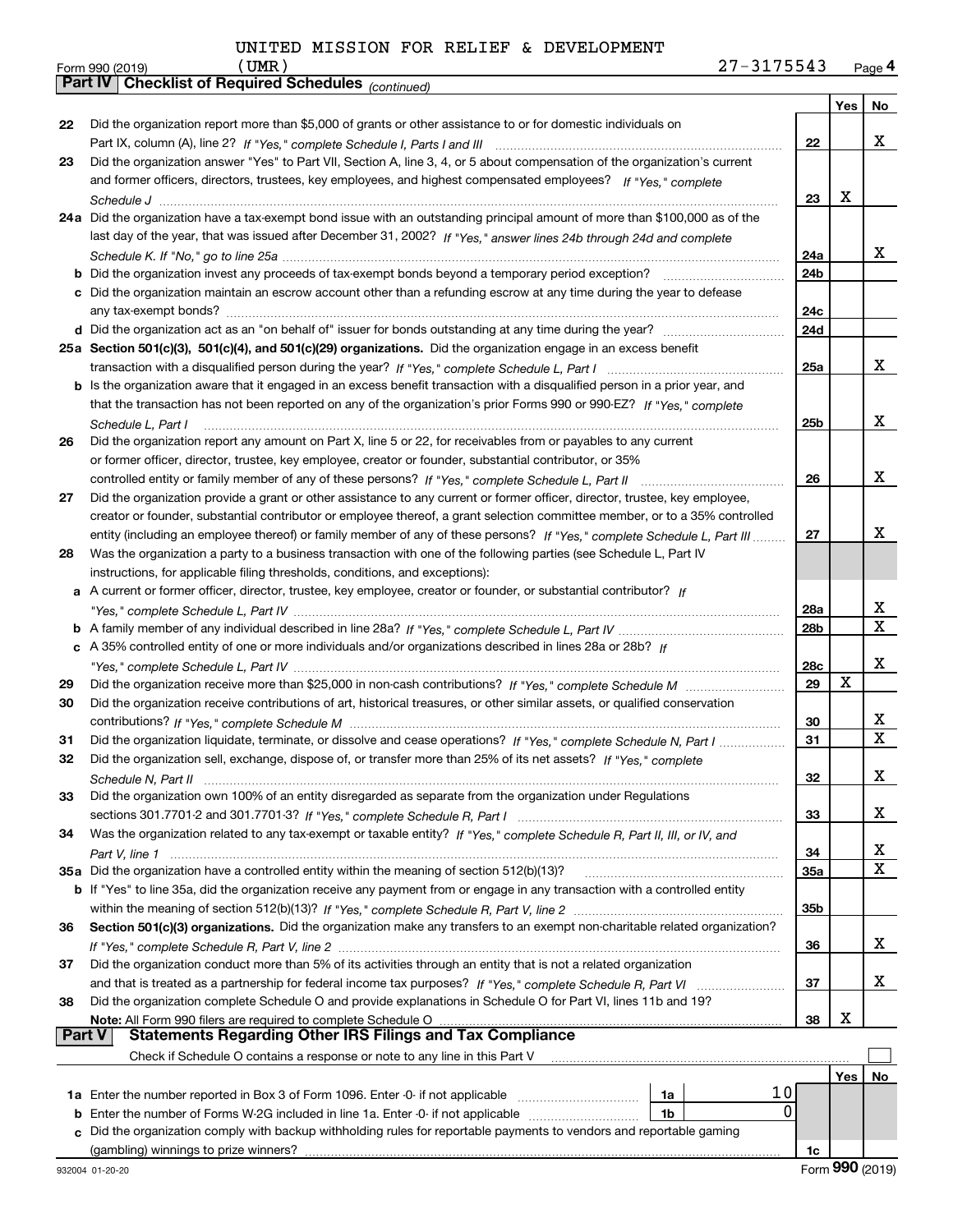|  | UNITED MISSION FOR RELIEF & DEVELOPMENT |  |  |  |  |  |
|--|-----------------------------------------|--|--|--|--|--|
|--|-----------------------------------------|--|--|--|--|--|

|               | 27-3175543<br>(UMR)<br>Form 990 (2019)                                                                                                          |                |     | Page $5$ |
|---------------|-------------------------------------------------------------------------------------------------------------------------------------------------|----------------|-----|----------|
| <b>Part V</b> | Statements Regarding Other IRS Filings and Tax Compliance (continued)                                                                           |                |     |          |
|               |                                                                                                                                                 |                | Yes | No       |
|               | 2a Enter the number of employees reported on Form W-3, Transmittal of Wage and Tax Statements,                                                  |                |     |          |
|               | 31<br>filed for the calendar year ending with or within the year covered by this return<br>2a                                                   |                |     |          |
| b             |                                                                                                                                                 | 2 <sub>b</sub> | х   |          |
|               |                                                                                                                                                 |                |     |          |
| За            | Did the organization have unrelated business gross income of \$1,000 or more during the year?                                                   | 3a             |     | х        |
| b             |                                                                                                                                                 | 3 <sub>b</sub> |     |          |
|               | 4a At any time during the calendar year, did the organization have an interest in, or a signature or other authority over, a                    |                |     |          |
|               | financial account in a foreign country (such as a bank account, securities account, or other financial account)?                                | 4a             | х   |          |
|               | <b>b</b> If "Yes," enter the name of the foreign country $\triangleright$ JORDAN, KENYA                                                         |                |     |          |
|               | See instructions for filing requirements for FinCEN Form 114, Report of Foreign Bank and Financial Accounts (FBAR).                             |                |     |          |
| 5a            | Was the organization a party to a prohibited tax shelter transaction at any time during the tax year?                                           | 5a             |     | х        |
| b             |                                                                                                                                                 | 5 <sub>b</sub> |     | X        |
| с             |                                                                                                                                                 | 5c             |     |          |
|               | 6a Does the organization have annual gross receipts that are normally greater than \$100,000, and did the organization solicit                  |                |     |          |
|               | any contributions that were not tax deductible as charitable contributions?                                                                     | 6a             |     | x        |
| b             | If "Yes," did the organization include with every solicitation an express statement that such contributions or gifts                            |                |     |          |
|               | were not tax deductible?                                                                                                                        | 6b             |     |          |
| 7             | Organizations that may receive deductible contributions under section 170(c).                                                                   |                |     |          |
| а             | Did the organization receive a payment in excess of \$75 made partly as a contribution and partly for goods and services provided to the payor? | 7a             |     | x        |
| b             | If "Yes," did the organization notify the donor of the value of the goods or services provided?                                                 | 7b             |     |          |
| c             | Did the organization sell, exchange, or otherwise dispose of tangible personal property for which it was required                               |                |     | x        |
|               | 7d                                                                                                                                              | 7c             |     |          |
| d             | Did the organization receive any funds, directly or indirectly, to pay premiums on a personal benefit contract?                                 | 7e             |     |          |
| е<br>f        | Did the organization, during the year, pay premiums, directly or indirectly, on a personal benefit contract?                                    | 7f             |     |          |
| g             | If the organization received a contribution of qualified intellectual property, did the organization file Form 8899 as required?                | 7g             |     |          |
| h             | If the organization received a contribution of cars, boats, airplanes, or other vehicles, did the organization file a Form 1098-C?              | 7h             |     |          |
| 8             | Sponsoring organizations maintaining donor advised funds. Did a donor advised fund maintained by the                                            |                |     |          |
|               | sponsoring organization have excess business holdings at any time during the year?                                                              | 8              |     |          |
| 9             | Sponsoring organizations maintaining donor advised funds.                                                                                       |                |     |          |
| а             | Did the sponsoring organization make any taxable distributions under section 4966?                                                              | 9а             |     |          |
| b             | Did the sponsoring organization make a distribution to a donor, donor advisor, or related person?                                               | 9b             |     |          |
| 10            | Section 501(c)(7) organizations. Enter:                                                                                                         |                |     |          |
| а             | 10a                                                                                                                                             |                |     |          |
|               | 10b <br>Gross receipts, included on Form 990, Part VIII, line 12, for public use of club facilities                                             |                |     |          |
| 11            | Section 501(c)(12) organizations. Enter:                                                                                                        |                |     |          |
| a             | Gross income from members or shareholders<br>11a                                                                                                |                |     |          |
| b             | Gross income from other sources (Do not net amounts due or paid to other sources against                                                        |                |     |          |
|               | 11 <sub>b</sub><br>amounts due or received from them.)                                                                                          |                |     |          |
|               | 12a Section 4947(a)(1) non-exempt charitable trusts. Is the organization filing Form 990 in lieu of Form 1041?                                  | <b>12a</b>     |     |          |
|               | <b>b</b> If "Yes," enter the amount of tax-exempt interest received or accrued during the year<br>12b                                           |                |     |          |
| 13            | Section 501(c)(29) qualified nonprofit health insurance issuers.                                                                                |                |     |          |
| a             | Is the organization licensed to issue qualified health plans in more than one state?                                                            | 13a            |     |          |
|               | Note: See the instructions for additional information the organization must report on Schedule O.                                               |                |     |          |
| b             | Enter the amount of reserves the organization is required to maintain by the states in which the                                                |                |     |          |
|               | 13 <sub>b</sub>                                                                                                                                 |                |     |          |
| c             | 13 <sub>c</sub>                                                                                                                                 |                |     |          |
| 14a           | Did the organization receive any payments for indoor tanning services during the tax year?                                                      | 14a            |     | X        |
|               | <b>b</b> If "Yes," has it filed a Form 720 to report these payments? If "No," provide an explanation on Schedule O                              | 14b            |     |          |
| 15            | Is the organization subject to the section 4960 tax on payment(s) of more than \$1,000,000 in remuneration or                                   |                |     |          |
|               |                                                                                                                                                 | 15             |     | х        |
|               | If "Yes," see instructions and file Form 4720, Schedule N.                                                                                      |                |     | х        |
| 16            | Is the organization an educational institution subject to the section 4968 excise tax on net investment income?                                 | 16             |     |          |
|               | If "Yes," complete Form 4720, Schedule O.                                                                                                       |                |     |          |

Form (2019) **990**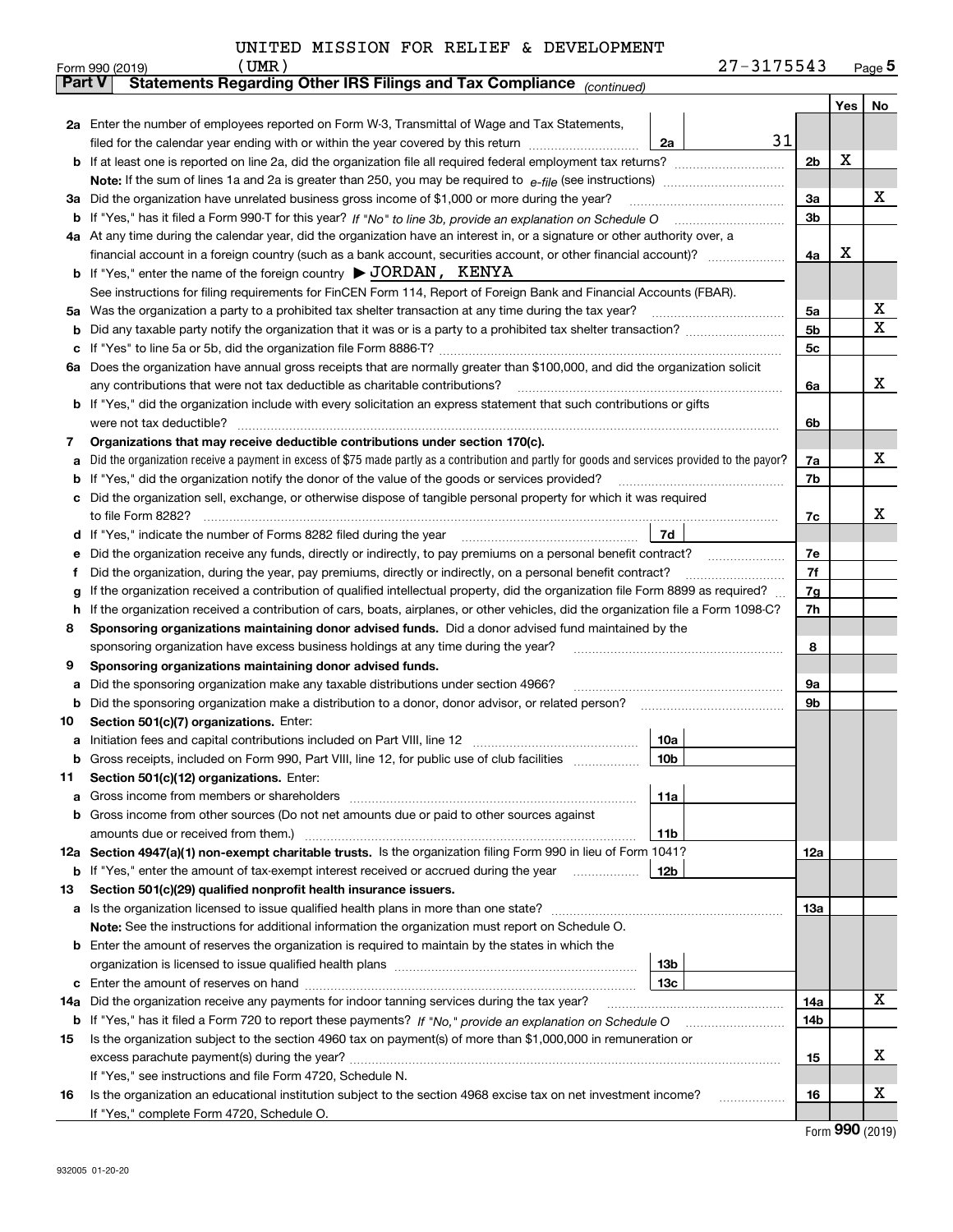$\frac{\text{(UMR)}}{\text{Mansament and Disclosure}}$  , while the set of the Alternative and  $\frac{27-3175543}{\text{Manslement}}$ 

| Form 990 (2019) | UMR)                                                                                                             | 27-3175543<br>$P$ <sub>age</sub> 6                                                                                          |
|-----------------|------------------------------------------------------------------------------------------------------------------|-----------------------------------------------------------------------------------------------------------------------------|
|                 |                                                                                                                  | Part VI Governance, Management, and Disclosure For each "Yes" response to lines 2 through 7b below, and for a "No" response |
|                 | to line 8a, 8b, or 10b below, describe the circumstances, processes, or changes on Schedule O. See instructions. |                                                                                                                             |

|     | Check if Schedule O contains a response or note to any line in this Part VI                                                                                           |                               |                 |     | $\overline{\mathbf{x}}$ |
|-----|-----------------------------------------------------------------------------------------------------------------------------------------------------------------------|-------------------------------|-----------------|-----|-------------------------|
|     | <b>Section A. Governing Body and Management</b>                                                                                                                       |                               |                 |     |                         |
|     |                                                                                                                                                                       |                               |                 | Yes | No                      |
|     | <b>1a</b> Enter the number of voting members of the governing body at the end of the tax year<br>.                                                                    | 1a                            | 5               |     |                         |
|     | If there are material differences in voting rights among members of the governing body, or if the governing                                                           |                               |                 |     |                         |
|     | body delegated broad authority to an executive committee or similar committee, explain on Schedule O.                                                                 |                               |                 |     |                         |
| b   | Enter the number of voting members included on line 1a, above, who are independent                                                                                    | 1b                            | 5               |     |                         |
| 2   | Did any officer, director, trustee, or key employee have a family relationship or a business relationship with any other                                              |                               |                 |     |                         |
|     | officer, director, trustee, or key employee?                                                                                                                          |                               | $\mathbf{2}$    |     | X                       |
| 3   | Did the organization delegate control over management duties customarily performed by or under the direct supervision                                                 |                               |                 |     |                         |
|     | of officers, directors, trustees, or key employees to a management company or other person?                                                                           |                               | 3               |     | x                       |
| 4   | Did the organization make any significant changes to its governing documents since the prior Form 990 was filed?                                                      |                               | 4               |     | $\mathbf X$             |
| 5   | Did the organization become aware during the year of a significant diversion of the organization's assets?                                                            |                               | 5               |     | X                       |
| 6   | Did the organization have members or stockholders?                                                                                                                    |                               | 6               |     | X                       |
| 7a  | Did the organization have members, stockholders, or other persons who had the power to elect or appoint one or                                                        |                               |                 |     |                         |
|     | more members of the governing body?                                                                                                                                   |                               | 7a              |     | x                       |
|     | <b>b</b> Are any governance decisions of the organization reserved to (or subject to approval by) members, stockholders, or                                           |                               |                 |     |                         |
|     | persons other than the governing body?                                                                                                                                |                               | 7b              |     | x                       |
| 8   | Did the organization contemporaneously document the meetings held or written actions undertaken during the year by the following:                                     |                               |                 |     |                         |
| a   |                                                                                                                                                                       |                               | 8a              | X   |                         |
| b   | Each committee with authority to act on behalf of the governing body?                                                                                                 |                               | 8b              | X   |                         |
| 9   | Is there any officer, director, trustee, or key employee listed in Part VII, Section A, who cannot be reached at the                                                  |                               |                 |     |                         |
|     |                                                                                                                                                                       |                               | 9               |     | x                       |
|     | Section B. Policies <sub>(This Section B requests information about policies not required by the Internal Revenue Code.)</sub>                                        |                               |                 |     |                         |
|     |                                                                                                                                                                       |                               |                 | Yes | No                      |
|     |                                                                                                                                                                       |                               | 10a             | X   |                         |
|     | <b>b</b> If "Yes," did the organization have written policies and procedures governing the activities of such chapters, affiliates,                                   |                               |                 |     |                         |
|     | and branches to ensure their operations are consistent with the organization's exempt purposes?                                                                       |                               | 10 <sub>b</sub> | X   |                         |
|     | 11a Has the organization provided a complete copy of this Form 990 to all members of its governing body before filing the form?                                       |                               | 11a             | X   |                         |
| b   | Describe in Schedule O the process, if any, used by the organization to review this Form 990.                                                                         |                               |                 |     |                         |
| 12a |                                                                                                                                                                       |                               | 12a             | X   |                         |
| b   | Were officers, directors, or trustees, and key employees required to disclose annually interests that could give rise to conflicts?                                   |                               | 12 <sub>b</sub> | X   |                         |
| с   | Did the organization regularly and consistently monitor and enforce compliance with the policy? If "Yes," describe                                                    |                               |                 |     |                         |
|     | in Schedule O how this was done with the control of the state of the control of the state of the state of the s                                                       |                               | 12c             | X   |                         |
| 13  | Did the organization have a written whistleblower policy?                                                                                                             |                               | 13              | X   |                         |
| 14  | Did the organization have a written document retention and destruction policy?                                                                                        |                               | 14              | X   |                         |
| 15  | Did the process for determining compensation of the following persons include a review and approval by independent                                                    |                               |                 |     |                         |
|     | persons, comparability data, and contemporaneous substantiation of the deliberation and decision?                                                                     |                               |                 |     |                         |
| a   | The organization's CEO, Executive Director, or top management official manufactured content of the organization's CEO, Executive Director, or top management official |                               | 15a             | Χ   |                         |
|     | <b>b</b> Other officers or key employees of the organization                                                                                                          |                               | 15 <sub>b</sub> | X   |                         |
|     | If "Yes" to line 15a or 15b, describe the process in Schedule O (see instructions).                                                                                   |                               |                 |     |                         |
|     | 16a Did the organization invest in, contribute assets to, or participate in a joint venture or similar arrangement with a                                             |                               |                 |     |                         |
|     | taxable entity during the year?                                                                                                                                       |                               | 16a             |     | х                       |
|     | b If "Yes," did the organization follow a written policy or procedure requiring the organization to evaluate its participation                                        |                               |                 |     |                         |
|     | in joint venture arrangements under applicable federal tax law, and take steps to safeguard the organization's                                                        |                               |                 |     |                         |
|     | exempt status with respect to such arrangements?                                                                                                                      |                               | 16b             |     |                         |
|     | <b>Section C. Disclosure</b>                                                                                                                                          |                               |                 |     |                         |
| 17  | List the states with which a copy of this Form 990 is required to be filed $\blacktriangleright\text{VA}$                                                             |                               |                 |     |                         |
| 18  | Section 6104 requires an organization to make its Forms 1023 (1024 or 1024-A, if applicable), 990, and 990-T (Section 501(c)(3)s only) available                      |                               |                 |     |                         |
|     | for public inspection. Indicate how you made these available. Check all that apply.                                                                                   |                               |                 |     |                         |
|     | $X$ Upon request<br>Own website<br>Another's website                                                                                                                  | Other (explain on Schedule O) |                 |     |                         |
| 19  | Describe on Schedule O whether (and if so, how) the organization made its governing documents, conflict of interest policy, and financial                             |                               |                 |     |                         |
|     | statements available to the public during the tax year.                                                                                                               |                               |                 |     |                         |
| 20  | State the name, address, and telephone number of the person who possesses the organization's books and records                                                        |                               |                 |     |                         |
|     | DR ABED AYOUB - 202-370-6963                                                                                                                                          |                               |                 |     |                         |
|     | 22314<br>#350, ALEXANDRIA, VA<br>1800 DIAGONAL RD                                                                                                                     |                               |                 |     |                         |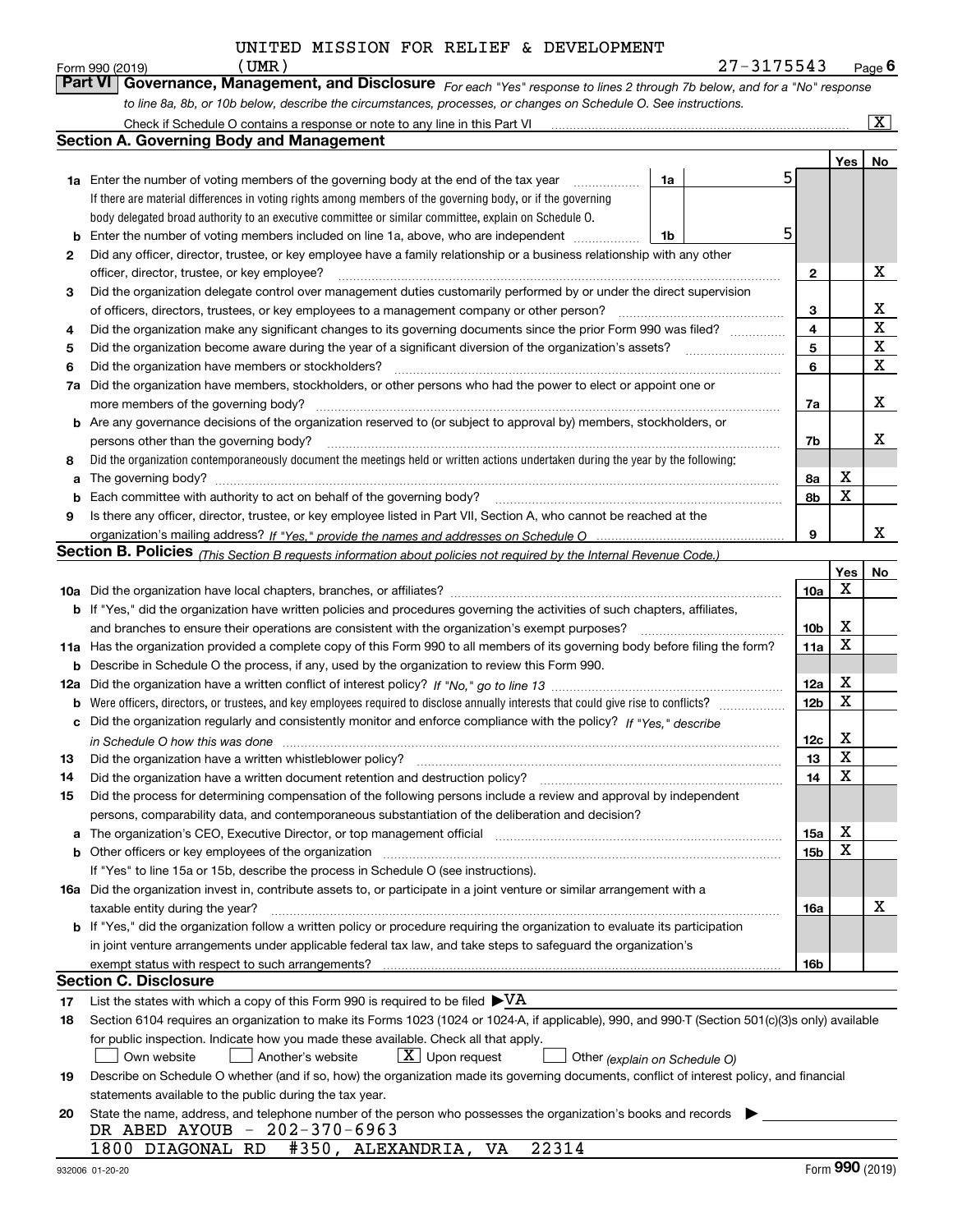$\mathcal{L}^{\text{max}}$ 

### **7Part VII Compensation of Officers, Directors, Trustees, Key Employees, Highest Compensated Employees, and Independent Contractors**

Check if Schedule O contains a response or note to any line in this Part VII

**Section A. Officers, Directors, Trustees, Key Employees, and Highest Compensated Employees**

**1a**  Complete this table for all persons required to be listed. Report compensation for the calendar year ending with or within the organization's tax year. **•** List all of the organization's current officers, directors, trustees (whether individuals or organizations), regardless of amount of compensation.

Enter -0- in columns (D), (E), and (F) if no compensation was paid.

 $\bullet$  List all of the organization's  $\,$ current key employees, if any. See instructions for definition of "key employee."

**•** List the organization's five current highest compensated employees (other than an officer, director, trustee, or key employee) who received reportable compensation (Box 5 of Form W-2 and/or Box 7 of Form 1099-MISC) of more than \$100,000 from the organization and any related organizations.

**•** List all of the organization's former officers, key employees, and highest compensated employees who received more than \$100,000 of reportable compensation from the organization and any related organizations.

**former directors or trustees**  ¥ List all of the organization's that received, in the capacity as a former director or trustee of the organization, more than \$10,000 of reportable compensation from the organization and any related organizations.

See instructions for the order in which to list the persons above.

Check this box if neither the organization nor any related organization compensated any current officer, director, or trustee.  $\mathcal{L}^{\text{max}}$ 

| (A)                                  | (B)               |                               |                                                                          |                         | (C)          |                                   |        | (D)                  | (E)                          | (F)                |
|--------------------------------------|-------------------|-------------------------------|--------------------------------------------------------------------------|-------------------------|--------------|-----------------------------------|--------|----------------------|------------------------------|--------------------|
| Name and title                       | Average           |                               | Position<br>(do not check more than one<br>box, unless person is both an |                         |              |                                   |        | Reportable           | Reportable                   | Estimated          |
|                                      | hours per<br>week |                               |                                                                          |                         |              | officer and a director/trustee)   |        | compensation<br>from | compensation<br>from related | amount of<br>other |
|                                      | (list any         |                               |                                                                          |                         |              |                                   |        | the                  | organizations                | compensation       |
|                                      | hours for         |                               |                                                                          |                         |              |                                   |        | organization         | (W-2/1099-MISC)              | from the           |
|                                      | related           |                               |                                                                          |                         |              |                                   |        | (W-2/1099-MISC)      |                              | organization       |
|                                      | organizations     |                               |                                                                          |                         |              |                                   |        |                      |                              | and related        |
|                                      | below<br>line)    | ndividual trustee or director | nstitutional trustee                                                     | Officer                 | Key employee | Highest compensated<br>  employee | Former |                      |                              | organizations      |
| MUHIEDLDIAN SALIH<br>(1)             | 4.00              |                               |                                                                          |                         |              |                                   |        |                      |                              |                    |
| CHAIR AND TREASURER                  |                   | $\mathbf x$                   |                                                                          | X                       |              |                                   |        | 0.                   | 0.                           | $0_{\bullet}$      |
| (2)<br>DR. ISMAIL MEHR               | 1.00              |                               |                                                                          |                         |              |                                   |        |                      |                              |                    |
| BOARD MEMBER                         |                   | X                             |                                                                          |                         |              |                                   |        | 0.                   | 0.                           | $\mathbf 0$ .      |
| SAMER DARWISH<br>(3)                 | 1.00              |                               |                                                                          |                         |              |                                   |        |                      |                              |                    |
| <b>BOARD MEMBER</b>                  |                   | $\mathbf X$                   |                                                                          |                         |              |                                   |        | 0.                   | $\mathbf 0$ .                | 0.                 |
| WEDIAN ELTOM<br>(4)                  | 1.00              |                               |                                                                          |                         |              |                                   |        |                      |                              |                    |
| BOARD MEMBER                         |                   | $\overline{\mathbf{X}}$       |                                                                          |                         |              |                                   |        | 0.                   | $\mathbf 0$ .                | $0_{\cdot}$        |
| JOSEPH K GRIEBOSKI<br>(5)            | 1.00              |                               |                                                                          |                         |              |                                   |        |                      |                              |                    |
| <b>SECRETARY</b>                     |                   | $\mathbf X$                   |                                                                          | $\mathbf X$             |              |                                   |        | 0.                   | $\mathbf 0$ .                | 0.                 |
| (6)<br><b>ESTEE HAFASA</b>           | 1.00              |                               |                                                                          |                         |              |                                   |        |                      |                              |                    |
| <b>BOARD MEMBER</b>                  |                   | $\mathbf X$                   |                                                                          |                         |              |                                   |        | 0.                   | $\mathbf 0$ .                | $\mathbf 0$ .      |
| MOHAMMAD AHMAD<br>(7)                | 1.00              |                               |                                                                          |                         |              |                                   |        |                      |                              |                    |
| BOARD MEMBER                         |                   | $\mathbf X$                   |                                                                          |                         |              |                                   |        | 0.                   | $\mathbf 0$ .                | $\mathbf 0$ .      |
| <b>ABED AYOUB</b><br>(8)             | 40.00             |                               |                                                                          |                         |              |                                   |        |                      |                              |                    |
| CEO AND PRESIDENT                    |                   |                               |                                                                          | $\overline{\textbf{X}}$ |              |                                   |        | 225,000.             | 0.                           | 20,400.            |
| MOHAMED HUSSEIN<br>(9)               | 40.00             |                               |                                                                          |                         |              |                                   |        |                      |                              |                    |
| DIRECTIOR OF FINANCE AND ADMINSTRATI |                   |                               |                                                                          |                         |              | $\mathbf X$                       |        | 106,081.             | 0.                           | 20,400.            |
| (10) AYMAN ABURAHMA                  | 40.00             |                               |                                                                          |                         |              |                                   |        |                      |                              |                    |
| DIRECTOR OF DEVELOMPMENT             |                   |                               |                                                                          |                         |              | $\overline{\textbf{X}}$           |        | 100,696.             | 0.                           | 20,400.            |
| (11) OMAR SHAHIN                     | 40.00             |                               |                                                                          |                         |              |                                   |        |                      |                              |                    |
| FUNDRASISING STRATEGIC ADV           |                   |                               |                                                                          |                         |              | $\mathbf X$                       |        | 120,446.             | 0.                           | 20,400.            |
|                                      |                   |                               |                                                                          |                         |              |                                   |        |                      |                              |                    |
|                                      |                   |                               |                                                                          |                         |              |                                   |        |                      |                              |                    |
|                                      |                   |                               |                                                                          |                         |              |                                   |        |                      |                              |                    |
|                                      |                   |                               |                                                                          |                         |              |                                   |        |                      |                              |                    |
|                                      |                   |                               |                                                                          |                         |              |                                   |        |                      |                              |                    |
|                                      |                   |                               |                                                                          |                         |              |                                   |        |                      |                              |                    |
|                                      |                   |                               |                                                                          |                         |              |                                   |        |                      |                              |                    |
|                                      |                   |                               |                                                                          |                         |              |                                   |        |                      |                              |                    |
|                                      |                   |                               |                                                                          |                         |              |                                   |        |                      |                              |                    |
|                                      |                   |                               |                                                                          |                         |              |                                   |        |                      |                              |                    |
|                                      |                   |                               |                                                                          |                         |              |                                   |        |                      |                              |                    |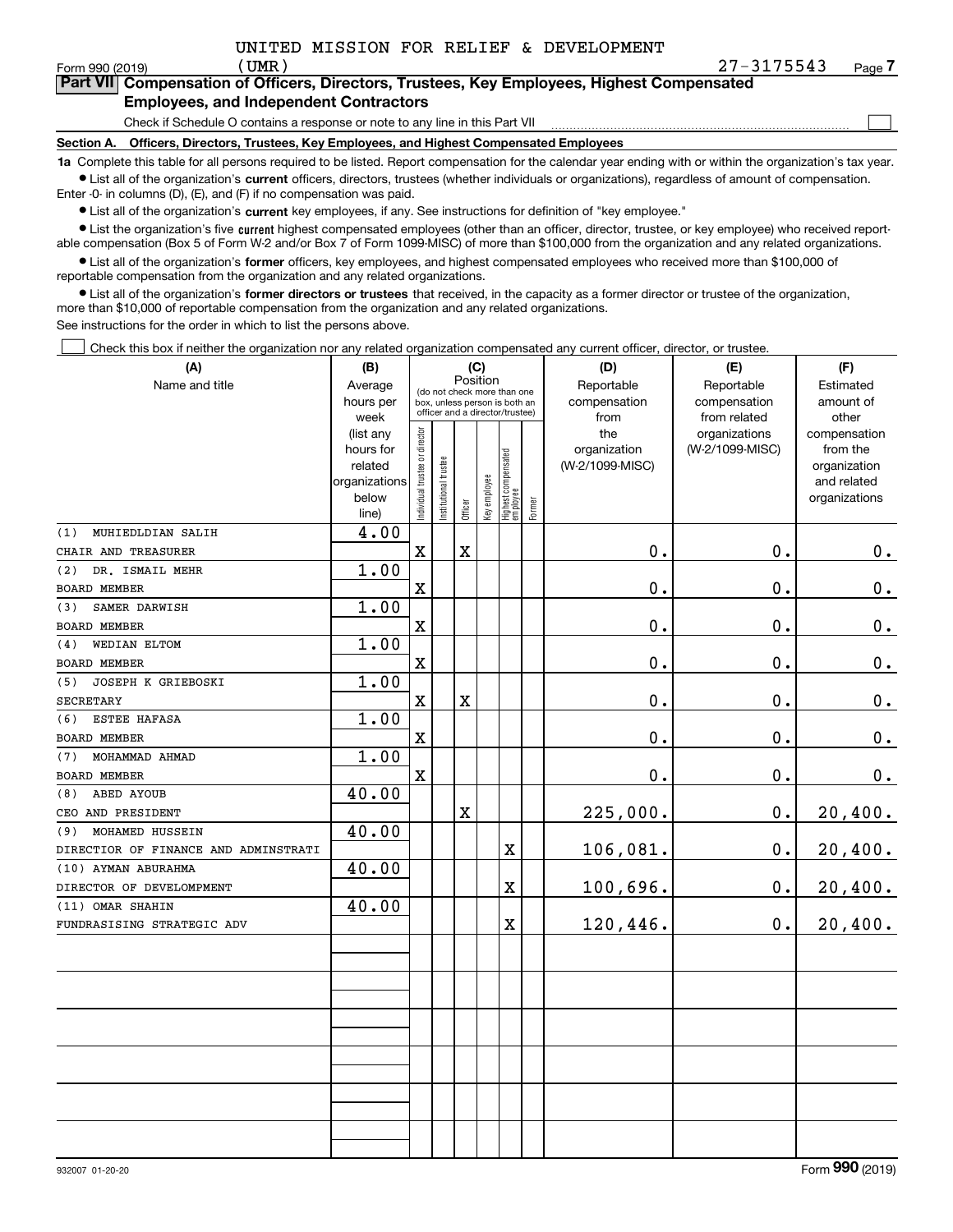|                                                                                                                                                                                                                                                                                       | (UMR )                           |                                                                      |                                |                       |          |              |                                                                                                 |        | UNITED MISSION FOR RELIEF & DEVELOPMENT                                                                | $27 - 3175543$                                    |                                                 |                     |                                                                          | Page 8        |
|---------------------------------------------------------------------------------------------------------------------------------------------------------------------------------------------------------------------------------------------------------------------------------------|----------------------------------|----------------------------------------------------------------------|--------------------------------|-----------------------|----------|--------------|-------------------------------------------------------------------------------------------------|--------|--------------------------------------------------------------------------------------------------------|---------------------------------------------------|-------------------------------------------------|---------------------|--------------------------------------------------------------------------|---------------|
| Form 990 (2019)<br><b>Part VII</b>                                                                                                                                                                                                                                                    |                                  |                                                                      |                                |                       |          |              |                                                                                                 |        | Section A. Officers, Directors, Trustees, Key Employees, and Highest Compensated Employees (continued) |                                                   |                                                 |                     |                                                                          |               |
| (A)<br>Name and title                                                                                                                                                                                                                                                                 |                                  | (B)<br>Average<br>hours per<br>week                                  |                                |                       | Position | (C)          | (do not check more than one<br>box, unless person is both an<br>officer and a director/trustee) |        | (D)<br>Reportable<br>compensation<br>from                                                              | (E)<br>Reportable<br>compensation<br>from related |                                                 |                     | (F)<br>Estimated<br>amount of<br>other                                   |               |
|                                                                                                                                                                                                                                                                                       |                                  | (list any<br>hours for<br>related<br>organizations<br>below<br>line) | Individual trustee or director | Institutional trustee | Officer  | Key employee | Highest compensated<br>employee                                                                 | Former | the<br>organization<br>(W-2/1099-MISC)                                                                 | organizations<br>(W-2/1099-MISC)                  |                                                 |                     | compensation<br>from the<br>organization<br>and related<br>organizations |               |
|                                                                                                                                                                                                                                                                                       |                                  |                                                                      |                                |                       |          |              |                                                                                                 |        |                                                                                                        |                                                   |                                                 |                     |                                                                          |               |
|                                                                                                                                                                                                                                                                                       |                                  |                                                                      |                                |                       |          |              |                                                                                                 |        |                                                                                                        |                                                   |                                                 |                     |                                                                          |               |
|                                                                                                                                                                                                                                                                                       |                                  |                                                                      |                                |                       |          |              |                                                                                                 |        |                                                                                                        |                                                   |                                                 |                     |                                                                          |               |
|                                                                                                                                                                                                                                                                                       |                                  |                                                                      |                                |                       |          |              |                                                                                                 |        |                                                                                                        |                                                   |                                                 |                     |                                                                          |               |
|                                                                                                                                                                                                                                                                                       |                                  |                                                                      |                                |                       |          |              |                                                                                                 |        |                                                                                                        |                                                   |                                                 |                     |                                                                          |               |
|                                                                                                                                                                                                                                                                                       |                                  |                                                                      |                                |                       |          |              |                                                                                                 |        |                                                                                                        |                                                   |                                                 |                     |                                                                          |               |
| 1b Subtotal                                                                                                                                                                                                                                                                           |                                  |                                                                      |                                |                       |          |              |                                                                                                 |        | 552,223.                                                                                               |                                                   | 0.                                              |                     |                                                                          | 81,600.       |
| c Total from continuation sheets to Part VII, Section A [111] [12] Total from continuation sheets to Part VII, Section A<br>d $Total (add lines 1b and 1c)$                                                                                                                           |                                  |                                                                      |                                |                       |          |              |                                                                                                 |        | $\mathbf 0$ .<br>552, 223.                                                                             |                                                   | $\overline{0}$ .<br>$\overline{\mathfrak{o}}$ . |                     |                                                                          | 0.<br>81,600. |
| Total number of individuals (including but not limited to those listed above) who received more than \$100,000 of reportable<br>2<br>compensation from the organization                                                                                                               |                                  |                                                                      |                                |                       |          |              |                                                                                                 |        |                                                                                                        |                                                   |                                                 |                     |                                                                          | 4             |
| Did the organization list any former officer, director, trustee, key employee, or highest compensated employee on<br>3                                                                                                                                                                |                                  |                                                                      |                                |                       |          |              |                                                                                                 |        |                                                                                                        |                                                   |                                                 |                     | Yes                                                                      | <b>No</b>     |
| line 1a? If "Yes," complete Schedule J for such individual manufactured contained and the line 1a? If "Yes," complete Schedule J for such individual<br>For any individual listed on line 1a, is the sum of reportable compensation and other compensation from the organization<br>4 |                                  |                                                                      |                                |                       |          |              |                                                                                                 |        |                                                                                                        |                                                   |                                                 | з                   |                                                                          | $\mathbf X$   |
| Did any person listed on line 1a receive or accrue compensation from any unrelated organization or individual for services<br>5                                                                                                                                                       |                                  |                                                                      |                                |                       |          |              |                                                                                                 |        |                                                                                                        |                                                   |                                                 | 4<br>5              | х                                                                        | x             |
| <b>Section B. Independent Contractors</b>                                                                                                                                                                                                                                             |                                  |                                                                      |                                |                       |          |              |                                                                                                 |        |                                                                                                        |                                                   |                                                 |                     |                                                                          |               |
| Complete this table for your five highest compensated independent contractors that received more than \$100,000 of compensation from<br>1<br>the organization. Report compensation for the calendar year ending with or within the organization's tax year.                           |                                  |                                                                      |                                |                       |          |              |                                                                                                 |        |                                                                                                        |                                                   |                                                 |                     |                                                                          |               |
|                                                                                                                                                                                                                                                                                       | (A)<br>Name and business address |                                                                      |                                | <b>NONE</b>           |          |              |                                                                                                 |        | (B)<br>Description of services                                                                         |                                                   |                                                 | (C)<br>Compensation |                                                                          |               |
|                                                                                                                                                                                                                                                                                       |                                  |                                                                      |                                |                       |          |              |                                                                                                 |        |                                                                                                        |                                                   |                                                 |                     |                                                                          |               |
|                                                                                                                                                                                                                                                                                       |                                  |                                                                      |                                |                       |          |              |                                                                                                 |        |                                                                                                        |                                                   |                                                 |                     |                                                                          |               |
|                                                                                                                                                                                                                                                                                       |                                  |                                                                      |                                |                       |          |              |                                                                                                 |        |                                                                                                        |                                                   |                                                 |                     |                                                                          |               |
|                                                                                                                                                                                                                                                                                       |                                  |                                                                      |                                |                       |          |              |                                                                                                 |        |                                                                                                        |                                                   |                                                 |                     |                                                                          |               |
| 2<br>Total number of independent contractors (including but not limited to those listed above) who received more than<br>\$100,000 of compensation from the organization                                                                                                              |                                  |                                                                      |                                |                       |          | 0            |                                                                                                 |        |                                                                                                        |                                                   |                                                 |                     |                                                                          |               |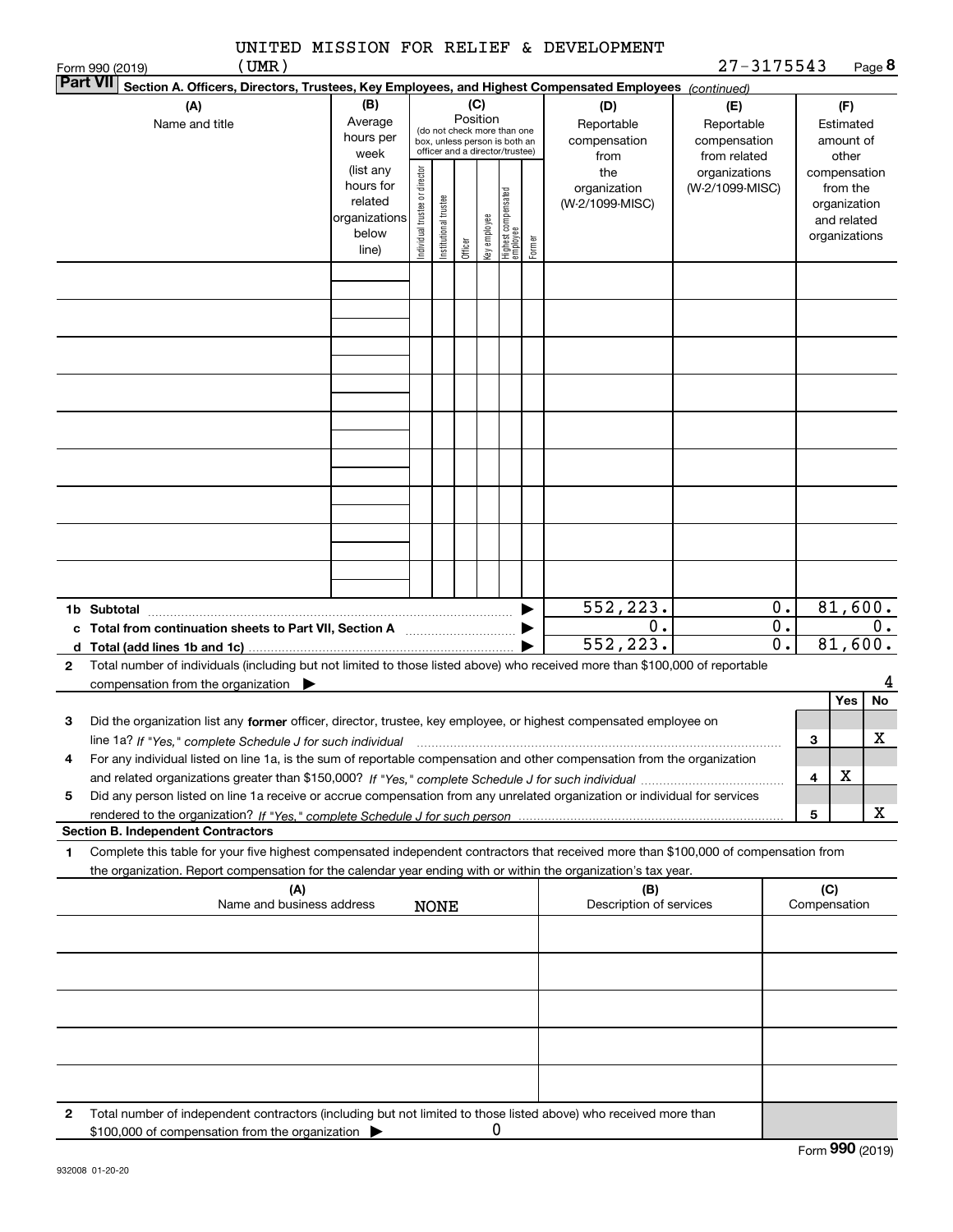| UNITED MISSION FOR RELIEF & DEVELOPMENT |  |  |  |  |
|-----------------------------------------|--|--|--|--|
|-----------------------------------------|--|--|--|--|

(UMR)

| <b>Part VIII</b>                                          |        |             | <b>Statement of Revenue</b>                                                                                                                                                                                                                                                                                                                                                                                                                                                                                                                                                   |                                                           |                      |                                              |                                                 |                                                                 |
|-----------------------------------------------------------|--------|-------------|-------------------------------------------------------------------------------------------------------------------------------------------------------------------------------------------------------------------------------------------------------------------------------------------------------------------------------------------------------------------------------------------------------------------------------------------------------------------------------------------------------------------------------------------------------------------------------|-----------------------------------------------------------|----------------------|----------------------------------------------|-------------------------------------------------|-----------------------------------------------------------------|
|                                                           |        |             | Check if Schedule O contains a response or note to any line in this Part VIII                                                                                                                                                                                                                                                                                                                                                                                                                                                                                                 |                                                           |                      |                                              |                                                 |                                                                 |
|                                                           |        |             |                                                                                                                                                                                                                                                                                                                                                                                                                                                                                                                                                                               |                                                           | (A)<br>Total revenue | (B)<br>Related or exempt<br>function revenue | $\overline{C}$<br>Unrelated<br>business revenue | (D)<br>Revenue excluded<br>from tax under<br>sections 512 - 514 |
| Contributions, Gifts, Grants<br>and Other Similar Amounts |        | 2a<br>b     | 1 a Federated campaigns<br>1a<br>.<br><b>b</b> Membership dues<br>1b<br>$\ldots \ldots \ldots \ldots \ldots$<br>c Fundraising events<br>1c<br>1 <sub>d</sub><br>d Related organizations<br>$\overline{\phantom{a}}$<br>e Government grants (contributions)<br>1e<br>f All other contributions, gifts, grants, and<br>similar amounts not included above<br>1f<br>Noncash contributions included in lines 1a-1f<br>$1g$ $\frac{1}{3}$<br><u> 1980 - Johann Barn, amerikansk politiker (</u><br>the contract of the contract of the contract of the contract of the contract of | 17,744,493.<br>13, 187, 183.<br>▶<br><b>Business Code</b> | 17,744,493.          |                                              |                                                 |                                                                 |
| Program Service<br>Revenue                                |        | с<br>d<br>е | <u> 1999 - Johann Stein, marwolaethau a bhann an t-Amhainn an t-Amhainn an t-Amhainn an t-Amhainn an t-Amhainn a</u><br><u> 1989 - Johann Stein, mars an deutscher Stein und der Stein und der Stein und der Stein und der Stein und der</u><br>f All other program service revenue                                                                                                                                                                                                                                                                                           |                                                           |                      |                                              |                                                 |                                                                 |
|                                                           | 3<br>4 |             | Investment income (including dividends, interest, and<br>Income from investment of tax-exempt bond proceeds                                                                                                                                                                                                                                                                                                                                                                                                                                                                   | ▶<br>▶                                                    |                      |                                              |                                                 |                                                                 |
|                                                           | 5      | 6а<br>b     | (i) Real<br>Gross rents<br>6a<br>.<br>6b<br>Less: rental expenses<br>6c<br>c Rental income or (loss)                                                                                                                                                                                                                                                                                                                                                                                                                                                                          | (ii) Personal                                             |                      |                                              |                                                 |                                                                 |
|                                                           |        |             | d Net rental income or (loss)<br>(i) Securities<br>7 a Gross amount from sales of<br>assets other than inventory<br>7a<br><b>b</b> Less: cost or other basis<br>and sales expenses<br>7b                                                                                                                                                                                                                                                                                                                                                                                      | (ii) Other                                                |                      |                                              |                                                 |                                                                 |
| Revenue                                                   |        |             | 7c<br>c Gain or (loss)                                                                                                                                                                                                                                                                                                                                                                                                                                                                                                                                                        | ▶                                                         |                      |                                              |                                                 |                                                                 |
| 늦<br>Othe                                                 |        |             | 8 a Gross income from fundraising events (not<br>including \$<br>and the contract of the contract of<br>contributions reported on line 1c). See<br>  8a<br>8b<br><b>b</b> Less: direct expenses                                                                                                                                                                                                                                                                                                                                                                               |                                                           |                      |                                              |                                                 |                                                                 |
|                                                           |        |             | c Net income or (loss) from fundraising events                                                                                                                                                                                                                                                                                                                                                                                                                                                                                                                                | ▶<br>.                                                    |                      |                                              |                                                 |                                                                 |
|                                                           |        |             | 9 a Gross income from gaming activities. See<br>  9a<br>9 <sub>b</sub>                                                                                                                                                                                                                                                                                                                                                                                                                                                                                                        |                                                           |                      |                                              |                                                 |                                                                 |
|                                                           |        |             | c Net income or (loss) from gaming activities<br>10 a Gross sales of inventory, less returns<br> 10a<br>10 <sub>b</sub><br><b>b</b> Less: cost of goods sold                                                                                                                                                                                                                                                                                                                                                                                                                  | ▶<br>.                                                    |                      |                                              |                                                 |                                                                 |
|                                                           |        |             | c Net income or (loss) from sales of inventory                                                                                                                                                                                                                                                                                                                                                                                                                                                                                                                                | ▶                                                         |                      |                                              |                                                 |                                                                 |
|                                                           |        |             |                                                                                                                                                                                                                                                                                                                                                                                                                                                                                                                                                                               | <b>Business Code</b>                                      |                      |                                              |                                                 |                                                                 |
| Miscellaneous<br>Revenue                                  | 11 a   |             | <u> 1989 - Johann Barbara, martin amerikan basar dan berasal dan berasal dalam basar dalam basar dalam basar dala</u>                                                                                                                                                                                                                                                                                                                                                                                                                                                         |                                                           |                      |                                              |                                                 |                                                                 |
|                                                           |        | b           |                                                                                                                                                                                                                                                                                                                                                                                                                                                                                                                                                                               |                                                           |                      |                                              |                                                 |                                                                 |
|                                                           |        | с           | <u> 1989 - Johann Barbara, martxa alemaniar a</u>                                                                                                                                                                                                                                                                                                                                                                                                                                                                                                                             |                                                           |                      |                                              |                                                 |                                                                 |
|                                                           |        |             |                                                                                                                                                                                                                                                                                                                                                                                                                                                                                                                                                                               |                                                           |                      |                                              |                                                 |                                                                 |
|                                                           |        |             |                                                                                                                                                                                                                                                                                                                                                                                                                                                                                                                                                                               |                                                           | 17,744,493.          | 0.                                           | $\mathbf{0}$ .                                  | 0.                                                              |
|                                                           | 12     |             |                                                                                                                                                                                                                                                                                                                                                                                                                                                                                                                                                                               |                                                           |                      |                                              |                                                 |                                                                 |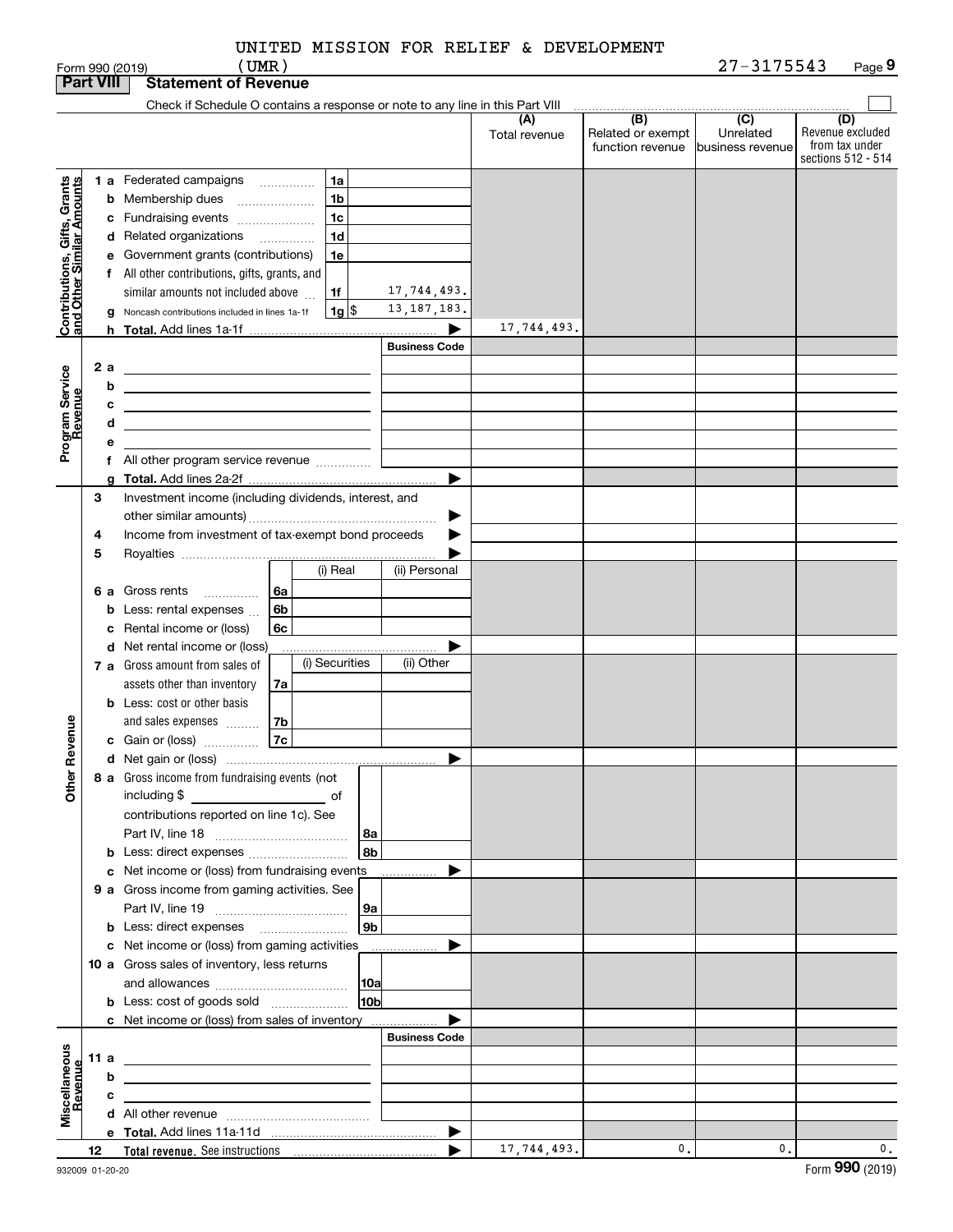**Part IX Statement of Functional Expenses**

**(A)**<br>Total expenses **(C)** (C) (C)<br>
penses Program service Management and Fundrai<br>
expenses general expenses expen **123** Grants and other assistance to foreign **4567891011abcdefg12131415161718192021222324a** CONTRACTORS & SPONSORSH **bc**TELECOMMUNICATIONS **d**TAXES AND LICENSES *Section 501(c)(3) and 501(c)(4) organizations must complete all columns. All other organizations must complete column (A).* Grants and other assistance to domestic organizations and domestic governments. See Part IV, line 21 Compensation not included above to disqualified persons (as defined under section 4958(f)(1)) and persons described in section 4958(c)(3)(B)  $\quad \ldots \ldots \ldots$ Pension plan accruals and contributions (include section 401(k) and 403(b) employer contributions) Professional fundraising services. See Part IV, line 17 Other. (If line 11g amount exceeds 10% of line 25, column (A) amount, list line 11g expenses on Sch O.) Other expenses. Itemize expenses not covered above (List miscellaneous expenses on line 24e. If line 24e amount exceeds 10% of line 25, column (A) amount, list line 24e expenses on Schedule O.) Check if Schedule O contains a response or note to any line in this Part IX (C) (C) (C) (C) (C) (C) Program service expensesFundraising expensesGrants and other assistance to domestic  $individuals. See Part IV, line 22  $388$$ organizations, foreign governments, and foreign individuals. See Part IV, lines 15 and 16  $\ldots$ Benefits paid to or for members ..................... Compensation of current officers, directors, trustees, and key employees ~~~~~~~~ Other salaries and wages ~~~~~~~~~~ Other employee benefits ~~~~~~~~~~ Payroll taxes ~~~~~~~~~~~~~~~~ Fees for services (nonemployees): Management ~~~~~~~~~~~~~~~~ Legal ~~~~~~~~~~~~~~~~~~~~Accounting ~~~~~~~~~~~~~~~~~ Lobbying ~~~~~~~~~~~~~~~~~~ lnvestment management fees ....................... Advertising and promotion www.communication Office expenses ~~~~~~~~~~~~~~~Information technology ~~~~~~~~~~~ Royalties ~~~~~~~~~~~~~~~~~~ Occupancy ~~~~~~~~~~~~~~~~~ Travel ……………………………………………… Payments of travel or entertainment expenses for any federal, state, or local public officials ... Conferences, conventions, and meetings InterestPayments to affiliates ~~~~~~~~~~~~ Depreciation, depletion, and amortization  $\,\,\ldots\,\,$ Insurance~~~~~~~~~~~~~~~~~*Do not include amounts reported on lines 6b, 7b, 8b, 9b, and 10b of Part VIII.*  $\mathcal{L}^{\text{max}}$ 505,854. 15,877,158. 245,400. 1,094,468. 23,411. 342,775. 49,962. 29,090. 143,507. 173,007. 188,463. 230,049. 22,233. 7,022. 5,592. 465,489. 102,482. 17,481. 14,768. 505,854. 15,877,158. 125,154. 120,246. 749,652. 344,816. 15,285. 8,126. 223,799. 118,976. 49,962. 29,090.  $128, 412.$  11,620. 3,475.  $167,450.$  4,907. 650. 45,531. 128,410. 14,522. 169,668. 59,249. 1,132. 21,212. 1,021. 1,346. 5,676. 5,592. 393,042. 65,034. 7,413. 91,689. 10,793. 9,464. 8,017. 946. 13,822. BANK CHARGES

7,626.

 $5,646.$  1,980.

18,560,398. 958,247. 27,192.

19,545,837.

Check here  $\bullet$  if following SOP 98-2 (ASC 958-720) **Total functional expenses.**  Add lines 1 through 24e **Joint costs.** Complete this line only if the organization **e** All other expenses **2526**reported in column (B) joint costs from a combined educational campaign and fundraising solicitation. Check here  $\blacktriangleright$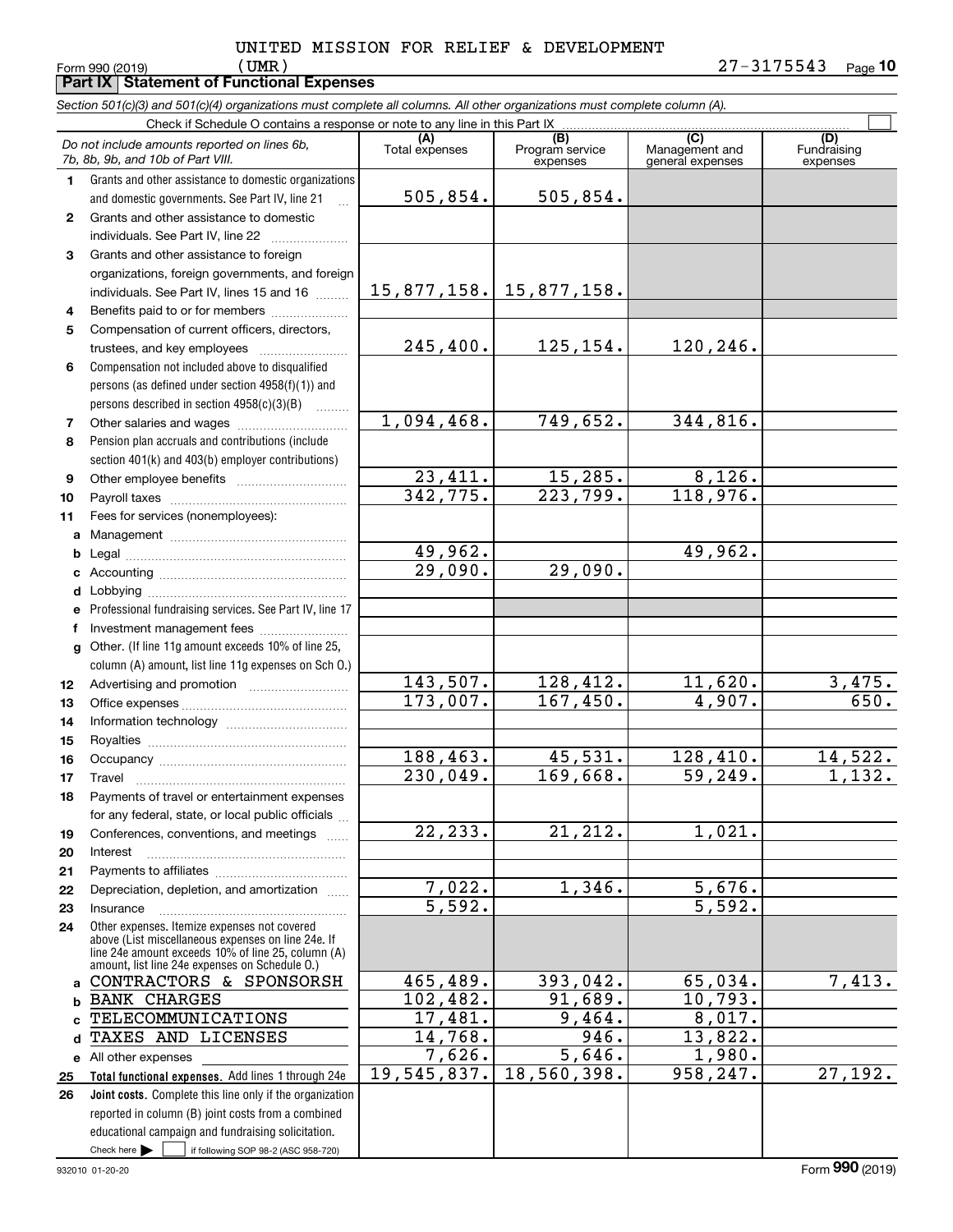|                             | Part X       | <b>Balance Sheet</b>                                                                                                                                                                                                           |                 |                           |                          |                         |                                         |
|-----------------------------|--------------|--------------------------------------------------------------------------------------------------------------------------------------------------------------------------------------------------------------------------------|-----------------|---------------------------|--------------------------|-------------------------|-----------------------------------------|
|                             |              |                                                                                                                                                                                                                                |                 |                           |                          |                         |                                         |
|                             |              |                                                                                                                                                                                                                                |                 |                           | (A)<br>Beginning of year |                         | (B)<br>End of year                      |
|                             | 1            |                                                                                                                                                                                                                                |                 |                           | 1,026,929.               | $\mathbf{1}$            | 134,974.                                |
|                             | $\mathbf{2}$ |                                                                                                                                                                                                                                |                 |                           |                          | $\mathbf{2}$            |                                         |
|                             | з            |                                                                                                                                                                                                                                |                 |                           | 1,003,151.               | 3                       | 80,490.                                 |
|                             | 4            |                                                                                                                                                                                                                                |                 |                           |                          | $\overline{\mathbf{4}}$ |                                         |
|                             | 5            | Loans and other receivables from any current or former officer, director,                                                                                                                                                      |                 |                           |                          |                         |                                         |
|                             |              | trustee, key employee, creator or founder, substantial contributor, or 35%                                                                                                                                                     |                 |                           |                          |                         |                                         |
|                             |              | controlled entity or family member of any of these persons                                                                                                                                                                     |                 |                           |                          | 5                       |                                         |
|                             | 6            | Loans and other receivables from other disqualified persons (as defined                                                                                                                                                        |                 |                           |                          |                         |                                         |
|                             |              | under section $4958(f)(1)$ , and persons described in section $4958(c)(3)(B)$                                                                                                                                                  |                 | 6                         |                          |                         |                                         |
|                             | 7            |                                                                                                                                                                                                                                |                 |                           | $\overline{7}$           |                         |                                         |
| Assets                      | 8            |                                                                                                                                                                                                                                |                 |                           |                          | 8                       |                                         |
|                             | 9            | Prepaid expenses and deferred charges                                                                                                                                                                                          |                 |                           | 14,310.                  | $\mathbf{9}$            | 16,314.                                 |
|                             |              | <b>10a</b> Land, buildings, and equipment: cost or other                                                                                                                                                                       |                 |                           |                          |                         |                                         |
|                             |              | basis. Complete Part VI of Schedule D                                                                                                                                                                                          | ∣ 10a ∣         | $\frac{29,560}{17,910}$ . |                          |                         |                                         |
|                             |              | <b>b</b> Less: accumulated depreciation<br>$\ldots \ldots \ldots \ldots$                                                                                                                                                       | 10 <sub>b</sub> |                           | 24,645.                  | 10 <sub>c</sub>         | 11,650.                                 |
|                             | 11           |                                                                                                                                                                                                                                |                 |                           |                          | 11                      |                                         |
|                             | 12           |                                                                                                                                                                                                                                |                 |                           | 12                       |                         |                                         |
|                             | 13           |                                                                                                                                                                                                                                |                 | 13                        |                          |                         |                                         |
|                             | 14           |                                                                                                                                                                                                                                |                 |                           | 14                       |                         |                                         |
|                             | 15           |                                                                                                                                                                                                                                |                 |                           |                          | 15                      |                                         |
|                             | 16           |                                                                                                                                                                                                                                |                 |                           | 2,069,035.<br>283,628.   | 16                      | 243,428.<br>256,034.                    |
|                             | 17<br>18     |                                                                                                                                                                                                                                |                 |                           |                          | 17<br>18                |                                         |
|                             | 19           |                                                                                                                                                                                                                                |                 | 19                        |                          |                         |                                         |
|                             | 20           | Deferred revenue manual contracts and contracts are contracted and contract and contract are contracted and contract are contracted and contract are contracted and contract are contracted and contract are contracted and co |                 | 20                        |                          |                         |                                         |
|                             | 21           | Escrow or custodial account liability. Complete Part IV of Schedule D                                                                                                                                                          | .               |                           | 21                       |                         |                                         |
|                             | 22           | Loans and other payables to any current or former officer, director,                                                                                                                                                           |                 |                           |                          |                         |                                         |
| Liabilities                 |              | trustee, key employee, creator or founder, substantial contributor, or 35%                                                                                                                                                     |                 |                           |                          |                         |                                         |
|                             |              | controlled entity or family member of any of these persons                                                                                                                                                                     |                 |                           |                          | 22                      |                                         |
|                             | 23           | Secured mortgages and notes payable to unrelated third parties                                                                                                                                                                 |                 |                           |                          | 23                      |                                         |
|                             | 24           |                                                                                                                                                                                                                                |                 |                           |                          | 24                      |                                         |
|                             | 25           | Other liabilities (including federal income tax, payables to related third                                                                                                                                                     |                 |                           |                          |                         |                                         |
|                             |              | parties, and other liabilities not included on lines 17-24). Complete Part X                                                                                                                                                   |                 |                           |                          |                         |                                         |
|                             |              | of Schedule D                                                                                                                                                                                                                  |                 |                           | <u>53,659.</u>           | 25                      | 56,990.                                 |
|                             | 26           |                                                                                                                                                                                                                                |                 |                           | 337,287.                 | 26                      | 313,024.                                |
|                             |              | Organizations that follow FASB ASC 958, check here $\blacktriangleright \boxed{X}$                                                                                                                                             |                 |                           |                          |                         |                                         |
|                             |              | and complete lines 27, 28, 32, and 33.                                                                                                                                                                                         |                 |                           |                          |                         |                                         |
|                             | 27           |                                                                                                                                                                                                                                |                 |                           | 1,106,635.<br>625, 113.  | 27                      | $-81,893.$<br>12, 297.                  |
|                             | 28           |                                                                                                                                                                                                                                |                 |                           |                          | 28                      |                                         |
|                             |              | Organizations that do not follow FASB ASC 958, check here $\blacktriangleright$                                                                                                                                                |                 |                           |                          |                         |                                         |
| Net Assets or Fund Balances |              | and complete lines 29 through 33.                                                                                                                                                                                              |                 |                           |                          | 29                      |                                         |
|                             | 29<br>30     | Paid-in or capital surplus, or land, building, or equipment fund                                                                                                                                                               |                 |                           |                          | 30                      |                                         |
|                             | 31           | Retained earnings, endowment, accumulated income, or other funds                                                                                                                                                               |                 |                           |                          | 31                      |                                         |
|                             | 32           |                                                                                                                                                                                                                                |                 | .                         | $\overline{1,731}, 748.$ | 32                      | $-69,596.$                              |
|                             | 33           |                                                                                                                                                                                                                                |                 |                           | 2,069,035.               | 33                      | 243,428.                                |
|                             |              |                                                                                                                                                                                                                                |                 |                           |                          |                         | $F_{\text{max}}$ 000 $\mu_{\text{max}}$ |

Form (2019) **990**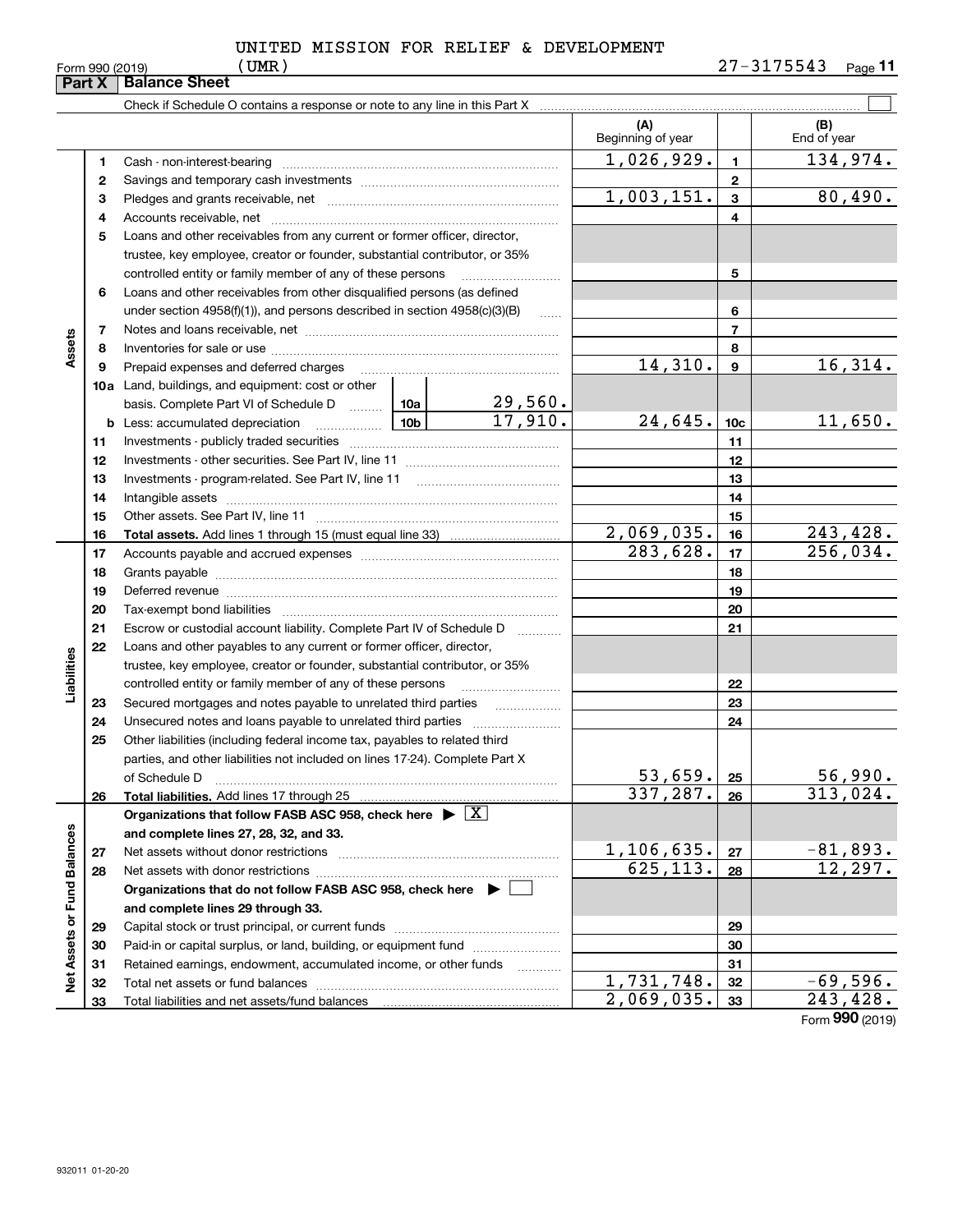| UNITED MISSION FOR RELIEF & DEVELOPMENT |  |  |  |  |
|-----------------------------------------|--|--|--|--|
|-----------------------------------------|--|--|--|--|

|    | UMR)<br>Form 990 (2019)                                                                                                                                                                                                        |                | 27-3175543     |               | Page 12    |  |  |  |
|----|--------------------------------------------------------------------------------------------------------------------------------------------------------------------------------------------------------------------------------|----------------|----------------|---------------|------------|--|--|--|
|    | Part XI<br><b>Reconciliation of Net Assets</b>                                                                                                                                                                                 |                |                |               |            |  |  |  |
|    |                                                                                                                                                                                                                                |                |                |               |            |  |  |  |
|    |                                                                                                                                                                                                                                |                |                |               |            |  |  |  |
|    |                                                                                                                                                                                                                                | $\mathbf{1}$   | 17,744,493.    |               |            |  |  |  |
| 2  |                                                                                                                                                                                                                                | $\overline{2}$ | 19,545,837.    |               |            |  |  |  |
| з  | Revenue less expenses. Subtract line 2 from line 1                                                                                                                                                                             | 3              |                | $-1,801,344.$ |            |  |  |  |
| 4  | 1,731,748.<br>4                                                                                                                                                                                                                |                |                |               |            |  |  |  |
| 5  | Net unrealized gains (losses) on investments                                                                                                                                                                                   | 5              |                |               |            |  |  |  |
| 6  | Donated services and use of facilities [111] Donated and the service of facilities [11] Donated services and use of facilities [11] Donated and the service of the service of the service of the service of the service of the | 6              |                |               |            |  |  |  |
| 7  | Investment expenses www.communication.com/www.communication.com/www.communication.com/www.com                                                                                                                                  | $\overline{7}$ |                |               |            |  |  |  |
| 8  | Prior period adjustments www.communication.communication.communication.com/                                                                                                                                                    | 8              |                |               |            |  |  |  |
| 9  | Other changes in net assets or fund balances (explain on Schedule O)                                                                                                                                                           | 9              |                |               | 0.         |  |  |  |
| 10 | Net assets or fund balances at end of year. Combine lines 3 through 9 (must equal Part X, line 32,                                                                                                                             |                |                |               |            |  |  |  |
|    | column (B))                                                                                                                                                                                                                    | 10             |                |               | $-69,596.$ |  |  |  |
|    | Part XII Financial Statements and Reporting                                                                                                                                                                                    |                |                |               |            |  |  |  |
|    |                                                                                                                                                                                                                                |                |                |               |            |  |  |  |
|    |                                                                                                                                                                                                                                |                |                | Yes           | <b>No</b>  |  |  |  |
| 1  | $\boxed{\text{X}}$ Accrual<br>Accounting method used to prepare the Form 990:     Cash<br>  Other                                                                                                                              |                |                |               |            |  |  |  |
|    | If the organization changed its method of accounting from a prior year or checked "Other," explain in Schedule O.                                                                                                              |                |                |               |            |  |  |  |
|    | 2a Were the organization's financial statements compiled or reviewed by an independent accountant?                                                                                                                             |                | 2a             |               | х          |  |  |  |
|    | If "Yes," check a box below to indicate whether the financial statements for the year were compiled or reviewed on a                                                                                                           |                |                |               |            |  |  |  |
|    | separate basis, consolidated basis, or both:                                                                                                                                                                                   |                |                |               |            |  |  |  |
|    | Separate basis<br><b>Consolidated basis</b><br>Both consolidated and separate basis                                                                                                                                            |                |                |               |            |  |  |  |
|    | <b>b</b> Were the organization's financial statements audited by an independent accountant?                                                                                                                                    |                | 2 <sub>b</sub> | Х             |            |  |  |  |
|    | If "Yes," check a box below to indicate whether the financial statements for the year were audited on a separate basis,                                                                                                        |                |                |               |            |  |  |  |
|    | consolidated basis, or both:                                                                                                                                                                                                   |                |                |               |            |  |  |  |
|    | $\mid$ $\rm X\mid$ Separate basis<br>Consolidated basis<br>Both consolidated and separate basis                                                                                                                                |                |                |               |            |  |  |  |
|    | c If "Yes" to line 2a or 2b, does the organization have a committee that assumes responsibility for oversight of the audit,                                                                                                    |                |                |               |            |  |  |  |
|    |                                                                                                                                                                                                                                |                | 2c             | х             |            |  |  |  |
|    | If the organization changed either its oversight process or selection process during the tax year, explain on Schedule O.                                                                                                      |                |                |               |            |  |  |  |
|    | 3a As a result of a federal award, was the organization required to undergo an audit or audits as set forth in the Single Audit                                                                                                |                |                |               |            |  |  |  |
|    |                                                                                                                                                                                                                                |                | За             |               | x          |  |  |  |
|    | b If "Yes," did the organization undergo the required audit or audits? If the organization did not undergo the required audit                                                                                                  |                |                |               |            |  |  |  |
|    |                                                                                                                                                                                                                                |                | 3b             |               |            |  |  |  |

Form (2019) **990**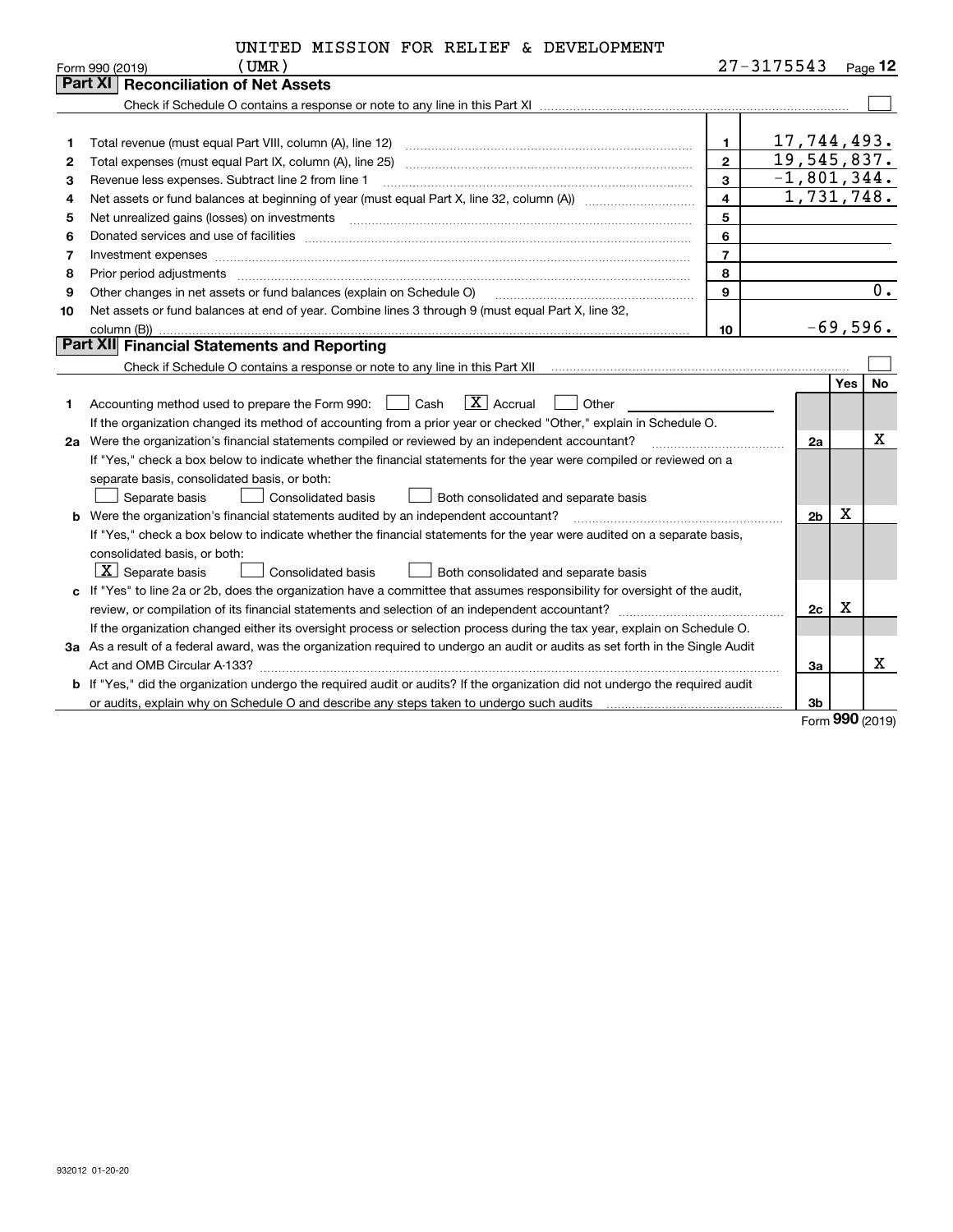|                          | <b>SCHEDULE A</b>                                                                                                                                                                                                                                                                          |             |                                                                        |                                                                                                                                            |                                                                |    |                            |  | OMB No. 1545-0047                     |  |  |  |  |
|--------------------------|--------------------------------------------------------------------------------------------------------------------------------------------------------------------------------------------------------------------------------------------------------------------------------------------|-------------|------------------------------------------------------------------------|--------------------------------------------------------------------------------------------------------------------------------------------|----------------------------------------------------------------|----|----------------------------|--|---------------------------------------|--|--|--|--|
|                          | (Form 990 or 990-EZ)                                                                                                                                                                                                                                                                       |             |                                                                        | <b>Public Charity Status and Public Support</b><br>Complete if the organization is a section 501(c)(3) organization or a section           |                                                                |    |                            |  |                                       |  |  |  |  |
|                          |                                                                                                                                                                                                                                                                                            |             |                                                                        | 4947(a)(1) nonexempt charitable trust.                                                                                                     |                                                                |    |                            |  |                                       |  |  |  |  |
| Internal Revenue Service | Department of the Treasury                                                                                                                                                                                                                                                                 |             |                                                                        | Attach to Form 990 or Form 990-EZ.<br>Go to www.irs.gov/Form990 for instructions and the latest information.                               |                                                                |    |                            |  | Open to Public<br>Inspection          |  |  |  |  |
|                          | Name of the organization                                                                                                                                                                                                                                                                   |             |                                                                        | UNITED MISSION FOR RELIEF & DEVELOPMENT                                                                                                    |                                                                |    |                            |  | <b>Employer identification number</b> |  |  |  |  |
|                          |                                                                                                                                                                                                                                                                                            | $($ UMR $)$ |                                                                        |                                                                                                                                            |                                                                |    |                            |  | 27-3175543                            |  |  |  |  |
| Part I                   |                                                                                                                                                                                                                                                                                            |             |                                                                        | Reason for Public Charity Status (All organizations must complete this part.) See instructions.                                            |                                                                |    |                            |  |                                       |  |  |  |  |
|                          |                                                                                                                                                                                                                                                                                            |             |                                                                        | The organization is not a private foundation because it is: (For lines 1 through 12, check only one box.)                                  |                                                                |    |                            |  |                                       |  |  |  |  |
| 1                        |                                                                                                                                                                                                                                                                                            |             |                                                                        | A church, convention of churches, or association of churches described in section 170(b)(1)(A)(i).                                         |                                                                |    |                            |  |                                       |  |  |  |  |
| 2                        |                                                                                                                                                                                                                                                                                            |             |                                                                        | A school described in section 170(b)(1)(A)(ii). (Attach Schedule E (Form 990 or 990-EZ).)                                                  |                                                                |    |                            |  |                                       |  |  |  |  |
| 3                        |                                                                                                                                                                                                                                                                                            |             |                                                                        | A hospital or a cooperative hospital service organization described in section 170(b)(1)(A)(iii).                                          |                                                                |    |                            |  |                                       |  |  |  |  |
| 4                        | city, and state:                                                                                                                                                                                                                                                                           |             |                                                                        | A medical research organization operated in conjunction with a hospital described in section 170(b)(1)(A)(iii). Enter the hospital's name, |                                                                |    |                            |  |                                       |  |  |  |  |
| 5                        |                                                                                                                                                                                                                                                                                            |             |                                                                        | An organization operated for the benefit of a college or university owned or operated by a governmental unit described in                  |                                                                |    |                            |  |                                       |  |  |  |  |
|                          |                                                                                                                                                                                                                                                                                            |             | section 170(b)(1)(A)(iv). (Complete Part II.)                          |                                                                                                                                            |                                                                |    |                            |  |                                       |  |  |  |  |
| 6                        | A federal, state, or local government or governmental unit described in section 170(b)(1)(A)(v).                                                                                                                                                                                           |             |                                                                        |                                                                                                                                            |                                                                |    |                            |  |                                       |  |  |  |  |
| $\mathbf{X}$<br>7        |                                                                                                                                                                                                                                                                                            |             |                                                                        | An organization that normally receives a substantial part of its support from a governmental unit or from the general public described in  |                                                                |    |                            |  |                                       |  |  |  |  |
|                          |                                                                                                                                                                                                                                                                                            |             | section 170(b)(1)(A)(vi). (Complete Part II.)                          |                                                                                                                                            |                                                                |    |                            |  |                                       |  |  |  |  |
| 8                        |                                                                                                                                                                                                                                                                                            |             |                                                                        | A community trust described in section 170(b)(1)(A)(vi). (Complete Part II.)                                                               |                                                                |    |                            |  |                                       |  |  |  |  |
| 9                        | An agricultural research organization described in section 170(b)(1)(A)(ix) operated in conjunction with a land-grant college<br>or university or a non-land-grant college of agriculture (see instructions). Enter the name, city, and state of the college or                            |             |                                                                        |                                                                                                                                            |                                                                |    |                            |  |                                       |  |  |  |  |
|                          |                                                                                                                                                                                                                                                                                            |             |                                                                        |                                                                                                                                            |                                                                |    |                            |  |                                       |  |  |  |  |
| 10                       | university:                                                                                                                                                                                                                                                                                |             |                                                                        |                                                                                                                                            |                                                                |    |                            |  |                                       |  |  |  |  |
|                          | An organization that normally receives: (1) more than 33 1/3% of its support from contributions, membership fees, and gross receipts from<br>activities related to its exempt functions - subject to certain exceptions, and (2) no more than 33 1/3% of its support from gross investment |             |                                                                        |                                                                                                                                            |                                                                |    |                            |  |                                       |  |  |  |  |
|                          |                                                                                                                                                                                                                                                                                            |             |                                                                        | income and unrelated business taxable income (less section 511 tax) from businesses acquired by the organization after June 30, 1975.      |                                                                |    |                            |  |                                       |  |  |  |  |
|                          |                                                                                                                                                                                                                                                                                            |             | See section 509(a)(2). (Complete Part III.)                            |                                                                                                                                            |                                                                |    |                            |  |                                       |  |  |  |  |
| 11                       |                                                                                                                                                                                                                                                                                            |             |                                                                        | An organization organized and operated exclusively to test for public safety. See section 509(a)(4).                                       |                                                                |    |                            |  |                                       |  |  |  |  |
| 12                       |                                                                                                                                                                                                                                                                                            |             |                                                                        | An organization organized and operated exclusively for the benefit of, to perform the functions of, or to carry out the purposes of one or |                                                                |    |                            |  |                                       |  |  |  |  |
|                          |                                                                                                                                                                                                                                                                                            |             |                                                                        | more publicly supported organizations described in section 509(a)(1) or section 509(a)(2). See section 509(a)(3). Check the box in         |                                                                |    |                            |  |                                       |  |  |  |  |
|                          |                                                                                                                                                                                                                                                                                            |             |                                                                        | lines 12a through 12d that describes the type of supporting organization and complete lines 12e, 12f, and 12g.                             |                                                                |    |                            |  |                                       |  |  |  |  |
| a                        |                                                                                                                                                                                                                                                                                            |             |                                                                        | Type I. A supporting organization operated, supervised, or controlled by its supported organization(s), typically by giving                |                                                                |    |                            |  |                                       |  |  |  |  |
|                          |                                                                                                                                                                                                                                                                                            |             | organization. You must complete Part IV, Sections A and B.             | the supported organization(s) the power to regularly appoint or elect a majority of the directors or trustees of the supporting            |                                                                |    |                            |  |                                       |  |  |  |  |
| b                        |                                                                                                                                                                                                                                                                                            |             |                                                                        | Type II. A supporting organization supervised or controlled in connection with its supported organization(s), by having                    |                                                                |    |                            |  |                                       |  |  |  |  |
|                          |                                                                                                                                                                                                                                                                                            |             |                                                                        | control or management of the supporting organization vested in the same persons that control or manage the supported                       |                                                                |    |                            |  |                                       |  |  |  |  |
|                          |                                                                                                                                                                                                                                                                                            |             | organization(s). You must complete Part IV, Sections A and C.          |                                                                                                                                            |                                                                |    |                            |  |                                       |  |  |  |  |
| с                        |                                                                                                                                                                                                                                                                                            |             |                                                                        | Type III functionally integrated. A supporting organization operated in connection with, and functionally integrated with,                 |                                                                |    |                            |  |                                       |  |  |  |  |
|                          |                                                                                                                                                                                                                                                                                            |             |                                                                        | its supported organization(s) (see instructions). You must complete Part IV, Sections A, D, and E.                                         |                                                                |    |                            |  |                                       |  |  |  |  |
| d                        |                                                                                                                                                                                                                                                                                            |             |                                                                        | Type III non-functionally integrated. A supporting organization operated in connection with its supported organization(s)                  |                                                                |    |                            |  |                                       |  |  |  |  |
|                          |                                                                                                                                                                                                                                                                                            |             |                                                                        | that is not functionally integrated. The organization generally must satisfy a distribution requirement and an attentiveness               |                                                                |    |                            |  |                                       |  |  |  |  |
|                          |                                                                                                                                                                                                                                                                                            |             |                                                                        | requirement (see instructions). You must complete Part IV, Sections A and D, and Part V.                                                   |                                                                |    |                            |  |                                       |  |  |  |  |
| е                        |                                                                                                                                                                                                                                                                                            |             |                                                                        | Check this box if the organization received a written determination from the IRS that it is a Type I, Type II, Type III                    |                                                                |    |                            |  |                                       |  |  |  |  |
|                          | f Enter the number of supported organizations                                                                                                                                                                                                                                              |             |                                                                        | functionally integrated, or Type III non-functionally integrated supporting organization.                                                  |                                                                |    |                            |  |                                       |  |  |  |  |
|                          |                                                                                                                                                                                                                                                                                            |             | Provide the following information about the supported organization(s). |                                                                                                                                            |                                                                |    |                            |  |                                       |  |  |  |  |
|                          | (i) Name of supported                                                                                                                                                                                                                                                                      |             | (ii) EIN                                                               | (iii) Type of organization<br>(described on lines 1-10                                                                                     | (iv) Is the organization listed<br>in your governing document? |    | (v) Amount of monetary     |  | (vi) Amount of other                  |  |  |  |  |
|                          | organization                                                                                                                                                                                                                                                                               |             |                                                                        | above (see instructions))                                                                                                                  | Yes                                                            | No | support (see instructions) |  | support (see instructions)            |  |  |  |  |
|                          |                                                                                                                                                                                                                                                                                            |             |                                                                        |                                                                                                                                            |                                                                |    |                            |  |                                       |  |  |  |  |
|                          |                                                                                                                                                                                                                                                                                            |             |                                                                        |                                                                                                                                            |                                                                |    |                            |  |                                       |  |  |  |  |
|                          |                                                                                                                                                                                                                                                                                            |             |                                                                        |                                                                                                                                            |                                                                |    |                            |  |                                       |  |  |  |  |
|                          |                                                                                                                                                                                                                                                                                            |             |                                                                        |                                                                                                                                            |                                                                |    |                            |  |                                       |  |  |  |  |
|                          |                                                                                                                                                                                                                                                                                            |             |                                                                        |                                                                                                                                            |                                                                |    |                            |  |                                       |  |  |  |  |
|                          |                                                                                                                                                                                                                                                                                            |             |                                                                        |                                                                                                                                            |                                                                |    |                            |  |                                       |  |  |  |  |
|                          |                                                                                                                                                                                                                                                                                            |             |                                                                        |                                                                                                                                            |                                                                |    |                            |  |                                       |  |  |  |  |
|                          |                                                                                                                                                                                                                                                                                            |             |                                                                        |                                                                                                                                            |                                                                |    |                            |  |                                       |  |  |  |  |
|                          |                                                                                                                                                                                                                                                                                            |             |                                                                        |                                                                                                                                            |                                                                |    |                            |  |                                       |  |  |  |  |
| Total                    |                                                                                                                                                                                                                                                                                            |             |                                                                        |                                                                                                                                            |                                                                |    |                            |  |                                       |  |  |  |  |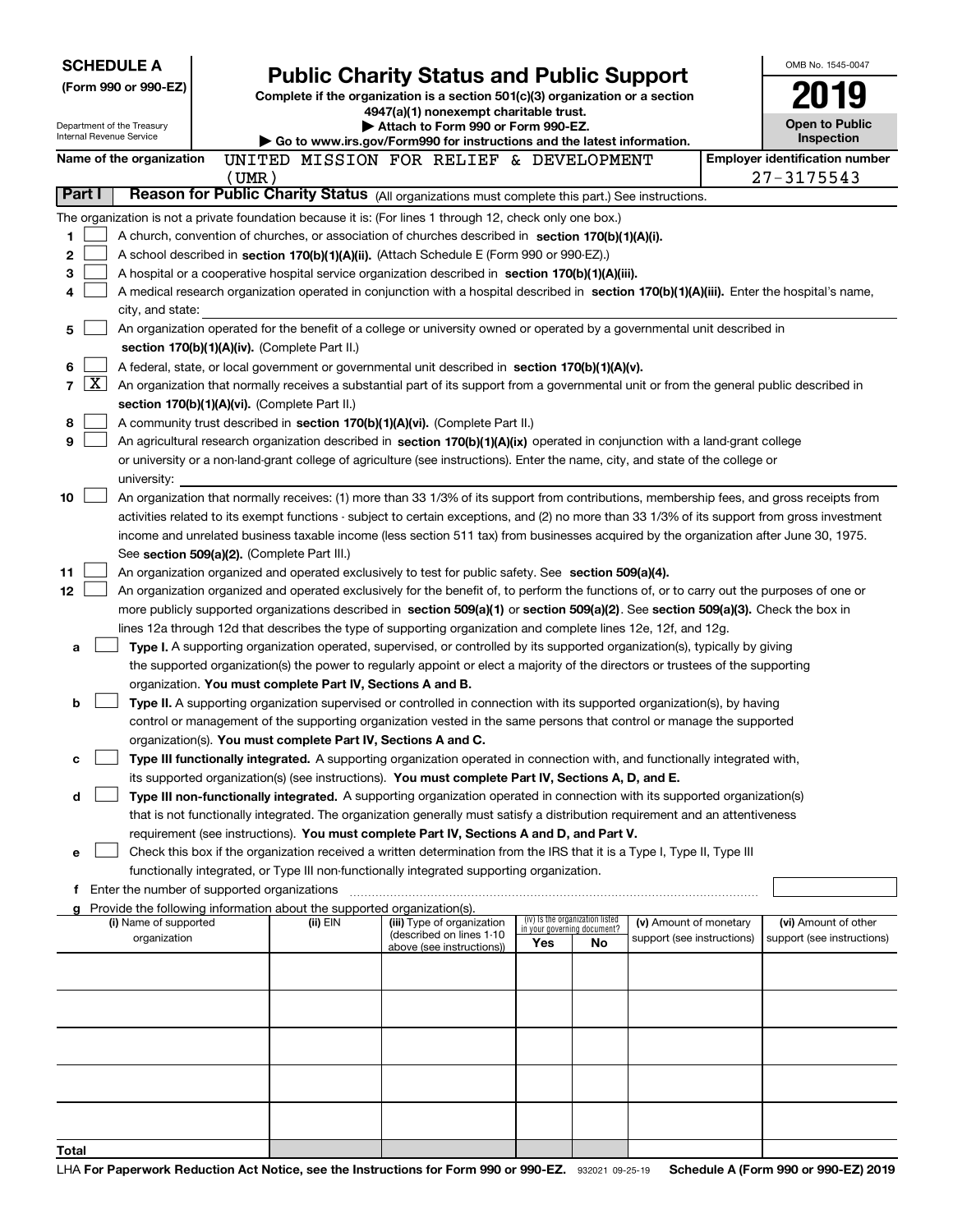## Schedule A (Form 990 or 990-EZ) 2019 (UMR)<br>**Part II** | Support Schedule for Organ

**2** (UMR) 27-3175543

(Complete only if you checked the box on line 5, 7, or 8 of Part I or if the organization failed to qualify under Part III. If the organization fails to qualify under the tests listed below, please complete Part III.) **Part III Support Schedule for Organizations Described in Sections 170(b)(1)(A)(iv) and 170(b)(1)(A)(vi)** 

|     | <b>Section A. Public Support</b>                                                                                                           |                                                        |            |            |            |          |                                          |
|-----|--------------------------------------------------------------------------------------------------------------------------------------------|--------------------------------------------------------|------------|------------|------------|----------|------------------------------------------|
|     | Calendar year (or fiscal year beginning in) $\blacktriangleright$                                                                          | (a) 2015                                               | $(b)$ 2016 | $(c)$ 2017 | $(d)$ 2018 | (e) 2019 | (f) Total                                |
|     | <b>1</b> Gifts, grants, contributions, and                                                                                                 |                                                        |            |            |            |          |                                          |
|     | membership fees received. (Do not                                                                                                          |                                                        |            |            |            |          |                                          |
|     | include any "unusual grants.")                                                                                                             | 80510449.28878373.80625673.83899621.17744493.291658609 |            |            |            |          |                                          |
|     | 2 Tax revenues levied for the organ-                                                                                                       |                                                        |            |            |            |          |                                          |
|     | ization's benefit and either paid to                                                                                                       |                                                        |            |            |            |          |                                          |
|     | or expended on its behalf                                                                                                                  |                                                        |            |            |            |          |                                          |
|     | 3 The value of services or facilities                                                                                                      |                                                        |            |            |            |          |                                          |
|     | furnished by a governmental unit to                                                                                                        |                                                        |            |            |            |          |                                          |
|     | the organization without charge                                                                                                            |                                                        |            |            |            |          |                                          |
|     | 4 Total. Add lines 1 through 3                                                                                                             | 80510449.28878373.80625673.83899621.17744493.291658609 |            |            |            |          |                                          |
| 5.  | The portion of total contributions                                                                                                         |                                                        |            |            |            |          |                                          |
|     | by each person (other than a                                                                                                               |                                                        |            |            |            |          |                                          |
|     | governmental unit or publicly                                                                                                              |                                                        |            |            |            |          |                                          |
|     | supported organization) included                                                                                                           |                                                        |            |            |            |          |                                          |
|     | on line 1 that exceeds 2% of the                                                                                                           |                                                        |            |            |            |          |                                          |
|     | amount shown on line 11,                                                                                                                   |                                                        |            |            |            |          |                                          |
|     | column (f)                                                                                                                                 |                                                        |            |            |            |          | 37972224.                                |
|     | 6 Public support. Subtract line 5 from line 4.                                                                                             |                                                        |            |            |            |          | 253686385                                |
|     | <b>Section B. Total Support</b>                                                                                                            |                                                        |            |            |            |          |                                          |
|     | Calendar year (or fiscal year beginning in)                                                                                                | (a) 2015                                               | $(b)$ 2016 | $(c)$ 2017 | $(d)$ 2018 | (e) 2019 | (f) Total                                |
|     | <b>7</b> Amounts from line 4                                                                                                               | 80510449.28878373.80625673.83899621.17744493.291658609 |            |            |            |          |                                          |
|     | 8 Gross income from interest,                                                                                                              |                                                        |            |            |            |          |                                          |
|     | dividends, payments received on                                                                                                            |                                                        |            |            |            |          |                                          |
|     | securities loans, rents, royalties,                                                                                                        |                                                        |            |            |            |          |                                          |
|     | and income from similar sources                                                                                                            |                                                        |            |            |            |          |                                          |
|     | <b>9</b> Net income from unrelated business                                                                                                |                                                        |            |            |            |          |                                          |
|     | activities, whether or not the                                                                                                             |                                                        |            |            |            |          |                                          |
|     | business is regularly carried on                                                                                                           |                                                        |            |            |            |          |                                          |
|     | <b>10</b> Other income. Do not include gain                                                                                                |                                                        |            |            |            |          |                                          |
|     | or loss from the sale of capital                                                                                                           |                                                        |            |            |            |          |                                          |
|     | assets (Explain in Part VI.)                                                                                                               |                                                        |            |            |            |          |                                          |
|     | <b>11 Total support.</b> Add lines 7 through 10                                                                                            |                                                        |            |            |            |          | 291658609                                |
|     | <b>12</b> Gross receipts from related activities, etc. (see instructions)                                                                  |                                                        |            |            |            | 12       |                                          |
|     | 13 First five years. If the Form 990 is for the organization's first, second, third, fourth, or fifth tax year as a section 501(c)(3)      |                                                        |            |            |            |          |                                          |
|     | organization, check this box and stop here                                                                                                 |                                                        |            |            |            |          |                                          |
|     | <b>Section C. Computation of Public Support Percentage</b>                                                                                 |                                                        |            |            |            |          |                                          |
|     | 14 Public support percentage for 2019 (line 6, column (f) divided by line 11, column (f) <i>marrouum</i> manu-                             |                                                        |            |            |            | 14       | 86.98<br>$\%$                            |
|     |                                                                                                                                            |                                                        |            |            |            | 15       | 69.74<br>%                               |
|     | 16a 33 1/3% support test - 2019. If the organization did not check the box on line 13, and line 14 is 33 1/3% or more, check this box and  |                                                        |            |            |            |          |                                          |
|     | stop here. The organization qualifies as a publicly supported organization                                                                 |                                                        |            |            |            |          | $\blacktriangleright$ $\boxed{\text{X}}$ |
|     | b 33 1/3% support test - 2018. If the organization did not check a box on line 13 or 16a, and line 15 is 33 1/3% or more, check this box   |                                                        |            |            |            |          |                                          |
|     | and stop here. The organization qualifies as a publicly supported organization                                                             |                                                        |            |            |            |          |                                          |
|     | 17a 10% -facts-and-circumstances test - 2019. If the organization did not check a box on line 13, 16a, or 16b, and line 14 is 10% or more, |                                                        |            |            |            |          |                                          |
|     | and if the organization meets the "facts-and-circumstances" test, check this box and stop here. Explain in Part VI how the organization    |                                                        |            |            |            |          |                                          |
|     | meets the "facts-and-circumstances" test. The organization qualifies as a publicly supported organization                                  |                                                        |            |            |            |          |                                          |
|     | b 10% -facts-and-circumstances test - 2018. If the organization did not check a box on line 13, 16a, 16b, or 17a, and line 15 is 10% or    |                                                        |            |            |            |          |                                          |
|     | more, and if the organization meets the "facts-and-circumstances" test, check this box and stop here. Explain in Part VI how the           |                                                        |            |            |            |          |                                          |
|     | organization meets the "facts-and-circumstances" test. The organization qualifies as a publicly supported organization                     |                                                        |            |            |            |          |                                          |
| 18. | Private foundation. If the organization did not check a box on line 13, 16a, 16b, 17a, or 17b, check this box and see instructions         |                                                        |            |            |            |          |                                          |

**Schedule A (Form 990 or 990-EZ) 2019**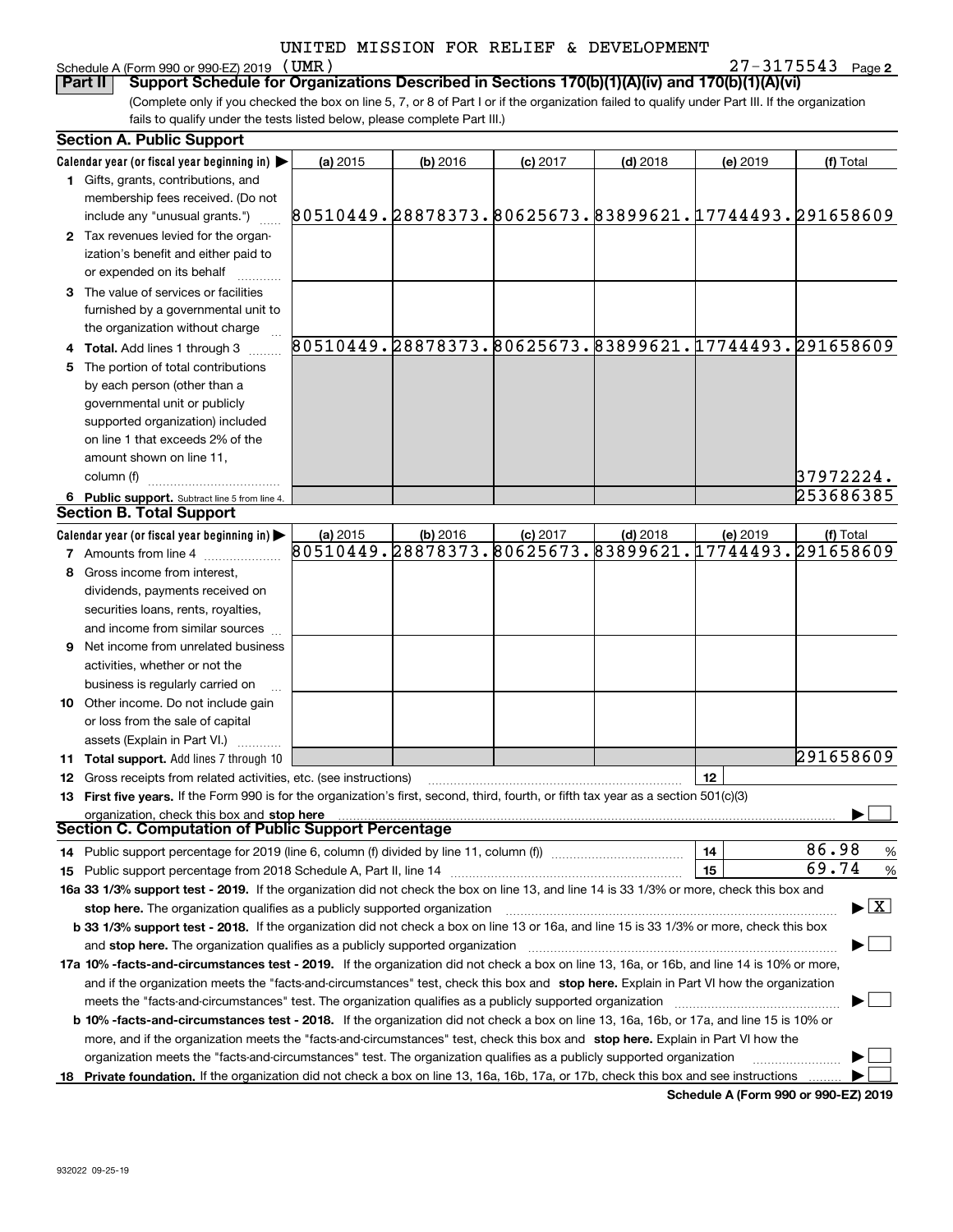### Schedule A (Form 990 or 990-EZ) 2019 (UMR)

**Part III Support Schedule for Organizations Described in Section 509(a)(2)** 

**3** (UMR) 27-3175543

(Complete only if you checked the box on line 10 of Part I or if the organization failed to qualify under Part II. If the organization fails to qualify under the tests listed below, please complete Part II.)

| Calendar year (or fiscal year beginning in) $\blacktriangleright$<br>1 Gifts, grants, contributions, and<br>membership fees received. (Do not       | <b>(a)</b> 2015 | (b) 2016 | <b>(c)</b> 2017 | $(d)$ 2018 | (e) 2019 | (f) Total |
|-----------------------------------------------------------------------------------------------------------------------------------------------------|-----------------|----------|-----------------|------------|----------|-----------|
|                                                                                                                                                     |                 |          |                 |            |          |           |
|                                                                                                                                                     |                 |          |                 |            |          |           |
|                                                                                                                                                     |                 |          |                 |            |          |           |
| include any "unusual grants.")                                                                                                                      |                 |          |                 |            |          |           |
| <b>2</b> Gross receipts from admissions,                                                                                                            |                 |          |                 |            |          |           |
| merchandise sold or services per-                                                                                                                   |                 |          |                 |            |          |           |
| formed, or facilities furnished in                                                                                                                  |                 |          |                 |            |          |           |
| any activity that is related to the<br>organization's tax-exempt purpose                                                                            |                 |          |                 |            |          |           |
| 3 Gross receipts from activities that                                                                                                               |                 |          |                 |            |          |           |
| are not an unrelated trade or bus-                                                                                                                  |                 |          |                 |            |          |           |
| iness under section 513                                                                                                                             |                 |          |                 |            |          |           |
|                                                                                                                                                     |                 |          |                 |            |          |           |
| 4 Tax revenues levied for the organ-                                                                                                                |                 |          |                 |            |          |           |
| ization's benefit and either paid to                                                                                                                |                 |          |                 |            |          |           |
| or expended on its behalf<br>.                                                                                                                      |                 |          |                 |            |          |           |
| 5 The value of services or facilities                                                                                                               |                 |          |                 |            |          |           |
| furnished by a governmental unit to                                                                                                                 |                 |          |                 |            |          |           |
| the organization without charge                                                                                                                     |                 |          |                 |            |          |           |
| <b>6 Total.</b> Add lines 1 through 5                                                                                                               |                 |          |                 |            |          |           |
| 7a Amounts included on lines 1, 2, and                                                                                                              |                 |          |                 |            |          |           |
| 3 received from disqualified persons                                                                                                                |                 |          |                 |            |          |           |
| <b>b</b> Amounts included on lines 2 and 3 received                                                                                                 |                 |          |                 |            |          |           |
| from other than disqualified persons that<br>exceed the greater of \$5,000 or 1% of the                                                             |                 |          |                 |            |          |           |
| amount on line 13 for the year                                                                                                                      |                 |          |                 |            |          |           |
| c Add lines 7a and 7b                                                                                                                               |                 |          |                 |            |          |           |
| 8 Public support. (Subtract line 7c from line 6.)                                                                                                   |                 |          |                 |            |          |           |
| <b>Section B. Total Support</b>                                                                                                                     |                 |          |                 |            |          |           |
| Calendar year (or fiscal year beginning in)                                                                                                         | (a) $2015$      | (b) 2016 | <b>(c)</b> 2017 | $(d)$ 2018 | (e) 2019 | (f) Total |
| 9 Amounts from line 6                                                                                                                               |                 |          |                 |            |          |           |
| <b>10a</b> Gross income from interest,                                                                                                              |                 |          |                 |            |          |           |
| dividends, payments received on                                                                                                                     |                 |          |                 |            |          |           |
| securities loans, rents, royalties,<br>and income from similar sources                                                                              |                 |          |                 |            |          |           |
| <b>b</b> Unrelated business taxable income                                                                                                          |                 |          |                 |            |          |           |
| (less section 511 taxes) from businesses                                                                                                            |                 |          |                 |            |          |           |
| acquired after June 30, 1975                                                                                                                        |                 |          |                 |            |          |           |
|                                                                                                                                                     |                 |          |                 |            |          |           |
| c Add lines 10a and 10b<br>11 Net income from unrelated business                                                                                    |                 |          |                 |            |          |           |
| activities not included in line 10b,                                                                                                                |                 |          |                 |            |          |           |
| whether or not the business is                                                                                                                      |                 |          |                 |            |          |           |
| regularly carried on                                                                                                                                |                 |          |                 |            |          |           |
| <b>12</b> Other income. Do not include gain<br>or loss from the sale of capital                                                                     |                 |          |                 |            |          |           |
| assets (Explain in Part VI.)                                                                                                                        |                 |          |                 |            |          |           |
| 13 Total support. (Add lines 9, 10c, 11, and 12.)                                                                                                   |                 |          |                 |            |          |           |
| 14 First five years. If the Form 990 is for the organization's first, second, third, fourth, or fifth tax year as a section 501(c)(3) organization, |                 |          |                 |            |          |           |
| check this box and stop here measurements and the state of the state of the state of the state of the state of                                      |                 |          |                 |            |          |           |
| <b>Section C. Computation of Public Support Percentage</b>                                                                                          |                 |          |                 |            |          |           |
| 15 Public support percentage for 2019 (line 8, column (f), divided by line 13, column (f))                                                          |                 |          |                 |            | 15       | %         |
| 16 Public support percentage from 2018 Schedule A, Part III, line 15                                                                                |                 |          |                 |            | 16       | %         |
| <b>Section D. Computation of Investment Income Percentage</b>                                                                                       |                 |          |                 |            |          |           |
| 17 Investment income percentage for 2019 (line 10c, column (f), divided by line 13, column (f))                                                     |                 |          |                 |            | 17       | %         |
| <b>18</b> Investment income percentage from <b>2018</b> Schedule A, Part III, line 17                                                               |                 |          |                 |            | 18       | %         |
| 19a 33 1/3% support tests - 2019. If the organization did not check the box on line 14, and line 15 is more than 33 1/3%, and line 17 is not        |                 |          |                 |            |          |           |
| more than 33 1/3%, check this box and stop here. The organization qualifies as a publicly supported organization                                    |                 |          |                 |            |          | $\sim$ 10 |
| b 33 1/3% support tests - 2018. If the organization did not check a box on line 14 or line 19a, and line 16 is more than 33 1/3%, and               |                 |          |                 |            |          |           |
| line 18 is not more than 33 1/3%, check this box and stop here. The organization qualifies as a publicly supported organization                     |                 |          |                 |            |          |           |
|                                                                                                                                                     |                 |          |                 |            |          |           |

**Schedule A (Form 990 or 990-EZ) 2019**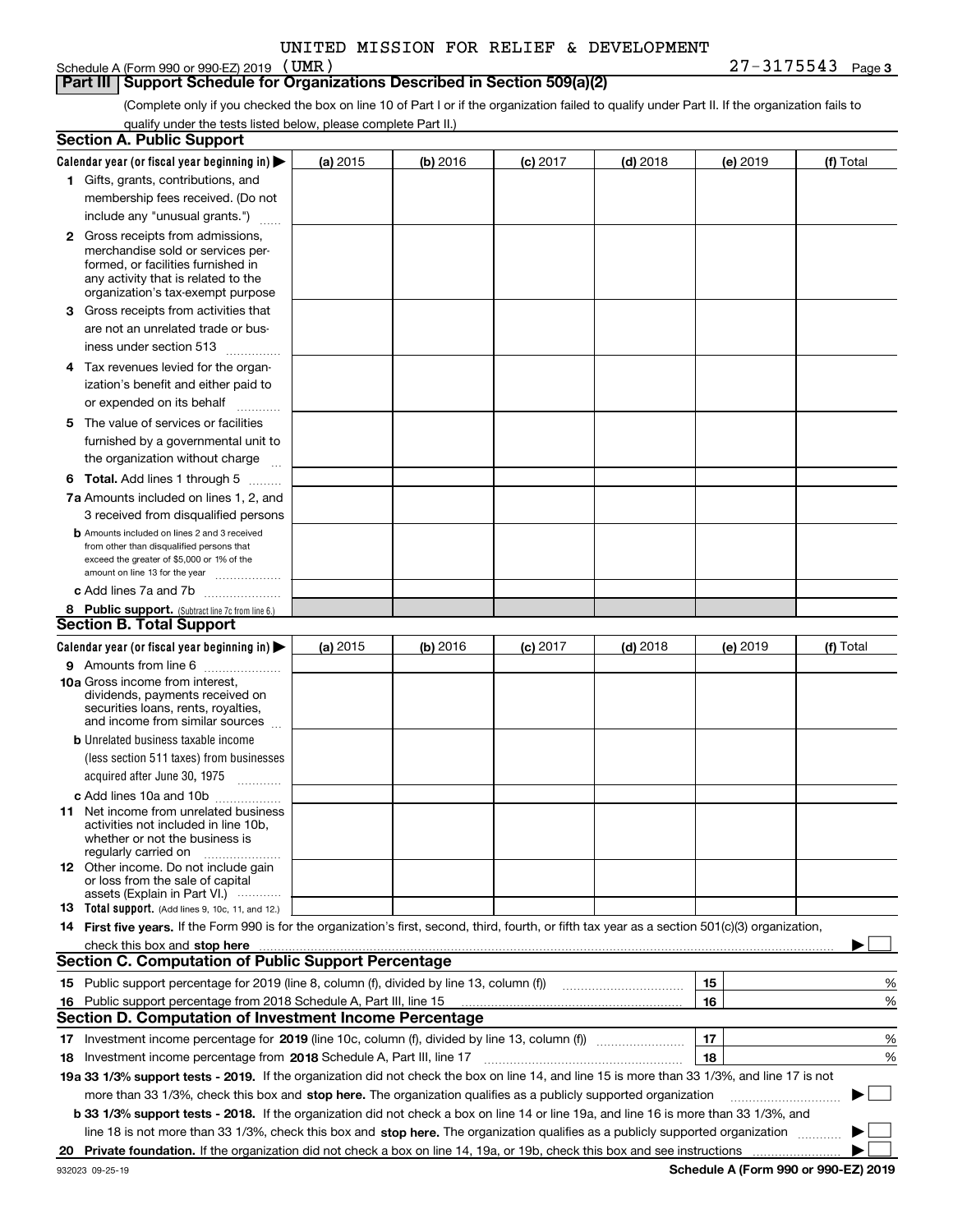### Schedule A (Form 990 or 990-EZ) 2019  $\langle$  UMR) **Part IV Supporting Organizations**

(Complete only if you checked a box in line 12 on Part I. If you checked 12a of Part I, complete Sections A and B. If you checked 12b of Part I, complete Sections A and C. If you checked 12c of Part I, complete Sections A, D, and E. If you checked 12d of Part I, complete Sections A and D, and complete Part V.)

### **Section A. All Supporting Organizations**

- **1** Are all of the organization's supported organizations listed by name in the organization's governing documents? If "No," describe in **Part VI** how the supported organizations are designated. If designated by *class or purpose, describe the designation. If historic and continuing relationship, explain.*
- **2** Did the organization have any supported organization that does not have an IRS determination of status under section 509(a)(1) or (2)? If "Yes," explain in Part VI how the organization determined that the supported *organization was described in section 509(a)(1) or (2).*
- **3a** Did the organization have a supported organization described in section 501(c)(4), (5), or (6)? If "Yes," answer *(b) and (c) below.*
- **b** Did the organization confirm that each supported organization qualified under section 501(c)(4), (5), or (6) and satisfied the public support tests under section 509(a)(2)? If "Yes," describe in **Part VI** when and how the *organization made the determination.*
- **c**Did the organization ensure that all support to such organizations was used exclusively for section 170(c)(2)(B) purposes? If "Yes," explain in **Part VI** what controls the organization put in place to ensure such use.
- **4a***If* Was any supported organization not organized in the United States ("foreign supported organization")? *"Yes," and if you checked 12a or 12b in Part I, answer (b) and (c) below.*
- **b** Did the organization have ultimate control and discretion in deciding whether to make grants to the foreign supported organization? If "Yes," describe in **Part VI** how the organization had such control and discretion *despite being controlled or supervised by or in connection with its supported organizations.*
- **c** Did the organization support any foreign supported organization that does not have an IRS determination under sections 501(c)(3) and 509(a)(1) or (2)? If "Yes," explain in **Part VI** what controls the organization used *to ensure that all support to the foreign supported organization was used exclusively for section 170(c)(2)(B) purposes.*
- **5a***If "Yes,"* Did the organization add, substitute, or remove any supported organizations during the tax year? answer (b) and (c) below (if applicable). Also, provide detail in **Part VI,** including (i) the names and EIN *numbers of the supported organizations added, substituted, or removed; (ii) the reasons for each such action; (iii) the authority under the organization's organizing document authorizing such action; and (iv) how the action was accomplished (such as by amendment to the organizing document).*
- **b** Type I or Type II only. Was any added or substituted supported organization part of a class already designated in the organization's organizing document?
- **cSubstitutions only.**  Was the substitution the result of an event beyond the organization's control?
- **6** Did the organization provide support (whether in the form of grants or the provision of services or facilities) to **Part VI.** *If "Yes," provide detail in* support or benefit one or more of the filing organization's supported organizations? anyone other than (i) its supported organizations, (ii) individuals that are part of the charitable class benefited by one or more of its supported organizations, or (iii) other supporting organizations that also
- **7**Did the organization provide a grant, loan, compensation, or other similar payment to a substantial contributor *If "Yes," complete Part I of Schedule L (Form 990 or 990-EZ).* regard to a substantial contributor? (as defined in section 4958(c)(3)(C)), a family member of a substantial contributor, or a 35% controlled entity with
- **8** Did the organization make a loan to a disqualified person (as defined in section 4958) not described in line 7? *If "Yes," complete Part I of Schedule L (Form 990 or 990-EZ).*
- **9a** Was the organization controlled directly or indirectly at any time during the tax year by one or more in section 509(a)(1) or (2))? If "Yes," *provide detail in* <code>Part VI.</code> disqualified persons as defined in section 4946 (other than foundation managers and organizations described
- **b** Did one or more disqualified persons (as defined in line 9a) hold a controlling interest in any entity in which the supporting organization had an interest? If "Yes," provide detail in P**art VI**.
- **c**Did a disqualified person (as defined in line 9a) have an ownership interest in, or derive any personal benefit from, assets in which the supporting organization also had an interest? If "Yes," provide detail in P**art VI.**
- **10a** Was the organization subject to the excess business holdings rules of section 4943 because of section supporting organizations)? If "Yes," answer 10b below. 4943(f) (regarding certain Type II supporting organizations, and all Type III non-functionally integrated
- **b** Did the organization have any excess business holdings in the tax year? (Use Schedule C, Form 4720, to *determine whether the organization had excess business holdings.)*

**23a3b3c4a4b4c5a5b5c6789a 9b9c10a**

**10b**

**1**

**Yes**

**No**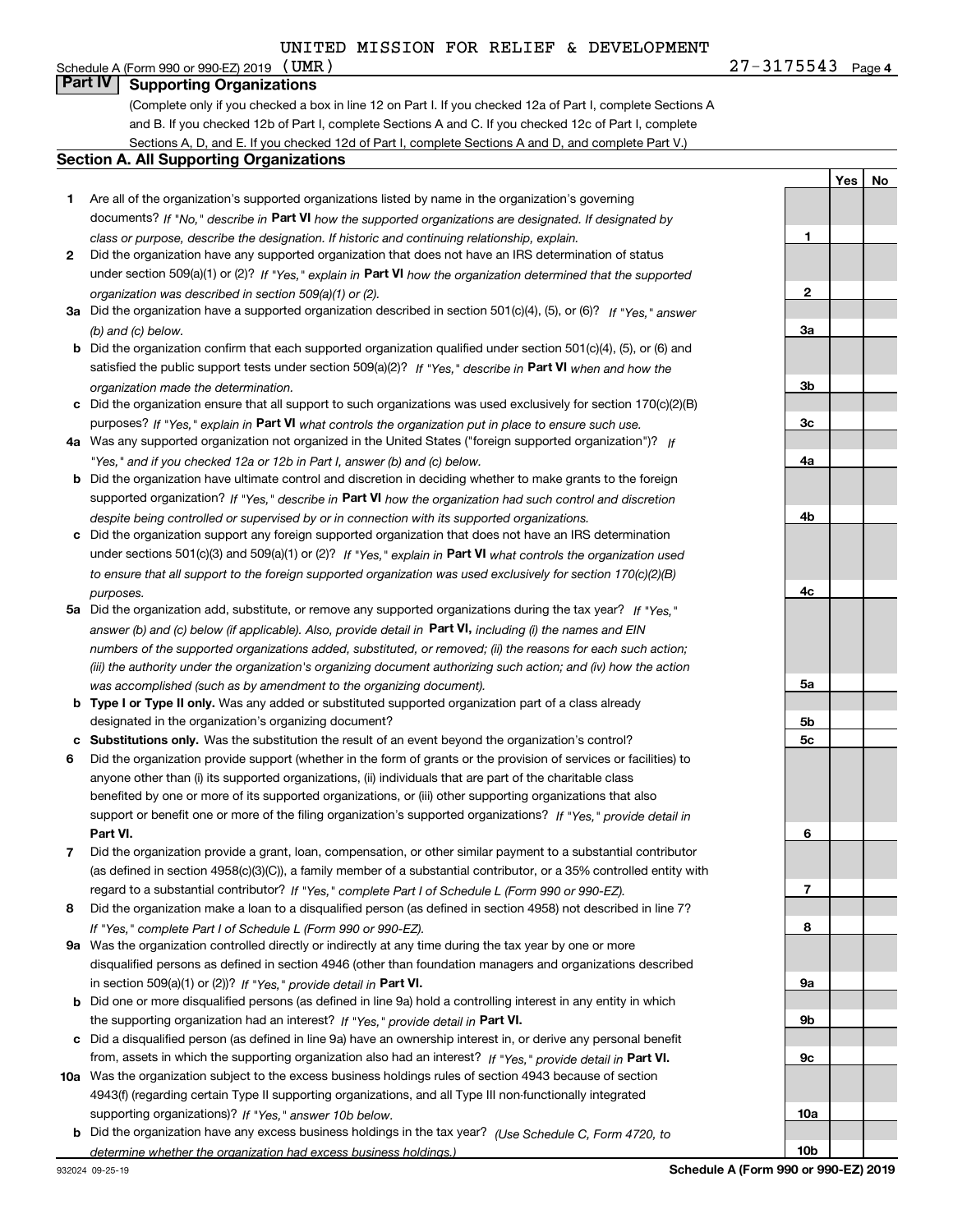**5** (UMR) 27-3175543 Schedule A (Form 990 or 990-EZ) 2019 Page

|              | Part IV<br><b>Supporting Organizations (continued)</b>                                                                            |                 |     |    |
|--------------|-----------------------------------------------------------------------------------------------------------------------------------|-----------------|-----|----|
|              |                                                                                                                                   |                 | Yes | No |
| 11           | Has the organization accepted a gift or contribution from any of the following persons?                                           |                 |     |    |
|              | a A person who directly or indirectly controls, either alone or together with persons described in (b) and (c)                    |                 |     |    |
|              | below, the governing body of a supported organization?                                                                            | 11a             |     |    |
|              | <b>b</b> A family member of a person described in (a) above?                                                                      | 11 <sub>b</sub> |     |    |
|              | c A 35% controlled entity of a person described in (a) or (b) above? If "Yes" to a, b, or c, provide detail in Part VI.           | 11c             |     |    |
|              | <b>Section B. Type I Supporting Organizations</b>                                                                                 |                 |     |    |
|              |                                                                                                                                   |                 | Yes | No |
| 1            | Did the directors, trustees, or membership of one or more supported organizations have the power to                               |                 |     |    |
|              | regularly appoint or elect at least a majority of the organization's directors or trustees at all times during the                |                 |     |    |
|              | tax year? If "No," describe in Part VI how the supported organization(s) effectively operated, supervised, or                     |                 |     |    |
|              | controlled the organization's activities. If the organization had more than one supported organization,                           |                 |     |    |
|              | describe how the powers to appoint and/or remove directors or trustees were allocated among the supported                         |                 |     |    |
|              | organizations and what conditions or restrictions, if any, applied to such powers during the tax year.                            | 1               |     |    |
| $\mathbf{2}$ | Did the organization operate for the benefit of any supported organization other than the supported                               |                 |     |    |
|              | organization(s) that operated, supervised, or controlled the supporting organization? If "Yes," explain in                        |                 |     |    |
|              | Part VI how providing such benefit carried out the purposes of the supported organization(s) that operated,                       |                 |     |    |
|              | supervised, or controlled the supporting organization.                                                                            | $\mathbf{2}$    |     |    |
|              | <b>Section C. Type II Supporting Organizations</b>                                                                                |                 |     |    |
|              |                                                                                                                                   |                 | Yes | No |
| 1.           | Were a majority of the organization's directors or trustees during the tax year also a majority of the directors                  |                 |     |    |
|              | or trustees of each of the organization's supported organization(s)? If "No." describe in Part VI how control                     |                 |     |    |
|              | or management of the supporting organization was vested in the same persons that controlled or managed                            | 1               |     |    |
|              | the supported organization(s).<br><b>Section D. All Type III Supporting Organizations</b>                                         |                 |     |    |
|              |                                                                                                                                   |                 | Yes | No |
| 1            | Did the organization provide to each of its supported organizations, by the last day of the fifth month of the                    |                 |     |    |
|              | organization's tax year, (i) a written notice describing the type and amount of support provided during the prior tax             |                 |     |    |
|              | year, (ii) a copy of the Form 990 that was most recently filed as of the date of notification, and (iii) copies of the            |                 |     |    |
|              | organization's governing documents in effect on the date of notification, to the extent not previously provided?                  | 1               |     |    |
| 2            | Were any of the organization's officers, directors, or trustees either (i) appointed or elected by the supported                  |                 |     |    |
|              | organization(s) or (ii) serving on the governing body of a supported organization? If "No," explain in Part VI how                |                 |     |    |
|              | the organization maintained a close and continuous working relationship with the supported organization(s).                       | $\mathbf{2}$    |     |    |
| 3            | By reason of the relationship described in (2), did the organization's supported organizations have a                             |                 |     |    |
|              | significant voice in the organization's investment policies and in directing the use of the organization's                        |                 |     |    |
|              | income or assets at all times during the tax year? If "Yes," describe in Part VI the role the organization's                      |                 |     |    |
|              | supported organizations played in this regard.                                                                                    | 3               |     |    |
|              | Section E. Type III Functionally Integrated Supporting Organizations                                                              |                 |     |    |
| 1            | Check the box next to the method that the organization used to satisfy the Integral Part Test during the year (see instructions). |                 |     |    |
| a            | The organization satisfied the Activities Test. Complete line 2 below.                                                            |                 |     |    |
| b            | The organization is the parent of each of its supported organizations. Complete line 3 below.                                     |                 |     |    |
| c            | The organization supported a governmental entity. Describe in Part VI how you supported a government entity (see instructions),   |                 |     |    |
| 2            | Activities Test. Answer (a) and (b) below.                                                                                        |                 | Yes | No |
| а            | Did substantially all of the organization's activities during the tax year directly further the exempt purposes of                |                 |     |    |
|              | the supported organization(s) to which the organization was responsive? If "Yes," then in Part VI identify                        |                 |     |    |
|              | those supported organizations and explain how these activities directly furthered their exempt purposes,                          |                 |     |    |
|              | how the organization was responsive to those supported organizations, and how the organization determined                         |                 |     |    |
|              | that these activities constituted substantially all of its activities.                                                            | 2a              |     |    |
| b            | Did the activities described in (a) constitute activities that, but for the organization's involvement, one or more               |                 |     |    |
|              | of the organization's supported organization(s) would have been engaged in? If "Yes," explain in Part VI the                      |                 |     |    |
|              | reasons for the organization's position that its supported organization(s) would have engaged in these                            | 2b              |     |    |
| з            | activities but for the organization's involvement.<br>Parent of Supported Organizations. Answer (a) and (b) below.                |                 |     |    |
| а            | Did the organization have the power to regularly appoint or elect a majority of the officers, directors, or                       |                 |     |    |
|              | trustees of each of the supported organizations? Provide details in Part VI.                                                      | За              |     |    |
|              | <b>b</b> Did the organization exercise a substantial degree of direction over the policies, programs, and activities of each      |                 |     |    |
|              | of its supported organizations? If "Yes." describe in Part VI the role played by the organization in this regard.                 | Зb              |     |    |

**Schedule A (Form 990 or 990-EZ) 2019**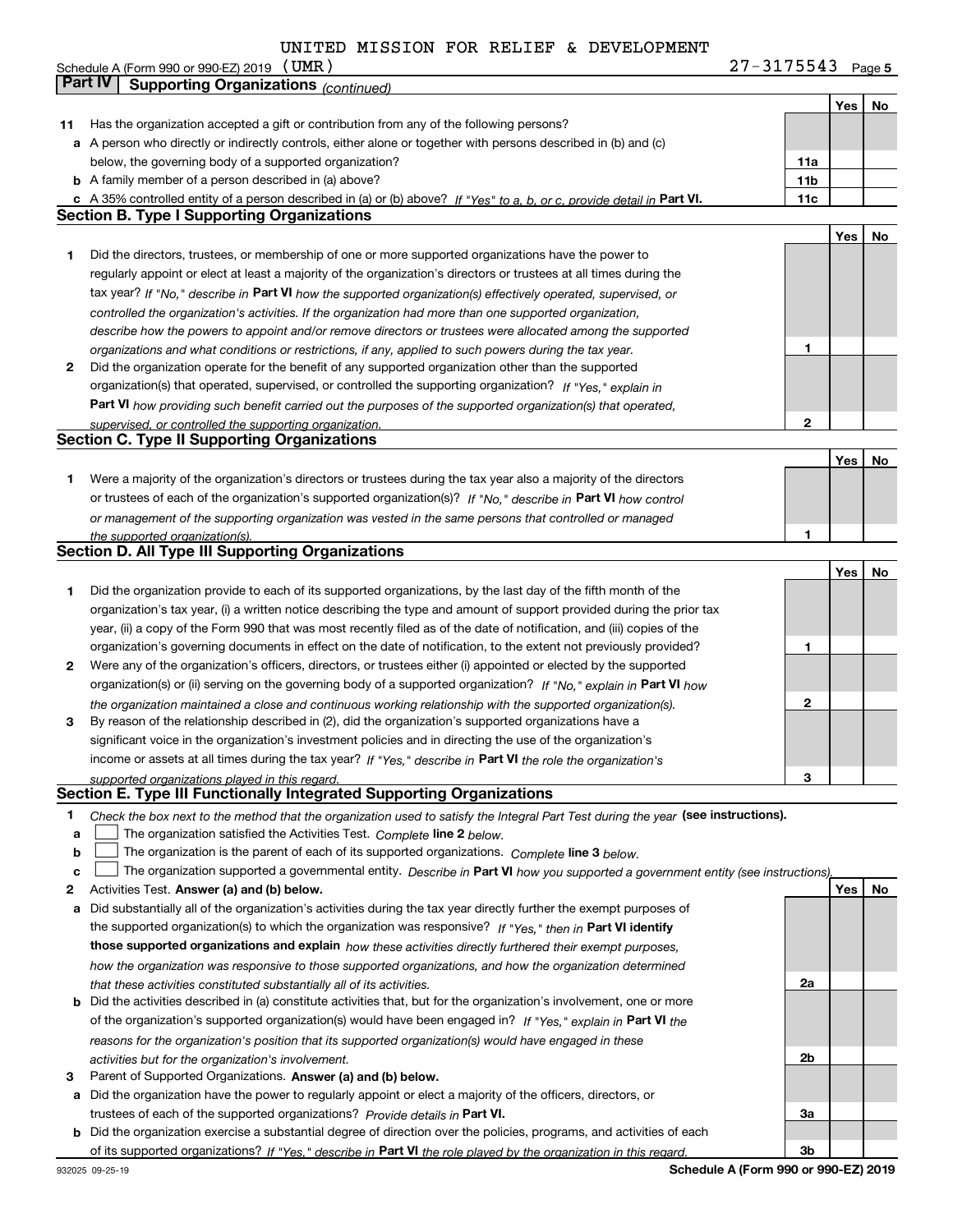|              | Schedule A (Form 990 or 990-EZ) 2019 (UMR)                                                                                                        |                |                | $27 - 3175543$ Page 6          |
|--------------|---------------------------------------------------------------------------------------------------------------------------------------------------|----------------|----------------|--------------------------------|
|              | <b>Part V</b><br>Type III Non-Functionally Integrated 509(a)(3) Supporting Organizations                                                          |                |                |                                |
| 1            | Check here if the organization satisfied the Integral Part Test as a qualifying trust on Nov. 20, 1970 (explain in Part VI). See instructions. Al |                |                |                                |
|              | other Type III non-functionally integrated supporting organizations must complete Sections A through E.                                           |                |                |                                |
|              | Section A - Adjusted Net Income                                                                                                                   |                | (A) Prior Year | (B) Current Year<br>(optional) |
| 1            | Net short-term capital gain                                                                                                                       | 1.             |                |                                |
| 2            | Recoveries of prior-year distributions                                                                                                            | $\mathbf{2}$   |                |                                |
| 3            | Other gross income (see instructions)                                                                                                             | 3              |                |                                |
| 4            | Add lines 1 through 3.                                                                                                                            | 4              |                |                                |
| 5            | Depreciation and depletion                                                                                                                        | 5              |                |                                |
| 6            | Portion of operating expenses paid or incurred for production or                                                                                  |                |                |                                |
|              | collection of gross income or for management, conservation, or                                                                                    |                |                |                                |
|              | maintenance of property held for production of income (see instructions)                                                                          | 6              |                |                                |
| 7            | Other expenses (see instructions)                                                                                                                 | $\overline{7}$ |                |                                |
| 8            | Adjusted Net Income (subtract lines 5, 6, and 7 from line 4)                                                                                      | 8              |                |                                |
|              | <b>Section B - Minimum Asset Amount</b>                                                                                                           |                | (A) Prior Year | (B) Current Year<br>(optional) |
| 1            | Aggregate fair market value of all non-exempt-use assets (see                                                                                     |                |                |                                |
|              | instructions for short tax year or assets held for part of year):                                                                                 |                |                |                                |
|              | a Average monthly value of securities                                                                                                             | 1a             |                |                                |
|              | <b>b</b> Average monthly cash balances                                                                                                            | 1b             |                |                                |
|              | c Fair market value of other non-exempt-use assets                                                                                                | 1c             |                |                                |
|              | d Total (add lines 1a, 1b, and 1c)                                                                                                                | 1d             |                |                                |
|              | e Discount claimed for blockage or other                                                                                                          |                |                |                                |
|              | factors (explain in detail in Part VI):                                                                                                           |                |                |                                |
| $\mathbf{2}$ | Acquisition indebtedness applicable to non-exempt-use assets                                                                                      | $\mathbf{2}$   |                |                                |
| 3            | Subtract line 2 from line 1d.                                                                                                                     | 3              |                |                                |
| 4            | Cash deemed held for exempt use. Enter 1-1/2% of line 3 (for greater amount,                                                                      |                |                |                                |
|              | see instructions).                                                                                                                                | 4              |                |                                |
| 5            | Net value of non-exempt-use assets (subtract line 4 from line 3)                                                                                  | 5              |                |                                |
| 6            | Multiply line 5 by .035.                                                                                                                          | 6              |                |                                |
| 7            | Recoveries of prior-year distributions                                                                                                            | $\overline{7}$ |                |                                |
| 8            | Minimum Asset Amount (add line 7 to line 6)                                                                                                       | 8              |                |                                |
|              | <b>Section C - Distributable Amount</b>                                                                                                           |                |                | <b>Current Year</b>            |
| $\mathbf{1}$ | Adjusted net income for prior year (from Section A, line 8, Column A)                                                                             | 1              |                |                                |
| 2            | Enter 85% of line 1.                                                                                                                              | $\mathbf{2}$   |                |                                |
| 3            | Minimum asset amount for prior year (from Section B, line 8, Column A)                                                                            | 3              |                |                                |
| 4            | Enter greater of line 2 or line 3.                                                                                                                | 4              |                |                                |
| 5            | Income tax imposed in prior year                                                                                                                  | 5              |                |                                |
| 6            | <b>Distributable Amount.</b> Subtract line 5 from line 4, unless subject to                                                                       |                |                |                                |
|              | emergency temporary reduction (see instructions).                                                                                                 | 6              |                |                                |

**7** Check here if the current year is the organization's first as a non-functionally integrated Type III supporting organization (see instructions).

**Schedule A (Form 990 or 990-EZ) 2019**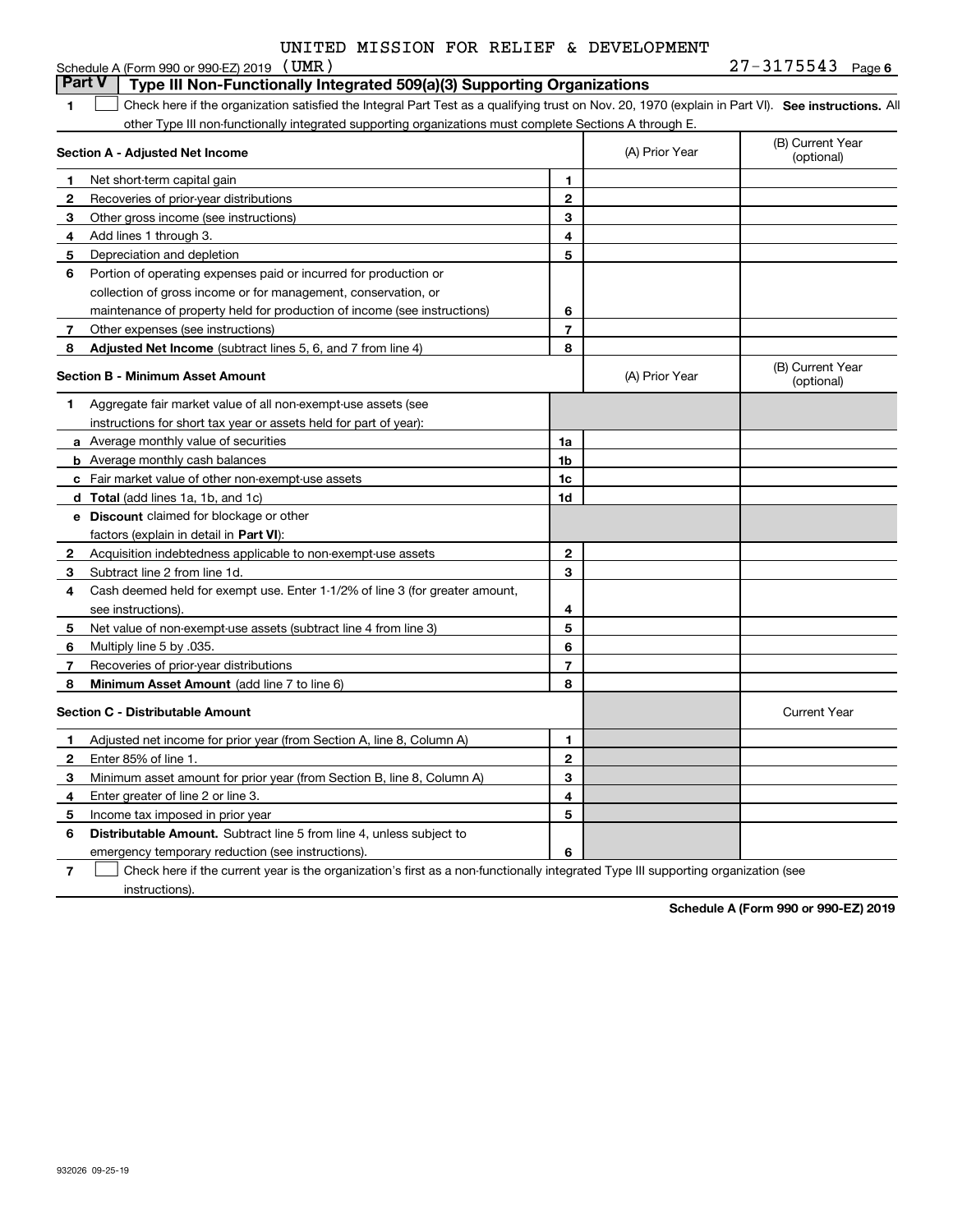|               | Schedule A (Form 990 or 990-EZ) 2019 (UMR)                                                 |                                    |                                               | $27 - 3175543$ Page 7                            |
|---------------|--------------------------------------------------------------------------------------------|------------------------------------|-----------------------------------------------|--------------------------------------------------|
| <b>Part V</b> | Type III Non-Functionally Integrated 509(a)(3) Supporting Organizations                    |                                    | (continued)                                   |                                                  |
|               | Section D - Distributions                                                                  |                                    |                                               | <b>Current Year</b>                              |
| 1             | Amounts paid to supported organizations to accomplish exempt purposes                      |                                    |                                               |                                                  |
| $\mathbf{2}$  | Amounts paid to perform activity that directly furthers exempt purposes of supported       |                                    |                                               |                                                  |
|               | organizations, in excess of income from activity                                           |                                    |                                               |                                                  |
| 3             | Administrative expenses paid to accomplish exempt purposes of supported organizations      |                                    |                                               |                                                  |
| 4             | Amounts paid to acquire exempt-use assets                                                  |                                    |                                               |                                                  |
| 5             | Qualified set-aside amounts (prior IRS approval required)                                  |                                    |                                               |                                                  |
| 6             | Other distributions (describe in Part VI). See instructions.                               |                                    |                                               |                                                  |
| 7             | <b>Total annual distributions.</b> Add lines 1 through 6.                                  |                                    |                                               |                                                  |
| 8             | Distributions to attentive supported organizations to which the organization is responsive |                                    |                                               |                                                  |
|               | (provide details in Part VI). See instructions.                                            |                                    |                                               |                                                  |
| 9             | Distributable amount for 2019 from Section C, line 6                                       |                                    |                                               |                                                  |
| 10            | Line 8 amount divided by line 9 amount                                                     |                                    |                                               |                                                  |
|               | <b>Section E - Distribution Allocations</b> (see instructions)                             | (i)<br><b>Excess Distributions</b> | (ii)<br><b>Underdistributions</b><br>Pre-2019 | (iii)<br><b>Distributable</b><br>Amount for 2019 |
| 1             | Distributable amount for 2019 from Section C, line 6                                       |                                    |                                               |                                                  |
| 2             | Underdistributions, if any, for years prior to 2019 (reason-                               |                                    |                                               |                                                  |
|               | able cause required- explain in Part VI). See instructions.                                |                                    |                                               |                                                  |
| 3             | Excess distributions carryover, if any, to 2019                                            |                                    |                                               |                                                  |
|               | <b>a</b> From 2014                                                                         |                                    |                                               |                                                  |
|               | <b>b</b> From $2015$                                                                       |                                    |                                               |                                                  |
|               | $c$ From 2016                                                                              |                                    |                                               |                                                  |
|               | d From 2017                                                                                |                                    |                                               |                                                  |
|               | e From 2018                                                                                |                                    |                                               |                                                  |
|               | f Total of lines 3a through e                                                              |                                    |                                               |                                                  |
|               | g Applied to underdistributions of prior years                                             |                                    |                                               |                                                  |
|               | <b>h</b> Applied to 2019 distributable amount                                              |                                    |                                               |                                                  |
| ÷Ī.           | Carryover from 2014 not applied (see instructions)                                         |                                    |                                               |                                                  |
|               | Remainder. Subtract lines 3g, 3h, and 3i from 3f.                                          |                                    |                                               |                                                  |
| 4             | Distributions for 2019 from Section D.                                                     |                                    |                                               |                                                  |
|               | line $7:$<br>\$                                                                            |                                    |                                               |                                                  |
|               | a Applied to underdistributions of prior years                                             |                                    |                                               |                                                  |
|               |                                                                                            |                                    |                                               |                                                  |
|               | <b>b</b> Applied to 2019 distributable amount                                              |                                    |                                               |                                                  |
|               | <b>c</b> Remainder. Subtract lines 4a and 4b from 4.                                       |                                    |                                               |                                                  |
| 5             | Remaining underdistributions for years prior to 2019, if                                   |                                    |                                               |                                                  |
|               | any. Subtract lines 3g and 4a from line 2. For result greater                              |                                    |                                               |                                                  |
|               | than zero, explain in Part VI. See instructions.                                           |                                    |                                               |                                                  |
| 6             | Remaining underdistributions for 2019. Subtract lines 3h                                   |                                    |                                               |                                                  |
|               | and 4b from line 1. For result greater than zero, explain in                               |                                    |                                               |                                                  |
|               | <b>Part VI.</b> See instructions.                                                          |                                    |                                               |                                                  |
| 7             | Excess distributions carryover to 2020. Add lines 3j                                       |                                    |                                               |                                                  |
|               | and 4c.                                                                                    |                                    |                                               |                                                  |
| 8             | Breakdown of line 7:                                                                       |                                    |                                               |                                                  |
|               | a Excess from 2015                                                                         |                                    |                                               |                                                  |
|               | <b>b</b> Excess from 2016                                                                  |                                    |                                               |                                                  |
|               | c Excess from 2017                                                                         |                                    |                                               |                                                  |
|               | d Excess from 2018                                                                         |                                    |                                               |                                                  |
|               | e Excess from 2019                                                                         |                                    |                                               |                                                  |

**Schedule A (Form 990 or 990-EZ) 2019**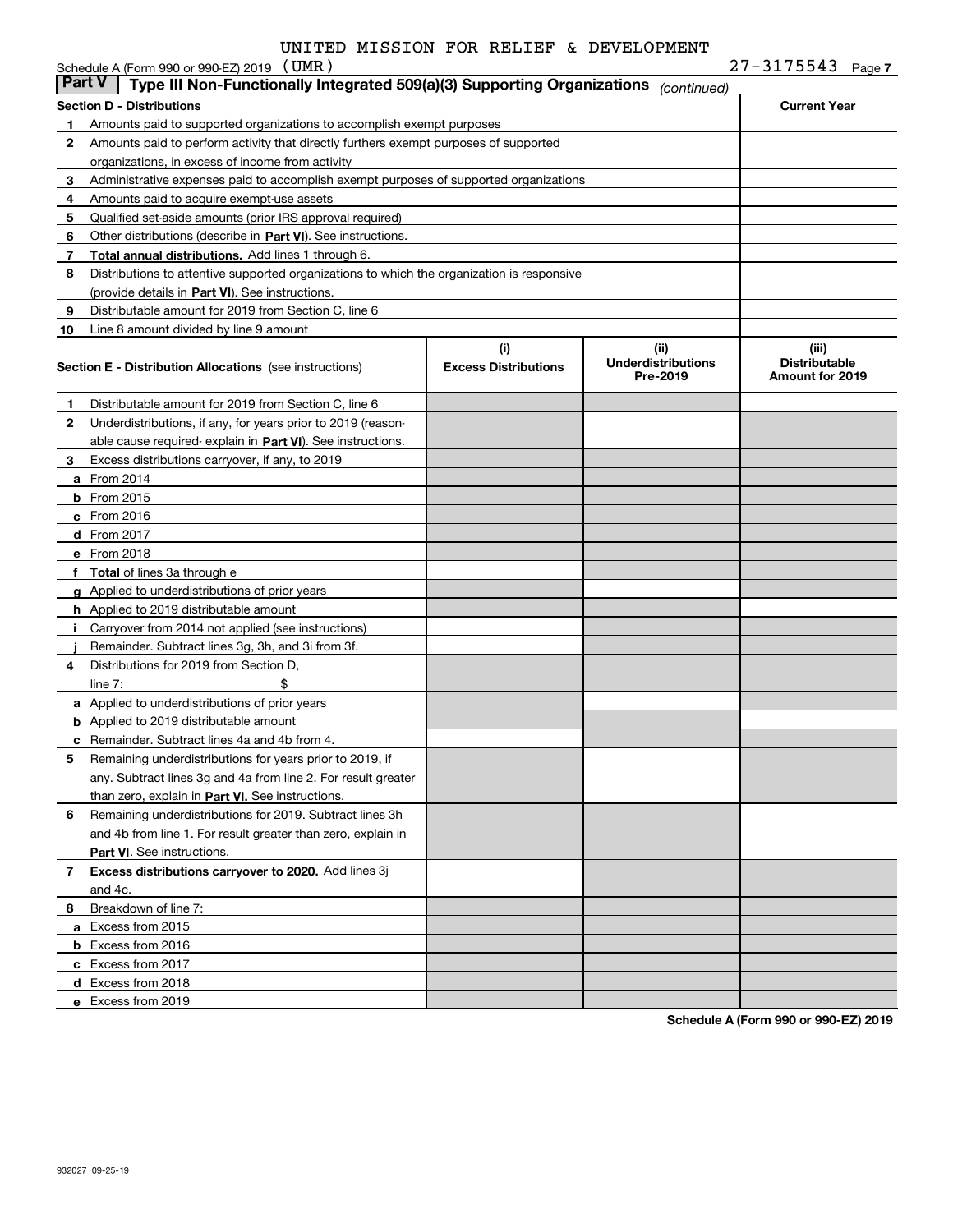|                | Schedule A (Form 990 or 990-EZ) 2019 (UMR)                                                                                                                                                                                                                                                                                                                                                                                              |  |  | UNITED MISSION FOR RELIEF & DEVELOPMENT | $27 - 3175543$<br>Page 8                                                                                                                         |
|----------------|-----------------------------------------------------------------------------------------------------------------------------------------------------------------------------------------------------------------------------------------------------------------------------------------------------------------------------------------------------------------------------------------------------------------------------------------|--|--|-----------------------------------------|--------------------------------------------------------------------------------------------------------------------------------------------------|
| <b>Part VI</b> | Supplemental Information. Provide the explanations required by Part II, line 10; Part II, line 17a or 17b; Part III, line 12;<br>Part IV, Section A, lines 1, 2, 3b, 3c, 4b, 4c, 5a, 6, 9a, 9b, 9c, 11a, 11b, and 11c; Part IV, Section B, lines 1 and 2; Part IV, Section C,<br>Section D, lines 5, 6, and 8; and Part V, Section E, lines 2, 5, and 6. Also complete this part for any additional information.<br>(See instructions.) |  |  |                                         | line 1; Part IV, Section D, lines 2 and 3; Part IV, Section E, lines 1c, 2a, 2b, 3a, and 3b; Part V, line 1; Part V, Section B, line 1e; Part V, |
|                |                                                                                                                                                                                                                                                                                                                                                                                                                                         |  |  |                                         |                                                                                                                                                  |
|                |                                                                                                                                                                                                                                                                                                                                                                                                                                         |  |  |                                         |                                                                                                                                                  |
|                |                                                                                                                                                                                                                                                                                                                                                                                                                                         |  |  |                                         |                                                                                                                                                  |
|                |                                                                                                                                                                                                                                                                                                                                                                                                                                         |  |  |                                         |                                                                                                                                                  |
|                |                                                                                                                                                                                                                                                                                                                                                                                                                                         |  |  |                                         |                                                                                                                                                  |
|                |                                                                                                                                                                                                                                                                                                                                                                                                                                         |  |  |                                         |                                                                                                                                                  |
|                |                                                                                                                                                                                                                                                                                                                                                                                                                                         |  |  |                                         |                                                                                                                                                  |
|                |                                                                                                                                                                                                                                                                                                                                                                                                                                         |  |  |                                         |                                                                                                                                                  |
|                |                                                                                                                                                                                                                                                                                                                                                                                                                                         |  |  |                                         |                                                                                                                                                  |
|                |                                                                                                                                                                                                                                                                                                                                                                                                                                         |  |  |                                         |                                                                                                                                                  |
|                |                                                                                                                                                                                                                                                                                                                                                                                                                                         |  |  |                                         |                                                                                                                                                  |
|                |                                                                                                                                                                                                                                                                                                                                                                                                                                         |  |  |                                         |                                                                                                                                                  |
|                |                                                                                                                                                                                                                                                                                                                                                                                                                                         |  |  |                                         |                                                                                                                                                  |
|                |                                                                                                                                                                                                                                                                                                                                                                                                                                         |  |  |                                         |                                                                                                                                                  |
|                |                                                                                                                                                                                                                                                                                                                                                                                                                                         |  |  |                                         |                                                                                                                                                  |
|                |                                                                                                                                                                                                                                                                                                                                                                                                                                         |  |  |                                         |                                                                                                                                                  |
|                |                                                                                                                                                                                                                                                                                                                                                                                                                                         |  |  |                                         |                                                                                                                                                  |
|                |                                                                                                                                                                                                                                                                                                                                                                                                                                         |  |  |                                         |                                                                                                                                                  |
|                |                                                                                                                                                                                                                                                                                                                                                                                                                                         |  |  |                                         |                                                                                                                                                  |
|                |                                                                                                                                                                                                                                                                                                                                                                                                                                         |  |  |                                         |                                                                                                                                                  |
|                |                                                                                                                                                                                                                                                                                                                                                                                                                                         |  |  |                                         |                                                                                                                                                  |
|                |                                                                                                                                                                                                                                                                                                                                                                                                                                         |  |  |                                         |                                                                                                                                                  |
|                |                                                                                                                                                                                                                                                                                                                                                                                                                                         |  |  |                                         |                                                                                                                                                  |
|                |                                                                                                                                                                                                                                                                                                                                                                                                                                         |  |  |                                         |                                                                                                                                                  |
|                |                                                                                                                                                                                                                                                                                                                                                                                                                                         |  |  |                                         |                                                                                                                                                  |
|                |                                                                                                                                                                                                                                                                                                                                                                                                                                         |  |  |                                         |                                                                                                                                                  |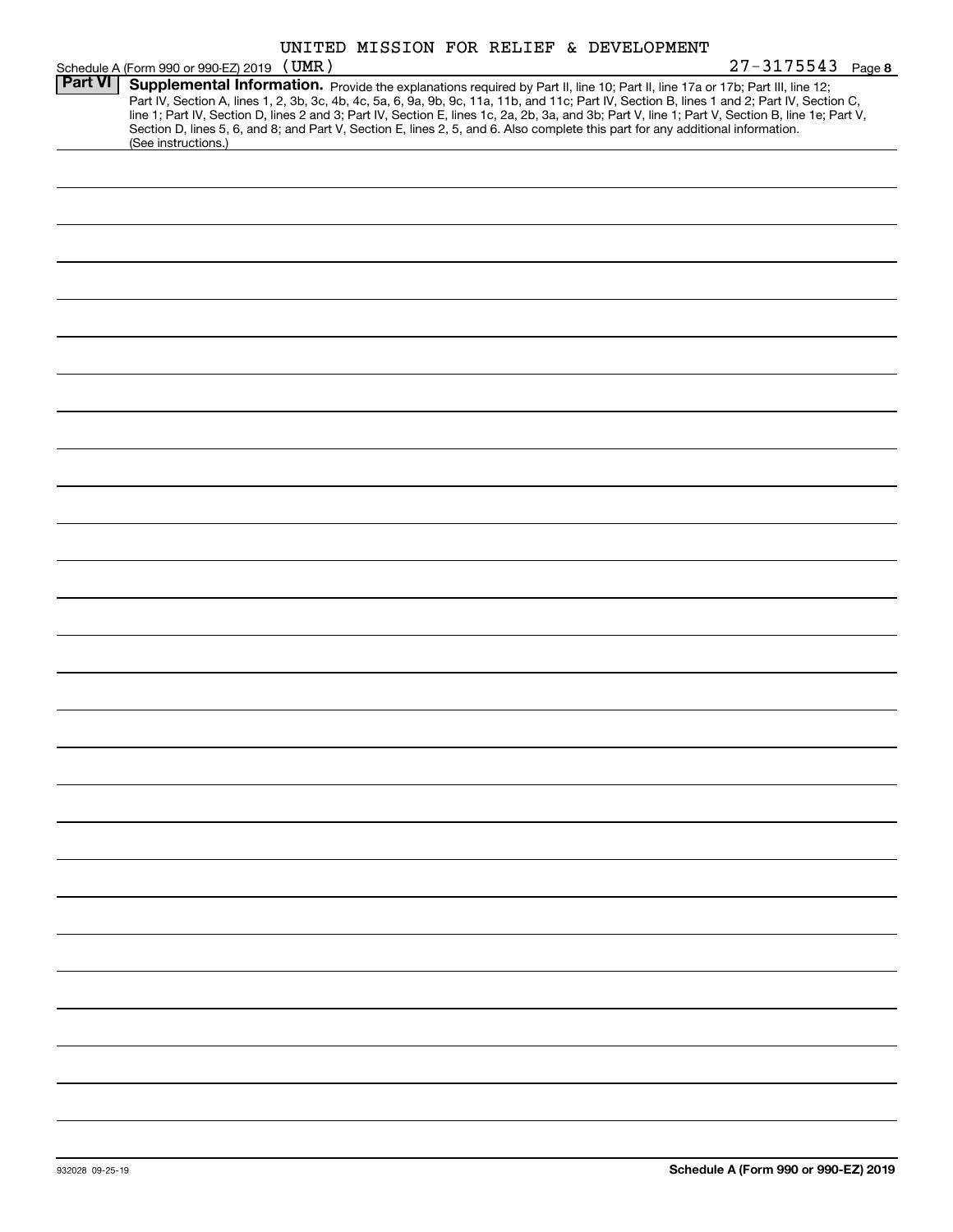### **Identification of Excess Contributions Included on Part II, Line 5 Schedule A 2019**

### **\*\* Do Not File \*\* \*\*\* Not Open to Public Inspection \*\*\***

|               | <b>Contributor's Name</b> | <b>Total</b><br>Contributions | <b>Excess</b><br><b>Contributions</b>                  |
|---------------|---------------------------|-------------------------------|--------------------------------------------------------|
| MEDPHARM, LLC |                           | 43,805,396.                   | 37,972,224.                                            |
|               |                           |                               |                                                        |
|               |                           |                               |                                                        |
|               |                           |                               |                                                        |
|               |                           |                               |                                                        |
|               |                           |                               |                                                        |
|               |                           |                               |                                                        |
|               |                           |                               |                                                        |
|               |                           |                               |                                                        |
|               |                           |                               |                                                        |
|               |                           |                               |                                                        |
|               |                           |                               |                                                        |
|               |                           |                               |                                                        |
|               |                           |                               |                                                        |
|               |                           |                               |                                                        |
|               |                           |                               |                                                        |
|               |                           |                               |                                                        |
|               |                           |                               |                                                        |
|               |                           |                               |                                                        |
|               |                           |                               |                                                        |
|               |                           |                               |                                                        |
|               |                           |                               |                                                        |
|               |                           |                               |                                                        |
|               |                           |                               |                                                        |
|               |                           |                               | $\sim$ $\sim$<br>$\sim$ $\sim$<br>$\sim$ $\sim$ $\sim$ |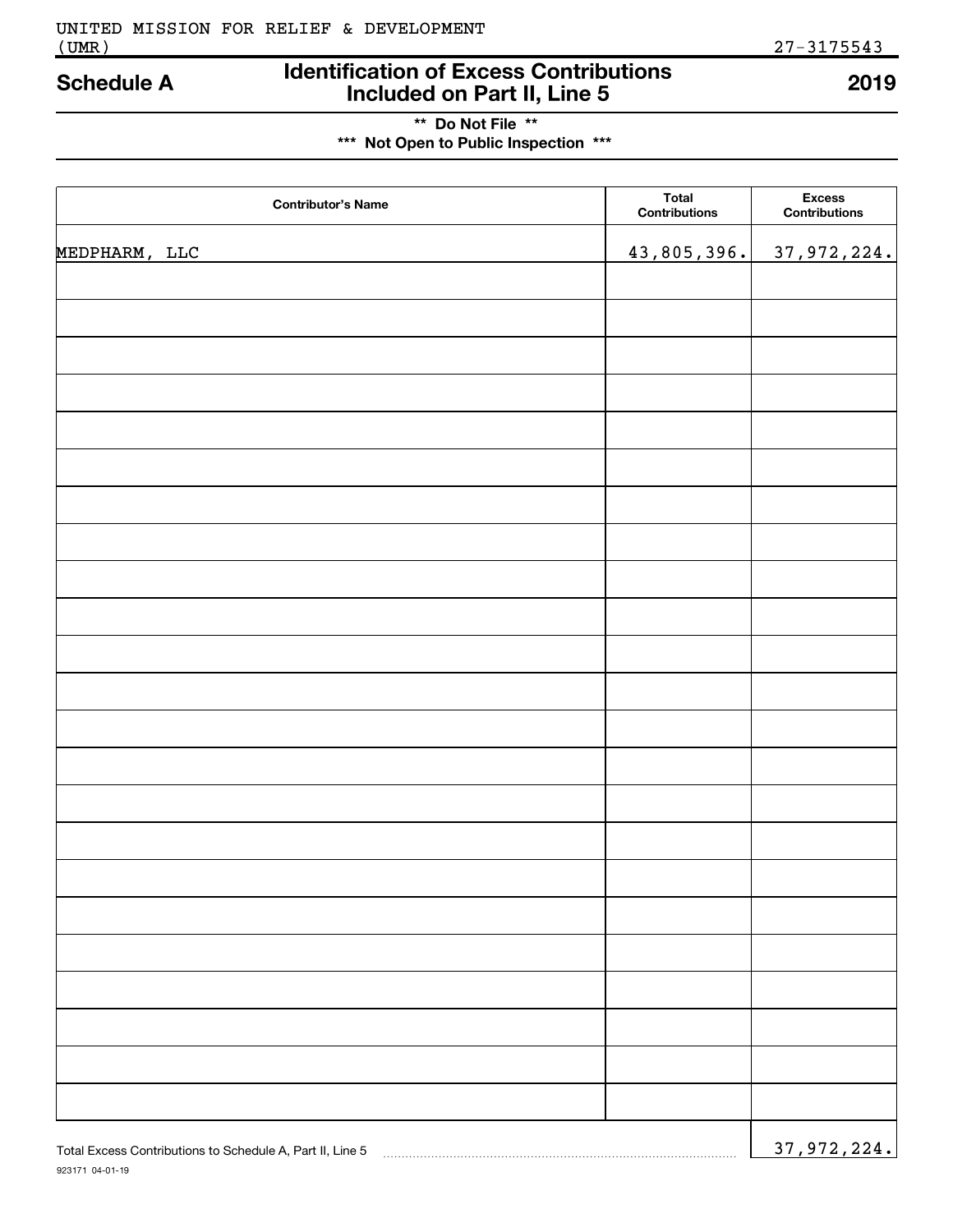Department of the Treasury Internal Revenue Service **(Form 990, 990-EZ, or 990-PF)**

Name of the organization

## **Schedule B Schedule of Contributors**

**| Attach to Form 990, Form 990-EZ, or Form 990-PF. | Go to www.irs.gov/Form990 for the latest information.** OMB No. 1545-0047

# **2019**

**Employer identification number**

|                                | UNITED MISSION FOR RELIEF & DEVELOPMENT<br>(UMR)                          | $27 - 3175543$ |
|--------------------------------|---------------------------------------------------------------------------|----------------|
| Organization type (check one): |                                                                           |                |
| Filers of:                     | Section:                                                                  |                |
| Form 990 or 990-EZ             | $\lfloor x \rfloor$ 501(c)( 3) (enter number) organization                |                |
|                                | 4947(a)(1) nonexempt charitable trust not treated as a private foundation |                |
|                                | 527 political organization                                                |                |
| Form 990-PF                    | 501(c)(3) exempt private foundation                                       |                |
|                                | 4947(a)(1) nonexempt charitable trust treated as a private foundation     |                |
|                                | 501(c)(3) taxable private foundation                                      |                |
|                                |                                                                           |                |

Check if your organization is covered by the **General Rule** or a **Special Rule. Note:**  Only a section 501(c)(7), (8), or (10) organization can check boxes for both the General Rule and a Special Rule. See instructions.

### **General Rule**

 $\mathcal{L}^{\text{max}}$ 

For an organization filing Form 990, 990-EZ, or 990-PF that received, during the year, contributions totaling \$5,000 or more (in money or property) from any one contributor. Complete Parts I and II. See instructions for determining a contributor's total contributions.

#### **Special Rules**

any one contributor, during the year, total contributions of the greater of  $\,$  (1) \$5,000; or **(2)** 2% of the amount on (i) Form 990, Part VIII, line 1h;  $\boxed{\textbf{X}}$  For an organization described in section 501(c)(3) filing Form 990 or 990-EZ that met the 33 1/3% support test of the regulations under sections 509(a)(1) and 170(b)(1)(A)(vi), that checked Schedule A (Form 990 or 990-EZ), Part II, line 13, 16a, or 16b, and that received from or (ii) Form 990-EZ, line 1. Complete Parts I and II.

year, total contributions of more than \$1,000 *exclusively* for religious, charitable, scientific, literary, or educational purposes, or for the For an organization described in section 501(c)(7), (8), or (10) filing Form 990 or 990-EZ that received from any one contributor, during the prevention of cruelty to children or animals. Complete Parts I, II, and III.  $\mathcal{L}^{\text{max}}$ 

purpose. Don't complete any of the parts unless the **General Rule** applies to this organization because it received *nonexclusively* year, contributions <sub>exclusively</sub> for religious, charitable, etc., purposes, but no such contributions totaled more than \$1,000. If this box is checked, enter here the total contributions that were received during the year for an  $\;$ exclusively religious, charitable, etc., For an organization described in section 501(c)(7), (8), or (10) filing Form 990 or 990-EZ that received from any one contributor, during the religious, charitable, etc., contributions totaling \$5,000 or more during the year  $\Box$ — $\Box$   $\Box$  $\mathcal{L}^{\text{max}}$ 

**Caution:**  An organization that isn't covered by the General Rule and/or the Special Rules doesn't file Schedule B (Form 990, 990-EZ, or 990-PF),  **must** but it answer "No" on Part IV, line 2, of its Form 990; or check the box on line H of its Form 990-EZ or on its Form 990-PF, Part I, line 2, to certify that it doesn't meet the filing requirements of Schedule B (Form 990, 990-EZ, or 990-PF).

**For Paperwork Reduction Act Notice, see the instructions for Form 990, 990-EZ, or 990-PF. Schedule B (Form 990, 990-EZ, or 990-PF) (2019)** LHA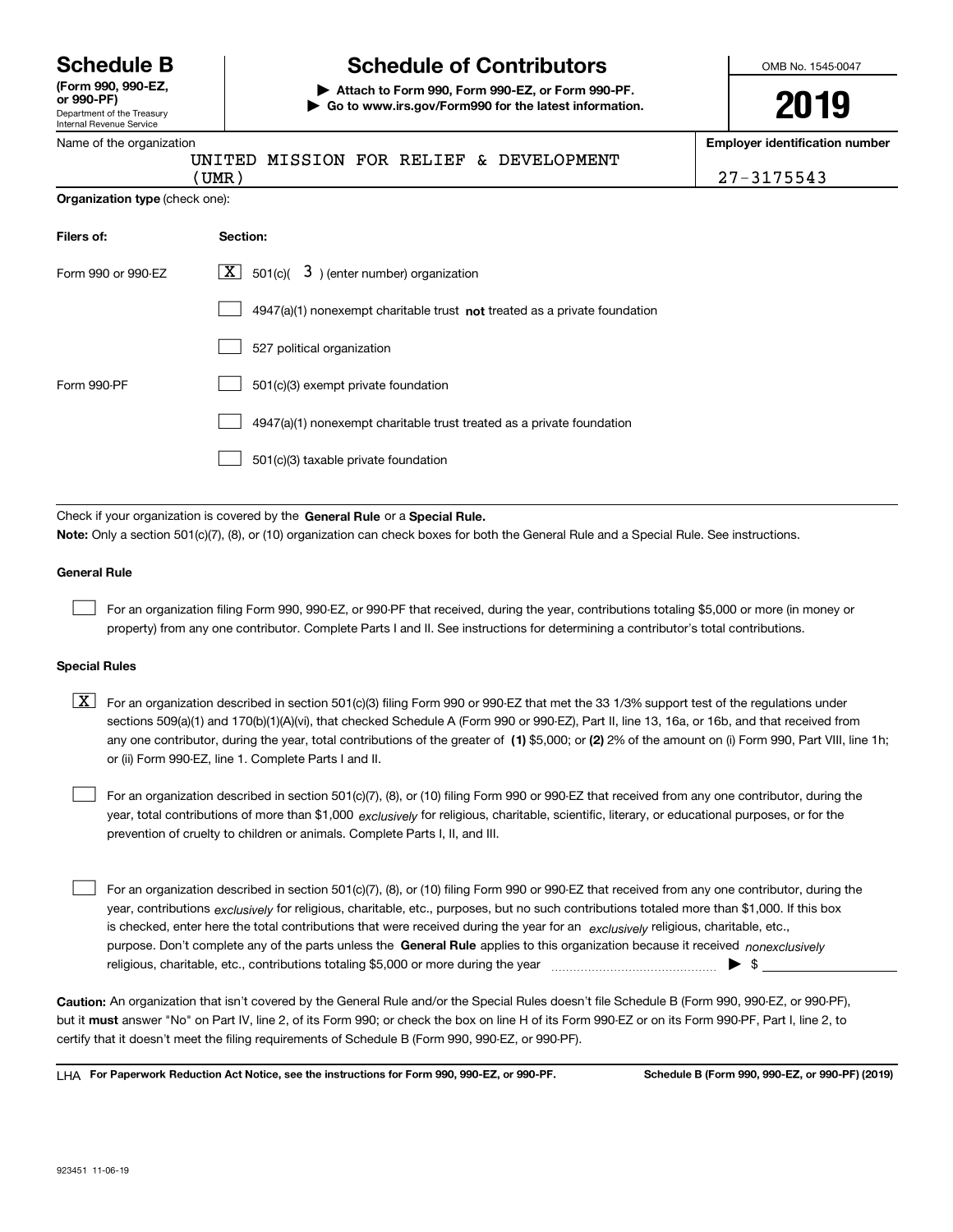### Schedule B (Form 990, 990-EZ, or 990-PF) (2019) Page 2

Name of organization

## Chedule B (Form 990, 990-EZ, or 990-PF) (2019)<br>Iame of organization<br>**INITED MISSION FOR RELIEF & DEVELOPMENT**<br>UMR) 27-3175543<br>**Part I** Contributors (see instructions). Use duplicate copies of Part I if additional space is UNITED MISSION FOR RELIEF & DEVELOPMENT (UMR) 27-3175543

**Employer identification number**

| Part I                  | <b>Contributors</b> (see instructions). Use duplicate copies of Part I if additional space is needed.                            |                                                           |                                                                                                                                   |
|-------------------------|----------------------------------------------------------------------------------------------------------------------------------|-----------------------------------------------------------|-----------------------------------------------------------------------------------------------------------------------------------|
| (a)<br>No.              | (b)<br>Name, address, and ZIP + 4                                                                                                | (c)<br><b>Total contributions</b>                         | (d)<br>Type of contribution                                                                                                       |
| 1                       | INSTITUTION RECYCLING NETWORK<br>26 PLEASANT STREET, SUITE 2A<br>CONCORD, NH 03301                                               | 432,523.<br>$\frac{1}{2}$                                 | Person<br>Payroll<br>Noncash<br>$\overline{\text{X}}$<br>(Complete Part II for<br>noncash contributions.)                         |
| (a)<br>No.              | (b)<br>Name, address, and ZIP + 4                                                                                                | (c)<br><b>Total contributions</b>                         | (d)<br>Type of contribution                                                                                                       |
| $\overline{\mathbf{2}}$ | WORLD MEDICAL RELIEF<br>21725 MELROSE AVE<br>SOUTHFIELD, MI 48075                                                                | 5,538,420.<br>\$                                          | Person<br>Payroll<br>Noncash<br>$\overline{\mathbf{x}}$<br>(Complete Part II for<br>noncash contributions.)                       |
| (a)<br>No.              | (b)<br>Name, address, and ZIP + 4                                                                                                | (c)<br><b>Total contributions</b>                         | (d)<br>Type of contribution                                                                                                       |
| $\mathbf{3}$            | CATHOLIC MEDICAL MISSION BOARD<br>100 WALL STREET, 9TH FLOOR<br>NEW YORK, NY 10005                                               | 2,060,725.<br>$\frac{1}{2}$                               | Person<br>Payroll<br>Noncash<br>$\overline{\mathbf{x}}$<br>(Complete Part II for<br>noncash contributions.)                       |
| (a)                     | (b)                                                                                                                              | (c)                                                       | (d)                                                                                                                               |
| No.<br>4                | Name, address, and ZIP + 4<br>MICKLE PHARMA<br>SHOP # 1, NEW GURU NANAK NAGAR, ST.<br>$NO.4$ ,<br>MUNDIAN KALAN, LUDHIANA, INDIA | <b>Total contributions</b><br>1,679,039.<br>$\frac{1}{2}$ | Type of contribution<br>Person<br>Payroll<br>$\overline{\text{X}}$<br>Noncash<br>(Complete Part II for<br>noncash contributions.) |
| (a)<br>No.              | (b)<br>Name, address, and $ZIP + 4$                                                                                              | (c)<br><b>Total contributions</b>                         | (d)<br>Type of contribution                                                                                                       |
| 5                       | AFRICA CHILDRENS FELLOWSHIP<br>INC<br>US.<br>475 14TH ST<br>NY 11215<br>BROOKLYN,                                                | 1,406,062.<br>$\mathsf{\$}$                               | Person<br>Payroll<br>Noncash<br>$\overline{\texttt{x}}$<br>(Complete Part II for<br>noncash contributions.)                       |
| (a)<br>No.              | (b)<br>Name, address, and ZIP + 4                                                                                                | (c)<br><b>Total contributions</b>                         | (d)<br>Type of contribution                                                                                                       |
|                         |                                                                                                                                  | \$                                                        | Person<br>Payroll<br><b>Noncash</b><br>(Complete Part II for<br>noncash contributions.)                                           |

<sup>923452 11-06-19</sup> **Schedule B (Form 990, 990-EZ, or 990-PF) (2019)**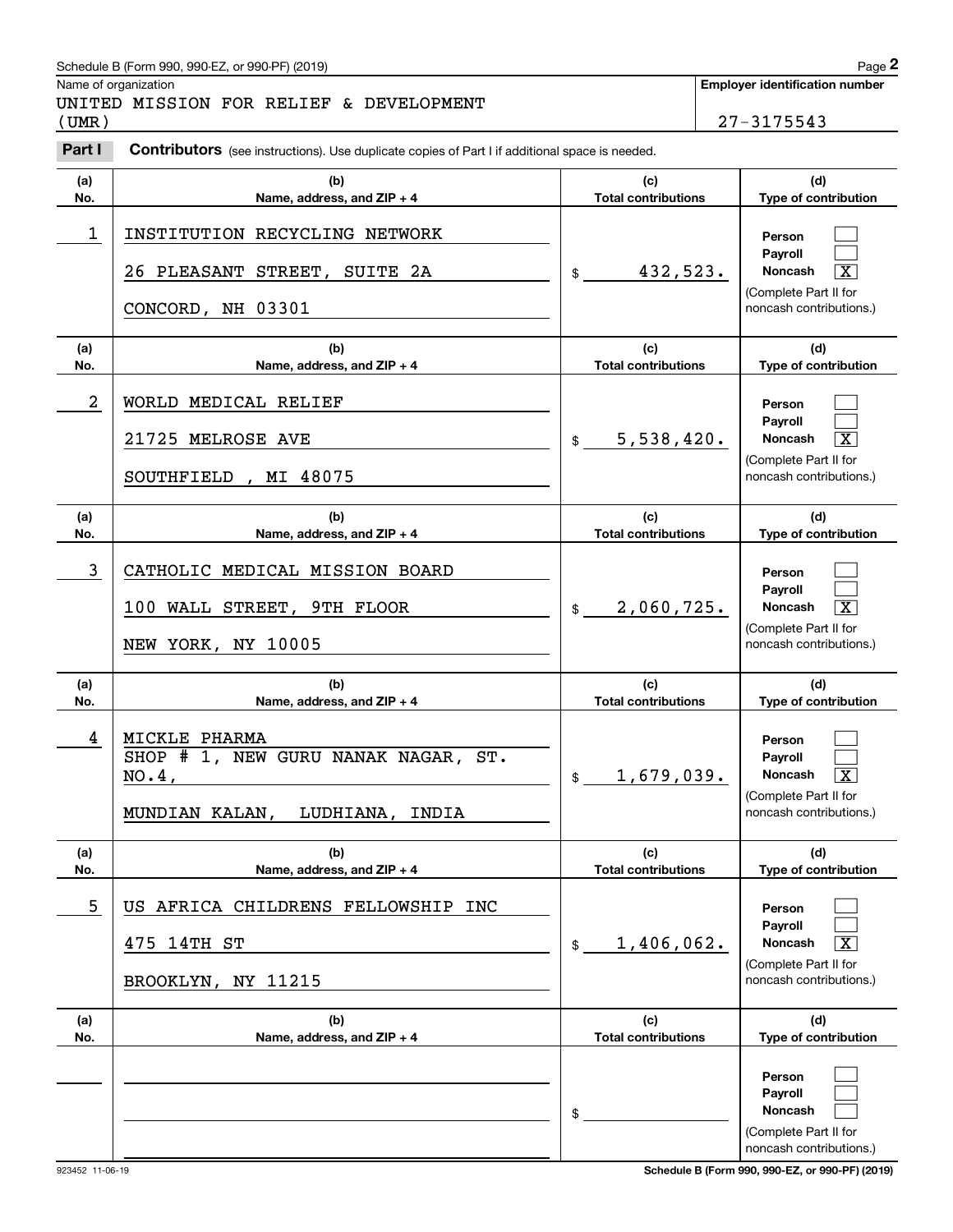|                      | Schedule B (Form 990, 990-EZ, or 990-PF) (2019)                                                     |                                          |  | Page 3                                |  |
|----------------------|-----------------------------------------------------------------------------------------------------|------------------------------------------|--|---------------------------------------|--|
| Name of organization |                                                                                                     |                                          |  | <b>Employer identification number</b> |  |
|                      | UNITED MISSION FOR RELIEF & DEVELOPMENT                                                             |                                          |  |                                       |  |
| (UMR)                |                                                                                                     |                                          |  | $27 - 3175543$                        |  |
| Part II              | Noncash Property (see instructions). Use duplicate copies of Part II if additional space is needed. |                                          |  |                                       |  |
| (a)                  |                                                                                                     |                                          |  |                                       |  |
| No.                  | (b)                                                                                                 | (c)                                      |  | (d)                                   |  |
| from                 | Description of noncash property given                                                               | FMV (or estimate)<br>(See instructions.) |  | Date received                         |  |
| Part I               |                                                                                                     |                                          |  |                                       |  |
|                      | SCHOOL FURNITURE                                                                                    |                                          |  |                                       |  |
| 1                    |                                                                                                     |                                          |  |                                       |  |
|                      |                                                                                                     |                                          |  |                                       |  |
|                      |                                                                                                     | 432,523.<br>$\frac{1}{2}$                |  | 12/31/19                              |  |
|                      |                                                                                                     |                                          |  |                                       |  |
| (a)                  |                                                                                                     | (c)                                      |  |                                       |  |
| No.                  | (b)                                                                                                 | FMV (or estimate)                        |  | (d)                                   |  |
| from<br>Part I       | Description of noncash property given                                                               | (See instructions.)                      |  | Date received                         |  |
|                      | MEDICAL SUPPLIES                                                                                    |                                          |  |                                       |  |
| $\boldsymbol{2}$     |                                                                                                     |                                          |  |                                       |  |
|                      |                                                                                                     |                                          |  |                                       |  |
|                      |                                                                                                     | 5,538,420.<br>$\frac{1}{2}$              |  | 12/31/19                              |  |
|                      |                                                                                                     |                                          |  |                                       |  |
| (a)                  |                                                                                                     |                                          |  |                                       |  |
| No.                  | (b)                                                                                                 | (c)                                      |  | (d)                                   |  |
| from                 | Description of noncash property given                                                               | FMV (or estimate)                        |  | Date received                         |  |
| Part I               |                                                                                                     | (See instructions.)                      |  |                                       |  |
|                      | SCHOOL FURNITURE                                                                                    |                                          |  |                                       |  |
| 3                    |                                                                                                     |                                          |  |                                       |  |
|                      |                                                                                                     |                                          |  |                                       |  |
|                      |                                                                                                     | 2,060,725.<br>$\frac{1}{2}$              |  | 12/31/19                              |  |
|                      |                                                                                                     |                                          |  |                                       |  |
| (a)                  |                                                                                                     | (c)                                      |  |                                       |  |
| No.                  | (b)                                                                                                 | FMV (or estimate)                        |  | (d)                                   |  |
| from<br>Part I       | Description of noncash property given                                                               | (See instructions.)                      |  | Date received                         |  |
|                      | MEDICINE                                                                                            |                                          |  |                                       |  |
| 4                    |                                                                                                     |                                          |  |                                       |  |
|                      |                                                                                                     |                                          |  |                                       |  |
|                      |                                                                                                     | 1,679,039.<br>\$                         |  | 12/31/19                              |  |
|                      |                                                                                                     |                                          |  |                                       |  |
| (a)                  |                                                                                                     |                                          |  |                                       |  |
| No.                  | (b)                                                                                                 | (c)                                      |  | (d)                                   |  |
| from                 | Description of noncash property given                                                               | FMV (or estimate)<br>(See instructions.) |  | Date received                         |  |
| Part I               |                                                                                                     |                                          |  |                                       |  |
|                      | BOOKS, USED CLOTHING, SHOES, ETC.                                                                   |                                          |  |                                       |  |
| 5                    |                                                                                                     |                                          |  |                                       |  |
|                      |                                                                                                     |                                          |  |                                       |  |
|                      |                                                                                                     | 1,406,062.<br>$\$\$                      |  | 12/31/19                              |  |
|                      |                                                                                                     |                                          |  |                                       |  |
| (a)                  |                                                                                                     | (c)                                      |  |                                       |  |
| No.<br>from          | (b)                                                                                                 | FMV (or estimate)                        |  | (d)                                   |  |
| Part I               | Description of noncash property given                                                               | (See instructions.)                      |  | Date received                         |  |
|                      |                                                                                                     |                                          |  |                                       |  |
|                      |                                                                                                     |                                          |  |                                       |  |
|                      |                                                                                                     |                                          |  |                                       |  |
|                      |                                                                                                     | \$                                       |  |                                       |  |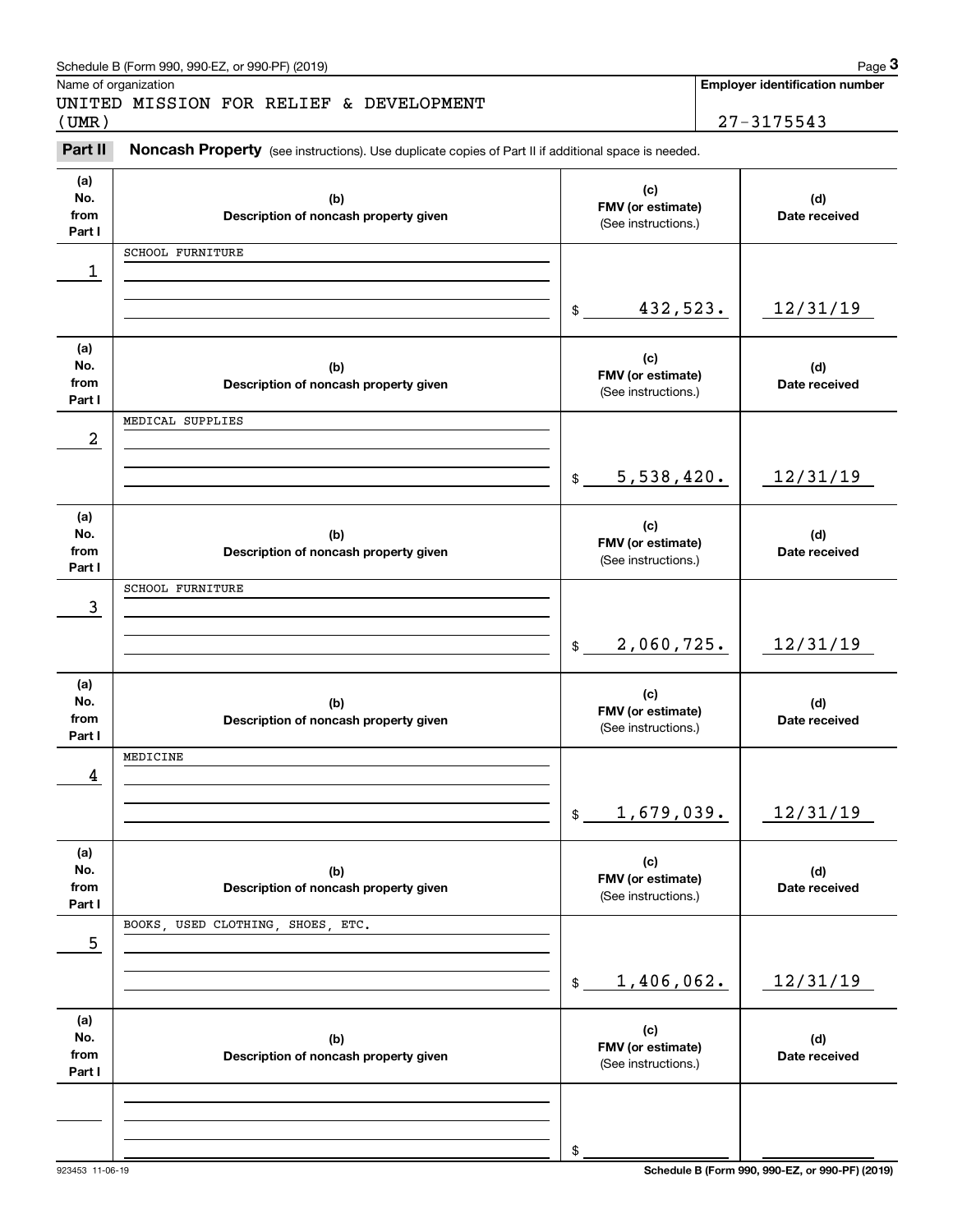|                      | Schedule B (Form 990, 990-EZ, or 990-PF) (2019)                                                                                                                                                                                                                                                 |                      | Page 4                                                                                                                                                         |  |  |  |  |  |
|----------------------|-------------------------------------------------------------------------------------------------------------------------------------------------------------------------------------------------------------------------------------------------------------------------------------------------|----------------------|----------------------------------------------------------------------------------------------------------------------------------------------------------------|--|--|--|--|--|
| Name of organization | UNITED MISSION FOR RELIEF & DEVELOPMENT                                                                                                                                                                                                                                                         |                      | <b>Employer identification number</b>                                                                                                                          |  |  |  |  |  |
| (UMR)                |                                                                                                                                                                                                                                                                                                 |                      | 27-3175543                                                                                                                                                     |  |  |  |  |  |
| Part III             |                                                                                                                                                                                                                                                                                                 |                      | Exclusively religious, charitable, etc., contributions to organizations described in section 501(c)(7), (8), or (10) that total more than \$1,000 for the year |  |  |  |  |  |
|                      | from any one contributor. Complete columns (a) through (e) and the following line entry. For organizations<br>completing Part III, enter the total of exclusively religious, charitable, etc., contributions of \$1,000 or less for the year. (Enter this info. once.) $\blacktriangleright$ \$ |                      |                                                                                                                                                                |  |  |  |  |  |
|                      | Use duplicate copies of Part III if additional space is needed.                                                                                                                                                                                                                                 |                      |                                                                                                                                                                |  |  |  |  |  |
| (a) No.<br>from      | (b) Purpose of gift                                                                                                                                                                                                                                                                             | (c) Use of gift      | (d) Description of how gift is held                                                                                                                            |  |  |  |  |  |
| Part I               |                                                                                                                                                                                                                                                                                                 |                      |                                                                                                                                                                |  |  |  |  |  |
|                      |                                                                                                                                                                                                                                                                                                 |                      |                                                                                                                                                                |  |  |  |  |  |
|                      |                                                                                                                                                                                                                                                                                                 |                      |                                                                                                                                                                |  |  |  |  |  |
|                      |                                                                                                                                                                                                                                                                                                 |                      |                                                                                                                                                                |  |  |  |  |  |
|                      |                                                                                                                                                                                                                                                                                                 | (e) Transfer of gift |                                                                                                                                                                |  |  |  |  |  |
|                      | Transferee's name, address, and ZIP + 4                                                                                                                                                                                                                                                         |                      | Relationship of transferor to transferee                                                                                                                       |  |  |  |  |  |
|                      |                                                                                                                                                                                                                                                                                                 |                      |                                                                                                                                                                |  |  |  |  |  |
|                      |                                                                                                                                                                                                                                                                                                 |                      |                                                                                                                                                                |  |  |  |  |  |
|                      |                                                                                                                                                                                                                                                                                                 |                      |                                                                                                                                                                |  |  |  |  |  |
| (a) No.              |                                                                                                                                                                                                                                                                                                 |                      |                                                                                                                                                                |  |  |  |  |  |
| from<br>Part I       | (b) Purpose of gift                                                                                                                                                                                                                                                                             | (c) Use of gift      | (d) Description of how gift is held                                                                                                                            |  |  |  |  |  |
|                      |                                                                                                                                                                                                                                                                                                 |                      |                                                                                                                                                                |  |  |  |  |  |
|                      |                                                                                                                                                                                                                                                                                                 |                      |                                                                                                                                                                |  |  |  |  |  |
|                      |                                                                                                                                                                                                                                                                                                 |                      |                                                                                                                                                                |  |  |  |  |  |
|                      | (e) Transfer of gift                                                                                                                                                                                                                                                                            |                      |                                                                                                                                                                |  |  |  |  |  |
|                      |                                                                                                                                                                                                                                                                                                 |                      |                                                                                                                                                                |  |  |  |  |  |
|                      | Transferee's name, address, and ZIP + 4                                                                                                                                                                                                                                                         |                      | Relationship of transferor to transferee                                                                                                                       |  |  |  |  |  |
|                      |                                                                                                                                                                                                                                                                                                 |                      |                                                                                                                                                                |  |  |  |  |  |
|                      |                                                                                                                                                                                                                                                                                                 |                      |                                                                                                                                                                |  |  |  |  |  |
|                      |                                                                                                                                                                                                                                                                                                 |                      |                                                                                                                                                                |  |  |  |  |  |
| (a) No.<br>from      | (b) Purpose of gift                                                                                                                                                                                                                                                                             | (c) Use of gift      | (d) Description of how gift is held                                                                                                                            |  |  |  |  |  |
| Part I               |                                                                                                                                                                                                                                                                                                 |                      |                                                                                                                                                                |  |  |  |  |  |
|                      |                                                                                                                                                                                                                                                                                                 |                      |                                                                                                                                                                |  |  |  |  |  |
|                      |                                                                                                                                                                                                                                                                                                 |                      |                                                                                                                                                                |  |  |  |  |  |
|                      |                                                                                                                                                                                                                                                                                                 |                      |                                                                                                                                                                |  |  |  |  |  |
|                      |                                                                                                                                                                                                                                                                                                 | (e) Transfer of gift |                                                                                                                                                                |  |  |  |  |  |
|                      | Transferee's name, address, and $ZIP + 4$                                                                                                                                                                                                                                                       |                      | Relationship of transferor to transferee                                                                                                                       |  |  |  |  |  |
|                      |                                                                                                                                                                                                                                                                                                 |                      |                                                                                                                                                                |  |  |  |  |  |
|                      |                                                                                                                                                                                                                                                                                                 |                      |                                                                                                                                                                |  |  |  |  |  |
|                      |                                                                                                                                                                                                                                                                                                 |                      |                                                                                                                                                                |  |  |  |  |  |
| (a) No.<br>from      | (b) Purpose of gift                                                                                                                                                                                                                                                                             | (c) Use of gift      | (d) Description of how gift is held                                                                                                                            |  |  |  |  |  |
| Part I               |                                                                                                                                                                                                                                                                                                 |                      |                                                                                                                                                                |  |  |  |  |  |
|                      |                                                                                                                                                                                                                                                                                                 |                      |                                                                                                                                                                |  |  |  |  |  |
|                      |                                                                                                                                                                                                                                                                                                 |                      |                                                                                                                                                                |  |  |  |  |  |
|                      |                                                                                                                                                                                                                                                                                                 |                      |                                                                                                                                                                |  |  |  |  |  |
|                      |                                                                                                                                                                                                                                                                                                 | (e) Transfer of gift |                                                                                                                                                                |  |  |  |  |  |
|                      | Transferee's name, address, and $ZIP + 4$                                                                                                                                                                                                                                                       |                      | Relationship of transferor to transferee                                                                                                                       |  |  |  |  |  |
|                      |                                                                                                                                                                                                                                                                                                 |                      |                                                                                                                                                                |  |  |  |  |  |
|                      |                                                                                                                                                                                                                                                                                                 |                      |                                                                                                                                                                |  |  |  |  |  |
|                      |                                                                                                                                                                                                                                                                                                 |                      |                                                                                                                                                                |  |  |  |  |  |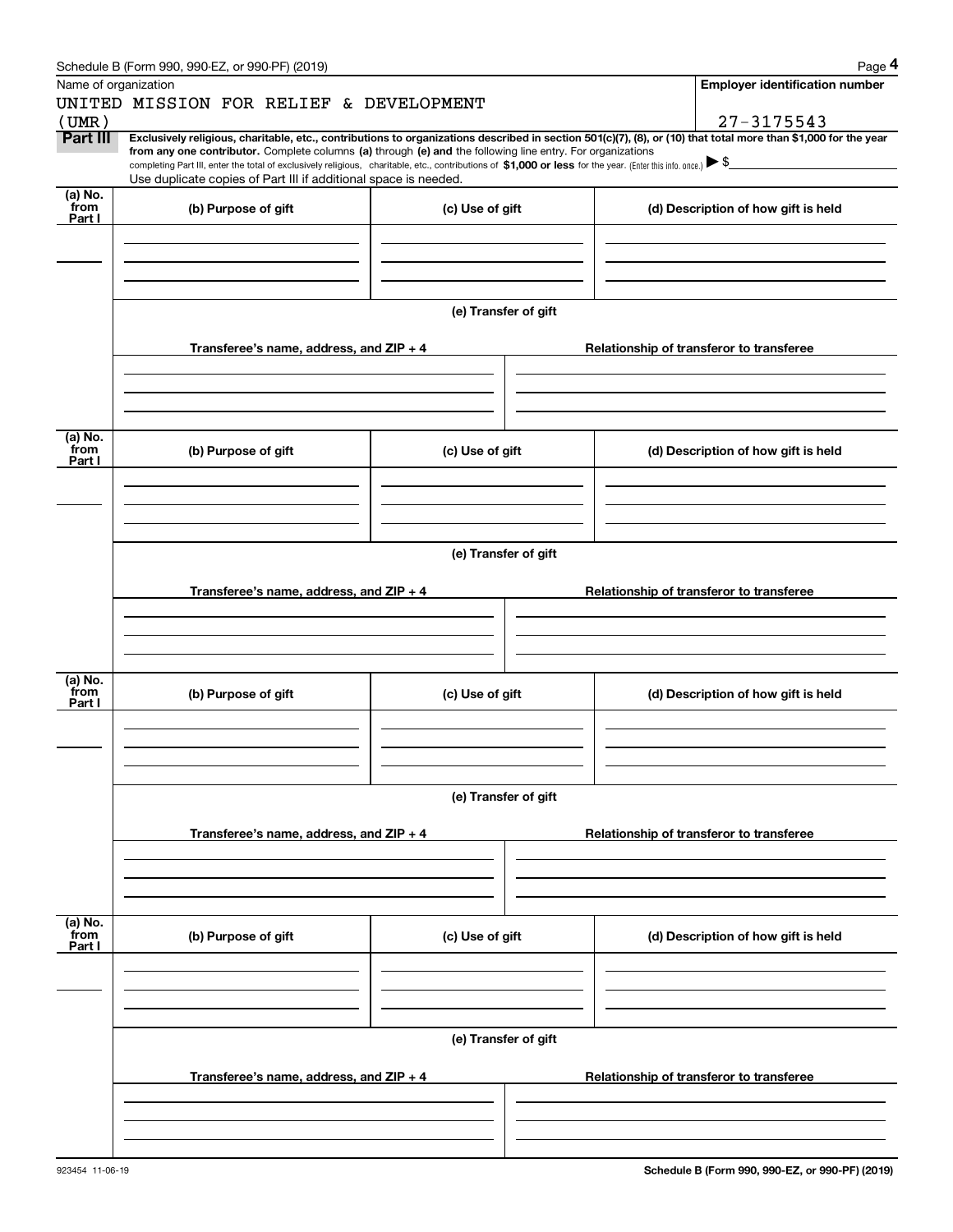| <b>Supplemental Financial Statements</b><br><b>SCHEDULE D</b> |                                                                                                                                                                                        | OMB No. 1545-0047                                                                                      |                                                                                                                                                                                                                               |                          |                                                    |  |  |
|---------------------------------------------------------------|----------------------------------------------------------------------------------------------------------------------------------------------------------------------------------------|--------------------------------------------------------------------------------------------------------|-------------------------------------------------------------------------------------------------------------------------------------------------------------------------------------------------------------------------------|--------------------------|----------------------------------------------------|--|--|
|                                                               | Complete if the organization answered "Yes" on Form 990,<br>(Form 990)                                                                                                                 |                                                                                                        |                                                                                                                                                                                                                               |                          |                                                    |  |  |
|                                                               |                                                                                                                                                                                        |                                                                                                        | <b>Open to Public</b>                                                                                                                                                                                                         |                          |                                                    |  |  |
|                                                               | Department of the Treasury<br>Internal Revenue Service                                                                                                                                 | <b>Inspection</b>                                                                                      |                                                                                                                                                                                                                               |                          |                                                    |  |  |
|                                                               | Go to www.irs.gov/Form990 for instructions and the latest information.<br>UNITED MISSION FOR RELIEF & DEVELOPMENT<br><b>Employer identification number</b><br>Name of the organization |                                                                                                        |                                                                                                                                                                                                                               |                          |                                                    |  |  |
|                                                               | $27 - 3175543$<br>(UMR )                                                                                                                                                               |                                                                                                        |                                                                                                                                                                                                                               |                          |                                                    |  |  |
| Part I                                                        |                                                                                                                                                                                        |                                                                                                        | Organizations Maintaining Donor Advised Funds or Other Similar Funds or Accounts. Complete if the                                                                                                                             |                          |                                                    |  |  |
|                                                               |                                                                                                                                                                                        | organization answered "Yes" on Form 990, Part IV, line 6.                                              |                                                                                                                                                                                                                               |                          |                                                    |  |  |
|                                                               |                                                                                                                                                                                        |                                                                                                        | (a) Donor advised funds                                                                                                                                                                                                       |                          | (b) Funds and other accounts                       |  |  |
| 1                                                             |                                                                                                                                                                                        |                                                                                                        |                                                                                                                                                                                                                               |                          |                                                    |  |  |
| 2                                                             |                                                                                                                                                                                        | Aggregate value of contributions to (during year)                                                      | the control of the control of the control of the control of the control of the control of                                                                                                                                     |                          |                                                    |  |  |
| 3                                                             |                                                                                                                                                                                        |                                                                                                        |                                                                                                                                                                                                                               |                          |                                                    |  |  |
| 4                                                             |                                                                                                                                                                                        |                                                                                                        |                                                                                                                                                                                                                               |                          |                                                    |  |  |
| 5                                                             |                                                                                                                                                                                        |                                                                                                        | Did the organization inform all donors and donor advisors in writing that the assets held in donor advised funds                                                                                                              |                          |                                                    |  |  |
|                                                               |                                                                                                                                                                                        |                                                                                                        |                                                                                                                                                                                                                               |                          | Yes<br>No                                          |  |  |
| 6                                                             |                                                                                                                                                                                        |                                                                                                        | Did the organization inform all grantees, donors, and donor advisors in writing that grant funds can be used only                                                                                                             |                          |                                                    |  |  |
|                                                               |                                                                                                                                                                                        |                                                                                                        | for charitable purposes and not for the benefit of the donor or donor advisor, or for any other purpose conferring                                                                                                            |                          | Yes<br>No.                                         |  |  |
| Part II                                                       | impermissible private benefit?                                                                                                                                                         |                                                                                                        | Conservation Easements. Complete if the organization answered "Yes" on Form 990, Part IV, line 7.                                                                                                                             |                          |                                                    |  |  |
| 1                                                             |                                                                                                                                                                                        | Purpose(s) of conservation easements held by the organization (check all that apply).                  |                                                                                                                                                                                                                               |                          |                                                    |  |  |
|                                                               |                                                                                                                                                                                        | Preservation of land for public use (for example, recreation or education)                             |                                                                                                                                                                                                                               |                          | Preservation of a historically important land area |  |  |
|                                                               |                                                                                                                                                                                        | Protection of natural habitat                                                                          | Preservation of a certified historic structure                                                                                                                                                                                |                          |                                                    |  |  |
|                                                               |                                                                                                                                                                                        | Preservation of open space                                                                             |                                                                                                                                                                                                                               |                          |                                                    |  |  |
| 2                                                             |                                                                                                                                                                                        |                                                                                                        | Complete lines 2a through 2d if the organization held a qualified conservation contribution in the form of a conservation easement on the last                                                                                |                          |                                                    |  |  |
|                                                               | day of the tax year.                                                                                                                                                                   |                                                                                                        |                                                                                                                                                                                                                               |                          | Held at the End of the Tax Year                    |  |  |
| a                                                             |                                                                                                                                                                                        |                                                                                                        |                                                                                                                                                                                                                               | 2a                       |                                                    |  |  |
| b                                                             |                                                                                                                                                                                        | Total acreage restricted by conservation easements                                                     |                                                                                                                                                                                                                               | 2b                       |                                                    |  |  |
| c                                                             |                                                                                                                                                                                        |                                                                                                        |                                                                                                                                                                                                                               | 2c                       |                                                    |  |  |
| d                                                             |                                                                                                                                                                                        |                                                                                                        | Number of conservation easements included in (c) acquired after 7/25/06, and not on a historic structure                                                                                                                      |                          |                                                    |  |  |
|                                                               |                                                                                                                                                                                        |                                                                                                        | listed in the National Register [111] Marshall Register [11] Marshall Register [11] Marshall Register [11] Marshall Register [11] Marshall Register [11] Marshall Register [11] Marshall Register [11] Marshall Register [11] | 2d                       |                                                    |  |  |
| 3                                                             |                                                                                                                                                                                        |                                                                                                        | Number of conservation easements modified, transferred, released, extinguished, or terminated by the organization during the tax                                                                                              |                          |                                                    |  |  |
|                                                               | $year \blacktriangleright$                                                                                                                                                             |                                                                                                        |                                                                                                                                                                                                                               |                          |                                                    |  |  |
| 4                                                             |                                                                                                                                                                                        | Number of states where property subject to conservation easement is located $\blacktriangleright$      |                                                                                                                                                                                                                               |                          |                                                    |  |  |
| 5                                                             |                                                                                                                                                                                        | Does the organization have a written policy regarding the periodic monitoring, inspection, handling of |                                                                                                                                                                                                                               |                          |                                                    |  |  |
|                                                               |                                                                                                                                                                                        | violations, and enforcement of the conservation easements it holds?                                    |                                                                                                                                                                                                                               |                          | <b>No</b><br>Yes                                   |  |  |
| 6                                                             |                                                                                                                                                                                        |                                                                                                        | Staff and volunteer hours devoted to monitoring, inspecting, handling of violations, and enforcing conservation easements during the year                                                                                     |                          |                                                    |  |  |
|                                                               |                                                                                                                                                                                        |                                                                                                        |                                                                                                                                                                                                                               |                          |                                                    |  |  |
| 7                                                             |                                                                                                                                                                                        |                                                                                                        | Amount of expenses incurred in monitoring, inspecting, handling of violations, and enforcing conservation easements during the year                                                                                           |                          |                                                    |  |  |
|                                                               | $\blacktriangleright$ \$                                                                                                                                                               |                                                                                                        |                                                                                                                                                                                                                               |                          |                                                    |  |  |
| 8                                                             |                                                                                                                                                                                        |                                                                                                        | Does each conservation easement reported on line 2(d) above satisfy the requirements of section 170(h)(4)(B)(i)                                                                                                               |                          | Yes<br>No                                          |  |  |
| 9                                                             |                                                                                                                                                                                        |                                                                                                        | In Part XIII, describe how the organization reports conservation easements in its revenue and expense statement and                                                                                                           |                          |                                                    |  |  |
|                                                               |                                                                                                                                                                                        |                                                                                                        | balance sheet, and include, if applicable, the text of the footnote to the organization's financial statements that describes the                                                                                             |                          |                                                    |  |  |
|                                                               |                                                                                                                                                                                        | organization's accounting for conservation easements.                                                  |                                                                                                                                                                                                                               |                          |                                                    |  |  |
|                                                               | Part III                                                                                                                                                                               |                                                                                                        | Organizations Maintaining Collections of Art, Historical Treasures, or Other Similar Assets.                                                                                                                                  |                          |                                                    |  |  |
|                                                               |                                                                                                                                                                                        | Complete if the organization answered "Yes" on Form 990, Part IV, line 8.                              |                                                                                                                                                                                                                               |                          |                                                    |  |  |
|                                                               |                                                                                                                                                                                        |                                                                                                        | 1a If the organization elected, as permitted under FASB ASC 958, not to report in its revenue statement and balance sheet works                                                                                               |                          |                                                    |  |  |
|                                                               |                                                                                                                                                                                        |                                                                                                        | of art, historical treasures, or other similar assets held for public exhibition, education, or research in furtherance of public                                                                                             |                          |                                                    |  |  |
|                                                               |                                                                                                                                                                                        |                                                                                                        | service, provide in Part XIII the text of the footnote to its financial statements that describes these items.                                                                                                                |                          |                                                    |  |  |
|                                                               |                                                                                                                                                                                        |                                                                                                        | <b>b</b> If the organization elected, as permitted under FASB ASC 958, to report in its revenue statement and balance sheet works of                                                                                          |                          |                                                    |  |  |
|                                                               |                                                                                                                                                                                        |                                                                                                        | art, historical treasures, or other similar assets held for public exhibition, education, or research in furtherance of public service,                                                                                       |                          |                                                    |  |  |
|                                                               |                                                                                                                                                                                        | provide the following amounts relating to these items:                                                 |                                                                                                                                                                                                                               |                          |                                                    |  |  |
|                                                               |                                                                                                                                                                                        |                                                                                                        |                                                                                                                                                                                                                               |                          | $\frac{1}{2}$                                      |  |  |
|                                                               |                                                                                                                                                                                        |                                                                                                        |                                                                                                                                                                                                                               |                          |                                                    |  |  |
| 2                                                             |                                                                                                                                                                                        |                                                                                                        | If the organization received or held works of art, historical treasures, or other similar assets for financial gain, provide                                                                                                  |                          |                                                    |  |  |
|                                                               |                                                                                                                                                                                        | the following amounts required to be reported under FASB ASC 958 relating to these items:              |                                                                                                                                                                                                                               |                          |                                                    |  |  |
|                                                               |                                                                                                                                                                                        |                                                                                                        | a Revenue included on Form 990, Part VIII, line 1 [2000] [2000] [2000] [2000] [2000] [2000] [2000] [2000] [2000                                                                                                               |                          | \$                                                 |  |  |
|                                                               |                                                                                                                                                                                        |                                                                                                        |                                                                                                                                                                                                                               | $\blacktriangleright$ \$ |                                                    |  |  |
|                                                               |                                                                                                                                                                                        | LHA For Paperwork Reduction Act Notice, see the Instructions for Form 990.                             |                                                                                                                                                                                                                               |                          | Schedule D (Form 990) 2019                         |  |  |

| 932051 10-02-19 |
|-----------------|
|                 |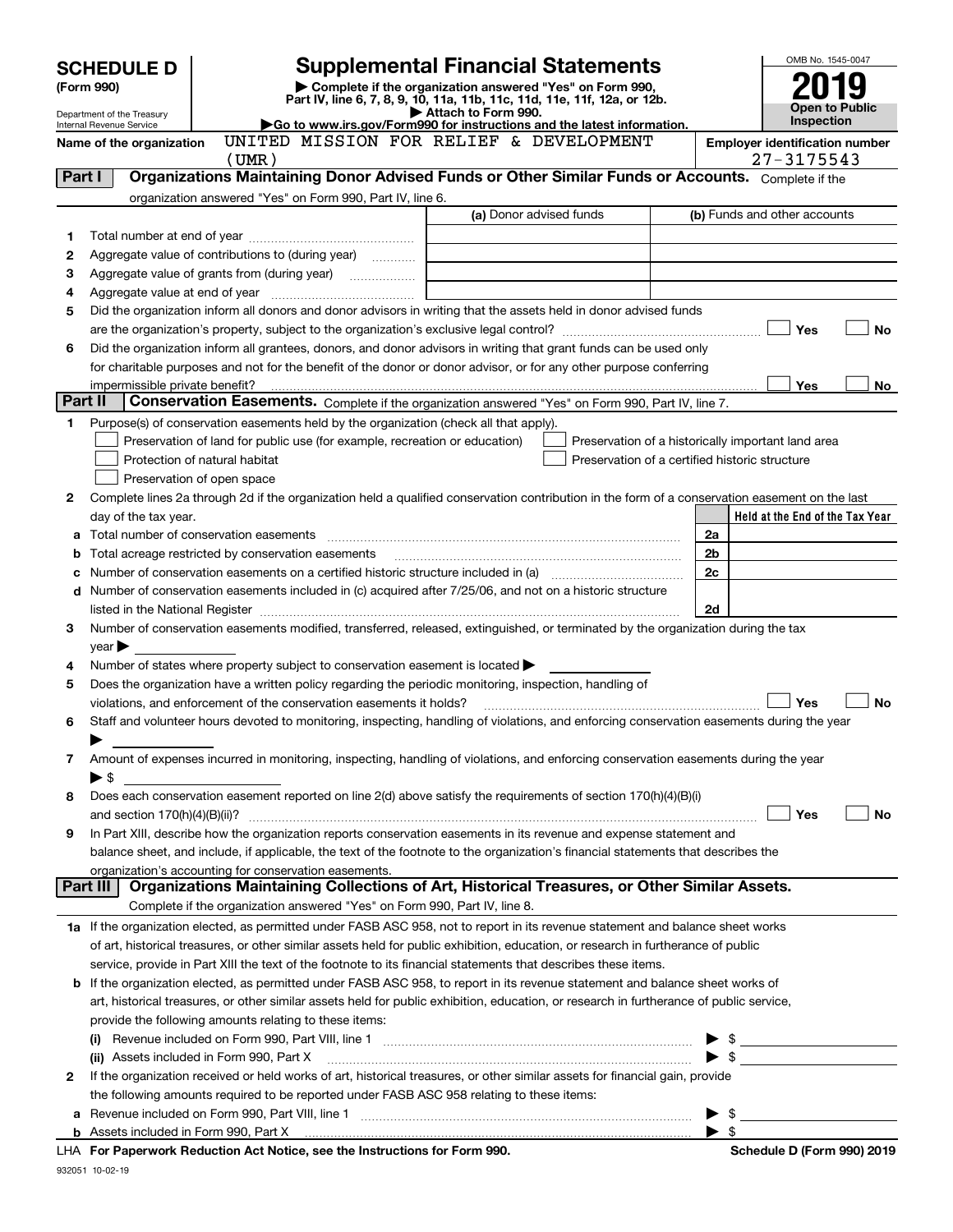|               |                                                                                                                                                                                                                                                                                                                             | UNITED MISSION FOR RELIEF & DEVELOPMENT |   |                |                                                                                                                                                                                                                               |                                 |                                              |                |     |          |
|---------------|-----------------------------------------------------------------------------------------------------------------------------------------------------------------------------------------------------------------------------------------------------------------------------------------------------------------------------|-----------------------------------------|---|----------------|-------------------------------------------------------------------------------------------------------------------------------------------------------------------------------------------------------------------------------|---------------------------------|----------------------------------------------|----------------|-----|----------|
|               | (UMR)<br>Schedule D (Form 990) 2019                                                                                                                                                                                                                                                                                         |                                         |   |                |                                                                                                                                                                                                                               |                                 | $27 - 3175543$ Page 2                        |                |     |          |
|               | Part III<br>Organizations Maintaining Collections of Art, Historical Treasures, or Other Similar Assets (continued)                                                                                                                                                                                                         |                                         |   |                |                                                                                                                                                                                                                               |                                 |                                              |                |     |          |
| 3             | Using the organization's acquisition, accession, and other records, check any of the following that make significant use of its                                                                                                                                                                                             |                                         |   |                |                                                                                                                                                                                                                               |                                 |                                              |                |     |          |
|               | collection items (check all that apply):                                                                                                                                                                                                                                                                                    |                                         |   |                |                                                                                                                                                                                                                               |                                 |                                              |                |     |          |
| a             | Public exhibition                                                                                                                                                                                                                                                                                                           |                                         |   |                | Loan or exchange program                                                                                                                                                                                                      |                                 |                                              |                |     |          |
| b             | Scholarly research                                                                                                                                                                                                                                                                                                          |                                         |   |                | Other and the contract of the contract of the contract of the contract of the contract of the contract of the contract of the contract of the contract of the contract of the contract of the contract of the contract of the |                                 |                                              |                |     |          |
| c             | Preservation for future generations                                                                                                                                                                                                                                                                                         |                                         |   |                |                                                                                                                                                                                                                               |                                 |                                              |                |     |          |
|               | Provide a description of the organization's collections and explain how they further the organization's exempt purpose in Part XIII.                                                                                                                                                                                        |                                         |   |                |                                                                                                                                                                                                                               |                                 |                                              |                |     |          |
| 5             | During the year, did the organization solicit or receive donations of art, historical treasures, or other similar assets                                                                                                                                                                                                    |                                         |   |                |                                                                                                                                                                                                                               |                                 |                                              |                |     |          |
|               | <b>Part IV</b>                                                                                                                                                                                                                                                                                                              |                                         |   |                |                                                                                                                                                                                                                               |                                 |                                              | Yes            |     | No       |
|               | Escrow and Custodial Arrangements. Complete if the organization answered "Yes" on Form 990, Part IV, line 9, or<br>reported an amount on Form 990, Part X, line 21.                                                                                                                                                         |                                         |   |                |                                                                                                                                                                                                                               |                                 |                                              |                |     |          |
|               | 1a Is the organization an agent, trustee, custodian or other intermediary for contributions or other assets not included                                                                                                                                                                                                    |                                         |   |                |                                                                                                                                                                                                                               |                                 |                                              |                |     |          |
|               |                                                                                                                                                                                                                                                                                                                             |                                         |   |                |                                                                                                                                                                                                                               |                                 |                                              | Yes            |     | No       |
|               | on Form 990, Part X? [11] matter and the contract of the contract of the contract of the contract of the contract of the contract of the contract of the contract of the contract of the contract of the contract of the contr<br><b>b</b> If "Yes," explain the arrangement in Part XIII and complete the following table: |                                         |   |                |                                                                                                                                                                                                                               |                                 |                                              |                |     |          |
|               |                                                                                                                                                                                                                                                                                                                             |                                         |   |                |                                                                                                                                                                                                                               |                                 |                                              | Amount         |     |          |
|               |                                                                                                                                                                                                                                                                                                                             |                                         |   |                |                                                                                                                                                                                                                               | 1c                              |                                              |                |     |          |
|               | c Beginning balance measurements and the state of the state of the state of the state of the state of the state of the state of the state of the state of the state of the state of the state of the state of the state of the                                                                                              |                                         |   |                |                                                                                                                                                                                                                               | 1d                              |                                              |                |     |          |
|               |                                                                                                                                                                                                                                                                                                                             |                                         |   |                |                                                                                                                                                                                                                               | 1e                              |                                              |                |     |          |
|               | e Distributions during the year manufactured and contain an account of the state of the state of the state of the state of the state of the state of the state of the state of the state of the state of the state of the stat                                                                                              |                                         |   |                |                                                                                                                                                                                                                               | 1f                              |                                              |                |     |          |
| Ť.            | 2a Did the organization include an amount on Form 990, Part X, line 21, for escrow or custodial account liability?                                                                                                                                                                                                          |                                         |   |                |                                                                                                                                                                                                                               |                                 |                                              | Yes            |     | No       |
|               | <b>b</b> If "Yes," explain the arrangement in Part XIII. Check here if the explanation has been provided on Part XIII                                                                                                                                                                                                       |                                         |   |                |                                                                                                                                                                                                                               |                                 |                                              |                |     |          |
| <b>Part V</b> | Endowment Funds. Complete if the organization answered "Yes" on Form 990, Part IV, line 10.                                                                                                                                                                                                                                 |                                         |   |                |                                                                                                                                                                                                                               |                                 |                                              |                |     |          |
|               |                                                                                                                                                                                                                                                                                                                             | (a) Current year                        |   | (b) Prior year | (c) Two years back                                                                                                                                                                                                            |                                 | (d) Three years back $ $ (e) Four years back |                |     |          |
|               | 1a Beginning of year balance                                                                                                                                                                                                                                                                                                |                                         |   |                |                                                                                                                                                                                                                               |                                 | 587,205.                                     |                |     |          |
|               |                                                                                                                                                                                                                                                                                                                             |                                         |   |                |                                                                                                                                                                                                                               |                                 |                                              |                |     | 587,205. |
|               |                                                                                                                                                                                                                                                                                                                             |                                         |   |                |                                                                                                                                                                                                                               |                                 |                                              |                |     |          |
|               | c Net investment earnings, gains, and losses                                                                                                                                                                                                                                                                                |                                         |   |                |                                                                                                                                                                                                                               |                                 |                                              |                |     |          |
|               |                                                                                                                                                                                                                                                                                                                             |                                         |   |                |                                                                                                                                                                                                                               |                                 |                                              |                |     |          |
|               | e Other expenditures for facilities                                                                                                                                                                                                                                                                                         |                                         |   |                |                                                                                                                                                                                                                               |                                 | 587,205.                                     |                |     |          |
|               | and programs                                                                                                                                                                                                                                                                                                                |                                         |   |                |                                                                                                                                                                                                                               |                                 |                                              |                |     |          |
|               | f Administrative expenses <i></i>                                                                                                                                                                                                                                                                                           |                                         |   |                |                                                                                                                                                                                                                               |                                 |                                              |                |     | 587,205. |
|               | <b>g</b> End of year balance $\ldots$                                                                                                                                                                                                                                                                                       |                                         |   |                |                                                                                                                                                                                                                               |                                 |                                              |                |     |          |
| 2             | Provide the estimated percentage of the current year end balance (line 1g, column (a)) held as:                                                                                                                                                                                                                             |                                         |   |                |                                                                                                                                                                                                                               |                                 |                                              |                |     |          |
|               | a Board designated or quasi-endowment >                                                                                                                                                                                                                                                                                     |                                         | % |                |                                                                                                                                                                                                                               |                                 |                                              |                |     |          |
|               |                                                                                                                                                                                                                                                                                                                             | %                                       |   |                |                                                                                                                                                                                                                               |                                 |                                              |                |     |          |
|               | $\mathbf c$ Term endowment $\blacktriangleright$                                                                                                                                                                                                                                                                            | %                                       |   |                |                                                                                                                                                                                                                               |                                 |                                              |                |     |          |
|               | The percentages on lines 2a, 2b, and 2c should equal 100%.                                                                                                                                                                                                                                                                  |                                         |   |                |                                                                                                                                                                                                                               |                                 |                                              |                |     |          |
|               | 3a Are there endowment funds not in the possession of the organization that are held and administered for the organization                                                                                                                                                                                                  |                                         |   |                |                                                                                                                                                                                                                               |                                 |                                              |                |     |          |
|               | by:                                                                                                                                                                                                                                                                                                                         |                                         |   |                |                                                                                                                                                                                                                               |                                 |                                              |                | Yes | No       |
|               | (i)                                                                                                                                                                                                                                                                                                                         |                                         |   |                |                                                                                                                                                                                                                               |                                 |                                              | 3a(i)          |     |          |
|               |                                                                                                                                                                                                                                                                                                                             |                                         |   |                |                                                                                                                                                                                                                               |                                 |                                              | 3a(ii)         |     |          |
|               |                                                                                                                                                                                                                                                                                                                             |                                         |   |                |                                                                                                                                                                                                                               |                                 |                                              | 3b             |     |          |
| 4             | Describe in Part XIII the intended uses of the organization's endowment funds.<br><b>Part VI</b><br>Land, Buildings, and Equipment.                                                                                                                                                                                         |                                         |   |                |                                                                                                                                                                                                                               |                                 |                                              |                |     |          |
|               |                                                                                                                                                                                                                                                                                                                             |                                         |   |                |                                                                                                                                                                                                                               |                                 |                                              |                |     |          |
|               | Complete if the organization answered "Yes" on Form 990, Part IV, line 11a. See Form 990, Part X, line 10.                                                                                                                                                                                                                  |                                         |   |                |                                                                                                                                                                                                                               |                                 |                                              |                |     |          |
|               | Description of property                                                                                                                                                                                                                                                                                                     | (a) Cost or other<br>basis (investment) |   |                | (b) Cost or other<br>basis (other)                                                                                                                                                                                            | (c) Accumulated<br>depreciation |                                              | (d) Book value |     |          |
|               |                                                                                                                                                                                                                                                                                                                             |                                         |   |                |                                                                                                                                                                                                                               |                                 |                                              |                |     |          |
|               |                                                                                                                                                                                                                                                                                                                             |                                         |   |                |                                                                                                                                                                                                                               |                                 |                                              |                |     |          |
|               |                                                                                                                                                                                                                                                                                                                             |                                         |   |                |                                                                                                                                                                                                                               |                                 |                                              |                |     |          |
|               |                                                                                                                                                                                                                                                                                                                             |                                         |   |                | 29,560.                                                                                                                                                                                                                       | 17,910.                         |                                              |                |     |          |
|               |                                                                                                                                                                                                                                                                                                                             |                                         |   |                |                                                                                                                                                                                                                               |                                 |                                              |                |     | 11,650.  |
|               |                                                                                                                                                                                                                                                                                                                             |                                         |   |                |                                                                                                                                                                                                                               |                                 |                                              |                |     | 11,650.  |
|               |                                                                                                                                                                                                                                                                                                                             |                                         |   |                |                                                                                                                                                                                                                               |                                 |                                              |                |     |          |
|               |                                                                                                                                                                                                                                                                                                                             |                                         |   |                |                                                                                                                                                                                                                               |                                 | Schedule D (Form 990) 2019                   |                |     |          |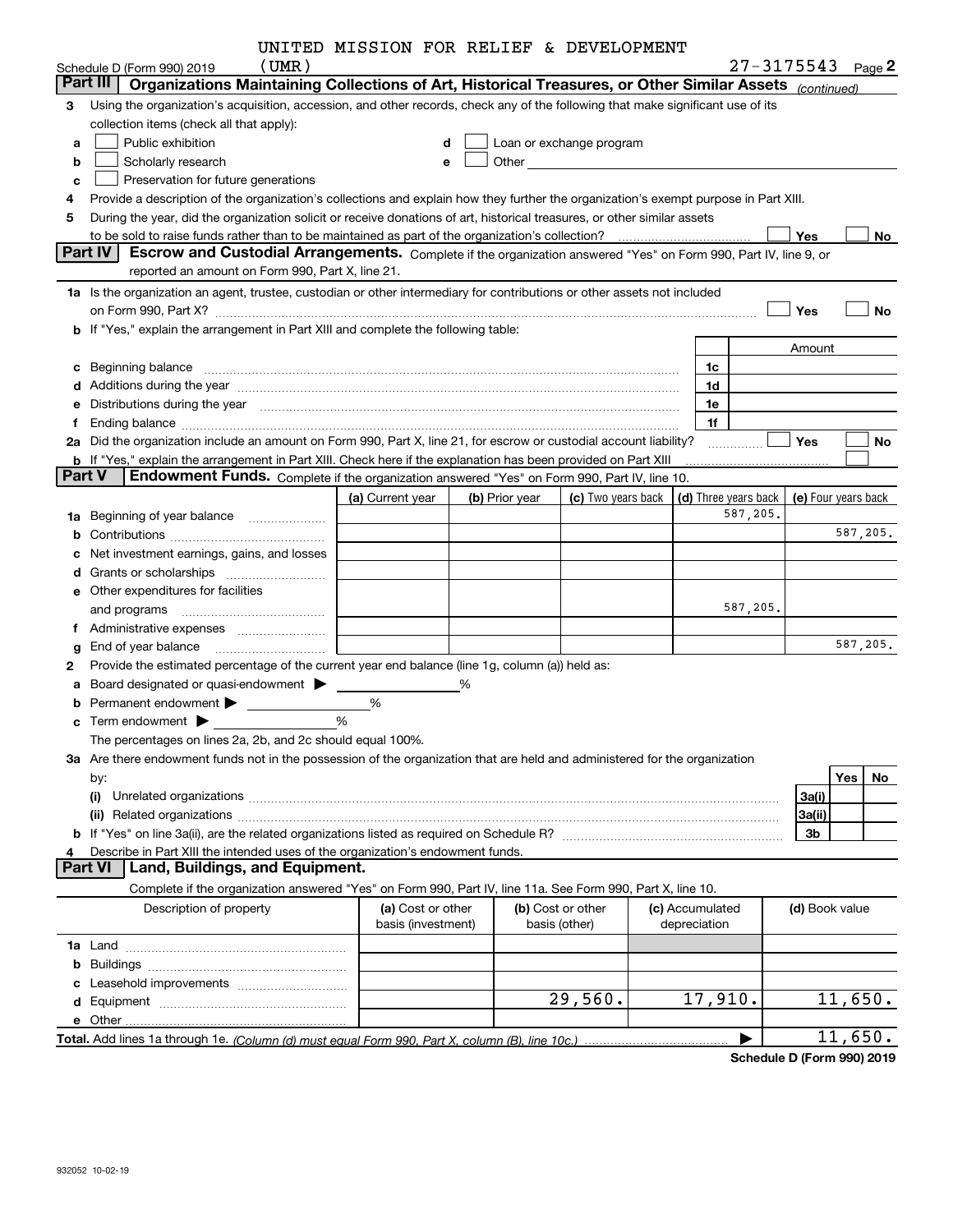|       |  |  | UNITED MISSION FOR RELIEF & DEVELOPMENT |
|-------|--|--|-----------------------------------------|
| (UMR) |  |  |                                         |

| UMR)<br>Schedule D (Form 990) 2019                                                                                                                                                                                                                  |                | 27-3175543<br>Page 3                                      |
|-----------------------------------------------------------------------------------------------------------------------------------------------------------------------------------------------------------------------------------------------------|----------------|-----------------------------------------------------------|
| Part VII Investments - Other Securities.                                                                                                                                                                                                            |                |                                                           |
| Complete if the organization answered "Yes" on Form 990, Part IV, line 11b. See Form 990, Part X, line 12.                                                                                                                                          |                |                                                           |
| (a) Description of security or category (including name of security)                                                                                                                                                                                | (b) Book value | (c) Method of valuation: Cost or end-of-year market value |
| (1) Financial derivatives                                                                                                                                                                                                                           |                |                                                           |
|                                                                                                                                                                                                                                                     |                |                                                           |
| $(3)$ Other<br><u>and the state of the state of the state of the state of the state of the state of the state of the state of the state of the state of the state of the state of the state of the state of the state of the state of the state</u> |                |                                                           |
| (A)                                                                                                                                                                                                                                                 |                |                                                           |
| (B)                                                                                                                                                                                                                                                 |                |                                                           |
| (C)                                                                                                                                                                                                                                                 |                |                                                           |
| (D)                                                                                                                                                                                                                                                 |                |                                                           |
| (E)                                                                                                                                                                                                                                                 |                |                                                           |
| (F)                                                                                                                                                                                                                                                 |                |                                                           |
| (G)                                                                                                                                                                                                                                                 |                |                                                           |
| (H)                                                                                                                                                                                                                                                 |                |                                                           |
| Total. (Col. (b) must equal Form 990, Part X, col. (B) line 12.) $\blacktriangleright$                                                                                                                                                              |                |                                                           |
| Part VIII Investments - Program Related.                                                                                                                                                                                                            |                |                                                           |
| Complete if the organization answered "Yes" on Form 990, Part IV, line 11c. See Form 990, Part X, line 13.                                                                                                                                          |                |                                                           |
| (a) Description of investment                                                                                                                                                                                                                       | (b) Book value | (c) Method of valuation: Cost or end-of-year market value |
| (1)                                                                                                                                                                                                                                                 |                |                                                           |
| (2)                                                                                                                                                                                                                                                 |                |                                                           |
| (3)                                                                                                                                                                                                                                                 |                |                                                           |
| (4)                                                                                                                                                                                                                                                 |                |                                                           |
| (5)                                                                                                                                                                                                                                                 |                |                                                           |
| (6)                                                                                                                                                                                                                                                 |                |                                                           |
| (7)                                                                                                                                                                                                                                                 |                |                                                           |
| (8)                                                                                                                                                                                                                                                 |                |                                                           |

| (3)                                                               |  |
|-------------------------------------------------------------------|--|
| (4)                                                               |  |
| (5)                                                               |  |
| (6)                                                               |  |
| (7)                                                               |  |
| (8)                                                               |  |
| (9)                                                               |  |
| Total. (Col. (b) must equal Form 990, Part X, col. (B) line $13.$ |  |

### **Part IX Other Assets.**

Complete if the organization answered "Yes" on Form 990, Part IV, line 11d. See Form 990, Part X, line 15.

| (a) Description                                                                                                   | (b) Book value |
|-------------------------------------------------------------------------------------------------------------------|----------------|
| (1)                                                                                                               |                |
| (2)                                                                                                               |                |
| (3)                                                                                                               |                |
| (4)                                                                                                               |                |
| (5)                                                                                                               |                |
| (6)                                                                                                               |                |
| (7)                                                                                                               |                |
| (8)                                                                                                               |                |
| (9)                                                                                                               |                |
|                                                                                                                   |                |
| <b>Other Liabilities.</b><br>Part X                                                                               |                |
| Complete if the organization answered "Yes" on Form 990, Part IV, line 11e or 11f. See Form 990, Part X, line 25. |                |

| 1.           | (a) Description of liability | (b) Book value |
|--------------|------------------------------|----------------|
| (1)          | Federal income taxes         |                |
| (2)          | PAYROLL TAXES                | 56,990.        |
| (3)          |                              |                |
| (4)          |                              |                |
| (5)          |                              |                |
| (6)          |                              |                |
| $\qquad$ (7) |                              |                |
| (8)          |                              |                |
| (9)          |                              |                |
|              |                              | 56,990.        |

**Total.**  *(Column (b) must equal Form 990, Part X, col. (B) line 25.)* 

**2.**Liability for uncertain tax positions. In Part XIII, provide the text of the footnote to the organization's financial statements that reports the organization's liability for uncertain tax positions under FASB ASC 740. Check here if the text of the footnote has been provided in Part XIII  $\vert$  X  $\vert$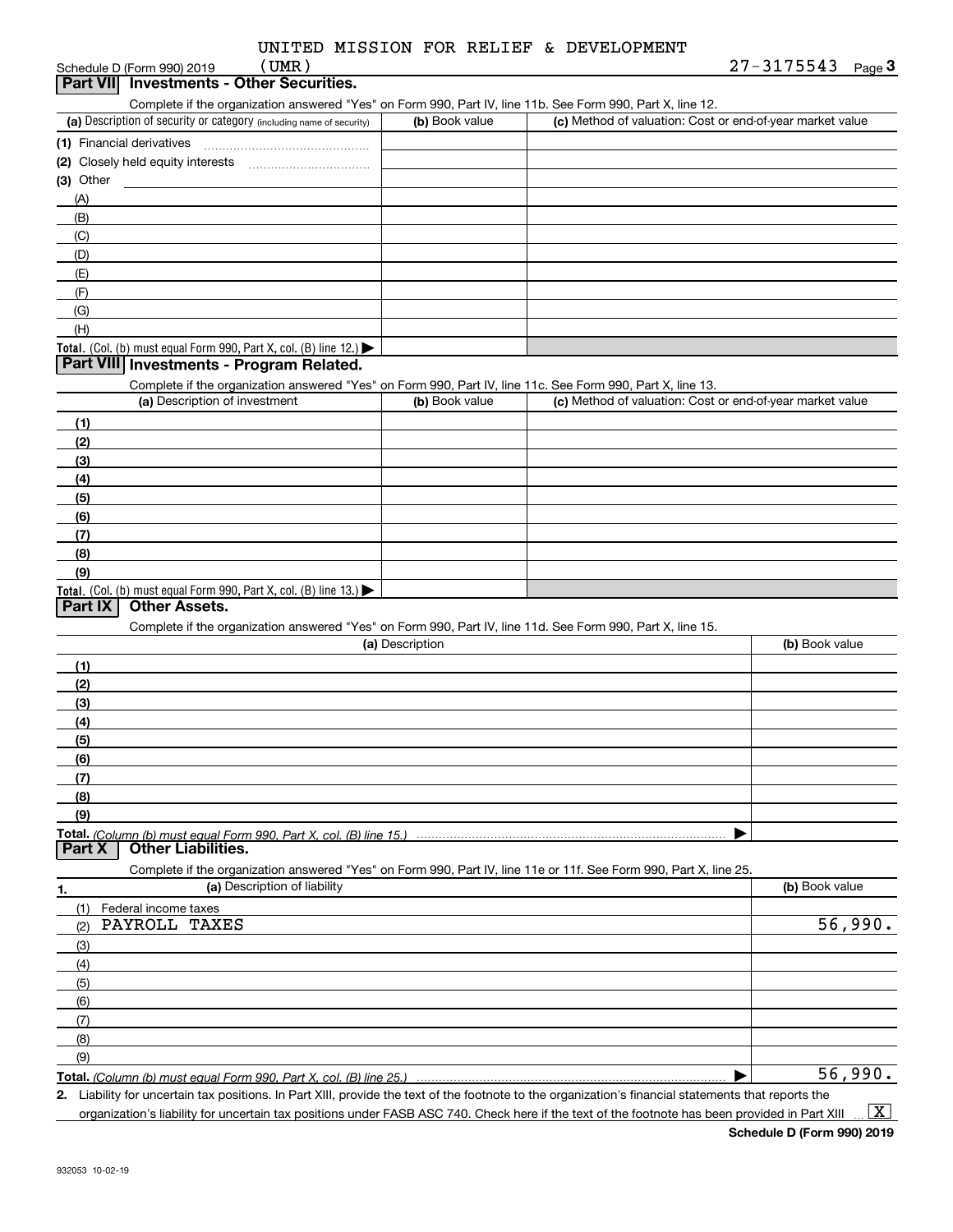|              | UMR)<br>Schedule D (Form 990) 2019                                                                                                                                                                                             |                |                | 27-3175543<br>Page $4$ |
|--------------|--------------------------------------------------------------------------------------------------------------------------------------------------------------------------------------------------------------------------------|----------------|----------------|------------------------|
|              | Reconciliation of Revenue per Audited Financial Statements With Revenue per Return.<br>Part XI                                                                                                                                 |                |                |                        |
|              | Complete if the organization answered "Yes" on Form 990, Part IV, line 12a.                                                                                                                                                    |                |                |                        |
| 1            | Total revenue, gains, and other support per audited financial statements                                                                                                                                                       |                | $\blacksquare$ | 17,744,493.            |
| $\mathbf{2}$ | Amounts included on line 1 but not on Form 990, Part VIII, line 12:                                                                                                                                                            |                |                |                        |
| a            | Net unrealized gains (losses) on investments [11] matter contracts and the unrealized gains (losses) on investments                                                                                                            | 2a             |                |                        |
| b            |                                                                                                                                                                                                                                | 2 <sub>b</sub> |                |                        |
| c            | Recoveries of prior year grants [111] matter contracts and prior year grants [11] matter contracts and prior year grants and an intervention and an intervention and an intervention and an intervention and an intervention a | 2c             |                |                        |
| d            |                                                                                                                                                                                                                                | 2d             |                |                        |
| е            | Add lines 2a through 2d                                                                                                                                                                                                        |                | <b>2e</b>      | υ.                     |
| 3            |                                                                                                                                                                                                                                |                | $\mathbf{3}$   | 17,744,493.            |
| 4            | Amounts included on Form 990, Part VIII, line 12, but not on line 1:                                                                                                                                                           |                |                |                        |
| a            | Investment expenses not included on Form 990, Part VIII, line 7b [111] [11] [12]                                                                                                                                               | 4a             |                |                        |
| b            |                                                                                                                                                                                                                                | 4 <sub>b</sub> |                |                        |
| C.           | Add lines 4a and 4b                                                                                                                                                                                                            |                | 4с             | $0$ .                  |
| 5.           |                                                                                                                                                                                                                                |                | 5              | 17,744,493.            |
|              |                                                                                                                                                                                                                                |                |                |                        |
|              | Part XII   Reconciliation of Expenses per Audited Financial Statements With Expenses per Return.                                                                                                                               |                |                |                        |
|              | Complete if the organization answered "Yes" on Form 990, Part IV, line 12a.                                                                                                                                                    |                |                |                        |
| 1            | Total expenses and losses per audited financial statements [11, 11] manuscription control expenses and losses per audited financial statements [11] manuscription of the statements [11] manuscription of the statements [11]  |                | $\blacksquare$ | 19,545,837.            |
| 2            | Amounts included on line 1 but not on Form 990, Part IX, line 25:                                                                                                                                                              |                |                |                        |
| a            |                                                                                                                                                                                                                                | 2a             |                |                        |
| b            |                                                                                                                                                                                                                                | 2 <sub>b</sub> |                |                        |
| C            |                                                                                                                                                                                                                                | 2c             |                |                        |
| d            |                                                                                                                                                                                                                                | 2d             |                |                        |
| е            | Add lines 2a through 2d                                                                                                                                                                                                        |                | <b>2e</b>      | 0.                     |
| 3            | Subtract line 2e from line 1                                                                                                                                                                                                   |                | 3              | 19,545,837.            |
| 4            | Amounts included on Form 990, Part IX, line 25, but not on line 1:                                                                                                                                                             |                |                |                        |
| a            |                                                                                                                                                                                                                                | 4a             |                |                        |
| b            | Other (Describe in Part XIII.)                                                                                                                                                                                                 | 4 <sub>b</sub> |                |                        |
|              | Add lines 4a and 4b                                                                                                                                                                                                            |                | 4c             | 0.                     |
|              | Part XIII Supplemental Information.                                                                                                                                                                                            |                | 5              | 19,545,837.            |

Provide the descriptions required for Part II, lines 3, 5, and 9; Part III, lines 1a and 4; Part IV, lines 1b and 2b; Part V, line 4; Part X, line 2; Part XI, lines 2d and 4b; and Part XII, lines 2d and 4b. Also complete this part to provide any additional information.

PART X, LINE 2:

| UNITED MISSION FOR RELIEF AND DEVELOPMENT - UMR IS INCORPORATED AND EXEMPT |
|----------------------------------------------------------------------------|
| FROM FEDERAL INCOME TAX UNDER CODE SECTION 501 (C) (3) OF THE INTERNAL     |
| REVENUE CODE (IRC), THOUGH IT WOULD BE SUBJECT TO TAX ON INCOME UNRELATED  |
| TO ITS EXEMPT PURPOSES. CONTRIBUTIONS TO THE ORANIZATION ARE TAX           |
| DEDUCTIBLE TO DONORS UNDER SECTION 170 OF THE IRC. THE ORGANIZATION HAS NO |
| UNCERTAIN TAX POSITION THAT REOUIRES RECOGNITION OR DISCLOSURE IN THE      |
| FINANCIAL STATEMENTS.                                                      |
|                                                                            |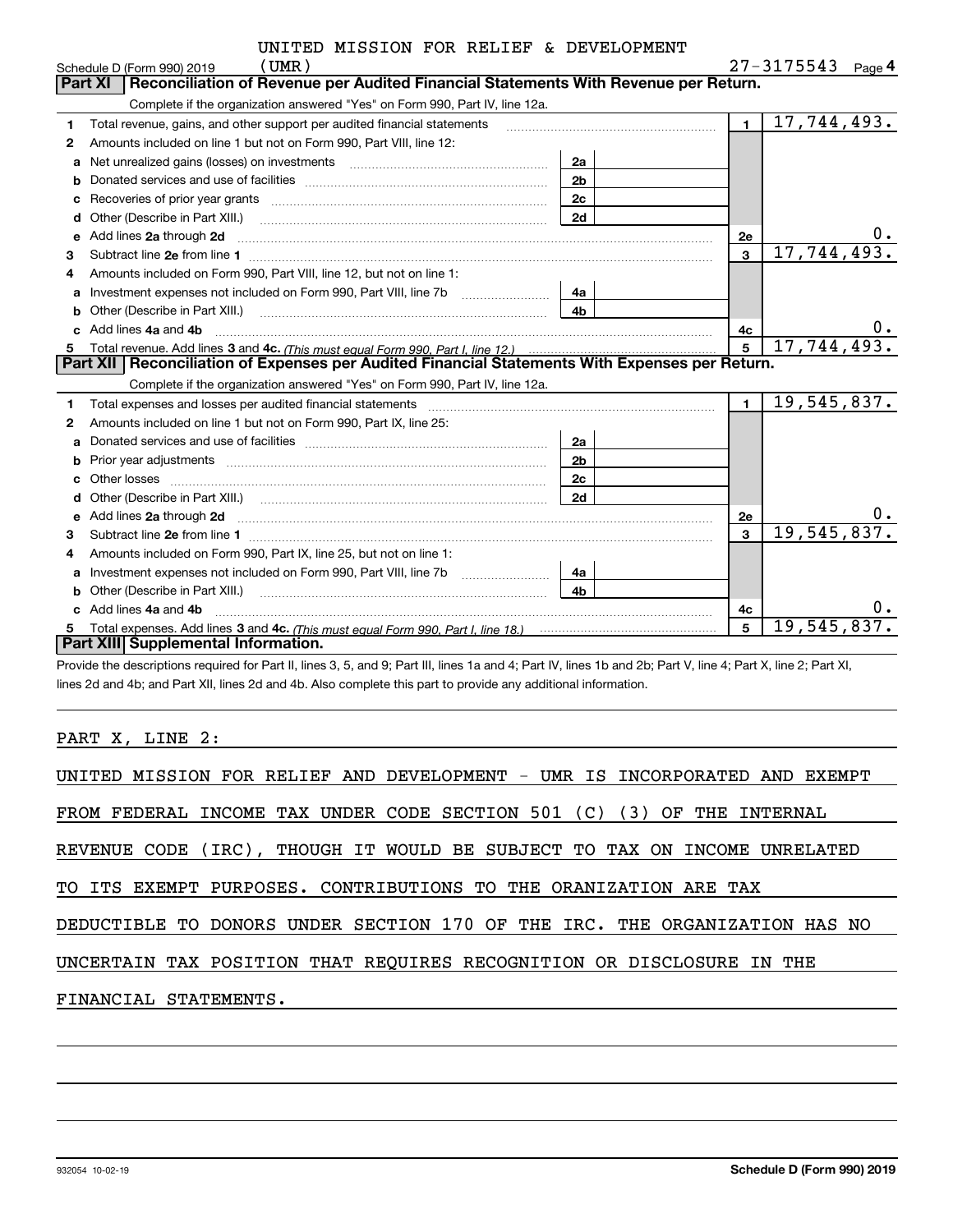| <b>SCHEDULE F</b><br>(Form 990)                        | OMB No. 1545-0047<br><b>Statement of Activities Outside the United States</b><br>Complete if the organization answered "Yes" on Form 990, Part IV, line 14b, 15, or 16. |                            |                                                                                                                                         |              |                                                 |                                     |                                       |
|--------------------------------------------------------|-------------------------------------------------------------------------------------------------------------------------------------------------------------------------|----------------------------|-----------------------------------------------------------------------------------------------------------------------------------------|--------------|-------------------------------------------------|-------------------------------------|---------------------------------------|
| Department of the Treasury<br>Internal Revenue Service |                                                                                                                                                                         |                            | Attach to Form 990.<br>Go to www.irs.gov/Form990 for instructions and the latest information.                                           |              |                                                 | <b>Open to Public</b><br>Inspection |                                       |
| Name of the organization                               |                                                                                                                                                                         |                            |                                                                                                                                         |              |                                                 |                                     | <b>Employer identification number</b> |
| UNITED MISSION FOR RELIEF & DEVELOPMENT<br>(UMR)       |                                                                                                                                                                         |                            |                                                                                                                                         |              |                                                 |                                     |                                       |
| Part I                                                 |                                                                                                                                                                         |                            | General Information on Activities Outside the United States. Complete if the organization answered "Yes" on                             |              | 27-3175543                                      |                                     |                                       |
| Form 990, Part IV, line 14b.                           |                                                                                                                                                                         |                            |                                                                                                                                         |              |                                                 |                                     |                                       |
| 1                                                      |                                                                                                                                                                         |                            | For grantmakers. Does the organization maintain records to substantiate the amount of its grants and other assistance,                  |              |                                                 |                                     |                                       |
|                                                        |                                                                                                                                                                         |                            | the grantees' eligibility for the grants or assistance, and the selection criteria used to award the grants or assistance?              |              |                                                 | <b>Yes</b>                          | $ X $ No                              |
| $\mathbf{2}$                                           |                                                                                                                                                                         |                            | For grantmakers. Describe in Part V the organization's procedures for monitoring the use of its grants and other assistance outside the |              |                                                 |                                     |                                       |
| United States.                                         |                                                                                                                                                                         |                            |                                                                                                                                         |              |                                                 |                                     |                                       |
|                                                        |                                                                                                                                                                         |                            | Activities per Region. (The following Part I, line 3 table can be duplicated if additional space is needed.)                            |              |                                                 |                                     |                                       |
| (a) Region                                             | (b) Number of                                                                                                                                                           | employees,                 | (c) Number of $ $ (d) Activities conducted in the region                                                                                |              | (e) If activity listed in (d)                   |                                     | (f) Total<br>expenditures             |
|                                                        | offices<br>in the region                                                                                                                                                | agents, and<br>independent | (by type) (such as, fundraising, pro-<br>gram services, investments, grants to                                                          |              | is a program service,<br>describe specific type |                                     | for and                               |
|                                                        |                                                                                                                                                                         | contractors                | recipients located in the region)                                                                                                       |              | of service(s) in the region                     |                                     | investments<br>in the region          |
|                                                        |                                                                                                                                                                         | in the region              |                                                                                                                                         |              |                                                 |                                     |                                       |
|                                                        |                                                                                                                                                                         |                            |                                                                                                                                         |              |                                                 |                                     |                                       |
|                                                        |                                                                                                                                                                         |                            |                                                                                                                                         |              |                                                 |                                     |                                       |
| PALESTINE                                              |                                                                                                                                                                         |                            | PROGRAM SERVICES                                                                                                                        | HUMANITARIAN |                                                 |                                     | 1,875,206.                            |
|                                                        |                                                                                                                                                                         |                            |                                                                                                                                         |              |                                                 |                                     |                                       |
|                                                        |                                                                                                                                                                         |                            |                                                                                                                                         |              |                                                 |                                     |                                       |
|                                                        |                                                                                                                                                                         |                            | PROGRAM SERVICES                                                                                                                        | HUMANITARIAN |                                                 |                                     | 5,006,787.                            |
| YEMEN                                                  |                                                                                                                                                                         |                            |                                                                                                                                         |              |                                                 |                                     |                                       |
|                                                        |                                                                                                                                                                         |                            |                                                                                                                                         |              |                                                 |                                     |                                       |
|                                                        |                                                                                                                                                                         |                            |                                                                                                                                         |              |                                                 |                                     |                                       |
| SOMALIA                                                |                                                                                                                                                                         |                            | PROGRAM SERVICES                                                                                                                        | HUMANITARIAN |                                                 |                                     | 453,763.                              |
|                                                        |                                                                                                                                                                         |                            |                                                                                                                                         |              |                                                 |                                     |                                       |
|                                                        |                                                                                                                                                                         |                            |                                                                                                                                         |              |                                                 |                                     |                                       |
| <b>JORDAN</b>                                          | 2                                                                                                                                                                       | 10                         | PROGRAM SERVICES                                                                                                                        | HUMANITARIAN |                                                 |                                     |                                       |
|                                                        |                                                                                                                                                                         |                            |                                                                                                                                         |              |                                                 |                                     | 1,551,737.                            |
|                                                        |                                                                                                                                                                         |                            |                                                                                                                                         |              |                                                 |                                     |                                       |
|                                                        |                                                                                                                                                                         |                            |                                                                                                                                         |              |                                                 |                                     |                                       |
| LEBANON                                                |                                                                                                                                                                         |                            | PROGRAM SERVICES                                                                                                                        | HUMANITARIAN |                                                 |                                     | 26,068.                               |
|                                                        |                                                                                                                                                                         |                            |                                                                                                                                         |              |                                                 |                                     |                                       |
|                                                        |                                                                                                                                                                         |                            |                                                                                                                                         |              |                                                 |                                     |                                       |
| PAKISTAN                                               |                                                                                                                                                                         |                            | PROGRAM SERVICES                                                                                                                        | HUMANITARIAN |                                                 |                                     |                                       |
|                                                        |                                                                                                                                                                         |                            |                                                                                                                                         |              |                                                 |                                     | 27,528.                               |
|                                                        |                                                                                                                                                                         |                            |                                                                                                                                         |              |                                                 |                                     |                                       |
|                                                        |                                                                                                                                                                         |                            |                                                                                                                                         |              |                                                 |                                     |                                       |
| INDIA                                                  |                                                                                                                                                                         |                            | PROGRAM SERVICES                                                                                                                        | HUMANITARIAN |                                                 |                                     | 30,040.                               |
|                                                        |                                                                                                                                                                         |                            |                                                                                                                                         |              |                                                 |                                     |                                       |
|                                                        |                                                                                                                                                                         |                            |                                                                                                                                         |              |                                                 |                                     |                                       |
| <b>BANGLADESH</b>                                      |                                                                                                                                                                         |                            | PROGRAM SERVICES                                                                                                                        | HUMANITARIAN |                                                 |                                     | 174,727.                              |
| 3 a Subtotal                                           | 2                                                                                                                                                                       | 10                         |                                                                                                                                         |              |                                                 |                                     | 9,145,856.                            |
| .<br><b>b</b> Total from continuation                  |                                                                                                                                                                         |                            |                                                                                                                                         |              |                                                 |                                     |                                       |
| sheets to Part I                                       | $\mathbf 1$                                                                                                                                                             | $\overline{\mathbf{c}}$    |                                                                                                                                         |              |                                                 |                                     | 6,731,302.                            |
| c Totals (add lines 3a                                 |                                                                                                                                                                         |                            |                                                                                                                                         |              |                                                 |                                     |                                       |
| and 3b)                                                | 3                                                                                                                                                                       | 12                         |                                                                                                                                         |              |                                                 |                                     | 15,877,158.                           |

**For Paperwork Reduction Act Notice, see the Instructions for Form 990. Schedule F (Form 990) 2019** LHA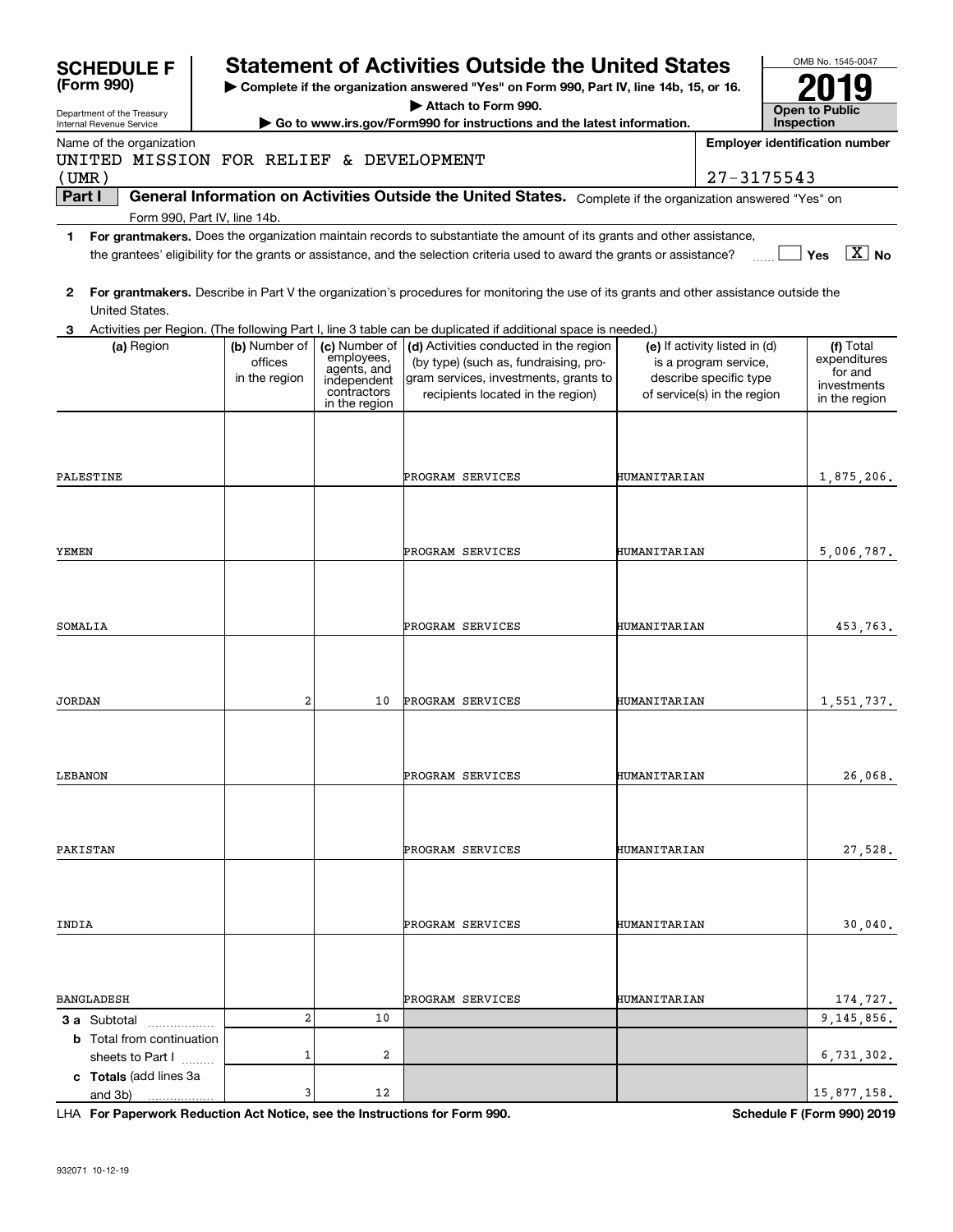|                 | UNITED MISSION FOR RELIEF & DEVELOPMENT |                                           |                                                      |                                                                                                                                         |                                                                                                             |                                         |  |  |
|-----------------|-----------------------------------------|-------------------------------------------|------------------------------------------------------|-----------------------------------------------------------------------------------------------------------------------------------------|-------------------------------------------------------------------------------------------------------------|-----------------------------------------|--|--|
|                 | Schedule F (Form 990)                   | (UMR)                                     |                                                      |                                                                                                                                         | $27 - 3175543$                                                                                              | Page 1                                  |  |  |
| Part I          |                                         |                                           |                                                      | <b>Continuation of Activities per Region.</b> (Schedule F (Form 990), Part I, line 3)                                                   |                                                                                                             |                                         |  |  |
|                 | (a) Region                              | (b) Number of<br>offices<br>in the region | (c) Number of<br>employees or<br>agents in<br>region | (d) Activities conducted in region<br>(by type) (i.e., fundraising,<br>program services, grants to<br>recipients located in the region) | (e) If activity listed in (d)<br>is a program service,<br>describe specific type<br>of service(s) in region | (f) Total<br>expenditures<br>for region |  |  |
|                 |                                         |                                           |                                                      |                                                                                                                                         |                                                                                                             |                                         |  |  |
| <b>SUDAN</b>    |                                         |                                           |                                                      | PROGRAM SERVICES                                                                                                                        | HUMANITARIAN                                                                                                | 2,670,800.                              |  |  |
| <b>KENYA</b>    |                                         | $\mathbf 1$                               | 2                                                    | PROGRAM SERVICES                                                                                                                        | <b>HUMANITARIAN</b>                                                                                         | 3,040,208.                              |  |  |
|                 |                                         |                                           |                                                      |                                                                                                                                         |                                                                                                             |                                         |  |  |
| <b>OTHERS</b>   |                                         |                                           |                                                      | PROGRAM SERVICES                                                                                                                        | <b>HUMANITARIAN</b>                                                                                         | 36,225.                                 |  |  |
|                 |                                         |                                           |                                                      |                                                                                                                                         |                                                                                                             |                                         |  |  |
| <b>ETHIOPIA</b> |                                         |                                           |                                                      | PROGRAM SERVICES                                                                                                                        | <b>HUMANITARIAN</b>                                                                                         | 148, 417.                               |  |  |
| ZIMBABWE        |                                         |                                           |                                                      | PROGRAM SERVICES                                                                                                                        | <b>HUMANITARIAN</b>                                                                                         | 435,652.                                |  |  |
|                 |                                         |                                           |                                                      |                                                                                                                                         |                                                                                                             |                                         |  |  |
| SOUTH AFRICA    |                                         |                                           |                                                      | PROGRAM SERVICES                                                                                                                        | HUMANITARIAN                                                                                                | 400,000.                                |  |  |
|                 |                                         |                                           |                                                      |                                                                                                                                         |                                                                                                             |                                         |  |  |
|                 |                                         |                                           |                                                      |                                                                                                                                         |                                                                                                             |                                         |  |  |
|                 |                                         |                                           |                                                      |                                                                                                                                         |                                                                                                             |                                         |  |  |
|                 |                                         |                                           |                                                      |                                                                                                                                         |                                                                                                             |                                         |  |  |
|                 |                                         |                                           |                                                      |                                                                                                                                         |                                                                                                             |                                         |  |  |
|                 |                                         |                                           |                                                      |                                                                                                                                         |                                                                                                             |                                         |  |  |
|                 |                                         |                                           |                                                      |                                                                                                                                         |                                                                                                             |                                         |  |  |
| <b>Totals</b>   |                                         | $\mathbf{1}$                              | $\overline{a}$                                       |                                                                                                                                         |                                                                                                             | 6,731,302.                              |  |  |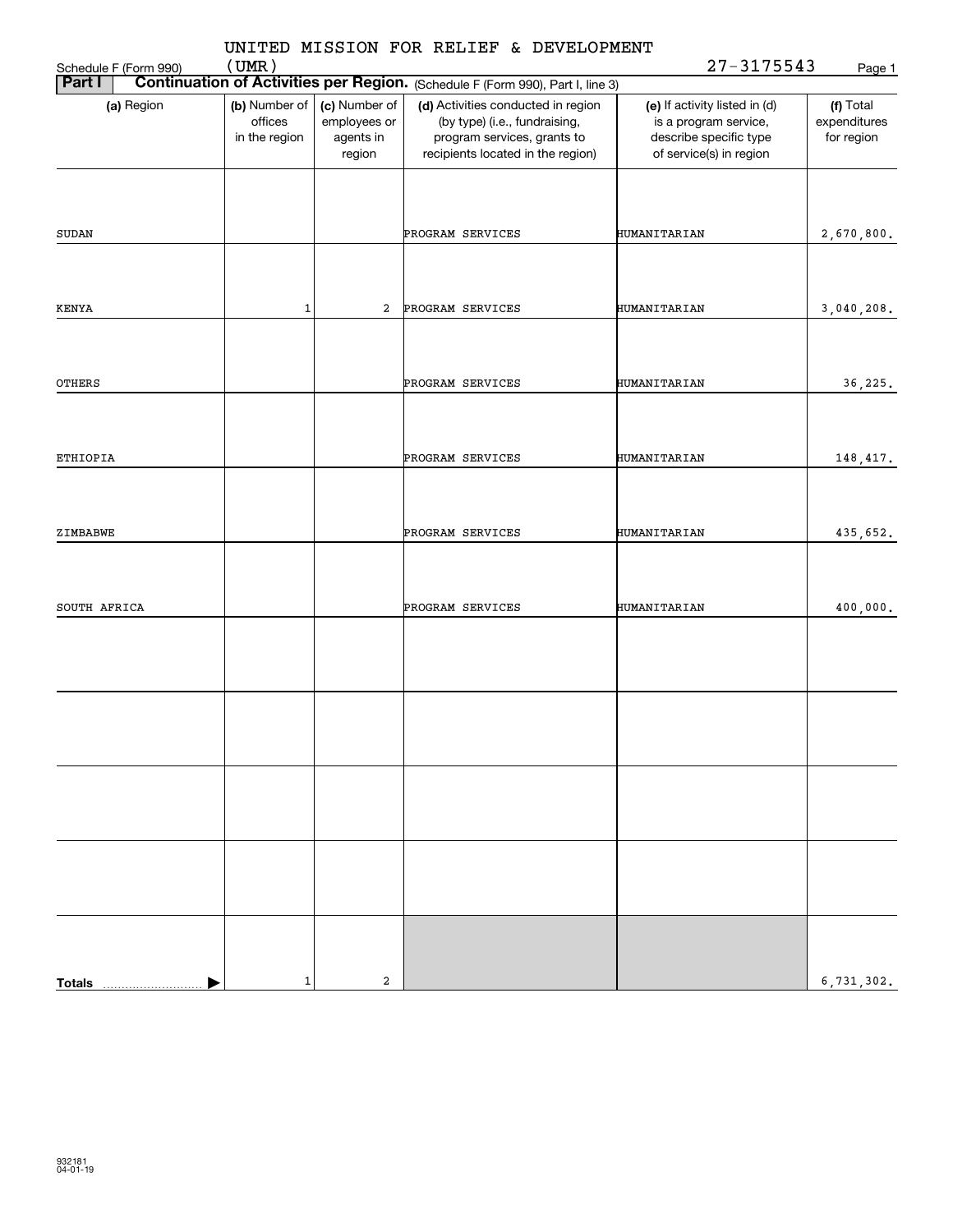(UMR) 27-3175543

Schedule F (Form 990) 2019  $(UMR)$ 

Part II | Grants and Other Assistance to Organizations or Entities Outside the United States. Complete if the organization answered "Yes" on Form 990, Part IV, line 15, for any recipient who received more than \$5,000. Part II can be duplicated if additional space is needed.

| $\mathbf{1}$<br>(a) Name of organization                | (b) IRS code section<br>and EIN (if applicable) | (c) Region        | (d) Purpose of<br>grant                                                                                                                                                                                                                             | (e) Amount<br>of cash grant | (f) Manner of<br>cash disbursement | (g) Amount of<br>noncash<br>assistance | (h) Description<br>of noncash<br>assistance | (i) Method of<br>valuation (book, FMV,<br>appraisal, other) |
|---------------------------------------------------------|-------------------------------------------------|-------------------|-----------------------------------------------------------------------------------------------------------------------------------------------------------------------------------------------------------------------------------------------------|-----------------------------|------------------------------------|----------------------------------------|---------------------------------------------|-------------------------------------------------------------|
|                                                         |                                                 |                   |                                                                                                                                                                                                                                                     |                             |                                    |                                        |                                             |                                                             |
|                                                         |                                                 | PALESTINE         | AID                                                                                                                                                                                                                                                 | 166,917.                    |                                    |                                        | 1708289. PHARMACEUTICAL                     | APPRAISAL                                                   |
|                                                         |                                                 |                   |                                                                                                                                                                                                                                                     |                             |                                    |                                        |                                             |                                                             |
|                                                         |                                                 |                   |                                                                                                                                                                                                                                                     |                             |                                    |                                        |                                             |                                                             |
|                                                         |                                                 | YEMEN             | AID                                                                                                                                                                                                                                                 | 586,144.                    |                                    |                                        | 4420643. PHARMACEUTICAL                     | APPRAISAL                                                   |
|                                                         |                                                 |                   |                                                                                                                                                                                                                                                     |                             |                                    |                                        |                                             |                                                             |
|                                                         |                                                 | <b>JORDAN</b>     | AID                                                                                                                                                                                                                                                 | 1190355.                    |                                    |                                        | 361, 382. PHARMACEUTICAL                    | APPRAISAL                                                   |
|                                                         |                                                 |                   |                                                                                                                                                                                                                                                     |                             |                                    |                                        |                                             |                                                             |
|                                                         |                                                 |                   |                                                                                                                                                                                                                                                     |                             |                                    |                                        |                                             |                                                             |
|                                                         |                                                 | LEBANON           | AID                                                                                                                                                                                                                                                 | 26,068                      |                                    |                                        | 0. PHARMACEUTICAL                           | APPRAISAL                                                   |
|                                                         |                                                 |                   |                                                                                                                                                                                                                                                     |                             |                                    |                                        |                                             |                                                             |
|                                                         |                                                 | PAKISTAN          | AID                                                                                                                                                                                                                                                 | 27,528.                     |                                    | $\mathfrak o$ .                        |                                             |                                                             |
|                                                         |                                                 |                   |                                                                                                                                                                                                                                                     |                             |                                    |                                        |                                             |                                                             |
|                                                         |                                                 |                   |                                                                                                                                                                                                                                                     |                             |                                    |                                        |                                             |                                                             |
|                                                         |                                                 | <b>BANGLADESH</b> | AID                                                                                                                                                                                                                                                 | 174,727.                    |                                    | $\mathbf{0}$                           |                                             |                                                             |
|                                                         |                                                 |                   |                                                                                                                                                                                                                                                     |                             |                                    |                                        |                                             |                                                             |
|                                                         |                                                 | <b>SUDAN</b>      | AID                                                                                                                                                                                                                                                 | 67,500                      |                                    |                                        | 2603300. PHARMACEUTICAL                     | APPRAISAL                                                   |
|                                                         |                                                 |                   |                                                                                                                                                                                                                                                     |                             |                                    |                                        |                                             |                                                             |
|                                                         |                                                 |                   |                                                                                                                                                                                                                                                     |                             |                                    |                                        |                                             |                                                             |
|                                                         |                                                 | KENYA             | AID                                                                                                                                                                                                                                                 | 398,083.                    |                                    |                                        | 2642125. PHARMACEUTICAL                     | APPRAISAL                                                   |
| $\mathbf{2}$                                            |                                                 |                   | Enter total number of recipient organizations listed above that are recognized as charities by the foreign country, recognized as tax-exempt<br>by the IRS, or for which the grantee or counsel has provided a section 501(c)(3) equivalency letter |                             |                                    |                                        |                                             |                                                             |
| 3 Enter total number of other organizations or entities |                                                 |                   |                                                                                                                                                                                                                                                     |                             |                                    |                                        |                                             |                                                             |

932072 10-12-19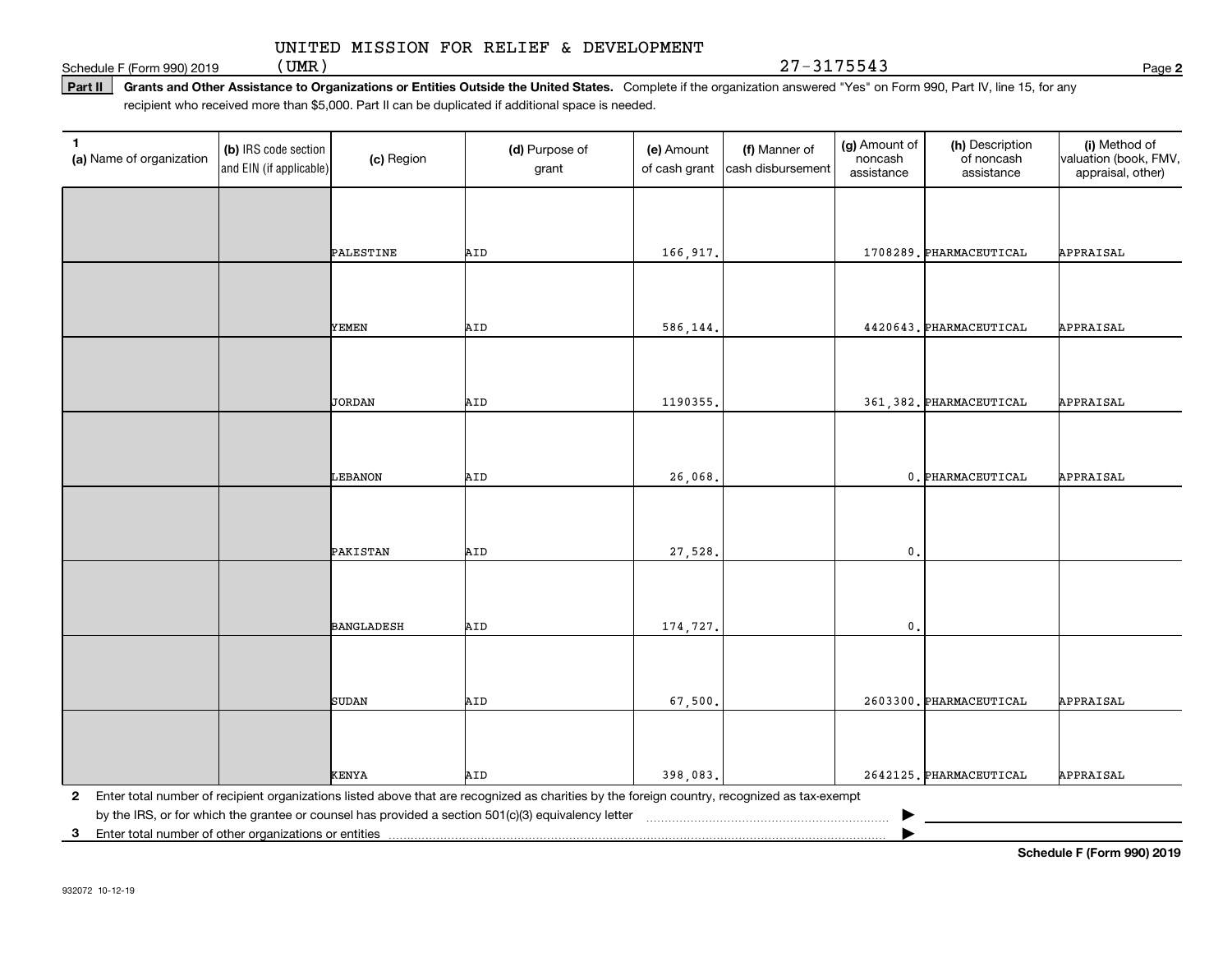| UNITED MISSION FOR RELIEF & DEVELOPMENT |  |  |
|-----------------------------------------|--|--|
|-----------------------------------------|--|--|

| Schedule F (Form 990)                    | (UMR)                                           |               |                                                                                                                                              |               | $27 - 3175543$                                   |                                         |                                              | Page 2                                                      |
|------------------------------------------|-------------------------------------------------|---------------|----------------------------------------------------------------------------------------------------------------------------------------------|---------------|--------------------------------------------------|-----------------------------------------|----------------------------------------------|-------------------------------------------------------------|
| Part II                                  |                                                 |               | Continuation of Grants and Other Assistance to Organizations or Entities Outside the United States. (Schedule F (Form 990), Part II, line 1) |               |                                                  |                                         |                                              |                                                             |
| $\mathbf{1}$<br>(a) Name of organization | (b) IRS code section<br>and EIN (if applicable) | (c) Region    | (d) Purpose of<br>grant                                                                                                                      | (e) Amount    | (f) Manner of<br>of cash grant cash disbursement | (g) Amount of<br>non-cash<br>assistance | (h) Description<br>of non-cash<br>assistance | (i) Method of<br>valuation (book, FMV,<br>appraisal, other) |
|                                          |                                                 |               |                                                                                                                                              |               |                                                  |                                         |                                              |                                                             |
|                                          |                                                 | ETHIOPIA      | AID                                                                                                                                          | 148, 417.     |                                                  | $\mathbf 0$ .                           |                                              |                                                             |
|                                          |                                                 | <b>OTHERS</b> | AID                                                                                                                                          | 36,225.       |                                                  | $\mathbf{0}$                            |                                              |                                                             |
|                                          |                                                 |               |                                                                                                                                              |               |                                                  |                                         |                                              |                                                             |
|                                          |                                                 | SOMALIA       | AID                                                                                                                                          | 116,333.      |                                                  |                                         | 337,430. PHARMACEUTICAL                      | APPRAISAL                                                   |
|                                          |                                                 |               |                                                                                                                                              |               |                                                  |                                         |                                              |                                                             |
|                                          |                                                 | INDIA         | AID                                                                                                                                          | 30,040.       |                                                  | $\mathsf{0}$ .                          |                                              |                                                             |
|                                          |                                                 | ZIMBABWE      | AID                                                                                                                                          | $\mathbf 0$ . |                                                  |                                         | 435, 652. PHARMACEUTICAL                     | APPRAISAL                                                   |
|                                          |                                                 |               |                                                                                                                                              |               |                                                  |                                         |                                              |                                                             |
|                                          |                                                 | SOUTH AFRICA  | AID                                                                                                                                          | $\mathbf 0$ . |                                                  |                                         | 400,000. PHARMACEUTICAL                      | APPRAISAL                                                   |
|                                          |                                                 |               |                                                                                                                                              |               |                                                  |                                         |                                              |                                                             |
|                                          |                                                 |               |                                                                                                                                              |               |                                                  |                                         |                                              |                                                             |
|                                          |                                                 |               |                                                                                                                                              |               |                                                  |                                         |                                              |                                                             |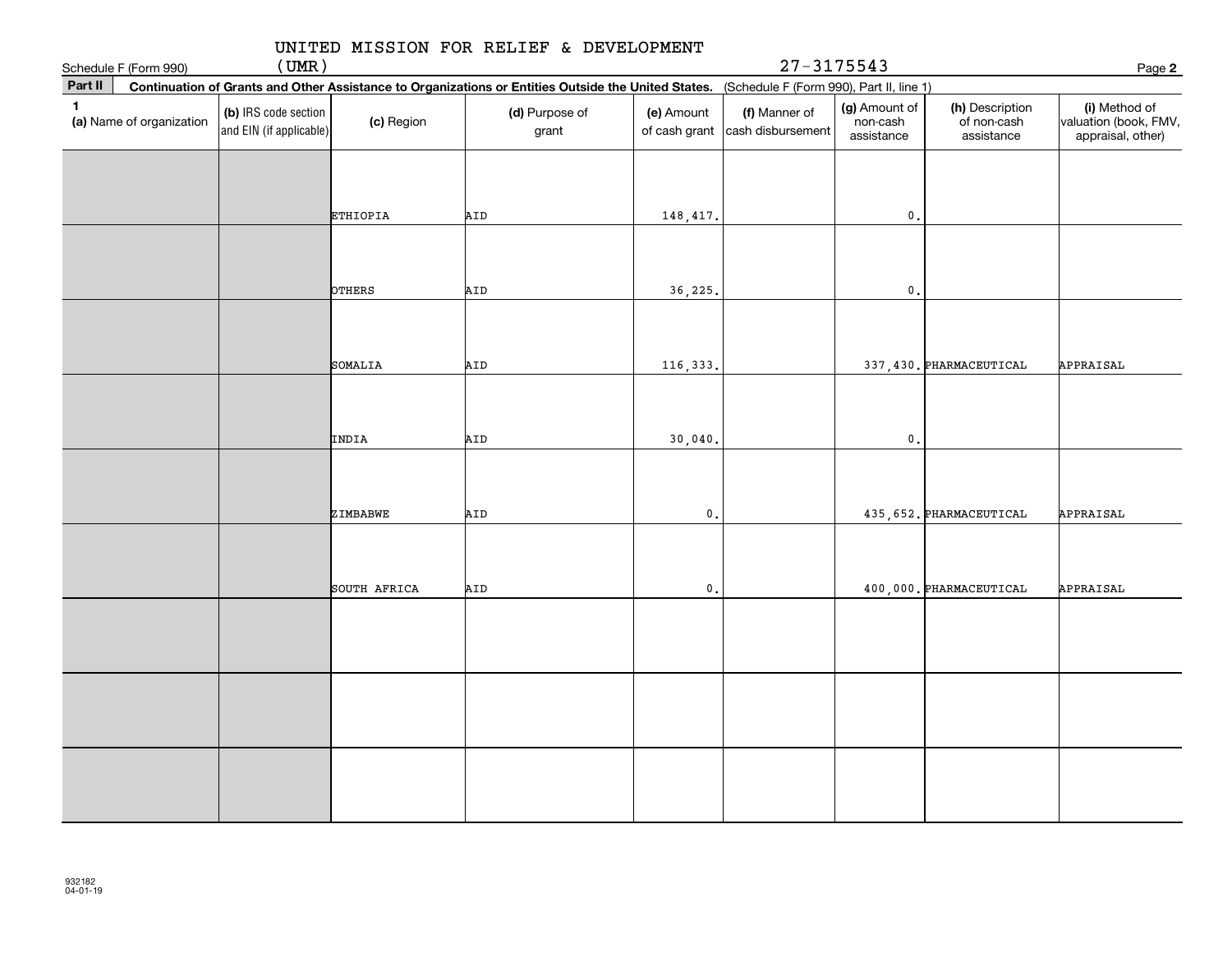932073 10-12-19

### UNITED MISSION FOR RELIEF & DEVELOPMENT

Part III Grants and Other Assistance to Individuals Outside the United States. Complete if the organization answered "Yes" on Form 990, Part IV, line 16.

### Part III can be duplicated if additional space is needed.

| r art in carr be duplicated in additional space is needed. |            |                             |                             |                                    |                                        |                                          |                                                                |
|------------------------------------------------------------|------------|-----------------------------|-----------------------------|------------------------------------|----------------------------------------|------------------------------------------|----------------------------------------------------------------|
| (a) Type of grant or assistance                            | (b) Region | (c) Number of<br>recipients | (d) Amount of<br>cash grant | (e) Manner of<br>cash disbursement | (f) Amount of<br>noncash<br>assistance | (g) Description of<br>noncash assistance | (h) Method of<br>valuation<br>(book, FMV,<br>appraisal, other) |
|                                                            |            |                             |                             |                                    |                                        |                                          |                                                                |
|                                                            |            |                             |                             |                                    |                                        |                                          |                                                                |
|                                                            |            |                             |                             |                                    |                                        |                                          |                                                                |
|                                                            |            |                             |                             |                                    |                                        |                                          |                                                                |
|                                                            |            |                             |                             |                                    |                                        |                                          |                                                                |
|                                                            |            |                             |                             |                                    |                                        |                                          |                                                                |
|                                                            |            |                             |                             |                                    |                                        |                                          |                                                                |
|                                                            |            |                             |                             |                                    |                                        |                                          |                                                                |
|                                                            |            |                             |                             |                                    |                                        |                                          |                                                                |
|                                                            |            |                             |                             |                                    |                                        |                                          |                                                                |
|                                                            |            |                             |                             |                                    |                                        |                                          |                                                                |
|                                                            |            |                             |                             |                                    |                                        |                                          |                                                                |
|                                                            |            |                             |                             |                                    |                                        |                                          |                                                                |
|                                                            |            |                             |                             |                                    |                                        |                                          |                                                                |
|                                                            |            |                             |                             |                                    |                                        |                                          |                                                                |
|                                                            |            |                             |                             |                                    |                                        |                                          |                                                                |
|                                                            |            |                             |                             |                                    |                                        |                                          |                                                                |
|                                                            |            |                             |                             |                                    |                                        |                                          |                                                                |

**Schedule F (Form 990) 2019**

### (UMR) 27-3175543

Schedule F (Form 990) 2019  $(UMR)$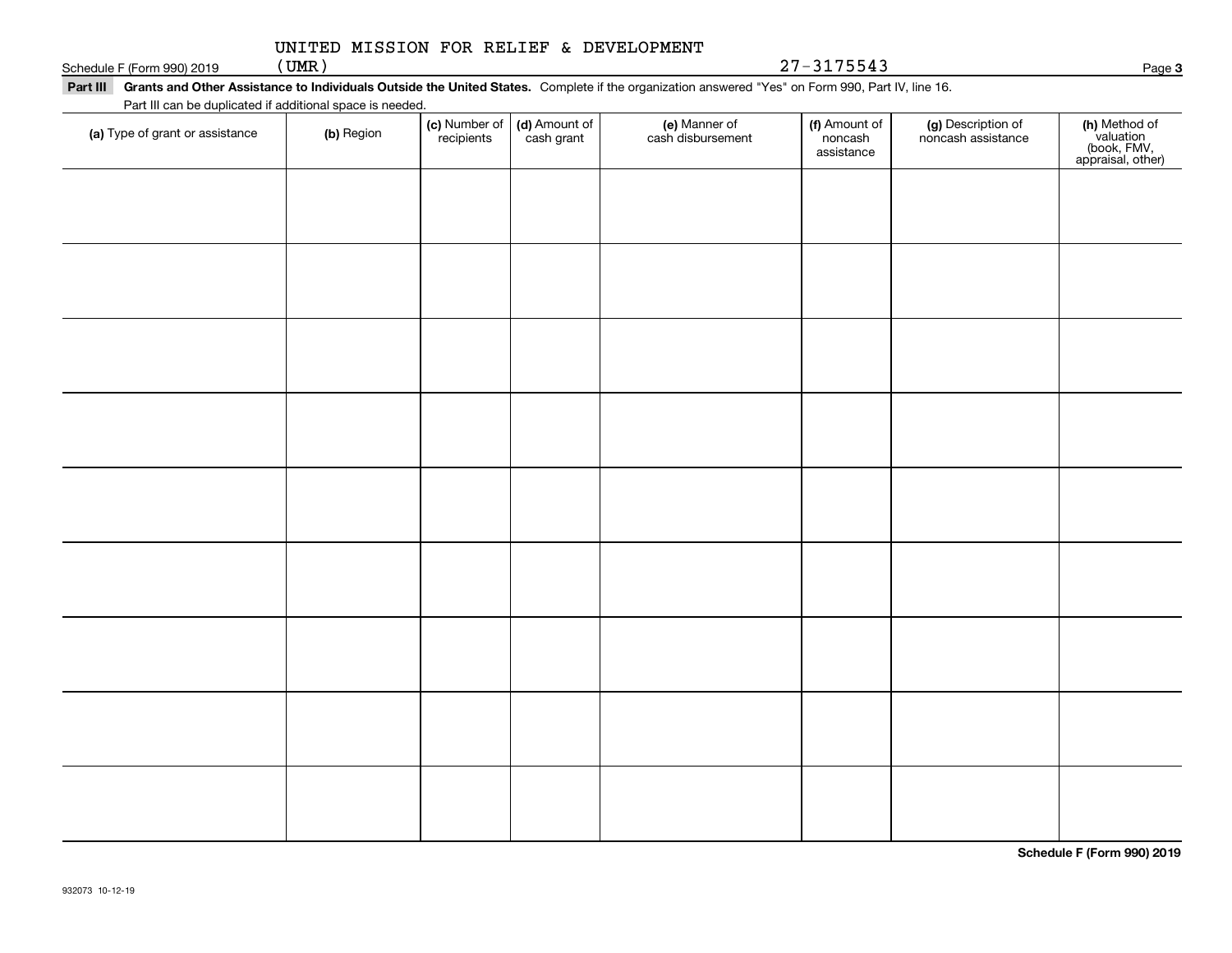|              | UMR)<br>Schedule F (Form 990) 2019                                                                                                                                                                                                                                                                                                                             | 27-3175543 | Page 4                    |
|--------------|----------------------------------------------------------------------------------------------------------------------------------------------------------------------------------------------------------------------------------------------------------------------------------------------------------------------------------------------------------------|------------|---------------------------|
| Part IV      | <b>Foreign Forms</b>                                                                                                                                                                                                                                                                                                                                           |            |                           |
| 1            | Was the organization a U.S. transferor of property to a foreign corporation during the tax year? If "Yes," the<br>organization may be required to file Form 926, Return by a U.S. Transferor of Property to a Foreign                                                                                                                                          | Yes        | X I<br>No                 |
| $\mathbf{2}$ | Did the organization have an interest in a foreign trust during the tax year? If "Yes." the organization<br>may be required to separately file Form 3520, Annual Return To Report Transactions With Foreign<br>Trusts and Receipt of Certain Foreign Gifts, and/or Form 3520-A, Annual Information Return of Foreign                                           | Yes        | <b>No</b>                 |
| 3            | Did the organization have an ownership interest in a foreign corporation during the tax year? If "Yes."<br>the organization may be required to file Form 5471, Information Return of U.S. Persons With Respect to<br>Certain Foreign Corporations (see Instructions for Form 5471) manufactured contains the context control of the                            | Yes        | $X \mid No$               |
| 4            | Was the organization a direct or indirect shareholder of a passive foreign investment company or a<br>qualified electing fund during the tax year? If "Yes," the organization may be required to file Form 8621,<br>Information Return by a Shareholder of a Passive Foreign Investment Company or Qualified Electing Fund<br>(see Instructions for Form 8621) | Yes        | $\mathbf{X}$<br><b>No</b> |
| 5            | Did the organization have an ownership interest in a foreign partnership during the tax year? If "Yes."<br>the organization may be required to file Form 8865, Return of U.S. Persons With Respect to Certain                                                                                                                                                  | Yes        | $X \mid N_{0}$            |
| 6            | Did the organization have any operations in or related to any boycotting countries during the tax year? If<br>"Yes," the organization may be required to separately file Form 5713, International Boycott Report (see                                                                                                                                          | Yes        | No                        |

**Schedule F (Form 990) 2019**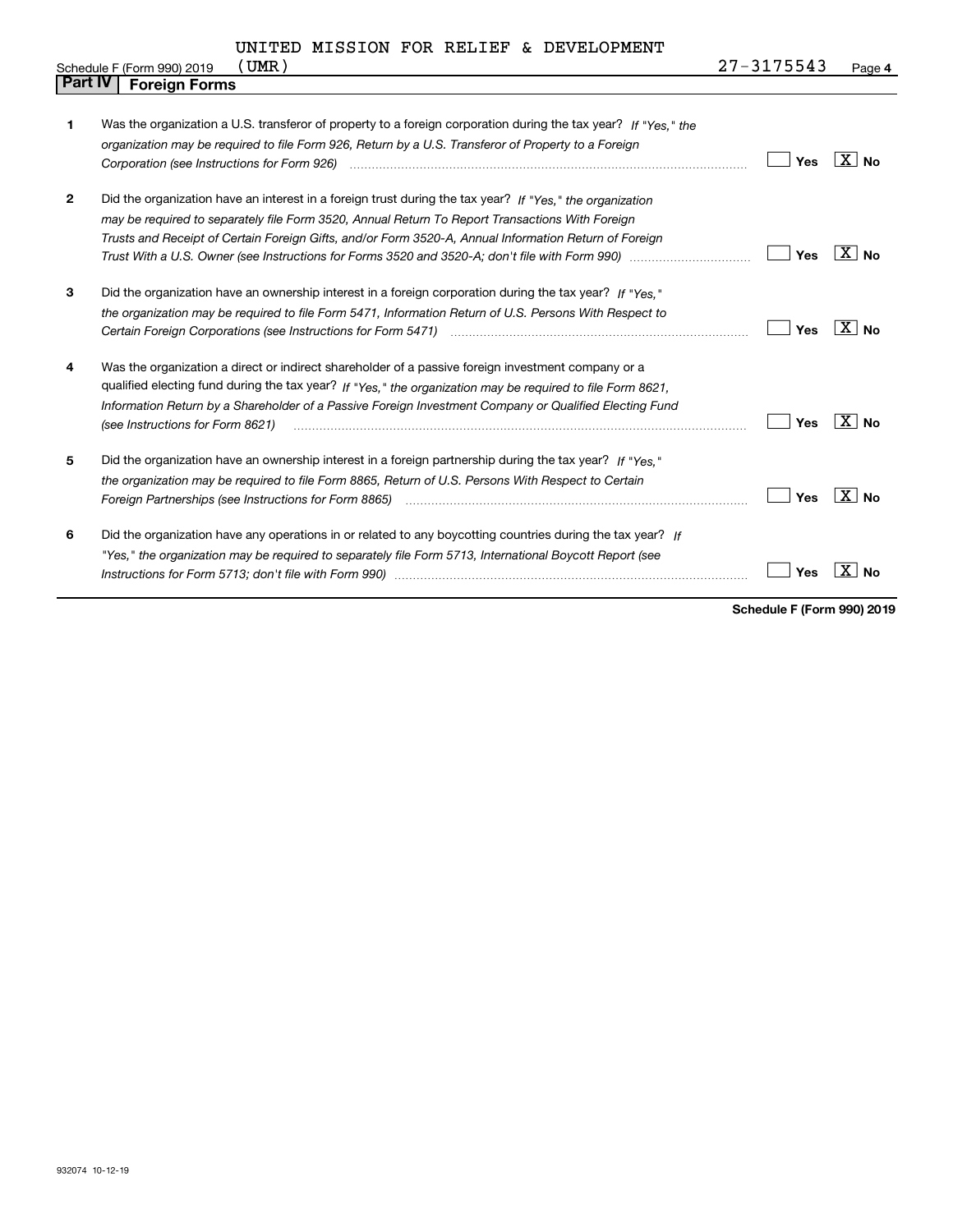| UNITED MISSION FOR RELIEF & DEVELOPMENT |
|-----------------------------------------|
|                                         |

|               | (UMR)<br>Schedule F (Form 990) 2019                                                                                                                                                                                                                                          | <u>27-3175543</u> | Page 5 |
|---------------|------------------------------------------------------------------------------------------------------------------------------------------------------------------------------------------------------------------------------------------------------------------------------|-------------------|--------|
| <b>Part V</b> | <b>Supplemental Information</b>                                                                                                                                                                                                                                              |                   |        |
|               | Provide the information required by Part I, line 2 (monitoring of funds); Part I, line 3, column (f) (accounting method; amounts of<br>investments vs. expenditures per region); Part II, line 1 (accounting method); Part III (accounting method); and Part III, column (c) |                   |        |
|               | (estimated number of recipients), as applicable. Also complete this part to provide any additional information. See instructions.                                                                                                                                            |                   |        |
|               |                                                                                                                                                                                                                                                                              |                   |        |
|               |                                                                                                                                                                                                                                                                              |                   |        |
|               |                                                                                                                                                                                                                                                                              |                   |        |
|               |                                                                                                                                                                                                                                                                              |                   |        |
|               |                                                                                                                                                                                                                                                                              |                   |        |
|               |                                                                                                                                                                                                                                                                              |                   |        |
|               |                                                                                                                                                                                                                                                                              |                   |        |
|               |                                                                                                                                                                                                                                                                              |                   |        |
|               |                                                                                                                                                                                                                                                                              |                   |        |
|               |                                                                                                                                                                                                                                                                              |                   |        |
|               |                                                                                                                                                                                                                                                                              |                   |        |
|               |                                                                                                                                                                                                                                                                              |                   |        |
|               |                                                                                                                                                                                                                                                                              |                   |        |
|               |                                                                                                                                                                                                                                                                              |                   |        |
|               |                                                                                                                                                                                                                                                                              |                   |        |
|               |                                                                                                                                                                                                                                                                              |                   |        |
|               |                                                                                                                                                                                                                                                                              |                   |        |
|               |                                                                                                                                                                                                                                                                              |                   |        |
|               |                                                                                                                                                                                                                                                                              |                   |        |
|               |                                                                                                                                                                                                                                                                              |                   |        |
|               |                                                                                                                                                                                                                                                                              |                   |        |
|               |                                                                                                                                                                                                                                                                              |                   |        |
|               |                                                                                                                                                                                                                                                                              |                   |        |
|               |                                                                                                                                                                                                                                                                              |                   |        |
|               |                                                                                                                                                                                                                                                                              |                   |        |
|               |                                                                                                                                                                                                                                                                              |                   |        |
|               |                                                                                                                                                                                                                                                                              |                   |        |
|               |                                                                                                                                                                                                                                                                              |                   |        |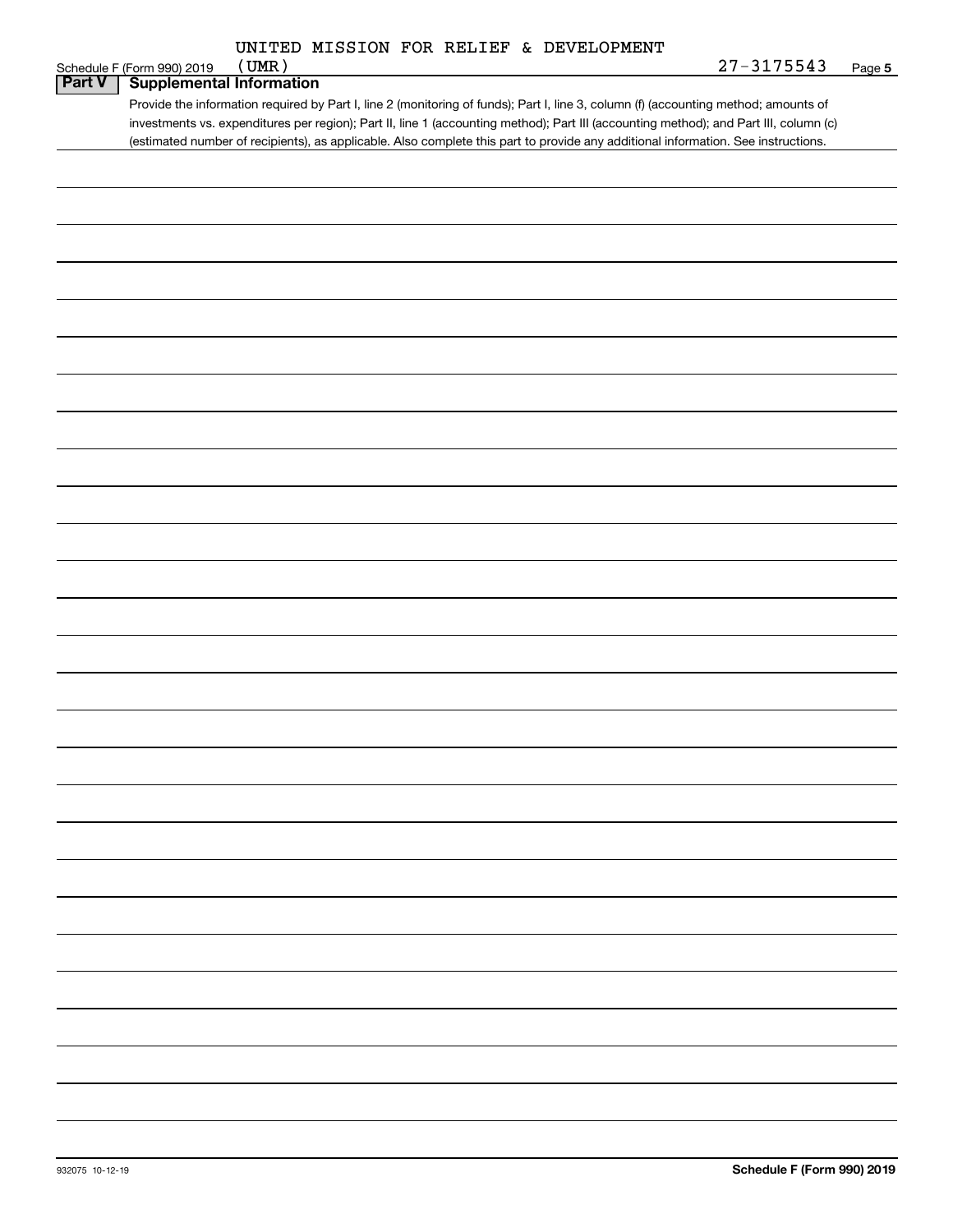| <b>SCHEDULE I</b>                                      |                                                                                                                                                                          |                                                                                  | <b>Grants and Other Assistance to Organizations,</b><br>Governments, and Individuals in the United States |                             |                                         |                                                                |                                          | OMB No. 1545-0047                                   |  |  |  |
|--------------------------------------------------------|--------------------------------------------------------------------------------------------------------------------------------------------------------------------------|----------------------------------------------------------------------------------|-----------------------------------------------------------------------------------------------------------|-----------------------------|-----------------------------------------|----------------------------------------------------------------|------------------------------------------|-----------------------------------------------------|--|--|--|
| (Form 990)                                             |                                                                                                                                                                          | Complete if the organization answered "Yes" on Form 990, Part IV, line 21 or 22. | 2019                                                                                                      |                             |                                         |                                                                |                                          |                                                     |  |  |  |
| Department of the Treasury<br>Internal Revenue Service | Attach to Form 990.<br>Go to www.irs.gov/Form990 for the latest information.                                                                                             |                                                                                  |                                                                                                           |                             |                                         |                                                                |                                          |                                                     |  |  |  |
| Name of the organization                               |                                                                                                                                                                          |                                                                                  | UNITED MISSION FOR RELIEF & DEVELOPMENT                                                                   |                             |                                         |                                                                |                                          | Inspection<br><b>Employer identification number</b> |  |  |  |
|                                                        | (UMR)                                                                                                                                                                    |                                                                                  |                                                                                                           |                             |                                         |                                                                |                                          | $27 - 3175543$                                      |  |  |  |
| Part I                                                 | <b>General Information on Grants and Assistance</b>                                                                                                                      |                                                                                  |                                                                                                           |                             |                                         |                                                                |                                          |                                                     |  |  |  |
| $\mathbf{1}$                                           | Does the organization maintain records to substantiate the amount of the grants or assistance, the grantees' eligibility for the grants or assistance, and the selection |                                                                                  |                                                                                                           |                             |                                         |                                                                |                                          | $\boxed{\text{X}}$ Yes<br>  No                      |  |  |  |
| $\mathbf{2}$                                           | Describe in Part IV the organization's procedures for monitoring the use of grant funds in the United States.                                                            |                                                                                  |                                                                                                           |                             |                                         |                                                                |                                          |                                                     |  |  |  |
| Part II                                                | Grants and Other Assistance to Domestic Organizations and Domestic Governments. Complete if the organization answered "Yes" on Form 990, Part IV, line 21, for any       |                                                                                  |                                                                                                           |                             |                                         |                                                                |                                          |                                                     |  |  |  |
|                                                        | recipient that received more than \$5,000. Part II can be duplicated if additional space is needed.                                                                      |                                                                                  |                                                                                                           |                             |                                         |                                                                |                                          |                                                     |  |  |  |
|                                                        | <b>1 (a)</b> Name and address of organization<br>or government                                                                                                           | $(b)$ EIN                                                                        | (c) IRC section<br>(if applicable)                                                                        | (d) Amount of<br>cash grant | (e) Amount of<br>non-cash<br>assistance | (f) Method of<br>valuation (book,<br>FMV, appraisal,<br>other) | (g) Description of<br>noncash assistance | (h) Purpose of grant<br>or assistance               |  |  |  |
| AJP EDUCATION FOUNDATION                               |                                                                                                                                                                          |                                                                                  |                                                                                                           |                             |                                         |                                                                |                                          |                                                     |  |  |  |
| 10063 S 76TH AVE                                       |                                                                                                                                                                          |                                                                                  |                                                                                                           |                             |                                         |                                                                |                                          |                                                     |  |  |  |
| BRIDGEVIEW, IL 60455                                   |                                                                                                                                                                          | $27 - 1365284$                                                                   |                                                                                                           | 20,000.                     | $\mathbf{0}$                            |                                                                |                                          | ADVOCACY DAY AND TRAINING                           |  |  |  |
|                                                        |                                                                                                                                                                          |                                                                                  |                                                                                                           |                             |                                         |                                                                |                                          |                                                     |  |  |  |
|                                                        |                                                                                                                                                                          |                                                                                  |                                                                                                           |                             |                                         |                                                                |                                          |                                                     |  |  |  |
|                                                        |                                                                                                                                                                          |                                                                                  |                                                                                                           |                             |                                         |                                                                |                                          |                                                     |  |  |  |
|                                                        |                                                                                                                                                                          |                                                                                  |                                                                                                           |                             |                                         |                                                                |                                          |                                                     |  |  |  |
|                                                        |                                                                                                                                                                          |                                                                                  |                                                                                                           |                             |                                         |                                                                |                                          |                                                     |  |  |  |
| 3                                                      | For Bournal Bodietter Act News Control Instruction Act Four 000                                                                                                          |                                                                                  |                                                                                                           |                             |                                         |                                                                |                                          | ▶<br>1.107000100401                                 |  |  |  |

**For Paperwork Reduction Act Notice, see the Instructions for Form 990. Schedule I (Form 990) (2019)** LHA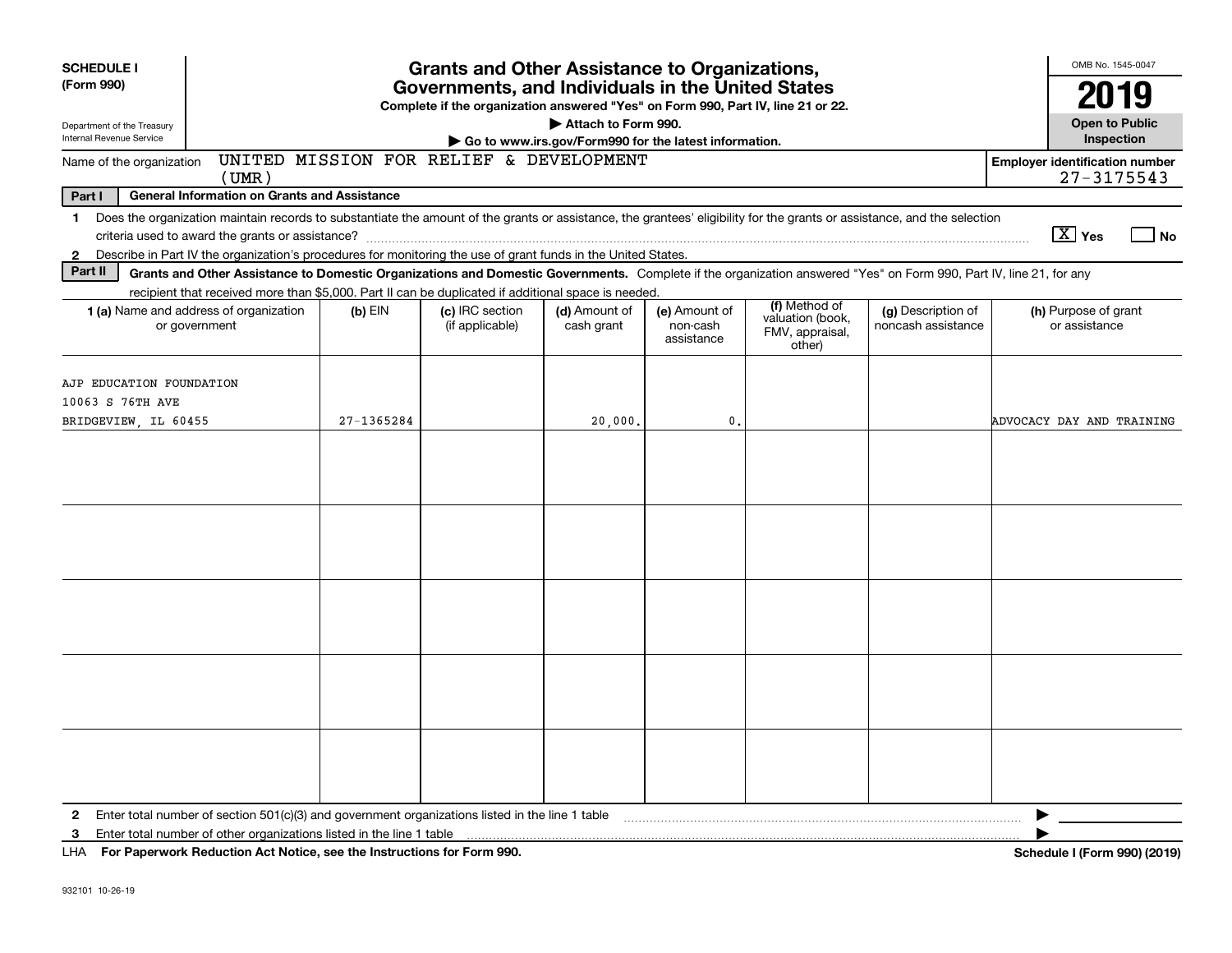|                              |       |  |  | UNITED MISSION FOR RELIEF & DEVELOPMENT |
|------------------------------|-------|--|--|-----------------------------------------|
| Schedule I (Form 990) (2019) | UMR . |  |  |                                         |

**2**(UMR) 27-3175543

**Part III** | Grants and Other Assistance to Domestic Individuals. Complete if the organization answered "Yes" on Form 990, Part IV, line 22. Part III can be duplicated if additional space is needed.

| (a) Type of grant or assistance | (b) Number of<br>recipients | (c) Amount of<br>cash grant | (d) Amount of non-<br>cash assistance | (e) Method of valuation<br>(book, FMV, appraisal, other) | (f) Description of noncash assistance |
|---------------------------------|-----------------------------|-----------------------------|---------------------------------------|----------------------------------------------------------|---------------------------------------|
|                                 |                             |                             |                                       |                                                          |                                       |
|                                 |                             |                             |                                       |                                                          |                                       |
|                                 |                             |                             |                                       |                                                          |                                       |
|                                 |                             |                             |                                       |                                                          |                                       |
|                                 |                             |                             |                                       |                                                          |                                       |
|                                 |                             |                             |                                       |                                                          |                                       |
|                                 |                             |                             |                                       |                                                          |                                       |
|                                 |                             |                             |                                       |                                                          |                                       |
|                                 |                             |                             |                                       |                                                          |                                       |
|                                 |                             |                             |                                       |                                                          |                                       |

Part IV | Supplemental Information. Provide the information required in Part I, line 2; Part III, column (b); and any other additional information.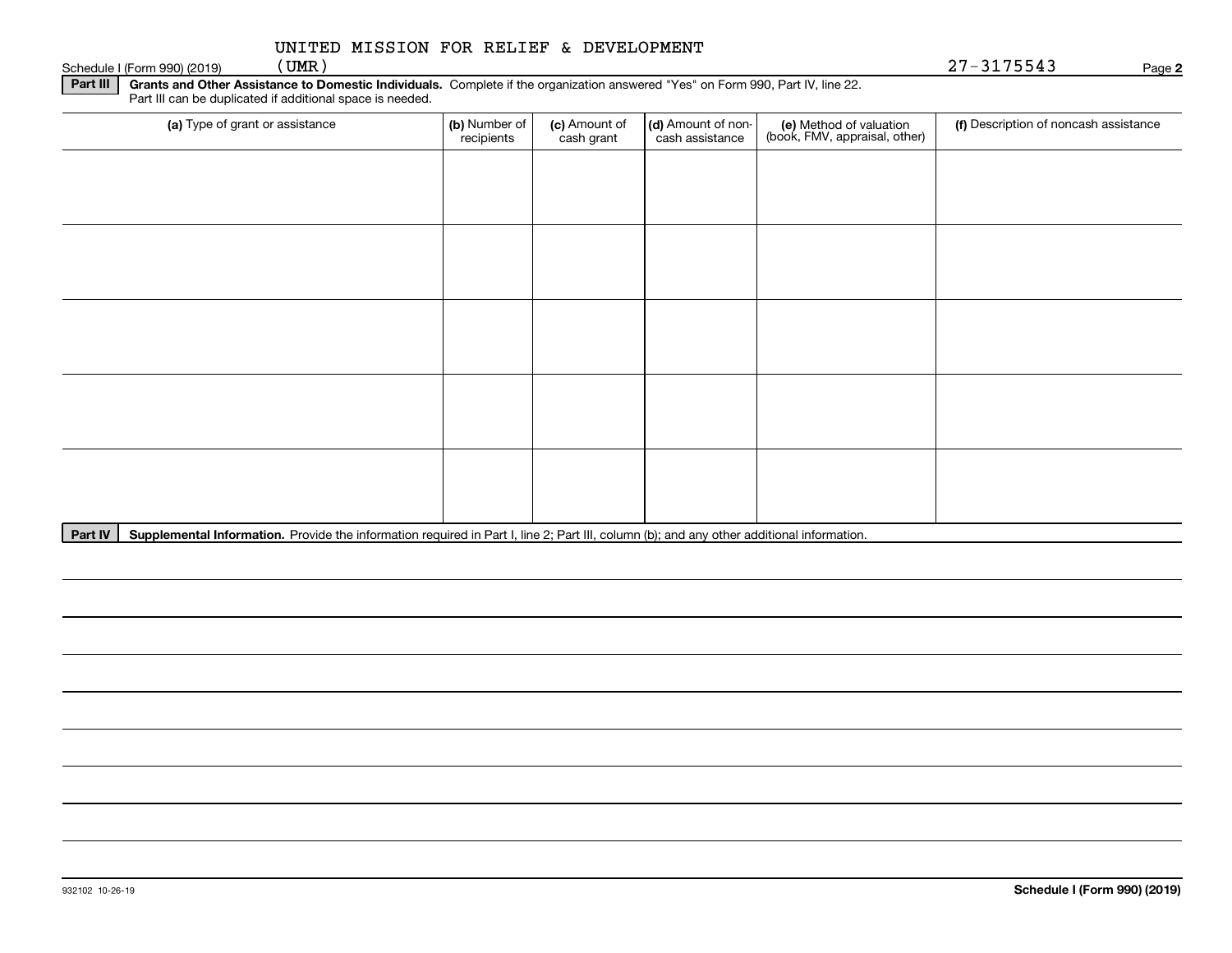|   | <b>SCHEDULE J</b>                                      | <b>Compensation Information</b>                                                                                        |                                       | OMB No. 1545-0047               |            |                   |
|---|--------------------------------------------------------|------------------------------------------------------------------------------------------------------------------------|---------------------------------------|---------------------------------|------------|-------------------|
|   | (Form 990)                                             | For certain Officers, Directors, Trustees, Key Employees, and Highest                                                  |                                       |                                 |            |                   |
|   |                                                        | <b>Compensated Employees</b>                                                                                           |                                       | 2019                            |            |                   |
|   |                                                        | Complete if the organization answered "Yes" on Form 990, Part IV, line 23.<br>Attach to Form 990.                      |                                       | <b>Open to Public</b>           |            |                   |
|   | Department of the Treasury<br>Internal Revenue Service | Go to www.irs.gov/Form990 for instructions and the latest information.                                                 |                                       |                                 | Inspection |                   |
|   | Name of the organization                               | UNITED MISSION FOR RELIEF & DEVELOPMENT                                                                                | <b>Employer identification number</b> |                                 |            |                   |
|   |                                                        | $($ UMR $)$                                                                                                            |                                       | 27-3175543                      |            |                   |
|   | Part I                                                 | <b>Questions Regarding Compensation</b>                                                                                |                                       |                                 |            |                   |
|   |                                                        |                                                                                                                        |                                       |                                 | Yes        | No                |
|   |                                                        | Check the appropriate box(es) if the organization provided any of the following to or for a person listed on Form 990, |                                       |                                 |            |                   |
|   |                                                        | Part VII, Section A, line 1a. Complete Part III to provide any relevant information regarding these items.             |                                       |                                 |            |                   |
|   | First-class or charter travel                          | Housing allowance or residence for personal use                                                                        |                                       |                                 |            |                   |
|   | Travel for companions                                  | Payments for business use of personal residence                                                                        |                                       |                                 |            |                   |
|   |                                                        | Tax indemnification and gross-up payments<br>Health or social club dues or initiation fees                             |                                       |                                 |            |                   |
|   |                                                        | Discretionary spending account<br>Personal services (such as maid, chauffeur, chef)                                    |                                       |                                 |            |                   |
|   |                                                        |                                                                                                                        |                                       |                                 |            |                   |
| b |                                                        | If any of the boxes on line 1a are checked, did the organization follow a written policy regarding payment or          |                                       |                                 |            |                   |
|   |                                                        | reimbursement or provision of all of the expenses described above? If "No," complete Part III to explain               |                                       | 1b                              |            |                   |
| 2 |                                                        | Did the organization require substantiation prior to reimbursing or allowing expenses incurred by all directors,       |                                       |                                 |            |                   |
|   |                                                        |                                                                                                                        |                                       | $\overline{2}$                  |            |                   |
|   |                                                        |                                                                                                                        |                                       |                                 |            |                   |
| з |                                                        | Indicate which, if any, of the following the organization used to establish the compensation of the organization's     |                                       |                                 |            |                   |
|   |                                                        | CEO/Executive Director. Check all that apply. Do not check any boxes for methods used by a related organization to     |                                       |                                 |            |                   |
|   |                                                        | establish compensation of the CEO/Executive Director, but explain in Part III.                                         |                                       |                                 |            |                   |
|   | Compensation committee                                 | $X$ Written employment contract                                                                                        |                                       |                                 |            |                   |
|   |                                                        | $\boxed{\text{X}}$ Independent compensation consultant<br>$X$ Compensation survey or study                             |                                       |                                 |            |                   |
|   | $\overline{X}$ Form 990 of other organizations         | $\mathbf{X}$ Approval by the board or compensation committee                                                           |                                       |                                 |            |                   |
|   |                                                        |                                                                                                                        |                                       |                                 |            |                   |
| 4 |                                                        | During the year, did any person listed on Form 990, Part VII, Section A, line 1a, with respect to the filing           |                                       |                                 |            |                   |
|   | organization or a related organization:                |                                                                                                                        |                                       |                                 |            |                   |
| а |                                                        | Receive a severance payment or change-of-control payment?                                                              |                                       | 4a                              |            | х                 |
|   |                                                        |                                                                                                                        |                                       | 4b                              |            | X                 |
| с |                                                        |                                                                                                                        |                                       | 4c                              |            | $\mathbf x$       |
|   |                                                        | If "Yes" to any of lines 4a-c, list the persons and provide the applicable amounts for each item in Part III.          |                                       |                                 |            |                   |
|   |                                                        |                                                                                                                        |                                       |                                 |            |                   |
|   |                                                        | Only section 501(c)(3), 501(c)(4), and 501(c)(29) organizations must complete lines 5-9.                               |                                       |                                 |            |                   |
|   |                                                        | For persons listed on Form 990, Part VII, Section A, line 1a, did the organization pay or accrue any compensation      |                                       |                                 |            |                   |
|   | contingent on the revenues of:                         |                                                                                                                        |                                       |                                 |            |                   |
| a |                                                        |                                                                                                                        |                                       | 5a                              |            | x                 |
|   |                                                        |                                                                                                                        |                                       | 5b                              |            | $\mathbf{x}$      |
|   |                                                        | If "Yes" on line 5a or 5b, describe in Part III.                                                                       |                                       |                                 |            |                   |
|   |                                                        | 6 For persons listed on Form 990, Part VII, Section A, line 1a, did the organization pay or accrue any compensation    |                                       |                                 |            |                   |
|   | contingent on the net earnings of:                     |                                                                                                                        |                                       |                                 |            |                   |
| a |                                                        |                                                                                                                        |                                       | 6a                              |            | х<br>$\mathbf{x}$ |
|   |                                                        |                                                                                                                        |                                       | 6b                              |            |                   |
|   |                                                        | If "Yes" on line 6a or 6b, describe in Part III.                                                                       |                                       |                                 |            |                   |
|   |                                                        | 7 For persons listed on Form 990, Part VII, Section A, line 1a, did the organization provide any nonfixed payments     |                                       |                                 |            |                   |
|   |                                                        |                                                                                                                        |                                       | $\overline{7}$                  |            | х                 |
| 8 |                                                        | Were any amounts reported on Form 990, Part VII, paid or accrued pursuant to a contract that was subject to the        |                                       |                                 |            |                   |
|   |                                                        | initial contract exception described in Regulations section 53.4958-4(a)(3)? If "Yes," describe in Part III            |                                       | 8                               |            | х                 |
| 9 |                                                        | If "Yes" on line 8, did the organization also follow the rebuttable presumption procedure described in                 |                                       |                                 |            |                   |
|   | Regulations section 53.4958-6(c)?                      | For Panerwork Reduction Act Notice, see the Instructions for Form 000                                                  |                                       | 9<br>Schodule 1 (Form 000) 2010 |            |                   |

LHA For Paperwork Reduction Act Notice, see the Instructions for Form 990. Schedule J (Form 990) 2019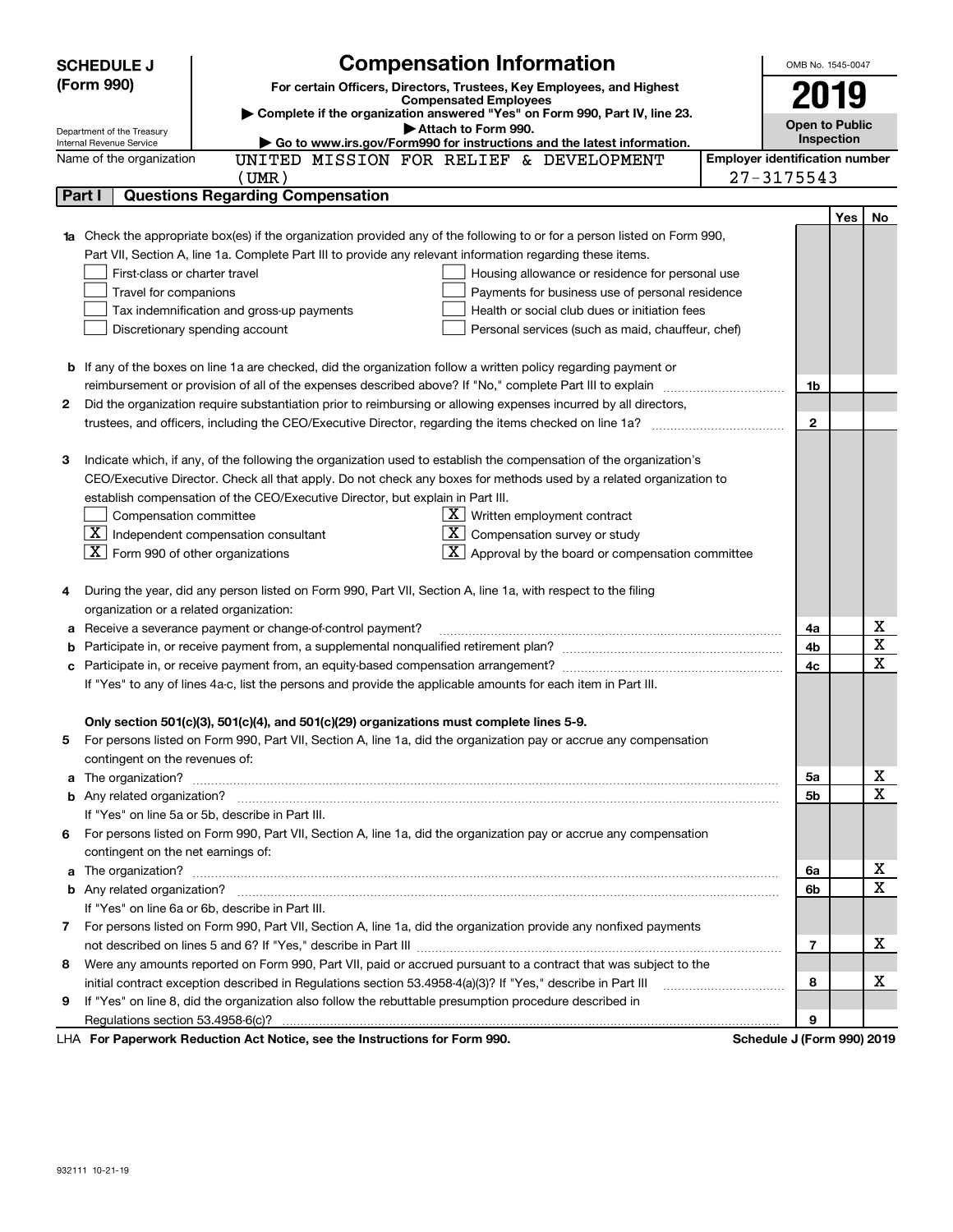**Part II Officers, Directors, Trustees, Key Employees, and Highest Compensated Employees.**  Schedule J (Form 990) 2019 Page Use duplicate copies if additional space is needed.

For each individual whose compensation must be reported on Schedule J, report compensation from the organization on row (i) and from related organizations, described in the instructions, on row (ii). Do not list any individuals that aren't listed on Form 990, Part VII.

**Note:**  The sum of columns (B)(i)-(iii) for each listed individual must equal the total amount of Form 990, Part VII, Section A, line 1a, applicable column (D) and (E) amounts for that individual.

| (A) Name and Title |                    |                          | (B) Breakdown of W-2 and/or 1099-MISC compensation |                                           | (C) Retirement and<br>other deferred | (D) Nontaxable<br>benefits | (E) Total of columns<br>$(B)(i)-(D)$ | (F) Compensation<br>in column (B)         |
|--------------------|--------------------|--------------------------|----------------------------------------------------|-------------------------------------------|--------------------------------------|----------------------------|--------------------------------------|-------------------------------------------|
|                    |                    | (i) Base<br>compensation | (ii) Bonus &<br>incentive<br>compensation          | (iii) Other<br>reportable<br>compensation | compensation                         |                            |                                      | reported as deferred<br>on prior Form 990 |
| $(1)$ ABED AYOUB   | (i)                | 225,000.                 | $\overline{0}$ .                                   | $\overline{0}$ .                          | $\overline{0}$ .                     | 20,400.                    | 245,400.                             | 0.                                        |
| CEO AND PRESIDENT  | (ii)               | $\overline{0}$ .         | $\overline{0}$ .                                   | $\overline{0}$ .                          | $\overline{0}$ .                     | $\overline{0}$ .           | $\overline{0}$ .                     | $\overline{0}$ .                          |
|                    | (i)                |                          |                                                    |                                           |                                      |                            |                                      |                                           |
|                    | (ii)               |                          |                                                    |                                           |                                      |                            |                                      |                                           |
|                    | (i)                |                          |                                                    |                                           |                                      |                            |                                      |                                           |
|                    | (ii)               |                          |                                                    |                                           |                                      |                            |                                      |                                           |
|                    | (i)                |                          |                                                    |                                           |                                      |                            |                                      |                                           |
|                    | <u>(ii)</u>        |                          |                                                    |                                           |                                      |                            |                                      |                                           |
|                    | (i)                |                          |                                                    |                                           |                                      |                            |                                      |                                           |
|                    | <u>(ii)</u>        |                          |                                                    |                                           |                                      |                            |                                      |                                           |
|                    | (i)                |                          |                                                    |                                           |                                      |                            |                                      |                                           |
|                    | <u>(ii)</u>        |                          |                                                    |                                           |                                      |                            |                                      |                                           |
|                    | (i)                |                          |                                                    |                                           |                                      |                            |                                      |                                           |
|                    | <u>(ii)</u>        |                          |                                                    |                                           |                                      |                            |                                      |                                           |
|                    | (i)                |                          |                                                    |                                           |                                      |                            |                                      |                                           |
|                    | <u>(ii)</u>        |                          |                                                    |                                           |                                      |                            |                                      |                                           |
|                    | (i)                |                          |                                                    |                                           |                                      |                            |                                      |                                           |
|                    | <u>(ii)</u>        |                          |                                                    |                                           |                                      |                            |                                      |                                           |
|                    | (i)<br><u>(ii)</u> |                          |                                                    |                                           |                                      |                            |                                      |                                           |
|                    | (i)                |                          |                                                    |                                           |                                      |                            |                                      |                                           |
|                    | <u>(ii)</u>        |                          |                                                    |                                           |                                      |                            |                                      |                                           |
|                    | (i)                |                          |                                                    |                                           |                                      |                            |                                      |                                           |
|                    | <u>(ii)</u>        |                          |                                                    |                                           |                                      |                            |                                      |                                           |
|                    | (i)                |                          |                                                    |                                           |                                      |                            |                                      |                                           |
|                    | <u>(ii)</u>        |                          |                                                    |                                           |                                      |                            |                                      |                                           |
|                    | (i)                |                          |                                                    |                                           |                                      |                            |                                      |                                           |
|                    | <u>(ii)</u>        |                          |                                                    |                                           |                                      |                            |                                      |                                           |
|                    | (i)                |                          |                                                    |                                           |                                      |                            |                                      |                                           |
|                    | <u>(ii)</u>        |                          |                                                    |                                           |                                      |                            |                                      |                                           |
|                    | (i)                |                          |                                                    |                                           |                                      |                            |                                      |                                           |
|                    | (ii)               |                          |                                                    |                                           |                                      |                            |                                      |                                           |

**2**

27-3175543

(UMR)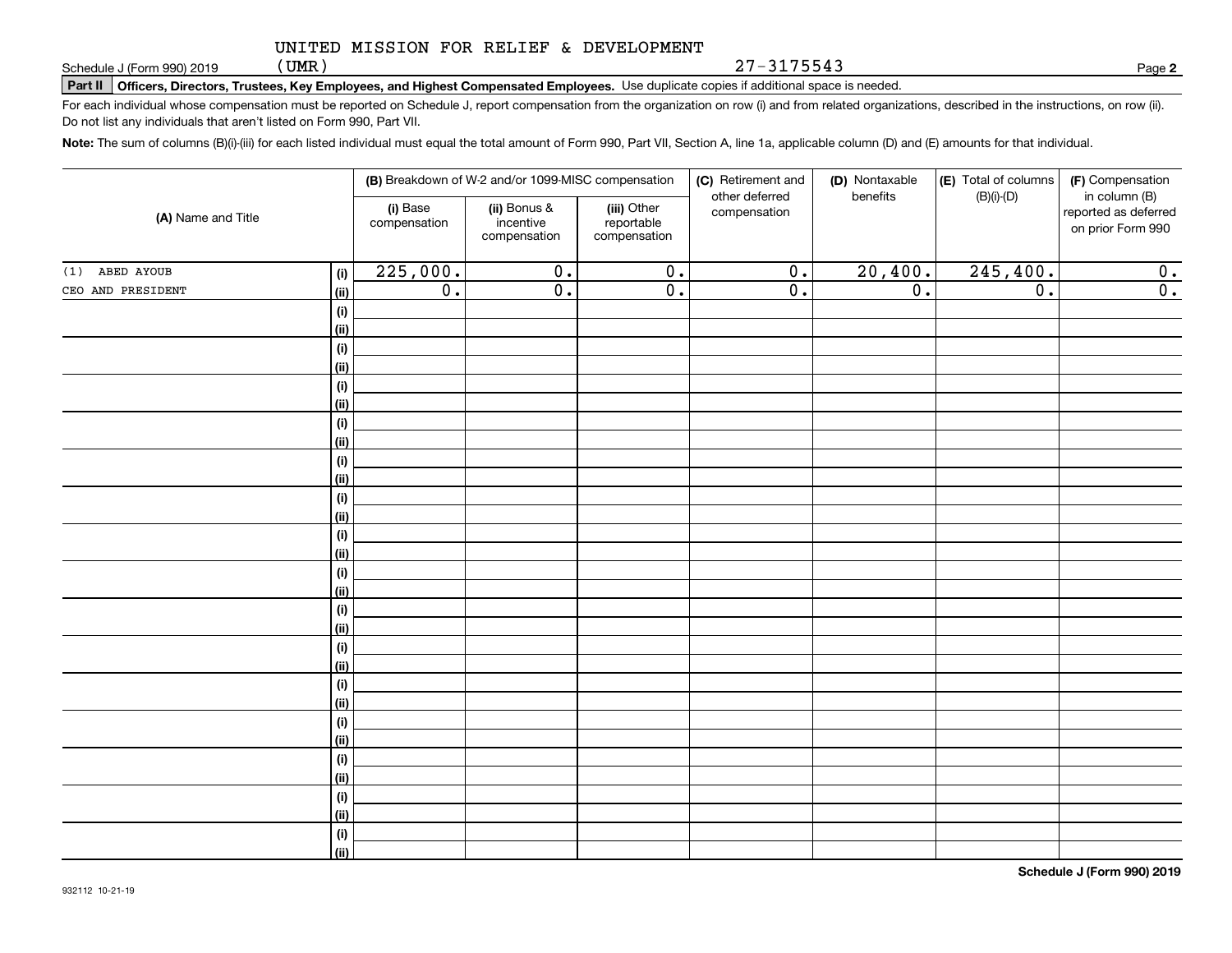|  |  |  | UNITED MISSION FOR RELIEF & DEVELOPMENT |
|--|--|--|-----------------------------------------|
|  |  |  |                                         |

**Part III Supplemental Information**

Schedule J (Form 990) 2019 (UMR)<br>Part III Supplemental Information<br>Provide the information, explanation, or descriptions required for Part I, lines 1a, 1b, 3, 4a, 4b, 4c, 5a, 5b, 6a, 6b, 7, and 8, and for Part II. Also com

**Schedule J (Form 990) 2019**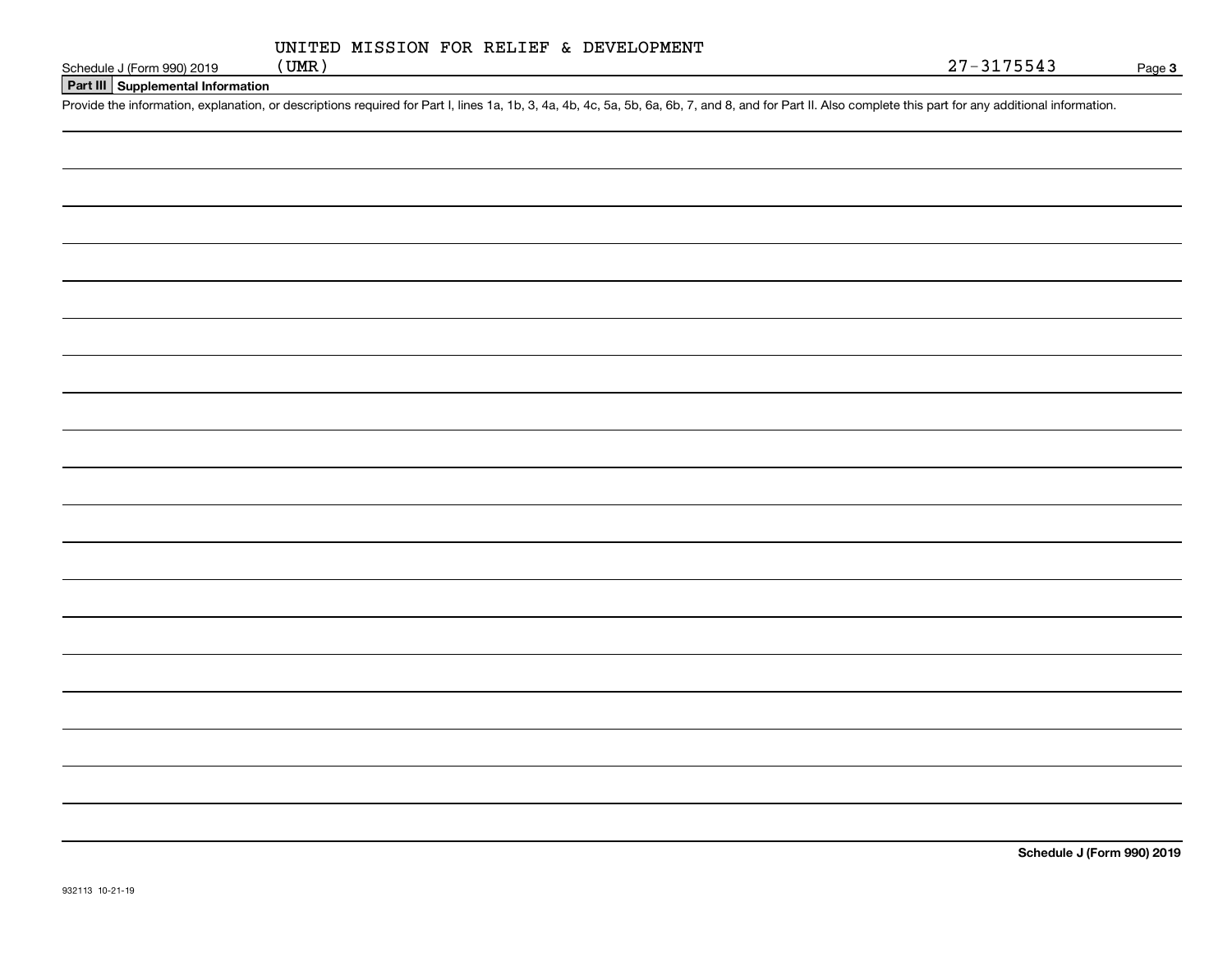|        | (Form 990)                                             |                                                                                         |                               |                                      | ▶ Complete if the organizations answered "Yes" on Form 990, Part IV, lines 29 or 30.                                           |                              | 2019                                  |            |    |
|--------|--------------------------------------------------------|-----------------------------------------------------------------------------------------|-------------------------------|--------------------------------------|--------------------------------------------------------------------------------------------------------------------------------|------------------------------|---------------------------------------|------------|----|
|        | Department of the Treasury<br>Internal Revenue Service | Attach to Form 990.                                                                     |                               |                                      | Go to www.irs.gov/Form990 for instructions and the latest information.                                                         |                              | <b>Open to Public</b><br>Inspection   |            |    |
|        | Name of the organization                               | UNITED MISSION FOR RELIEF & DEVELOPMENT                                                 |                               |                                      |                                                                                                                                |                              | <b>Employer identification number</b> |            |    |
|        |                                                        | (UMR)                                                                                   |                               |                                      |                                                                                                                                |                              | $27 - 3175543$                        |            |    |
| Part I |                                                        | <b>Types of Property</b>                                                                |                               |                                      |                                                                                                                                |                              |                                       |            |    |
|        |                                                        |                                                                                         | (a)<br>Check if<br>applicable | (b)<br>Number of<br>contributions or | (c)<br>Noncash contribution<br>amounts reported on<br>litems contributed Form 990, Part VIII, line 1g                          | noncash contribution amounts | (d)<br>Method of determining          |            |    |
| 1.     |                                                        |                                                                                         |                               |                                      |                                                                                                                                |                              |                                       |            |    |
| 2      |                                                        |                                                                                         |                               |                                      |                                                                                                                                |                              |                                       |            |    |
| З      |                                                        | Art - Fractional interests                                                              |                               |                                      |                                                                                                                                |                              |                                       |            |    |
| 4      |                                                        | Books and publications                                                                  |                               |                                      |                                                                                                                                |                              |                                       |            |    |
| 5      |                                                        | Clothing and household goods                                                            |                               |                                      |                                                                                                                                |                              |                                       |            |    |
| 6      |                                                        |                                                                                         |                               |                                      |                                                                                                                                |                              |                                       |            |    |
| 7      |                                                        |                                                                                         |                               |                                      |                                                                                                                                |                              |                                       |            |    |
| 8      | Intellectual property                                  |                                                                                         |                               |                                      |                                                                                                                                |                              |                                       |            |    |
| 9      |                                                        |                                                                                         |                               |                                      |                                                                                                                                |                              |                                       |            |    |
| 10     |                                                        | Securities - Closely held stock                                                         |                               |                                      |                                                                                                                                |                              |                                       |            |    |
| 11     | Securities - Partnership, LLC, or                      |                                                                                         |                               |                                      |                                                                                                                                |                              |                                       |            |    |
|        | trust interests                                        |                                                                                         |                               |                                      |                                                                                                                                |                              |                                       |            |    |
| 12     |                                                        | Securities - Miscellaneous                                                              |                               |                                      |                                                                                                                                |                              |                                       |            |    |
| 13     | Qualified conservation contribution -                  |                                                                                         |                               |                                      |                                                                                                                                |                              |                                       |            |    |
|        | Historic structures                                    |                                                                                         |                               |                                      |                                                                                                                                |                              |                                       |            |    |
| 14     |                                                        | Qualified conservation contribution - Other                                             |                               |                                      |                                                                                                                                |                              |                                       |            |    |
| 15     | Real estate - Residential                              |                                                                                         |                               |                                      |                                                                                                                                |                              |                                       |            |    |
| 16     |                                                        | Real estate - Commercial                                                                |                               |                                      |                                                                                                                                |                              |                                       |            |    |
| 17     |                                                        |                                                                                         |                               |                                      |                                                                                                                                |                              |                                       |            |    |
| 18     |                                                        |                                                                                         |                               |                                      |                                                                                                                                |                              |                                       |            |    |
| 19     |                                                        |                                                                                         |                               |                                      |                                                                                                                                |                              |                                       |            |    |
| 20     |                                                        | Drugs and medical supplies                                                              | X                             | $\overline{9}$                       | 13,187,183. APPRAISED BY THIRD P                                                                                               |                              |                                       |            |    |
| 21     |                                                        |                                                                                         |                               |                                      |                                                                                                                                |                              |                                       |            |    |
| 22     |                                                        |                                                                                         |                               |                                      |                                                                                                                                |                              |                                       |            |    |
| 23     |                                                        |                                                                                         |                               |                                      |                                                                                                                                |                              |                                       |            |    |
| 24     |                                                        |                                                                                         |                               |                                      |                                                                                                                                |                              |                                       |            |    |
| 25     |                                                        |                                                                                         |                               |                                      |                                                                                                                                |                              |                                       |            |    |
| 26     |                                                        | Other $\qquad \qquad$ (                                                                 |                               |                                      |                                                                                                                                |                              |                                       |            |    |
| 27     | Other                                                  |                                                                                         |                               |                                      |                                                                                                                                |                              |                                       |            |    |
| 28     | Other                                                  |                                                                                         |                               |                                      |                                                                                                                                |                              |                                       |            |    |
| 29     |                                                        | Number of Forms 8283 received by the organization during the tax year for contributions |                               |                                      |                                                                                                                                |                              |                                       |            |    |
|        |                                                        | for which the organization completed Form 8283, Part IV, Donee Acknowledgement          |                               |                                      | 29                                                                                                                             |                              |                                       |            |    |
|        |                                                        |                                                                                         |                               |                                      |                                                                                                                                |                              |                                       | <b>Yes</b> | No |
|        |                                                        |                                                                                         |                               |                                      | 30a During the year, did the organization receive by contribution any property reported in Part I, lines 1 through 28, that it |                              |                                       |            |    |
|        |                                                        |                                                                                         |                               |                                      | must hold for at least three years from the date of the initial contribution, and which isn't required to be used for          |                              |                                       |            |    |
|        |                                                        | exempt purposes for the entire holding period?                                          |                               |                                      |                                                                                                                                |                              | 30a                                   |            | х  |
|        |                                                        | <b>b</b> If "Yes," describe the arrangement in Part II.                                 |                               |                                      |                                                                                                                                |                              |                                       |            |    |
| 31     |                                                        |                                                                                         |                               |                                      | Does the organization have a gift acceptance policy that requires the review of any nonstandard contributions?                 |                              | 31                                    | х          |    |
|        |                                                        |                                                                                         |                               |                                      | 32a Does the organization hire or use third parties or related organizations to solicit, process, or sell noncash              |                              |                                       |            |    |
|        | contributions?                                         |                                                                                         |                               |                                      |                                                                                                                                |                              | 32a                                   |            | X  |
|        | b If "Yes," describe in Part II.                       |                                                                                         |                               |                                      |                                                                                                                                |                              |                                       |            |    |
| 33     |                                                        |                                                                                         |                               |                                      | If the organization didn't report an amount in column (c) for a type of property for which column (a) is checked,              |                              |                                       |            |    |
|        | describe in Part II.                                   |                                                                                         |                               |                                      |                                                                                                                                |                              |                                       |            |    |

**Noncash Contributions**

For Paperwork Reduction Act Notice, see the Instructions for Form 990. **Schedule M** (Form 990) 2019 LHA

OMB No. 1545-0047

**SCHEDULE M**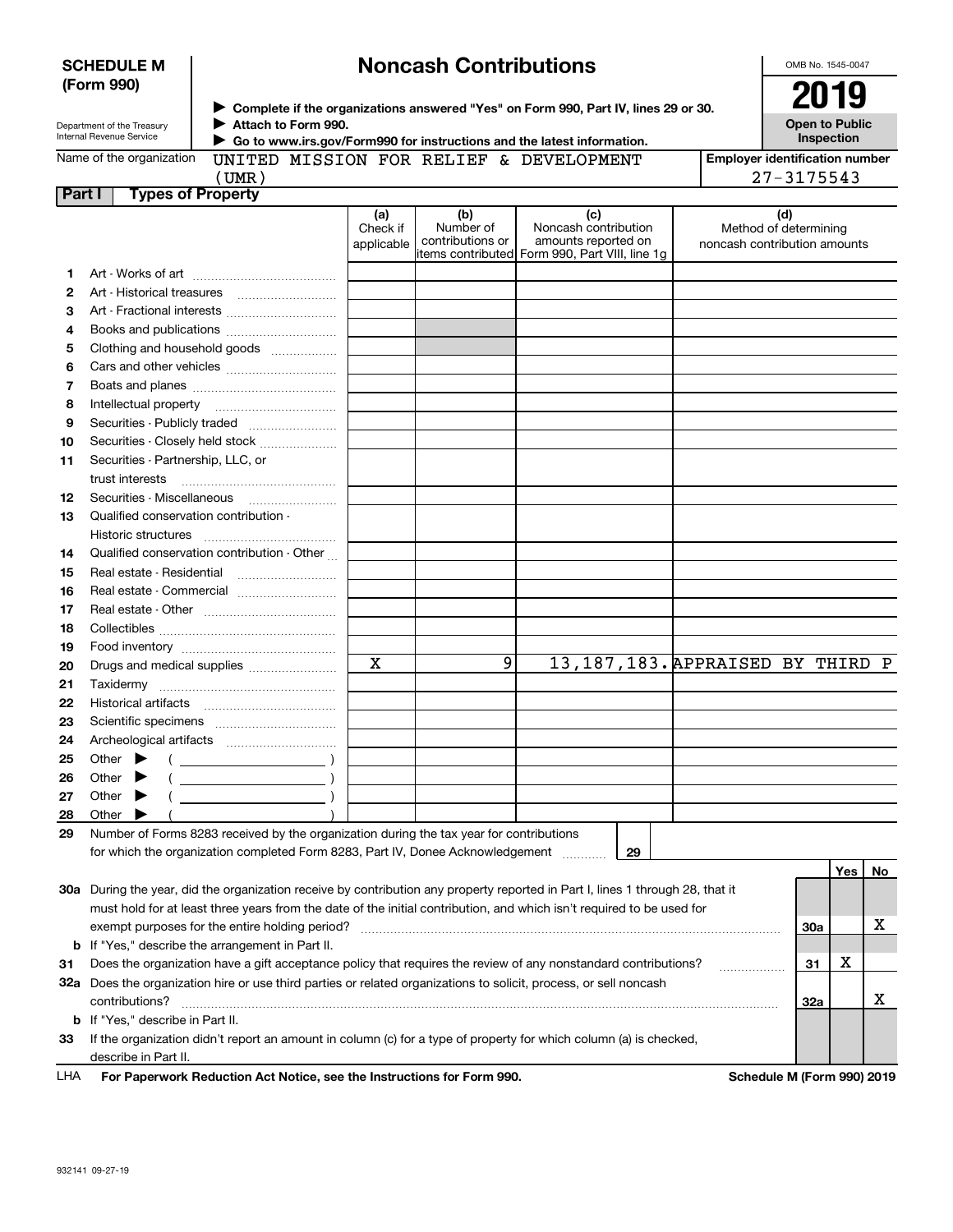|  |  |  | UNITED MISSION FOR RELIEF & DEVELOPMENT |  |
|--|--|--|-----------------------------------------|--|
|  |  |  |                                         |  |

|                | ONITED MISSION FOR REDIEF & DEVENOFMENT                                                                                                                                                                                             |
|----------------|-------------------------------------------------------------------------------------------------------------------------------------------------------------------------------------------------------------------------------------|
|                | $27 - 3175543$<br>(UMR)<br>Schedule M (Form 990) 2019<br>Page 2                                                                                                                                                                     |
| <b>Part II</b> | <b>Supplemental Information.</b> Provide the information required by Part I, lines 30b, 32b, and 33, and whether the organization is reporting in Part I, column (b), the number of contributions, the number of items received, or |
|                |                                                                                                                                                                                                                                     |
|                |                                                                                                                                                                                                                                     |
|                |                                                                                                                                                                                                                                     |
|                |                                                                                                                                                                                                                                     |
|                |                                                                                                                                                                                                                                     |
|                |                                                                                                                                                                                                                                     |
|                |                                                                                                                                                                                                                                     |
|                |                                                                                                                                                                                                                                     |
|                |                                                                                                                                                                                                                                     |
|                |                                                                                                                                                                                                                                     |
|                |                                                                                                                                                                                                                                     |
|                |                                                                                                                                                                                                                                     |
|                |                                                                                                                                                                                                                                     |
|                |                                                                                                                                                                                                                                     |
|                |                                                                                                                                                                                                                                     |
|                |                                                                                                                                                                                                                                     |
|                |                                                                                                                                                                                                                                     |
|                |                                                                                                                                                                                                                                     |
|                |                                                                                                                                                                                                                                     |
|                |                                                                                                                                                                                                                                     |
|                |                                                                                                                                                                                                                                     |
|                |                                                                                                                                                                                                                                     |
|                |                                                                                                                                                                                                                                     |
|                |                                                                                                                                                                                                                                     |
|                |                                                                                                                                                                                                                                     |
|                |                                                                                                                                                                                                                                     |
|                |                                                                                                                                                                                                                                     |
|                |                                                                                                                                                                                                                                     |
|                |                                                                                                                                                                                                                                     |
|                |                                                                                                                                                                                                                                     |
|                |                                                                                                                                                                                                                                     |
|                |                                                                                                                                                                                                                                     |
|                |                                                                                                                                                                                                                                     |
|                |                                                                                                                                                                                                                                     |
|                |                                                                                                                                                                                                                                     |
|                |                                                                                                                                                                                                                                     |
|                |                                                                                                                                                                                                                                     |
|                |                                                                                                                                                                                                                                     |
|                |                                                                                                                                                                                                                                     |
|                |                                                                                                                                                                                                                                     |
|                |                                                                                                                                                                                                                                     |
|                |                                                                                                                                                                                                                                     |
|                |                                                                                                                                                                                                                                     |
|                |                                                                                                                                                                                                                                     |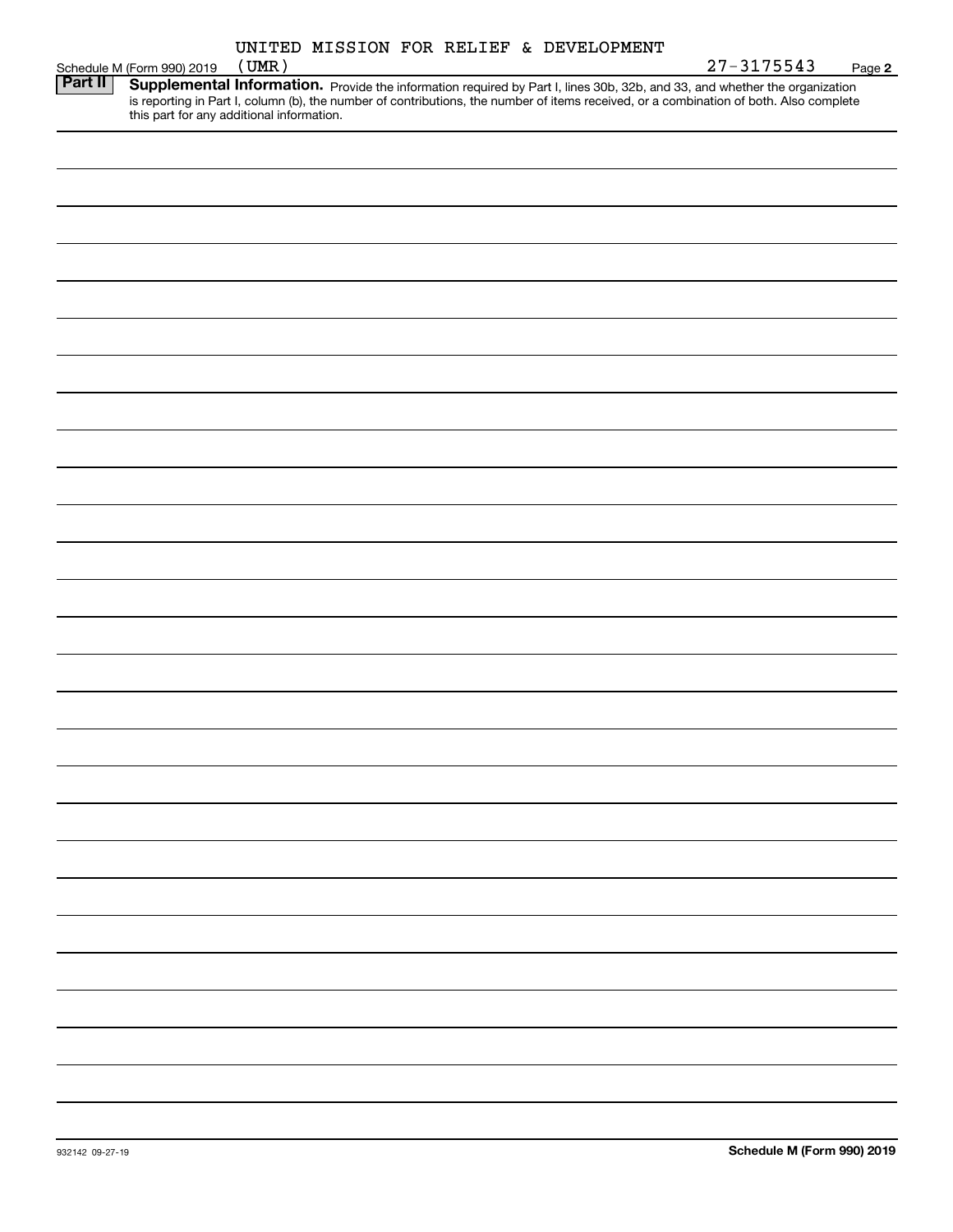**(Form 990 or 990-EZ)**

Department of the Treasury Internal Revenue Service Name of the organization

**SCHEDULE O Supplemental Information to Form 990 or 990-EZ**

**Complete to provide information for responses to specific questions on Form 990 or 990-EZ or to provide any additional information. | Attach to Form 990 or 990-EZ. | Go to www.irs.gov/Form990 for the latest information.**

UNITED MISSION FOR RELIEF & DEVELOPMENT



(UMR) 27-3175543

FORM 990, PART I, LINE 1, DESCRIPTION OF ORGANIZATION MISSION:

PROVIDE HUMANITARIAN ASSISTANCE SUCH AS MEDICINES, HEALTHCARE, FOOD,

WATER, AND HYGIENE SUPPLIES TO DISPLACED, DISADVANTAGED PERSONS, AND

REFUGEES DUE TO DISASTERS AND WARS.

FORM 990, PART III, LINE 2, NEW PROGRAM SERVICES:

THE ORGANIZATION HAD A NEW PROGRAM SERVICE, EDUCATION IN 2019.

FORM 990, PART III, LINE 4A, PROGRAM SERVICE ACCOMPLISHMENTS:

THE SAVE ROHINGYA MEDICAL MISSION, IMPLEMENTED IN PARTNERSHIP WITH OUR

VALUED PARTNERS IMANA, OFFERED DENTAL SERVICES, MINOR SURGICAL

PROCEDURES, AND PREVENTATIVE CARE FOR 42,268 ROHINGYA REFUGEES IN

BANGLADESH (41,880 PATIENTS WERE TREATED, AND 388 WERE REFERRED TO

LOCAL HOSPITALS). THE MEDICAL MISSION STARTED IN 2018 AND WAS EXTENDED

INTO 2019 DUE TO THE HIGH PRESSING NEED FOR MEDICAL CARE. TREATMENT OF

PREVENTABLE ILLNESSES, LIKE CATARACTS, LOW VISION AND LOW HEARING, IS

ONE OF THE MOST EFFECTIVE WAYS TO LIFT PEOPLE OUT OF POVERTY,

ESPECIALLY FOR VULNERABLE COMMUNITIES LIKE REFUGEES LIVING IN MAKESHIFT

ENVIRONMENTS. THEY REGAIN THEIR INDEPENDENCE AND CONFIDENCE TO APPROACH

ECONOMIC OPPORTUNITIES AND EDUCATION.

GIFTS IN KIND

UMR BOASTS A STRONG MEDICAL GIFT IN KIND SUPPLY CHAIN. WE WORK WITH

PRIVATE MEDICAL PROVIDERS TO PROCURE MEDICAL SUPPLIES RANGING FROM

DISPOSABLES SUCH AS GLOVES, BANDAGES, AND PRESCRIPTION MEDICATIONS TO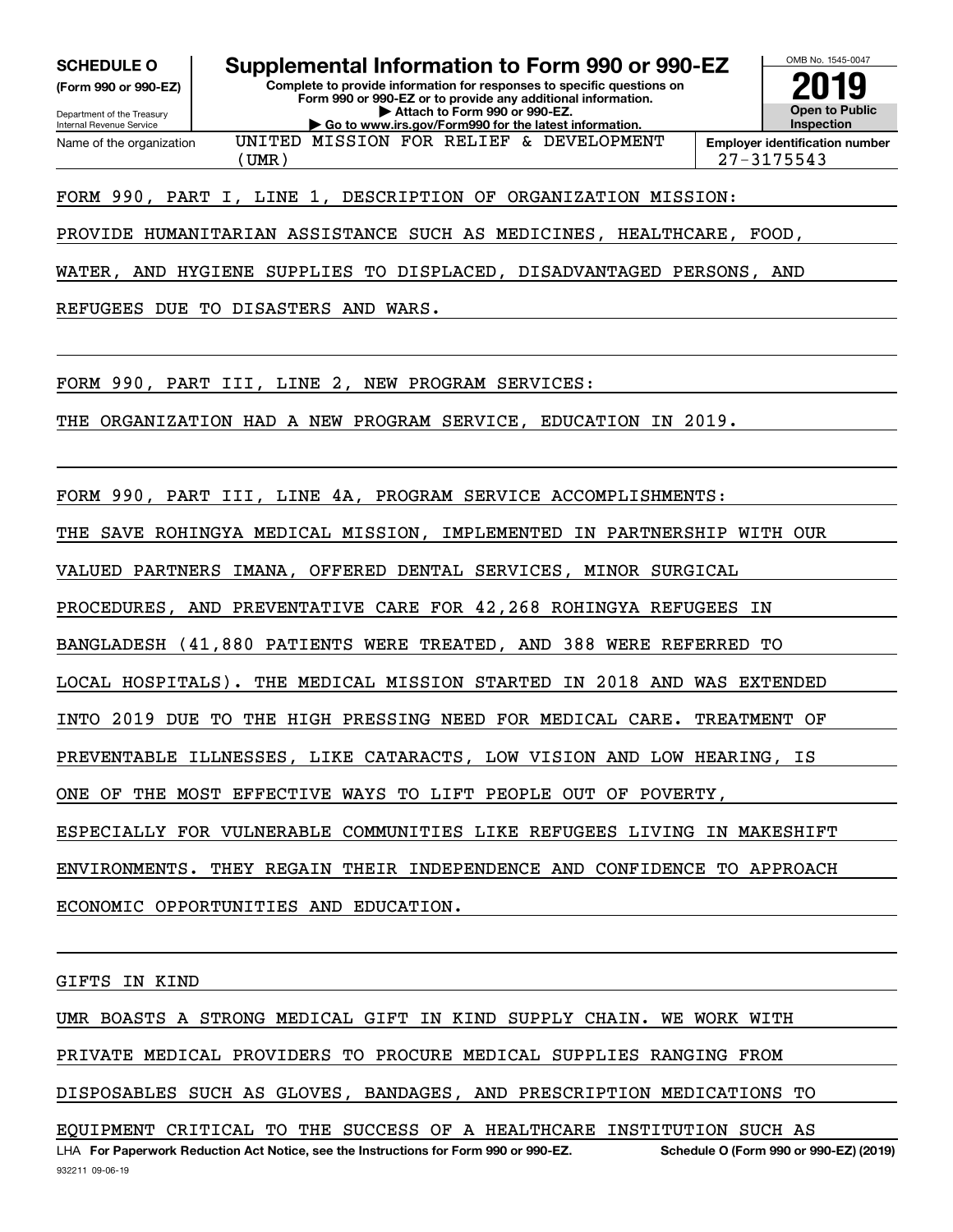| Schedule O (Form 990 or 990-EZ) (2019)                                       | Page 2                                              |
|------------------------------------------------------------------------------|-----------------------------------------------------|
| UNITED MISSION FOR RELIEF & DEVELOPMENT<br>Name of the organization<br>(UMR) | <b>Employer identification number</b><br>27-3175543 |
| X-RAY AND ULTRASOUND MACHINES. THIS IS A CRITICAL TOOL FOR CAPACITY          |                                                     |
| BUILDING OF HOSPITALS AS IT FREES UP MONETARY RESOURCES TO HIRE NEW          |                                                     |
| DOCTORS AND REDUCE THE COST BURDEN ON PATIENTS.                              |                                                     |
| NOTABLY, UMR WORKED DIRECTLY WITH THE WHO AND THE MINISTRY OF HEALTH TO      |                                                     |
| SERVICE 11 PUBLIC HOSPITALS IN GAZA. GOODS PROVIDED WERE ANTIBIOTIC FOR      |                                                     |
| COMMON ILLNESSES SUCH AS SINUS INFECTIONS AND ANTI BACTERIAL DRUGS FOR       |                                                     |
| OF PNEUMONIA AND OTHER NCDS. SOME SHIPMENTS WERE<br>TREATMENT                | TIMED<br>TО                                         |
| WAKE OF A DISASTER AS GAZA FREQUENTLY SUFFERS FROM BOTH<br>LAND<br>ΙN<br>THE |                                                     |
| NATURAL AND MANMADE CRISES.                                                  |                                                     |
|                                                                              |                                                     |
| ALSO NOTABLE ARE SHIPMENTS TO YEMEN, WHICH FOCUS ON CHOLERA CLEANUP          |                                                     |

KITS AND ANTI-MICROBIAL MEDICATIONS DESIGNED TO STOP THE SPREAD OF AND

CURE CHOLERA. UMR ALSO EQUIPPED YEMENI HOSPITALS WITH BASIC SUPPLIES

NOT AVAILABLE LOCALLY SUCH AS BEDS AND MATTRESSES. SUPPLIES WAS

TRANSFERRED TO LOCAL PARTNERS WHO PROVIDED LOGISTICAL SUPPORT TO

DELIVER GOODS TO 1 HOSPITAL IN SANA'A, 2 HOSPITALS IN HODEIDAH, AND 2

HOSPITALS IN IBB PROVINCES.

IN 2019, UMR PROVIDED CRITICAL EQUIPMENT, SUPPLIES, AND MEDICATIONS TO:

PROGRAM SERVICES - IN KIND 2019

PALESTINE \$1,708,289.20

YEMEN \$4,420,642.60

SOMALIA \$337,430.00

SUDAN \$2,603,300.00

JORDAN (SYRIAN REFUGEES) \$361,382.00

### SOUTH AFRICA \$400,000.00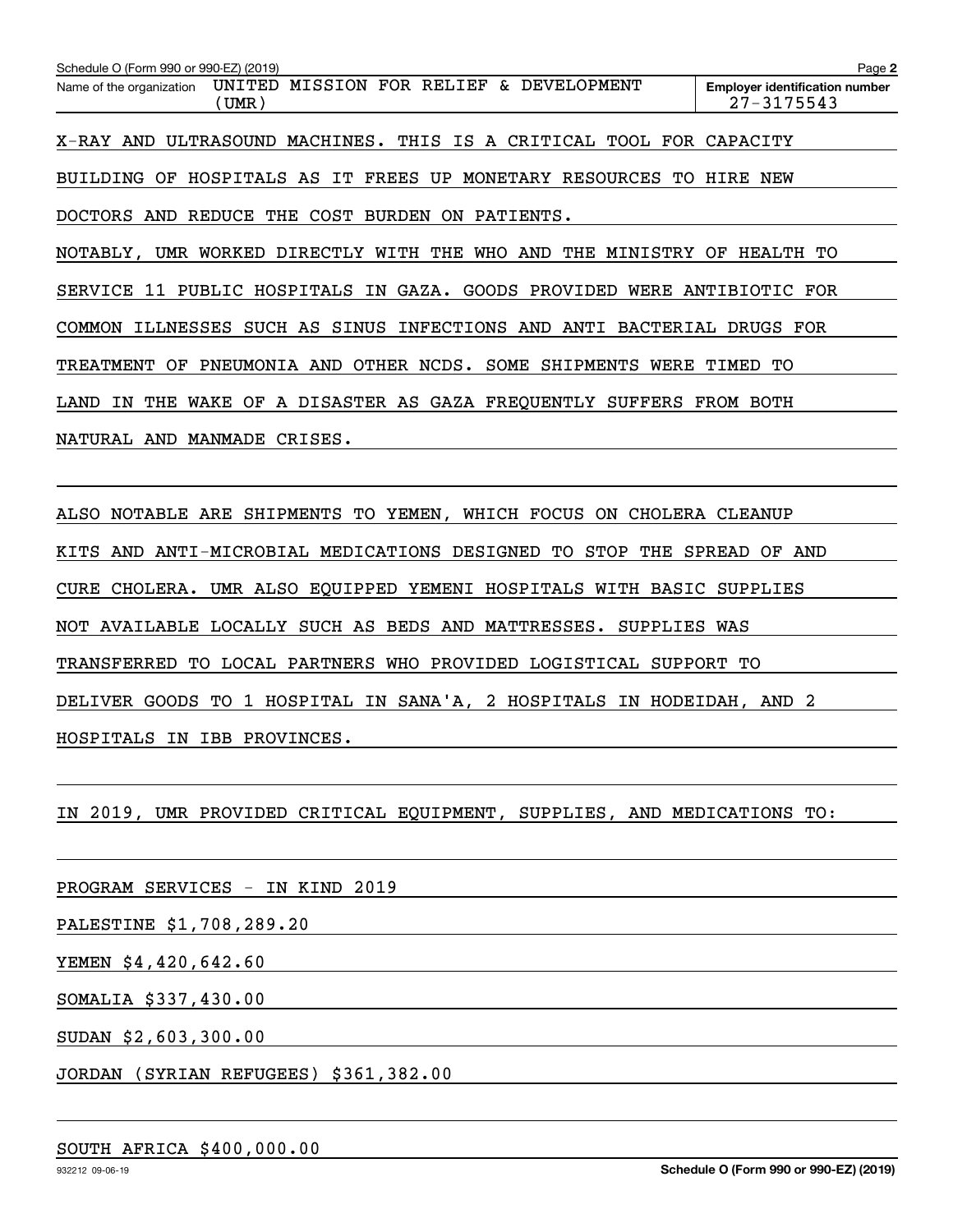| Schedule O (Form 990 or 990-EZ) (2019) |      |  |  |                                         |                                                     | Page 2 |
|----------------------------------------|------|--|--|-----------------------------------------|-----------------------------------------------------|--------|
| Name of the organization               | UMR) |  |  | UNITED MISSION FOR RELIEF & DEVELOPMENT | <b>Employer identification number</b><br>27-3175543 |        |
| ZIMBABWE \$435,652.00                  |      |  |  |                                         |                                                     |        |
| USA \$278,361.65                       |      |  |  |                                         |                                                     |        |

TOTAL \$10,545,057.71

FORM 990, PART III, LINE 4B, PROGRAM SERVICE ACCOMPLISHMENTS:

#### MENA YOUTH IN HUMANITARIAN ACTION

UMR HAS JOINED THE COMPACT FOR YOUNG PEOPLE IN HUMANITARIAN ACTION HEADQUARTERED IN THE UNITED NATIONS. THE GOAL BEHIND THIS DOMESTIC INSTITUTE IS TO ACHIEVING THE LEARNING AND GROWING PERSPECTIVE OF UMR'S MISSION THROUGH DEVELOPING MODELS AND MANUALS, IMPLEMENTING TRAININGS AND INSTILLING A CULTURE OF RESEARCH-BASED PROJECTS WITHIN UMR.

UMR INSTITUTE OPERATES DOMESTICALLY AND INTERNATIONALLY TO ENHANCE CAPACITY BUILDING FOR COMMUNITY-BASED ORGANIZATIONS AND INFORMAL AID NETWORKS, ADDITIONALLY IT SERVES AS NONPROFIT INCUBATOR FOR YOUNG LEADERS TO BUILD A FUTURE GENERATION OF VOLUNTEERS AND SOCIAL ENTREPRENEURS. THE UMR INSTITUTE COLLABORATES WITH ITS UNIVERSITY, NGO, PRIVATE, AND GOVERNMENT PARTNERS FOR EXTERNAL RESOURCES AND TRAINING MATERIALS. THROUGH ITS NETWORK IN THE UNITED STATES WITH UNIVERSITIES SUCH AS INDIANA UNIVERSITY AND THE CENTER ON ISLAMIC PHILANTHROPY, YOUNG PEOPLE ATTEND COURSES ON 'DIVERSE PHILANTHROPY' SUCH AS DESTIGMATIZING PERSONS OF FAITH, TRENDS IN THE PHILANTHROPIC INDUSTRY, AND THE RELATIONSHIP BETWEEN CIVIL LIBERTY AND THE NONPROFIT INDUSTRY. UMR INSTITUTE IS BUILT UPON FOUR PILLARS: INNOVATIVE PROJECTS LIKE MYCHA (MENA YOUTH CAPACITY BUILDING PROJECT ON YOUTH-LED HUMANITARIAN ACTION), WHICH AIMS TO EMPOWER YOUNG PEOPLE IN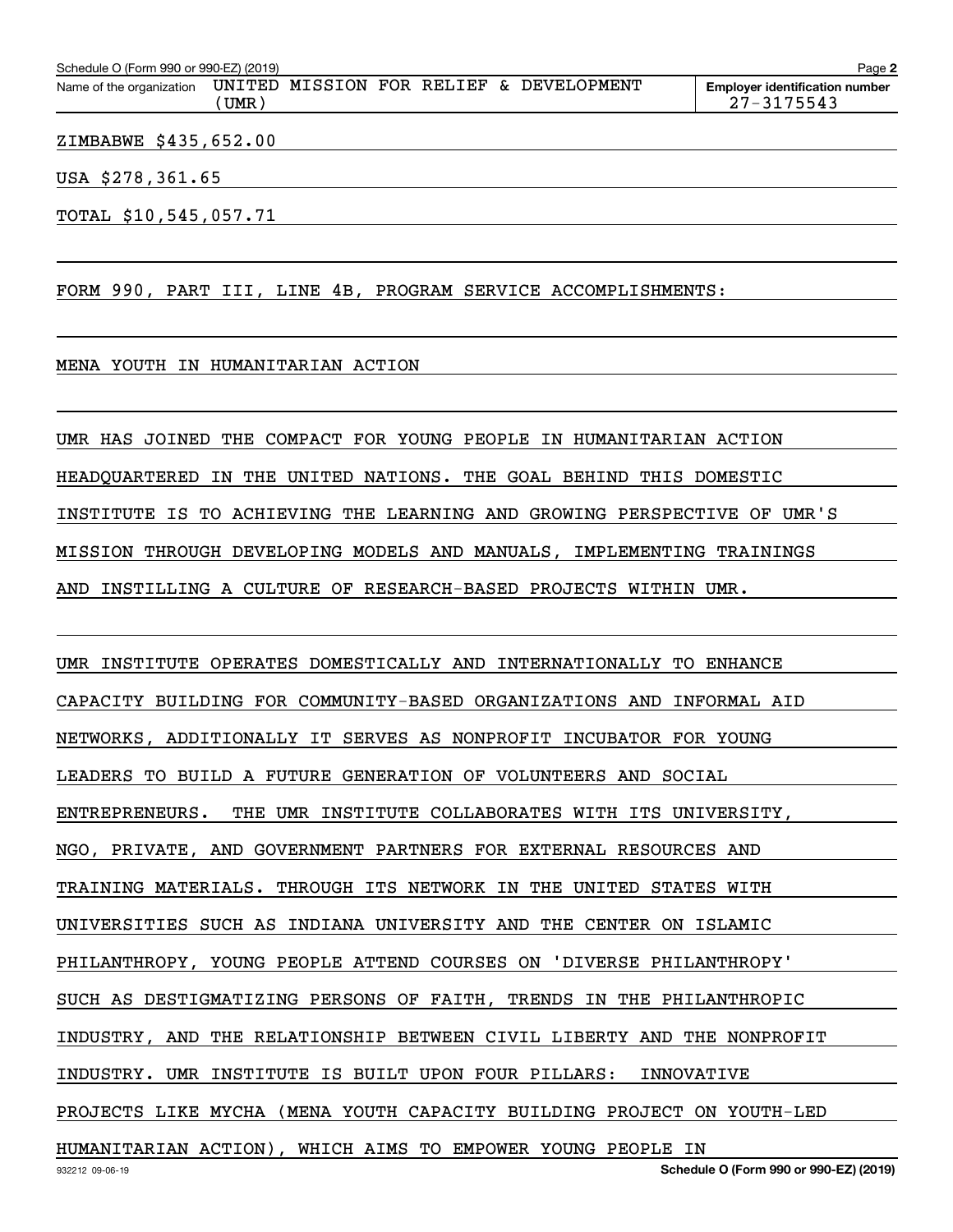| Schedule O (Form 990 or 990-EZ) (2019)                                  |        |                                         |  | Page 2                                                  |
|-------------------------------------------------------------------------|--------|-----------------------------------------|--|---------------------------------------------------------|
| Name of the organization                                                | (UMR ) | UNITED MISSION FOR RELIEF & DEVELOPMENT |  | <b>Employer identification number</b><br>$27 - 3175543$ |
| HUMANITARIAN SETTINGS, ASSURING THEIR MEANINGFUL PARTICIPATION IN       |        |                                         |  |                                                         |
| PREPAREDNESS AND RESPONSE. THIS INITIATIVE IS IN CONJUNCTION WITH 53    |        |                                         |  |                                                         |
| NOTABLE ORGANIZATIONS INCLUDING ROTA (REACH OUT TO ASIA), NRC, AND      |        |                                         |  |                                                         |
| UNFPA. UMR HAS LED TRAININGS FOR APPROXIMATELY 150 YOUNG PEOPLE ACROSS: |        |                                         |  |                                                         |
| TURKEY,                                                                 |        | QATAR, TUNISIA, AND JORDAN.             |  |                                                         |

FORM 990, PART III, LINE 4C, PROGRAM SERVICE ACCOMPLISHMENTS:

GARISSA KENYA, INTERNALLY DISPLACED SOMALIS IN BAIDOA SOMALIA, SYRIAN

AND PALESTINIAN REFUGEES THROUGHOUT JORDAN AND IRAQ, INTERNALLY

DISPLACED FAMILIES IN YEMEN, AND LOW INCOME FAMILIES IN EGYPT. IN

ADDITION, UMR SPONSORED A SOUP KITCHEN IN PAKISTAN WHICH SERVED 600

MEALS, OPERATING SIX DAYS A WEEK WITH DELIVERY SERVICE TO HOSPITALS.

ALTHOUGH UMR PROVIDES FOOD ASSISTANCE THROUGH A VARIETY OF ITS PROGRAMS THROUGHOUT THE YEAR, WE GIVE SPECIAL ATTENTION TO CULTURAL OCCASIONS LIKE RAMADAN AND EID QURBANI CELEBRATIONS TO DELIVER DIGNIFIED AND CULTURALLY-SENSITIVE NOURISHMENT OPTIONS. OUR QURBANI AND RAMADAN FOOD PROGRAMS DO NOT ONLY AIM TO ALLEVIATE POVERTY AND MALNOURISHMENT WITH ACCESS TO NUTRITIOUS FOOD, BUT ALSO WORKS TO OVERCOME BARRIERS TO ACCESS AND TO SOCIAL INCLUSION WHICH ARE SPECIFIC TO REFUGEES, THE INTERNALLY DISPLACED, AND MARGINALIZED COMMUNITIES.

FORM 990, PART III, LINE 4D, OTHER PROGRAM SERVICES:

CHILD PROTECTION

WITH THE GENEROUS SUPPORT OF OUR DONORS, UMR CHILD PROTECTION PROGRAM

SUPPORTED 348 ORPHANS IN 2019 IN KENYA, PAKISTAN, AND BANGLADESH, TO

ATTEND SCHOOL BY COVERING SCHOOL TUITION, SCHOOL SUPPLIES AND

932212 09-06-19 **Schedule O (Form 990 or 990-EZ) (2019)** NOURISHING MEALS, AND HAVE SOME POCKET MONEY FOR DAILY EXPENSES. THESE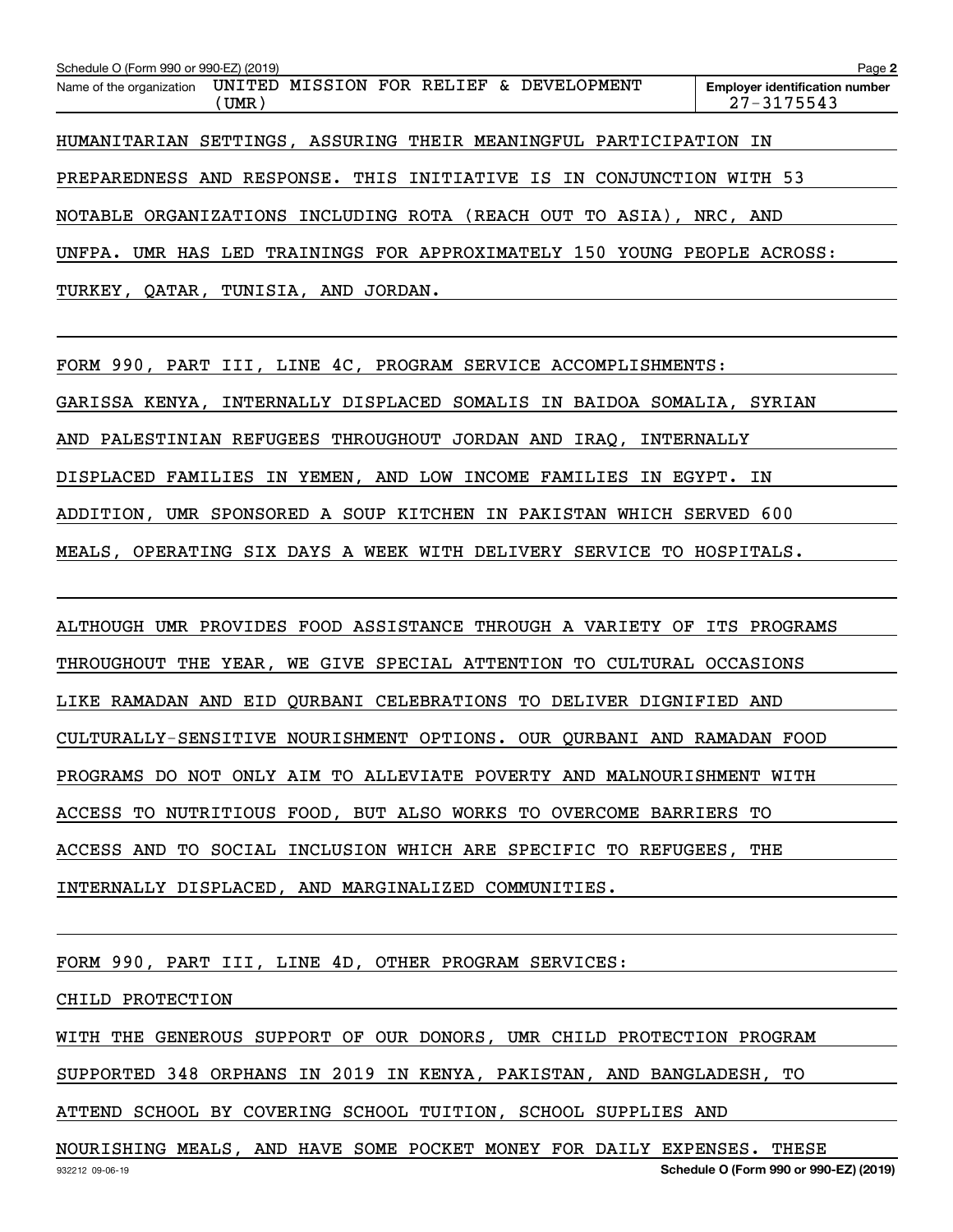| Schedule O (Form 990 or 990-EZ) (2019) |        |                                                                       | Page 2                                                  |
|----------------------------------------|--------|-----------------------------------------------------------------------|---------------------------------------------------------|
| Name of the organization               | (UMR ) | UNITED MISSION FOR RELIEF & DEVELOPMENT                               | <b>Employer identification number</b><br>$27 - 3175543$ |
|                                        |        | MEASURES IMPROVE SCHOOL ATTENDANCE RATES FOR SUCH VULNERABLE CHILDREN |                                                         |
|                                        |        | AND ALLOW THEM AN OPPORTUNITY TO OVERCOME ADVERSITY AND REALIZE THEIR |                                                         |
| FULL POTENTIAL.                        |        |                                                                       |                                                         |

ORPHANED, DISABLED, AND POOR CHILDREN ARE SENSITIVE TO THEIR UNIQUE SITUATION COMPARED TO OTHER CHILDREN. UMR MAKES SPECIAL EFFORTS TO ASSIST THEIR SOCIAL INCLUSION IN A WAY THAT GIVES THEM SOME POWER AND CONTROL OVER THEIR CHOICES. IN JORDAN, UMR CONCLUDED A MEMORANDUM OF UNDERSTANDING WITH AL DARAGHMEH COMPANY, ONE OF THE LARGEST CLOTHING RETAIL COMPANIES IN JORDAN, TO PROVIDE NEW CLOTHES VOUCHERS IN OBSERVANCE OF EID CELEBRATION FOR 315 ORPHANS, DISABLED AND POOR KIDS IN AMMAN, KARAK, JERASH AND RAMTHAH. CHILDREN WERE FREE TO CHOOSE THE CLOTHES WHILE SHOPPING.

UMR COLLABORATED WITH KENYA'S CHILDREN DEPARTMENT IN GARISSA LOCAL GOVERNMENT, LOCAL NGOS (SIMAHO AND WOMEN INITIATIVE HEALTH CARE), COMMUNITY AND TRIBE LEADERS, TO IDENTIFY ORPHANS WITH NO SUPPORT OR VERY LOW INCOME IN GARISSA COUNTY. 365 ORPHANS (200 ORPHANS SPONSORED BY UMR IN GARISSA AND OTHER NEEDY 165 ORPHANS) RECEIVED EID GIFTS. CHILDREN WERE OF SOMALI-KENYAN AND SOMALI ORIGIN, 60% GIRLS AND 40% BOYS.

PSYCHOSOCIAL SUPPORT SERVICES (PSS)

SYRIAN CHILDREN CARRY HEAVY EMOTIONAL, SOCIAL, AND SPIRITUAL BURDENS ASSOCIATED WITH DEATH, SEPARATION FROM PARENTS AND/ OTHER FAMILY MEMBERS, SUFFERED INJURIES, MISSED YEARS OF SCHOOLING, WITNESSED

UNSPEAKABLE VIOLENCE, BRUTALITY, VICTIMIZATION, DESTRUCTION OF HOMES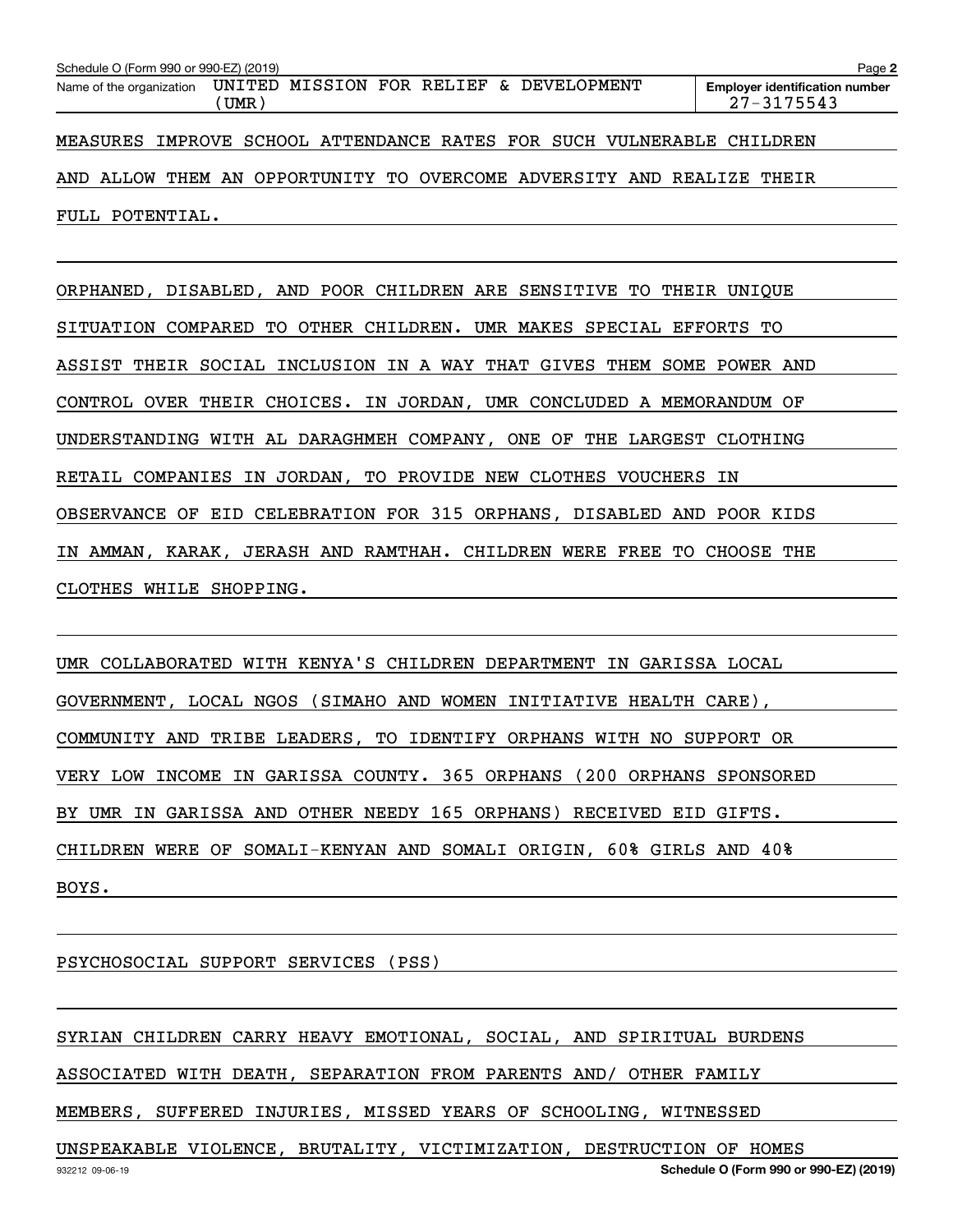| Schedule O (Form 990 or 990-EZ) (2019)                                |      |  |  | Page 2                                              |
|-----------------------------------------------------------------------|------|--|--|-----------------------------------------------------|
| Name of the organization UNITED MISSION FOR RELIEF & DEVELOPMENT      | UMR) |  |  | <b>Employer identification number</b><br>27-3175543 |
| AND COMMUNITIES, SEXUAL ASSAULT, ECONOMIC RUIN, AND DISRUPTION OF THE |      |  |  |                                                     |

NORMAL PATTERNS OF LIVING.

UMR'S PSYCHOSOCIAL SUPPORT (PSS) PROGRAM IS A WRAPAROUND PROGRAM FOR CHILDREN AND THEIR FAMILIES WHO ARE AFFECTED BY CONFLICT, IN WHICH WE EMPOWER REFUGEE WOMEN AND CHILDREN WITH COPING MECHANISMS TO MITIGATE TRAUMA. OUR TOOLS ALSO REALIZE AT THE IMPROVEMENT OF CRITICAL THINKING SKILLS AMONG CHILDREN, ESPECIALLY YOUNGER ONES, VIOLENCE REDUCTION AMONG PEERS, AND GREATER CONNECTIVITY AND COMFORT WITH THEIR HOST COMMUNITY AT LARGE. IN JORDAN, UMR'S PSS TEAM SUPPORTS CHILDREN BY LISTENING TO THEM, PROVIDING THEM WITH A SAFE SPACE AND ATMOSPHERE TO EXPRESS THEIR FEELINGS AND WORK THROUGH THE PAIN, CONSEQUENTLY, TRANSFORMING THEIR NEGATIVE EMOTIONS INTO SOMETHING PRODUCTIVE. IN 2019 ABOUT 1,400 PEOPLE BENEFITED FROM THE PROGRAM, WITH A MAJORITY OF CHILDREN (800) VIA AWARENESS SESSIONS.

OTHER PROGRAMS

WASH, SHELTERS, AND WINTERIZATION

WASH

UMR IS PROUD TO COMPLETE A THREE-YEAR CAMPAIGN DEDICATED TO ENHANCING ACCESS TO CLEAN, FRESH WATER IN PAKISTAN, SOMALIA AND KENYA. WITH OUR TRUSTED COMMUNITY ORGANIZATIONS SUCH AS THE TAKHLEEQ FOUNDATION, BASED IN KARACHI, PAKISTAN, UMR FUNDED THE CONSTRUCTION OF HAND PUMPS AND DEEP WATER WELLS.

SOMALIA AND SOMALILAND REGIONS HAVE BEEN SUFFERING FROM PERSISTENT

DROUGHT, LEAVING MOST COMMUNITIES UNABLE TO DRINK CLEAN WATER OR

REBUILD LIVESTOCK HERDS. UMR PRIORITIZED FOUR VILLAGES IN SOMALI LAND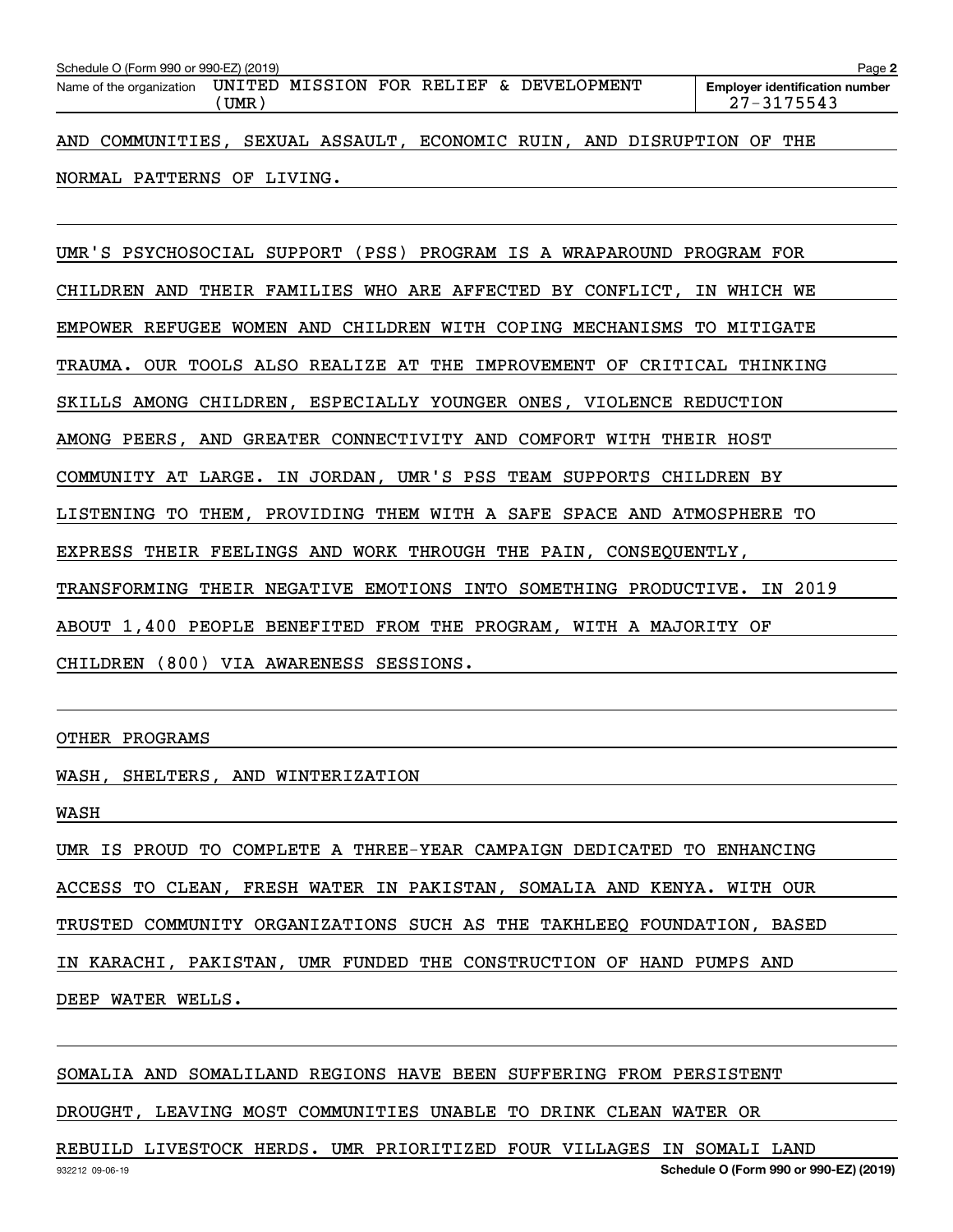| Schedule O (Form 990 or 990-EZ) (2019)                                          | Page 2                                                  |
|---------------------------------------------------------------------------------|---------------------------------------------------------|
| MISSION FOR RELIEF & DEVELOPMENT<br>UNITED<br>Name of the organization<br>(UMR) | <b>Employer identification number</b><br>$27 - 3175543$ |
| ON AN ASSESSMENT OF<br>LOWER<br>SHABELLE BASED<br>THEIR AND<br>AWDAL AND        | LIVESTOCK                                               |
| TWO<br>REGIONS<br>FOR<br>CLEAN<br>DRINKABLE WATER.<br>THE<br>RECEIVE<br>NEEDS   | UMR'S<br>UTMOST                                         |
| BECAUSE 55% OF THE SOMALI LAND AWDAL REGION RECURRENTLY FALLS<br>ATTENTION      |                                                         |
| (INTEGRATED FOOD SECURITY PHASE CLASSIFICATION)<br>IPC<br>INTO                  | PHASE 2                                                 |
| "STRESSED" OR HIGHER LEVEL OF FOOD INSECURITY, WHEREAS THE                      | SHABELLE                                                |
| VALLEY REGIONS SUFFER FROM THE DOUBLE IMPACT OF LACK OF                         | RAINS<br>AND A                                          |
| TOTAL NUMBER OF BENEFITING<br>RIVER.<br>FAMILIES IS<br>DRYING                   | ESTIMATED<br>BE<br>TO.                                  |
| ABOUT 1,039 OR APPROXIMATELY 6,234 INDIVIDUALS. TOGETHER                        | WITH<br>THEIR                                           |
| LIVESTOCK, NOW THEY<br>GET<br><b>CLEAN</b><br>WATER.                            |                                                         |
|                                                                                 |                                                         |

PAKISTAN COULD "RUN DRY" BY 2025 AS ITS WATER SHORTAGE IS REACHING AN ALARMING LEVEL. ALSO, DESPITE THE ACCESS OF 91% TO IMPROVED WATER SOURCES, 88% OF THE WATER SUPPLIED IS UNSAFE. WITH OUR VALUED PARTNER TAKHLEEQ FOUNDATION, UMR INSTALLED DEEP HAND PUMPS (WATER WELLS) USING THE ENHANCED ACCESS TO SAFE DRINKING WATER (EASD) SYSTEM TO SUPPLY CLEAN DRINKING WATER IN THE DISTRICT THATTA SINDH. UMR PRIORITIZED THIRTY POTENTIAL LOCATIONS FOR THE HAND PUMPS ON THE BASIS OF NEED AND POVERTY, BUT DUE TO THE LIMITED FUNDS, WE HAD TO MAKE THE DIFFICULT DECISION TO INSTALL IN ONLY 13 LOCATIONS SERVING 7,750 PEOPLE, SHORTLISTED THROUGH PARTICIPATORY DECISION-MAKING WITH THE LOCAL COMMUNITY W A S H

IN KENYA, GARISSA COUNTY, WHICH IS LARGELY POPULATED WITH SOMALI REFUGEES, IS CHRONICALLY FOOD INSECURE. POOR COMMUNITIES LIVE ALTERNATING BETWEEN RECURRING DROUGHTS AND EXCESSIVE RAINFALL CAUSING FLOODING AND MUDSLIDES. IN 2019 ALONE, THESE CLIMATIC EVENTS CAUSED THE DISPLACEMENT OF 30,000 INDIVIDUALS AND OVER 26,000 LIVESTOCK DEATHS. UMR BUILT FIVE SHALLOW WELLS TO SERVE 945 HOUSEHOLDS (5,198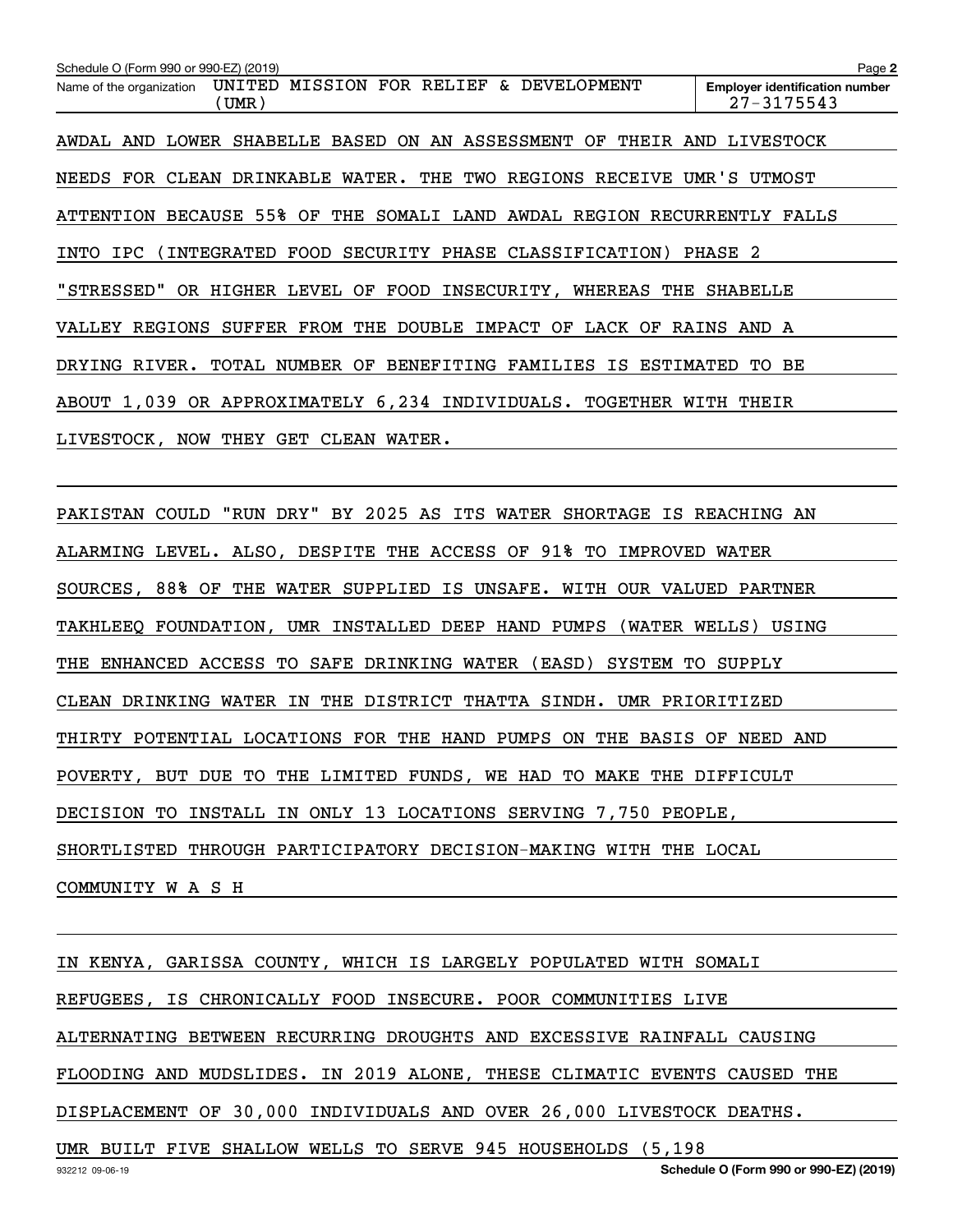| Schedule O (Form 990 or 990-EZ) (2019)                              |                 |                                  | Page 2                                                  |
|---------------------------------------------------------------------|-----------------|----------------------------------|---------------------------------------------------------|
| Name of the organization                                            | UNITED<br>UMR ) | MISSION FOR RELIEF & DEVELOPMENT | <b>Employer identification number</b><br>$27 - 3175543$ |
| INDIVIDUALS) IN BAKUYU, BAKUYU DAIRY, MILIMANI VILLAGE, ZIWANI, AND |                 |                                  |                                                         |
| ZIWANI MOSOUE AREAS, IN ORDER TO BOOST LEVELS OF FOOD SECURITY OF   |                 |                                  | BOTH                                                    |
| THE HOST AND REFUGEE COMMUNITIES.                                   |                 |                                  |                                                         |
| WINTERIZATION:                                                      |                 |                                  |                                                         |
| DURING THE WINTER 2019, UMR JORDAN RESPONDED TO EXTREME             |                 |                                  | WEATHER                                                 |

EMERGENCY BY SUPPLYING WINTERIZATION KITS TO 25,113 PEOPLE, INCLUDING

SYRIAN REFUGEES IN BAQA CAMP (AMMAN) AND MOST VULNERABLE FAMILIES AS

DESIGNATED BY JORDAN'S MINISTRY OF SOCIAL DEVELOPMENT (MOSD) IN ZARQA,

JERASH, IRBID, AND IN OTHER GOVERNORATES. THE WINTERIZATION CAMPAIGN

INCLUDED COMPONENTS SUCH AS DISTRIBUTIONS OF FUEL VOUCHERS WITH SLIDING

AMOUNTS PER FAMILY SIZE, CLOTHING VOUCHERS FOR FAMILIES AND ESPECIALLY

FOR CHILDREN IN ORDER TO DIGNIFY THEIR FREEDOM OF CHOICE; AND, FINALLY,

GIFTS-IN-KIND SUCH AS JACKETS, BLANKETS, HEATERS, BEDDING ITEMS

(PILLOWS, COMFORTERS, ETC.).

SHELTERS:

SUDAN EXPERIENCED CONSTANT TENSION BETWEEN MILITARY, THE CIVILIANS AND THE PROTESTORS. DEATHS AND VIOLENCE IN KHARTOUM HAVE BEEN FREQUENT AND THE NEGOTIATIONS FOR A TRANSITIONAL APPEAR TO HAVE THE POTENTIAL TO FALL APART AT ANY MOMENT. WHILE THAT WAS THE CASE IN THE CAPITAL CITY, KHARTOUM, SITUATION IN OTHER PARTS OF THE COUNTRY WERE ALSO TENSE.

IN MAY 2019, SOME REGRETTABLE EVENTS TOOK PLACE BETWEEN TWO GROUPS IN ALGADARIF CITY (TWO DIFFERENT CLANS) WHERE INNOCENT PEOPLE WERE KILLED IN ADDITION TO A LARGE NUMBER OF HUTS/SHELTERS (ABOUT 250), SHOPS AND MARKETS WERE BURNT DOWN. THIS RESULTED IN MANY FAMILIES ENDING UP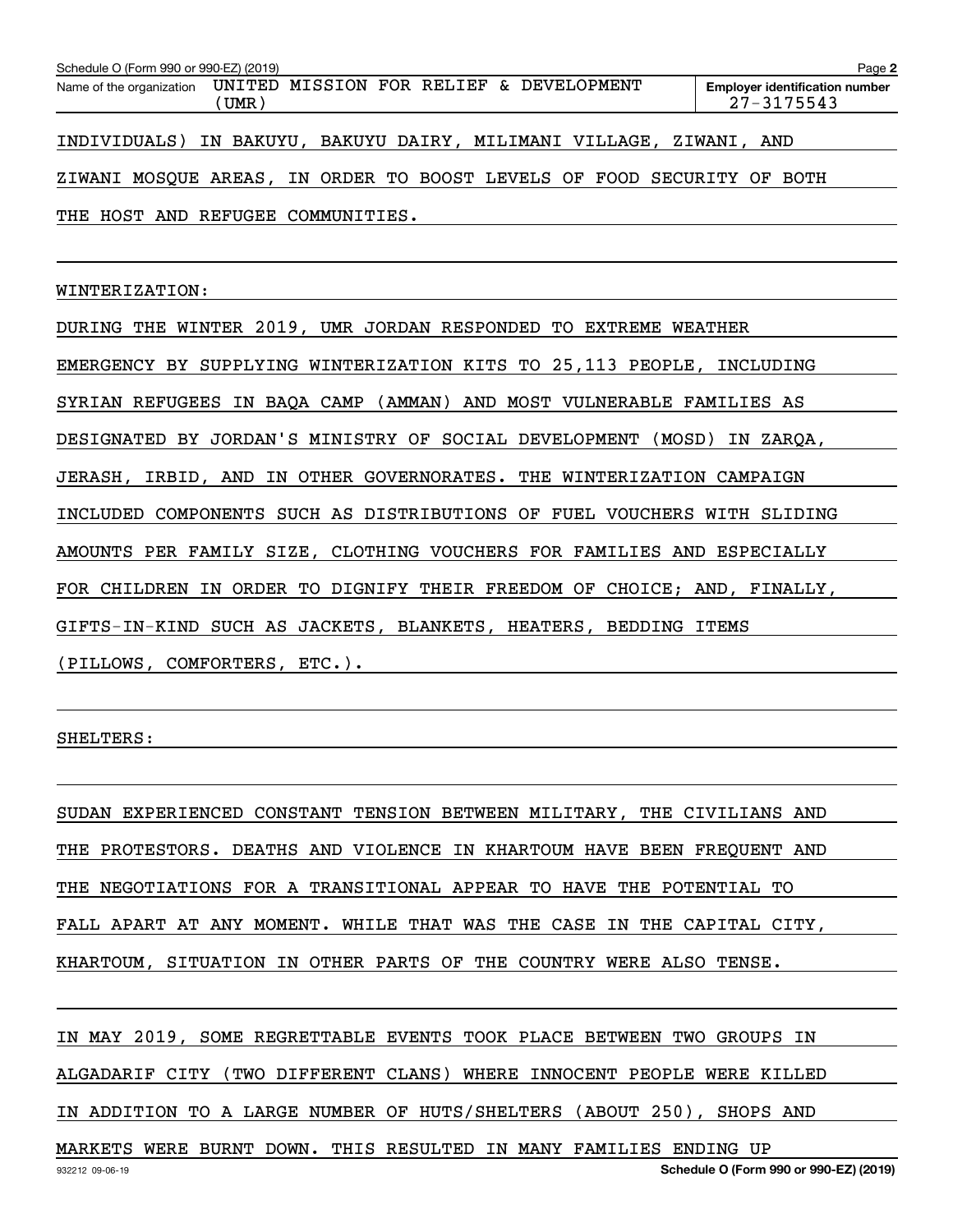| Schedule O (Form 990 or 990-EZ) (2019)<br>Page 2 |     |  |  |  |  |                                         |                                                     |  |  |
|--------------------------------------------------|-----|--|--|--|--|-----------------------------------------|-----------------------------------------------------|--|--|
| Name of the organization                         | UMR |  |  |  |  | UNITED MISSION FOR RELIEF & DEVELOPMENT | <b>Employer identification number</b><br>27-3175543 |  |  |
|                                                  |     |  |  |  |  |                                         |                                                     |  |  |

#### HOMELESS.

OUR LOCAL PARTNERS RECEIVED FREQUENT REQUESTS FROM THE COMMUNITY AND LOCAL ELDERS TO INTERVENE THE SITUATION. RECONSTRUCTION OF THE SHELTER WAS THE MAIN PRIORITY OF THE COMMUNITY PARTLY TO RESOLVE THE CONFLICT AND MAINLY TO ENABLE THE VICTIMS GO BACK TO THEIR NORMAL LIVES. IF SUCH TRIBAL CONFLICTS AREN'T INTERVENED IN AT AN EARLY STAGE IT CAN AGGRAVATE TO A MORE COMPLICATED ONE, THAT CAN LEAD TO THE DEATH OF HUNDREDS OF INNOCENT CIVILIANS, OUTBREAK OF DISEASES, DISPLACEMENTS, ETC.

UMR PARTNERED WITH OUR LOCAL PARTNERS TO RESPOND IMMEDIATELY AND CONSTRUCT 27 HOUSES IN ALMAWRADA (BADOOBA) AND DAR ALNAEEM ZONES, RESPECTIVELY.

THE SHELTERS WERE PREPARED FOR THOSE UNABLE TO BUILD FOR THEMSELVES. THE OVERALL GOAL OF THE PROJECT WAS TO HELP RESOLVE THE CONFLICT AND SUPPORT THOSE MOSTLY AFFECTED BY REBUILDING THEIR FAMILY SHELTERS. EXPENSES \$ 3,517,197. INCLUDING GRANTS OF \$ 3,104,582. REVENUE \$ 0.

FORM 990, PART VI, SECTION B, LINE 11B:

A COPY OF THE DRAFT FORM 990 WAS DISTRIBUTED TO EACH MEMBER OF THE BOARD

BEFORE FILING AND WAS FILED AFTER REVIEW AND APPROVAL FROM THE BOARD.

FORM 990, PART VI, SECTION B, LINE 12C:

THE ORGANIZATION REGULARLY AND CONSISTENTLY MONITORS AND

ENFORCES COMPLIANCE WITH THE CONFLICT OF INTEREST POLICY VIA

MONTHLY FOLLOW-UPS WITH KEY EMPLOYEES AND THE BOARD MEMBERS.